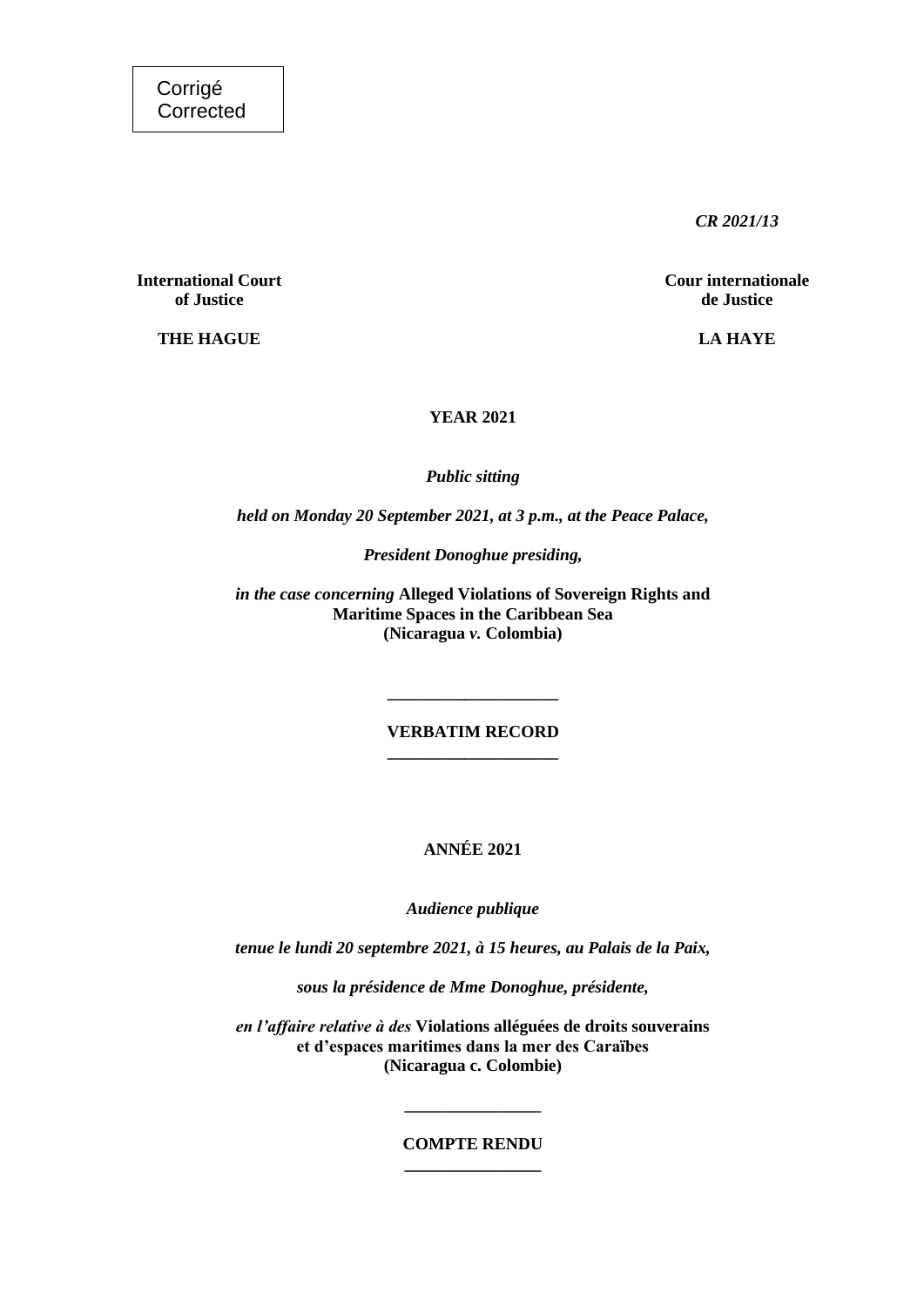| Present: | Vice-President              | President Donoghue<br>Gevorgian |
|----------|-----------------------------|---------------------------------|
|          |                             | Judges Tomka<br>Abraham         |
|          |                             | Bennouna                        |
|          |                             |                                 |
|          |                             | Yusuf                           |
|          |                             | Xue                             |
|          |                             | Sebutinde                       |
|          |                             | <b>Bhandari</b>                 |
|          |                             | Robinson                        |
|          |                             | Salam                           |
|          |                             | Iwasawa                         |
|          |                             | Nolte                           |
|          | Judges <i>ad hoc</i> Daudet |                                 |
|          |                             | McRae                           |
|          | Registrar Gautier           |                                 |
|          |                             |                                 |

⎯⎯⎯⎯⎯⎯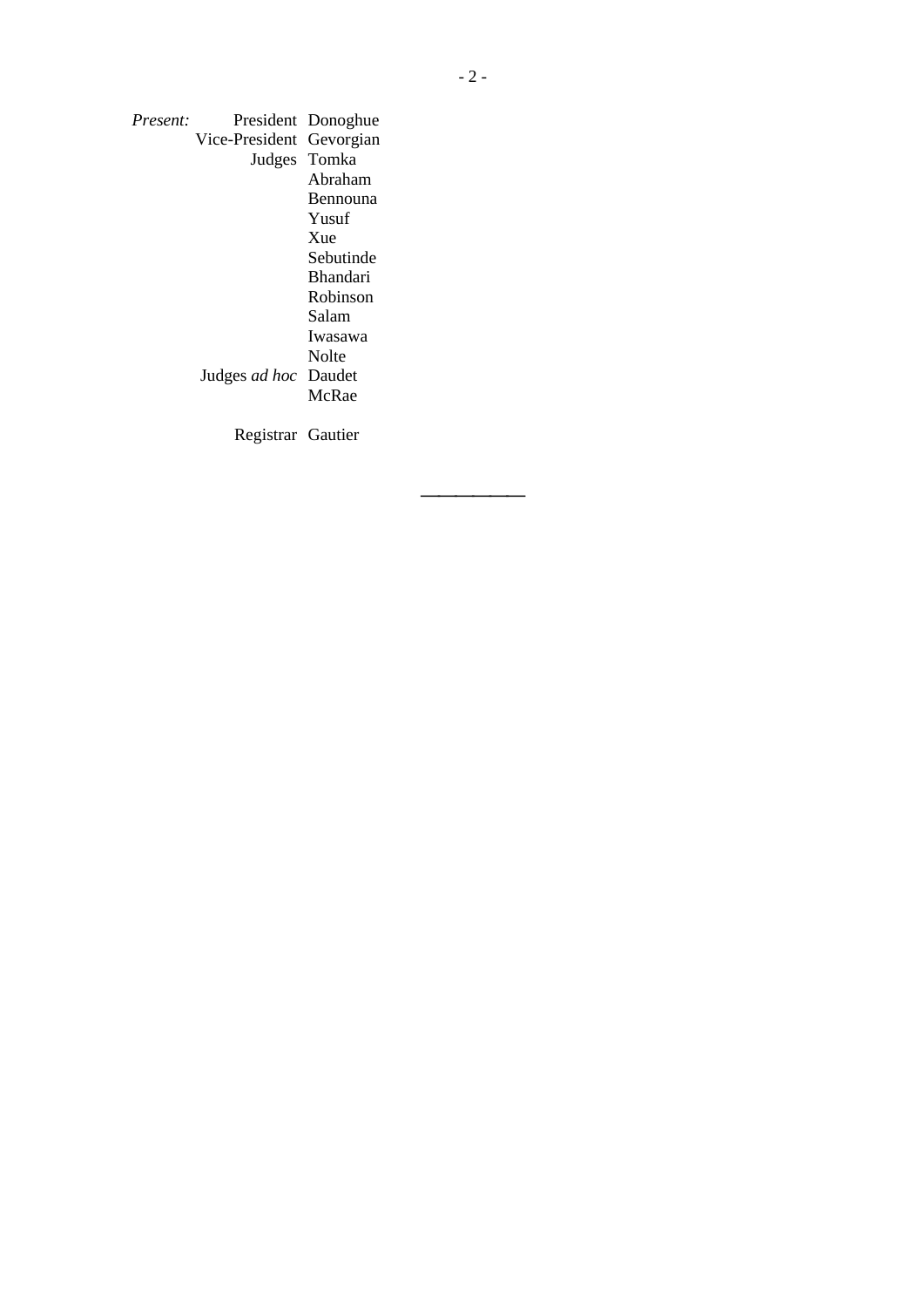*Présents :* Mme Donoghue, présidente

| M.   | Gevorgian, vice-président |
|------|---------------------------|
| MM.  | Tomka                     |
|      | Abraham                   |
|      | Bennouna                  |
|      | Yusuf                     |
| Mmes | Xue                       |
|      | Sebutinde                 |
| MM.  | - Bhandari                |
|      | Robinson                  |
|      | Salam                     |
|      | Iwasawa                   |
|      | Nolte, juges              |
| MM.  | Daudet                    |
|      | McRae, juges ad hoc       |
|      |                           |

M. Gautier, greffier

⎯⎯⎯⎯⎯⎯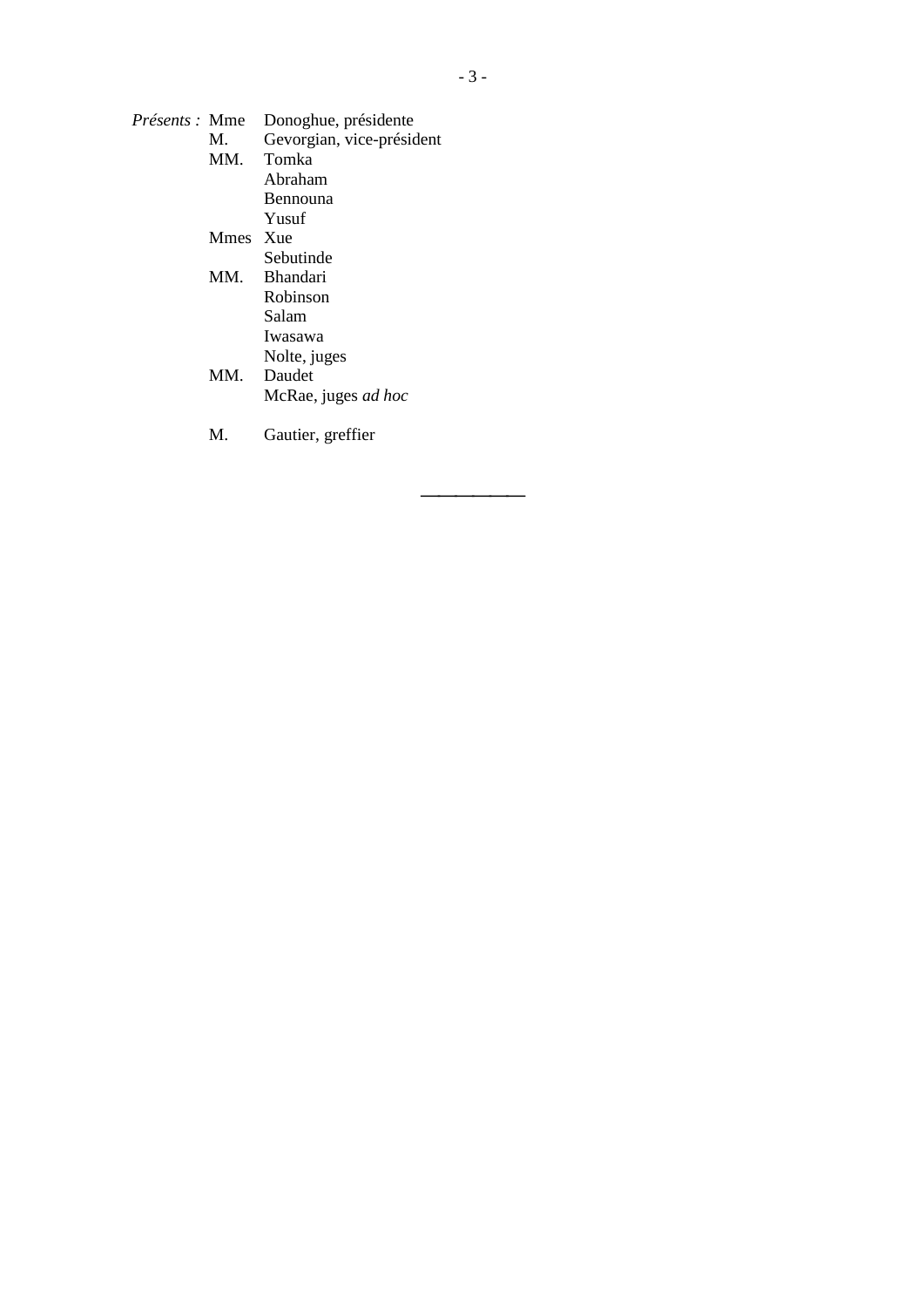### *The Government of Nicaragua is represented by:*

H.E. Mr. Carlos José Argüello Gómez, Ambassador of the Republic of Nicaragua to the Kingdom of the Netherlands,

*as Agent and Counsel;*

- Mr. Alex Oude Elferink, Director, Netherlands Institute for the Law of the Sea, Professor of International Law of the Sea at Utrecht University,
- Mr. Vaughan Lowe, QC, Emeritus Chichele Professor of Public International Law, University of Oxford, member of the Institut de droit international, member of the Bar of England and Wales,
- Mr. Lawrence H. Martin, Attorney at Law, Foley Hoag LLP, member of the Bars of the United States Supreme Court, the District of Columbia and the Commonwealth of Massachusetts,
- Mr. Alain Pellet, Emeritus Professor of the University Paris Nanterre, former Chairman of the International Law Commission, *President* of the Institut de droit international,
- Mr. Paul Reichler, Attorney at Law, Foley Hoag LLP, member of the Bars of the United States Supreme Court and the District of Columbia,

*as Counsel and Advocates;*

- Ms Claudia Loza Obregon, Legal Adviser, Ministry of Foreign Affairs of Nicaragua,
- Ms Tessa Barsac, Consultant in International Law, Master (University Paris Nanterre), LLM (Leiden University),

*as Assistant Counsel;*

Mr. Robin Cleverly, MA, DPhil, CGeol, FGS, Law of the Sea Consultant, Marbdy Consulting Ltd,

*as Scientific and Technical Adviser;*

Ms Sherly Noguera de Argüello, MBA,

*as Administrator.*

### *The Government of Colombia is represented by:*

H.E. Mr. Carlos Gustavo Arrieta Padilla, former Judge of the Council of State of Colombia, former Attorney General of Colombia and former Ambassador of Colombia to the Netherlands,

*as Agent;*

H.E. Mr. Manuel José Cepeda Espinosa, former President of the Constitutional Court of Colombia, former Permanent Delegate of Colombia to UNESCO and former Ambassador of Colombia to the Swiss Confederation,

*as Co-Agent;*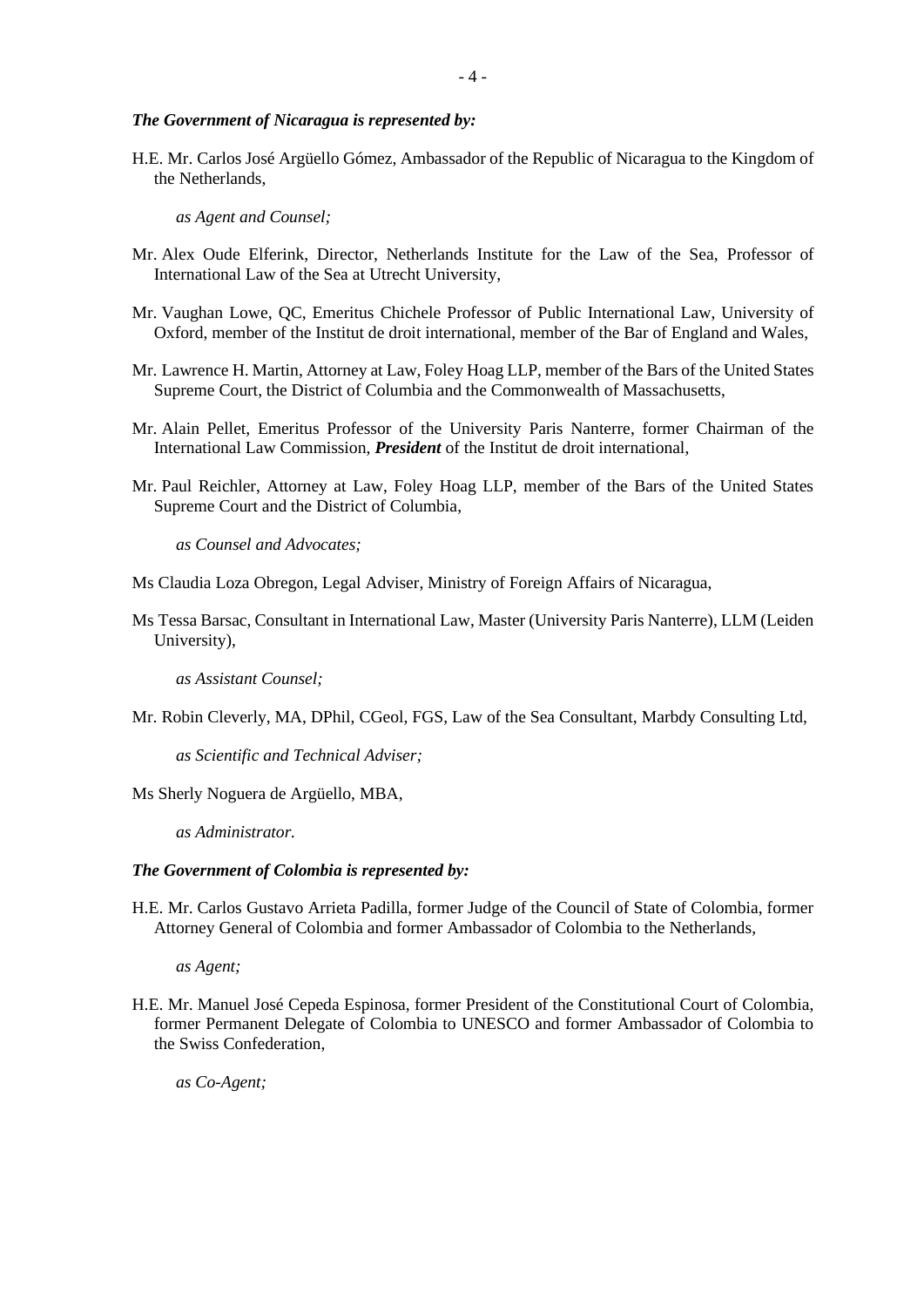## *Le Gouvernement du Nicaragua est représenté par :*

S. Exc. M. Carlos José Argüello Gómez, ambassadeur de la République du Nicaragua auprès du Royaume des Pays-Bas,

*comme agent et conseil ;*

- M. Alex Oude Elferink, directeur de l'Institut néerlandais du droit de la mer, professeur de droit international de la mer à l'Université d'Utrecht,
- M. Vaughan Lowe, QC, professeur émérite de droit international public à l'Université d'Oxford, titulaire de la chaire Chichele, membre de l'Institut de droit international, membre du barreau d'Angleterre et du pays de Galles,
- M. Lawrence H. Martin, avocat au cabinet Foley Hoag LLP, membre des barreaux de la Cour suprême des Etats-Unis d'Amérique, du district de Colombia et du Commonwealth du Massachusetts,
- M. Alain Pellet, professeur émérite de l'Université Paris Nanterre, ancien président de la Commission du droit international, *président* de l'Institut de droit international,
- M. Paul Reichler, avocat au cabinet Foley Hoag LLP, membre des barreaux de la Cour suprême des Etats-Unis d'Amérique et du district de Colombia,

*comme conseils et avocats ;*

- Mme Claudia Loza Obregon, conseillère juridique auprès du ministère des affaires étrangères du Nicaragua,
- Mme Tessa Barsac, consultante en droit international, master (Université Paris Nanterre), LLM (Université de Leyde),

*comme conseils adjoints ;*

M. Robin Cleverly, MA, DPhil, CGeol, FGS, consultant en droit de la mer, Marbdy Consulting Ltd,

*comme conseiller scientifique et technique ;*

Mme Sherly Noguera de Argüello, MBA,

*comme administrateur.*

## *Le Gouvernement de la Colombie est représenté par :*

S. Exc. M. Carlos Gustavo Arrieta Padilla, ancien juge au conseil d'Etat colombien, ancien *Procurador General de la Nación* et ancien ambassadeur de Colombie aux Pays-Bas,

*comme agent ;* 

S. Exc. M. ManuelJosé Cepeda Espinosa, ancien président de la Cour constitutionnelle de Colombie, ancien représentant permanent de la Colombie auprès de l'UNESCO et ancien ambassadeur de Colombie auprès de la Confédération suisse,

*comme coagent ;*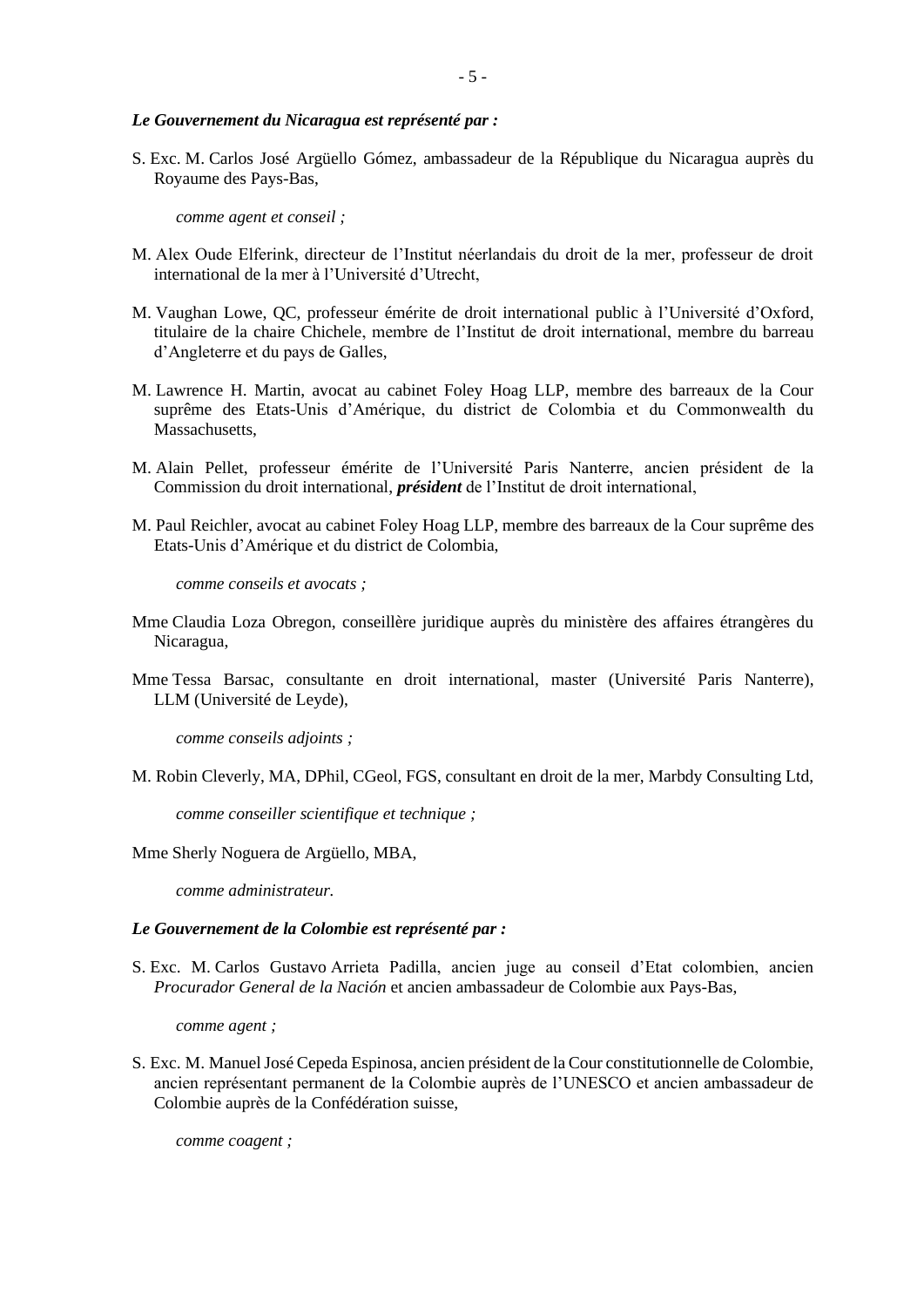- H.E. Ms Marta Lucía Ramírez Blanco, Vice-President and Minister for Foreign Affairs of the Republic of Colombia,
- H.E. Mr. Everth Hawkins Sjogreen, Governor of San Andrés, Providencia and Santa Catalina, Colombia,
	- *as National Authorities;*
- Mr. W. Michael Reisman, McDougal Professor of International Law at Yale University, member of the Institut de droit international,
- Mr. Rodman R. Bundy, former *avocat à la Cour d'appel de Paris*, member of the Bar of the State of New York, partner at Squire Patton Boggs LLP, Singapore,
- Sir Michael Wood, KCMG, member of the International Law Commission, member of the Bar of England and Wales,
- Mr. Eduardo Valencia-Ospina, former Registrar and Deputy-Registrar of the International Court of Justice, member and former Special Rapporteur and Chair of the International Law Commission, former Chair of the Latin American Society of International Law,
- Mr. Jean-Marc Thouvenin, Professor at the University Paris Nanterre, Secretary-General of the Hague Academy of International Law, associate member of the Institut de droit international, member of the Paris Bar, Sygna Partners,
- Ms Laurence Boisson de Chazournes, Professor of International Law and International Organization at the University of Geneva, member of the Institut de droit international,
- H.E. Mr. Kent Francis James, former Ambassador of Colombia to Belize, former Ambassador of Colombia to Jamaica,
	- *as Counsel and Advocates;*
- Mr. Andrés Villegas Jaramillo, LLM, Co-ordinator, Group of Affairs before the International Court of Justice at the Ministry of Foreign Affairs of Colombia, member of the Legal Sub-Commission of the Caribbean Sea Commission, Association of Caribbean States,
- Mr. Makane Moïse Mbengue, Professor at the University of Geneva, *Head Director* of the Department of Public International Law and International Organization, associate member of the Institut de droit international,
- Mr. Luke Vidal, member of the Paris Bar, Sygna Partners,
- Mr. Eran Sthoeger, *LLM, New York University School of Law, Member of the Bar of the State of New York, Adjunct Professor of International Law at Brooklyn Law School and Seton Hall Law School,*
- Mr. Alvin Yap, Advocate and Solicitor of the Supreme Court of Singapore, Squire Patton Boggs LLP, Singapore,
- Mr. Lorenzo Palestini, PhD, Lecturer at the Graduate Institute of International and Development Studies and at the University of Geneva,

*as Counsel;*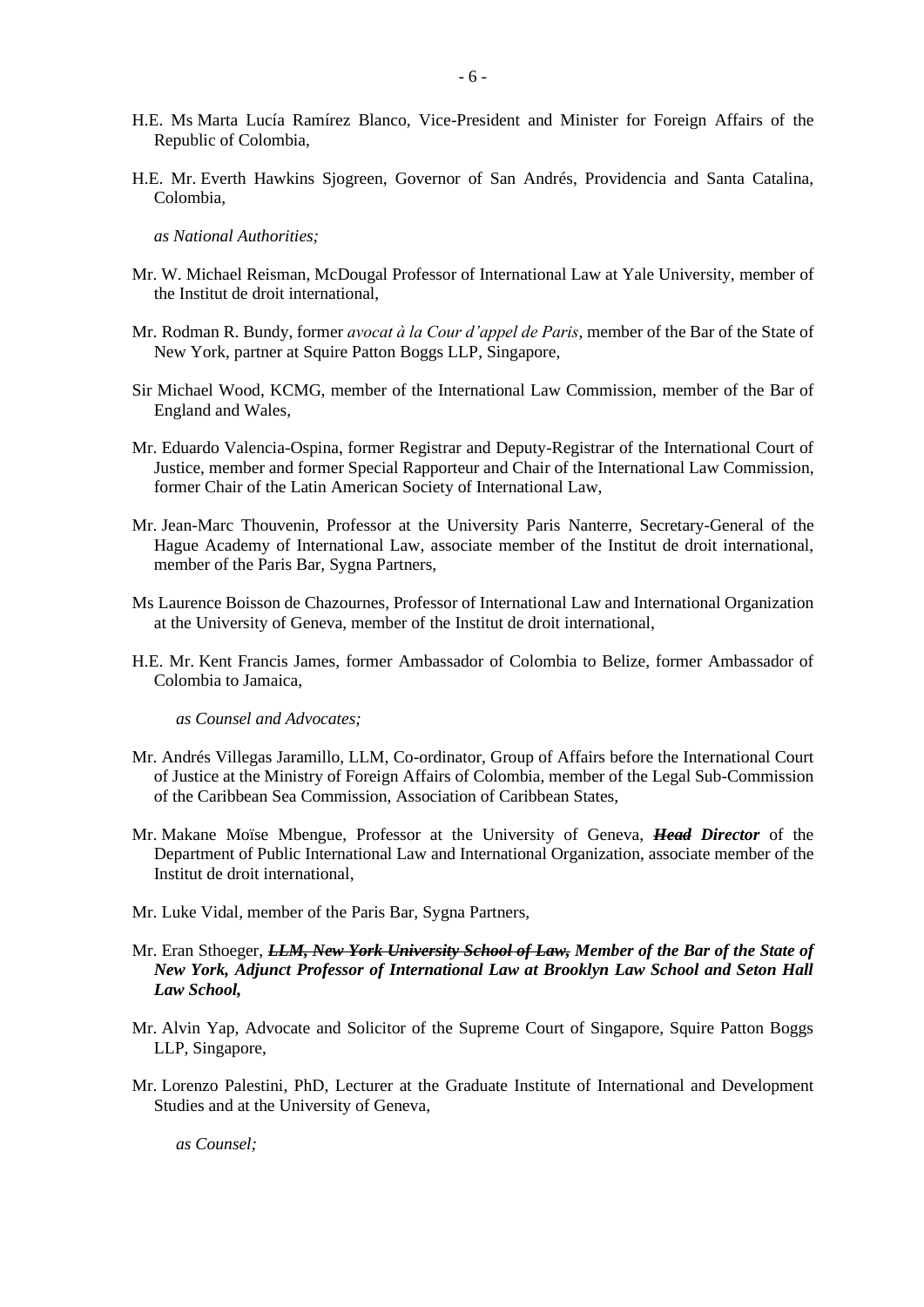- S. Exc. Mme Marta Lucía Ramírez Blanco, vice-présidente et ministre des affaires étrangères de la République de Colombie,
- S. Exc. M. Everth Hawkins Sjogreen, gouverneur de San Andrés, Providencia et Santa Catalina, Colombie,

*comme représentants de l'Etat ;*

- M. W. Michael Reisman, professeur de droit international à l'Université de Yale, titulaire de la chaire McDougal, membre de l'Institut de droit international,
- M. Rodman R. Bundy, ancien avocat à la Cour d'appel de Paris, membre du barreau de l'Etat de New York, associé au cabinet Squire Patton Boggs LLP (Singapour),
- Sir Michael Wood, KCMG, membre de la Commission du droit international, membre du barreau d'Angleterre et du pays de Galles,
- M. Eduardo Valencia-Ospina, ancien greffier et greffier adjoint de la Cour internationale de Justice, membre et ancien rapporteur spécial et président de la Commission du droit international, ancien président de l'association latino-américaine de droit international,
- M. Jean-Marc Thouvenin, professeur à l'Université Paris Nanterre, secrétaire général de l'Académie de droit international de La Haye, membre associé de l'Institut de droit international, membre du barreau de Paris, cabinet Sygna Partners,
- Mme Laurence Boisson de Chazournes, professeure de droit international public et organisation internationale à l'Université de Genève, membre de l'Institut de droit international,
- S. Exc. M. Kent Francis James, ancien ambassadeur de Colombie au Belize et ancien ambassadeur de Colombie en Jamaïque,

*comme conseils et avocats ;* 

- M. Andrés Villegas Jaramillo, LLM, coordonnateur du groupe chargé des affaires portées devant la Cour internationale de Justice au sein du ministère des affaires étrangères de la Colombie, membre de la sous-commission juridique relevant de la Commission de la mer des Caraïbes de l'Association des Etats de la Caraïbe,
- M. Makane Moïse Mbengue, professeur à l'Université de Genève, *chef directeur* du département de droit international public et organisation internationale, membre associé de l'Institut de droit international,
- M. Luke Vidal, membre du barreau de Paris, cabinet Sygna Partners,
- M. Eran Sthoeger, *LLM, faculté de droit de l'Université de New York*, *membre du barreau de l'Etat de New York, professeur adjoint de droit international à la Brooklyn Law School et à la faculté de droit de l'université de Seton Hall*
- M. Alvin Yap, avocat et *solicitor* à la Cour suprême de Singapour, cabinet Squire Patton Boggs LLP (Singapour),
- M. Lorenzo Palestini, PhD, chargé d'enseignement à l'Institut de hautes études internationales et du développement et à l'Université de Genève,

*comme conseils ;*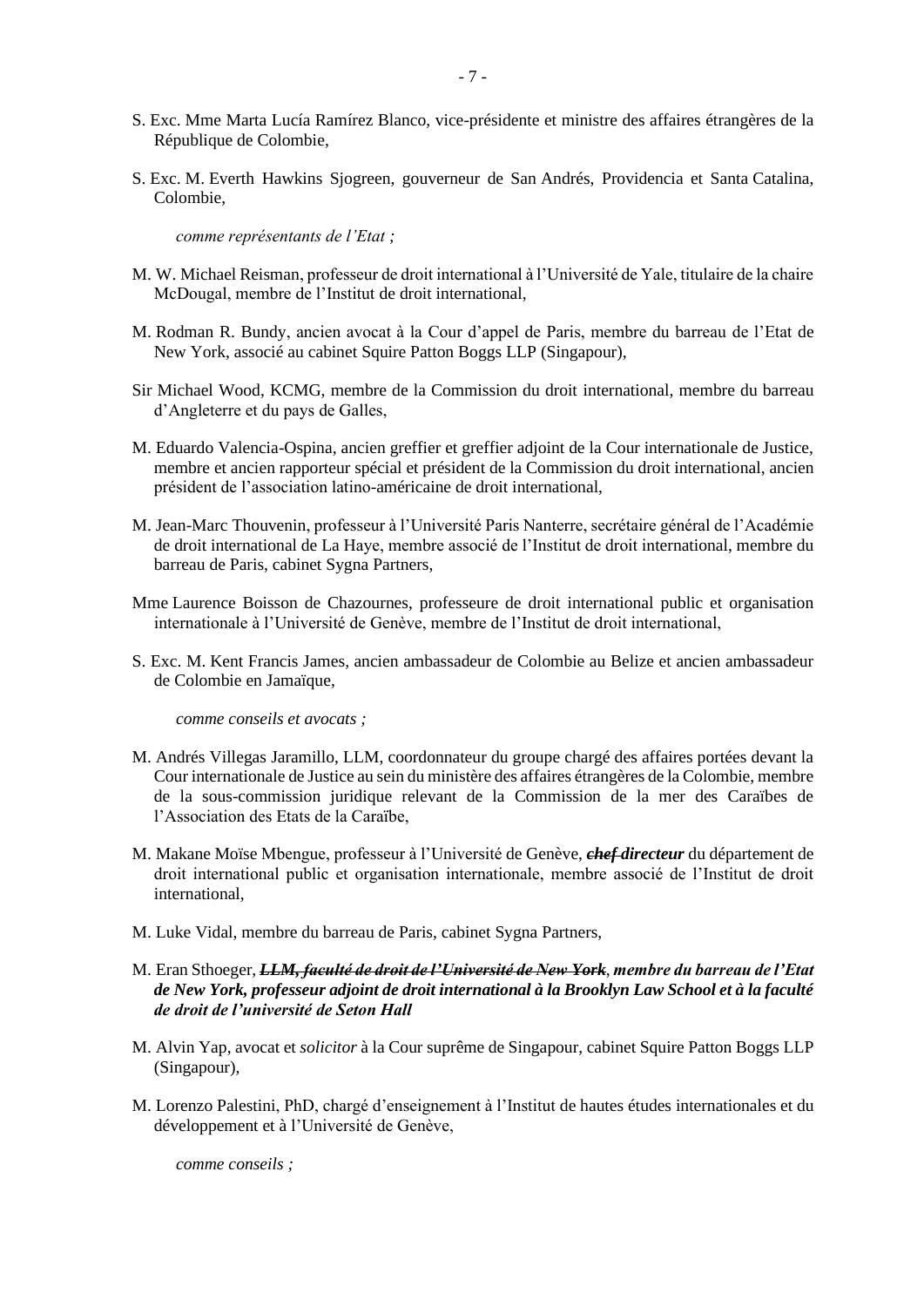- H.E. Mr. Juan José Quintana Aranguren, Head of Multilateral Affairs, former Ambassador of Colombia to the Netherlands,
- H.E. Mr. Fernando Antonio Grillo Rubiano, Ambassador of the Republic of Colombia to the Kingdom of the Netherlands and Permanent Representative of Colombia to the Organisation for the Prohibition of Chemical Weapons,
- Ms Jenny Sharyne Bowie Wilches, Second Secretary, Embassy of Colombia in the Netherlands,
- Ms Viviana Andrea Medina Cruz, Second Secretary, Embassy of Colombia in the Netherlands,
- Mr. Sebastián Correa Cruz, Third Secretary,
- Mr. Raúl Alfonso Simancas Gómez, Third Secretary, Group of Affairs before the International Court of Justice,

*Ministry of Foreign Affairs of Colombia;*

Rear Admiral Ernesto Segovia Forero, Chief of Naval Operations,

CN Hermann León, Delegate of Colombia to the International Maritime Organization,

CN William Pedroza, National Navy of Colombia, Director of Maritime and Fluvial Interests Office,

*Navy of the Republic of Colombia;*

- Mr. Scott Edmonds, Cartographer, Director of International Mapping,
- Ms Victoria Taylor, Cartographer, International Mapping,

*as Technical Advisers;*

Mr. Gershon Hasin, LLM, JSD, Yale Law School,

*as Legal Assistant;*

Mr. Mark Taylor Archbold, Consultant for the National Unit of Disaster Risk Management,

Mr. Joseph Richard Jessie Martinez, Consultant for the National Unit of Disaster Risk Management, *as Advisers.*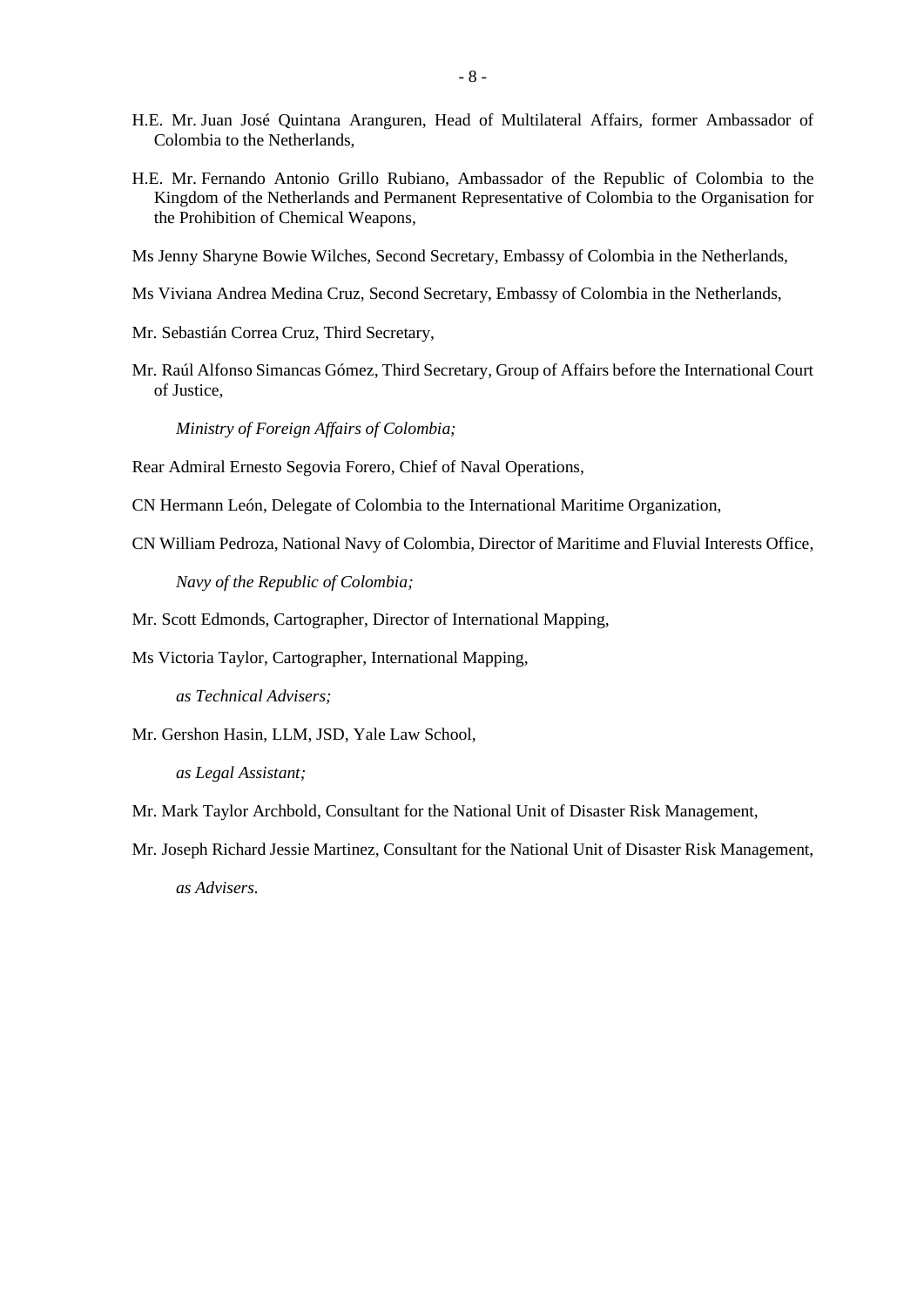- S. Exc. M. Juan José Quintana Aranguren, chef des affaires multilatérales, ancien ambassadeur de Colombie aux Pays-Bas,
- S. Exc. M. Fernando Antonio Grillo Rubiano, ambassadeur de la République de Colombie auprès du Royaume des Pays-Bas et représentant permanent de la Colombie auprès de l'Organisation pour l'interdiction des armes chimiques,

Mme Jenny Sharyne Bowie Wilches, deuxième secrétaire, ambassade de Colombie aux Pays-Bas,

Mme Viviana Andrea Medina Cruz, deuxième secrétaire, ambassade de Colombie aux Pays-Bas,

- M. Sebastián Correa Cruz, troisième secrétaire,
- M. Raúl Alfonso Simancas Gómez, troisième secrétaire, groupe chargé des affaires portées devant la Cour internationale de Justice,

*ministère des affaires étrangères de la République de Colombie ;*

- Le contre-amiral Ernesto Segovia Forero, chef des opérations navales,
- Le capitaine de vaisseau Hermann León, représentant de la Colombie auprès de l'Organisation maritime internationale,
- Le capitaine de vaisseau William Pedroza, marine nationale de Colombie, chef de la direction chargée des intérêts maritimes et fluviaux,

*marine de la République de Colombie ;*

M. Scott Edmonds, cartographe, directeur de International Mapping,

Mme Victoria Taylor, cartographe, International Mapping,

*comme conseillers techniques ;*

M. Gershon Hasin, LLM, JSD, faculté de droit de l'Université de Yale,

*comme assistant juridique* ;

- M. Mark Taylor Archbold, consultant auprès de l'unité nationale de gestion des risques de catastrophe,
- M. Joseph Richard Jessie Martinez, consultant auprès de l'unité nationale de gestion des risques de catastrophe,

*comme conseillers.*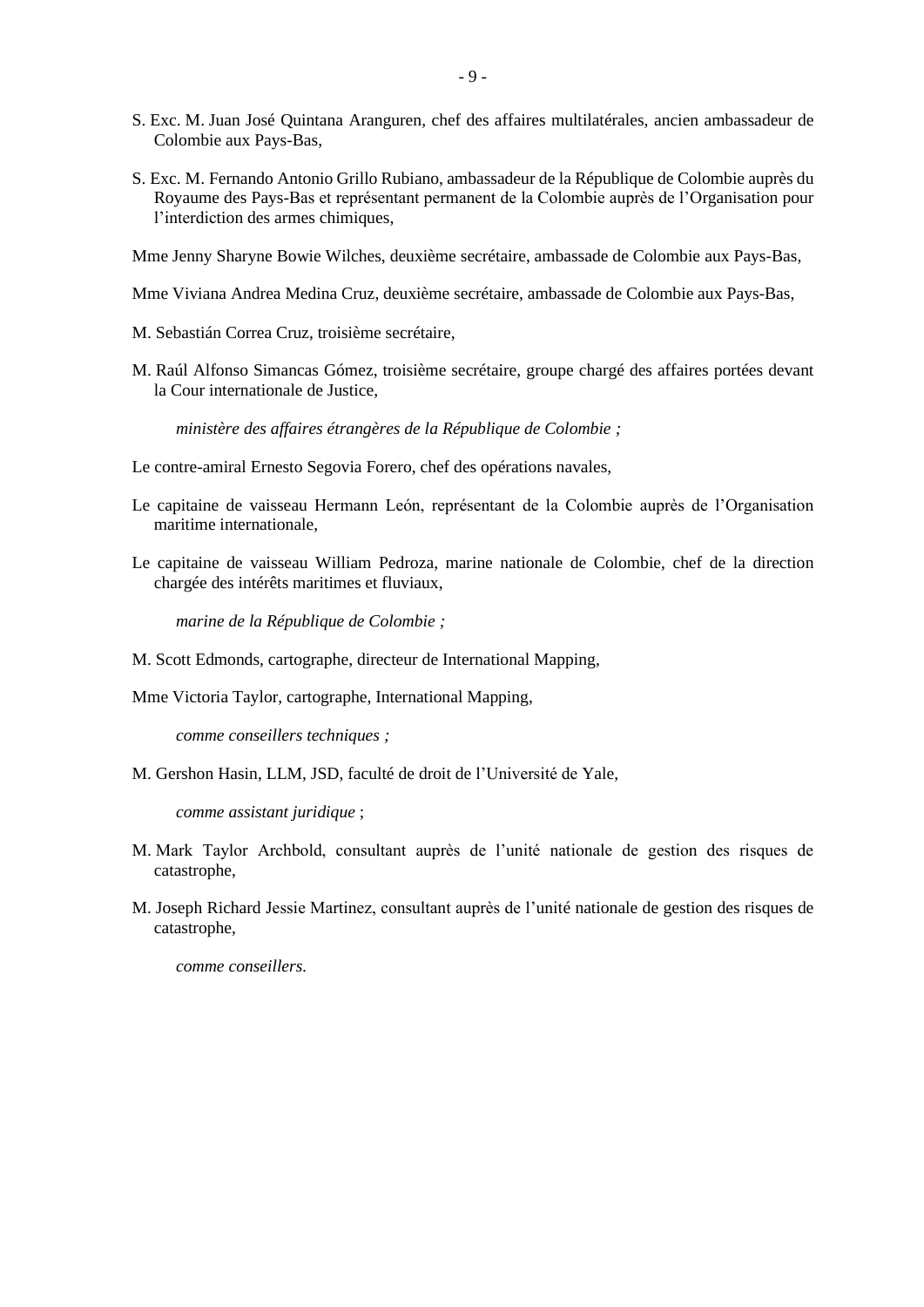The PRESIDENT: Please be seated. The sitting is open.

Before we start our judicial proceedings today, I would like to pay tribute, on behalf of the Court, to Judge James Crawford, our esteemed colleague and friend, who passed away on 31 May of this year.

Judge Crawford, an active and highly regarded Member of the Court since 2015, was a towering figure in international law and a role model for generations of lawyers. Born in 1948 in Adelaide, Australia, Judge James Crawford studied law and humanities at the University of Adelaide and obtained a doctorate in jurisprudence at Oxford University. In his extraordinary career, Judge Crawford distinguished himself both as an academic and as a practitioner. He was Professor of Law at the University of Adelaide, Challis Professor of International Law at the University of Sydney and, until his election to the Court, Whewell Professor of International Law at the University of Cambridge, where he also directed the Lauterpacht Centre for International Law. As an academic, he created an astonishing body of scholarship, including seminal works on key topics such as State responsibility and the creation of States in international law. As a practitioner, he was a well-renowned and a seasoned barrister, having been called to the Bar of the Supreme Court of New South Wales in 1987 and appointed senior Counsel in 1997. He also became a member of the Bar of England and Wales and co-founded a highly successful set of chambers in London in 2000.

Within his home country, Judge Crawford held a number of key positions, including being a member of the Australian Law Reform Commission, where he spearheaded the effort to recognize Aboriginal customary laws. At the international level, he had considerable experience as an arbitrator in the settlement of investor-state disputes and left his mark as a member of the International Law Commission from 1992 to 2001, where he served as Special Rapporteur on State responsibility for internationally wrongful acts, playing a crucial role in the adoption by the Commission of the final text of these draft Articles. As a member of the Institut de droit international, Judge Crawford made a significant contribution to the study and development of many other areas of international law.

Prior to his election to the International Court of Justice, Judge Crawford had already gained a wealth of experience pleading before this Bench. He first appeared as counsel before the Court in the case concerning *Certain Phosphate Lands in Nauru* in 1991. He was thereafter to become a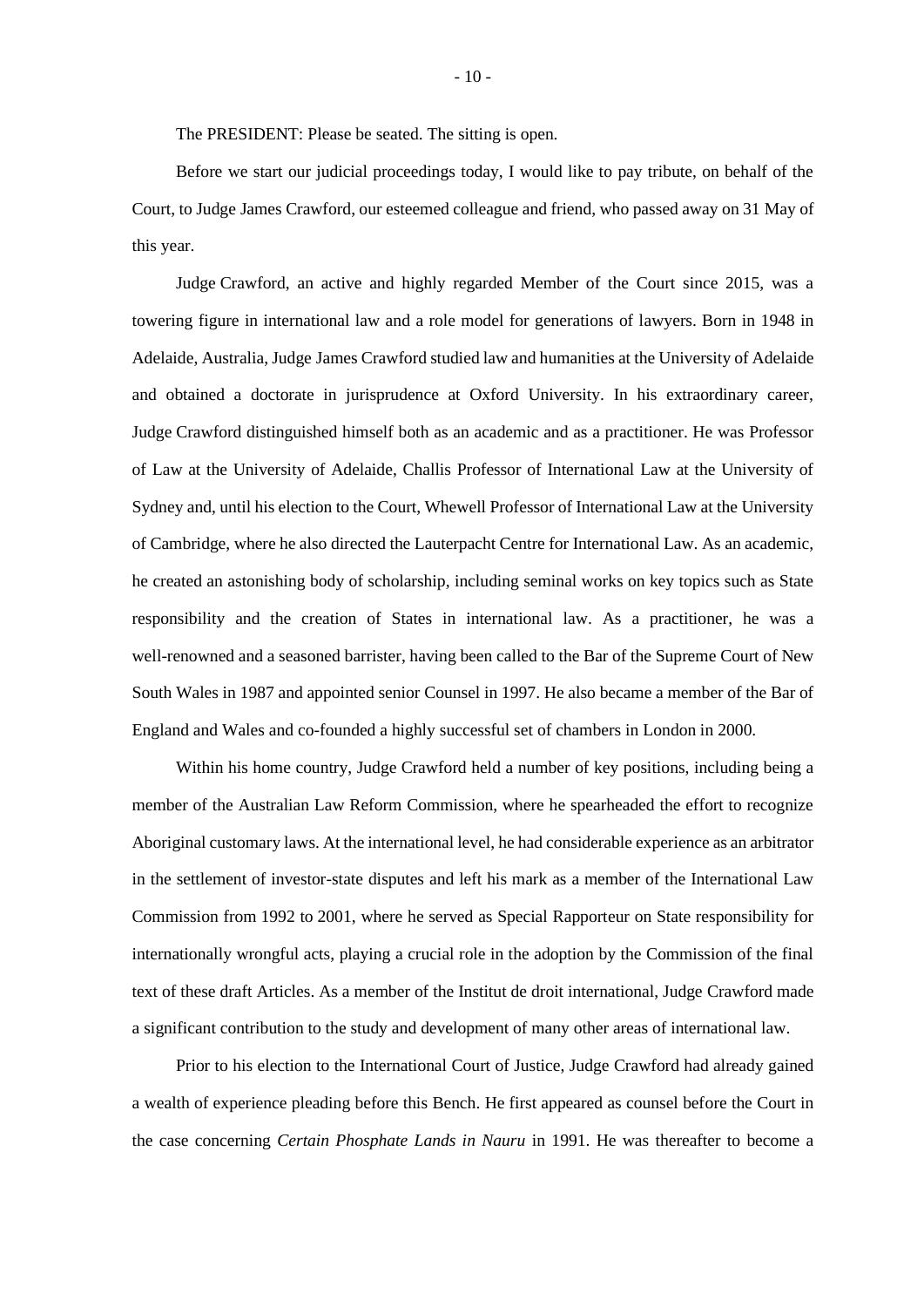regular fixture in the Great Hall of Justice, addressing the Court in close to 30 contentious and advisory proceedings.

When Judge Crawford became a Member of this Court in February 2015, the qualities that had earned him his reputation as a giant in international law were immediately apparent. With his singularly agile mind, brilliant analytical skills and fine drafting, he was a true asset to this institution. He cared deeply about the Court and was firmly committed to the accomplishment of its mandate through constructive dialogue and reasoned debate.

Beyond Judge Crawford's remarkable professional achievements, he will also be remembered in equal measure for his warm, unassuming personality and his sharp sense of humour. The countless tributes that poured in following his untimely death are a testament to the deep respect and affection he inspired as a teacher, mentor and colleague.

Judge Crawford's passing is an enormous loss to international law and international justice, and to this Court, where he is sorely missed.

I would like now to invite you to stand and observe a minute's silence in memory of Judge James Crawford.

## *[The Court observed a minute's silence]*

The PRESIDENT: Please be seated.

The Court meets today and will meet in the coming days to hear the Parties' oral arguments on the merits of the case concerning *Alleged Violations of Sovereign Rights and Maritime Spaces in the Caribbean Sea (Nicaragua* v. *Colombia)*. Today, the Court will hear the first round of oral argument of Nicaragua*.*

Owing to the ongoing concerns and restrictions related to the COVID-19 pandemic, the Court has decided to hold these oral proceedings in a hybrid format, under Article 59, paragraph 2, of its Rules. The Court will continue to fulfil its mission through all means at its disposal, pending the normalization of the health situation.

The Court has taken great care to ensure the smooth conduct of this hybrid hearing. The Parties participated in technical tests over the course of the past week. Those tests were comprehensive and included, for example, tests of the interpretation system and the process for displaying demonstrative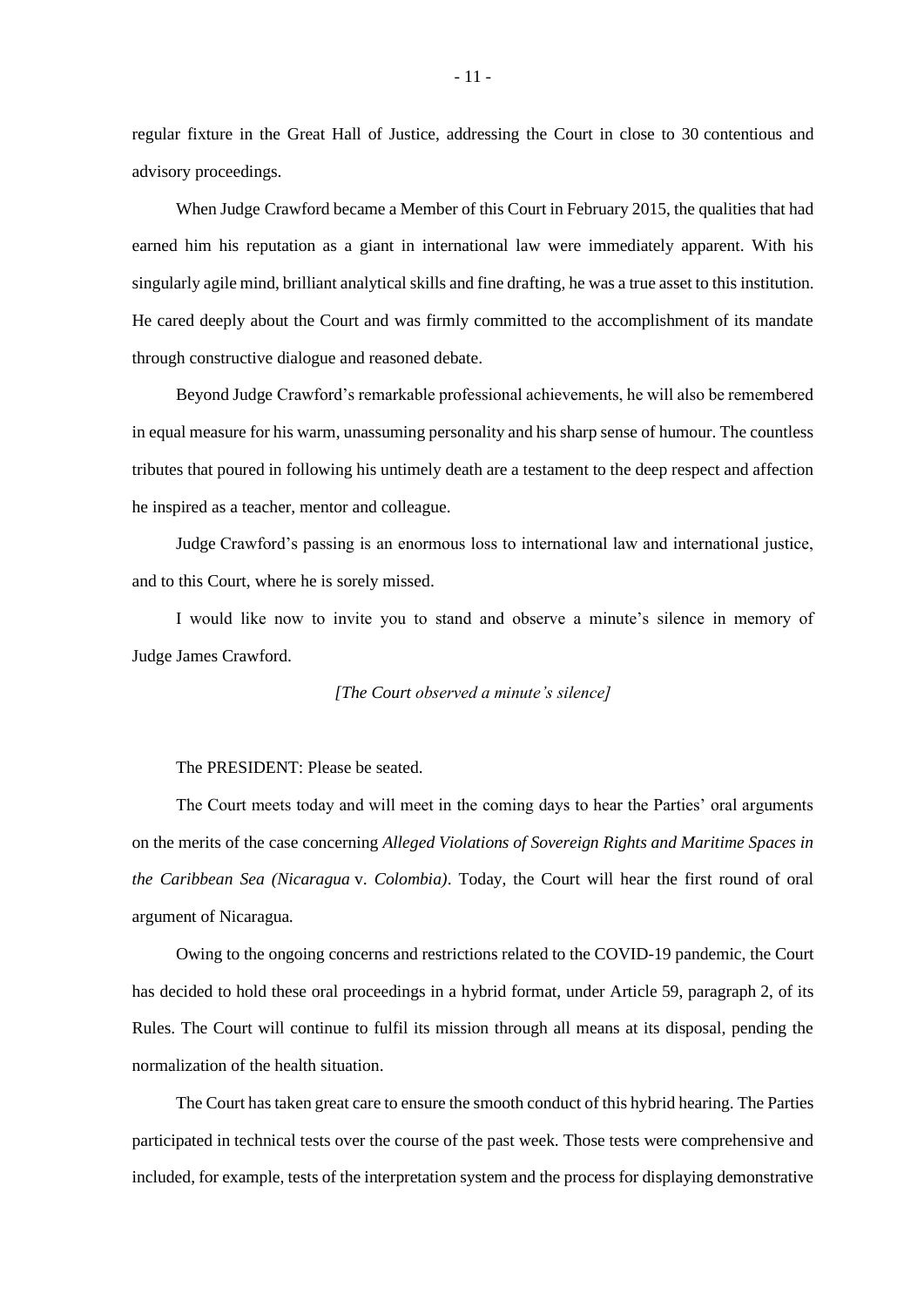exhibits such as PowerPoint slides and maps. However, while these tests can reduce the risk of technical difficulties, they cannot eliminate them. In the event that we experience any such difficulty, such as a loss of any audio input from a remote participant, I may have to interrupt the hearing briefly to allow the technical team to solve the problem.

In a hybrid hearing such as this one, all judges are able to view the speaker and any demonstrative exhibits, regardless of whether they are in the Great Hall or joining via video link. I would note that the following judges are present with me in the Great Hall of Justice: Vice-President Gevorgian and Judges Tomka, Abraham, Bennouna, Yusuf, Sebutinde and Nolte; while Judges Xue, Bhandari, Robinson, Salam and Iwasawa and Judges *ad hoc* Daudet and McRae are participating by video link. For reasons duly made known to me, Judge Cançado Trindade is unable to sit with us in these oral proceedings, either in person or by video link.

For this hybrid hearing, the Registrar informed both Parties that each of them could have up to four representatives present in the Great Hall of Justice at any one time and that the Court could make available, should a Party so desire, an additional room in the Peace Palace from which other members of the delegation could follow the proceedings via video link. The Registrar also informed the Parties that participation via video link would be available to the members of each delegation who would not be present in the Peace Palace.

\*

Since the Court included upon the Bench no judge of the nationality of either Party, each Party proceeded to exercise the right conferred upon it by Article 31, paragraph 3, of the Statute to choose a judge *ad hoc* to sit in the case. Nicaragua first chose Judge Gilbert Guillaume, who resigned on 8 September 2015, and subsequently Professor Yves Daudet. Colombia first chose Professor David Caron and subsequently, following the death of Professor Caron in February 2018, chose Professor Donald McRae.

Article 20 of the Statute provides that "[e]very Member of the Court shall, before taking up his duties, make a solemn declaration in open court that he will exercise his powers impartially and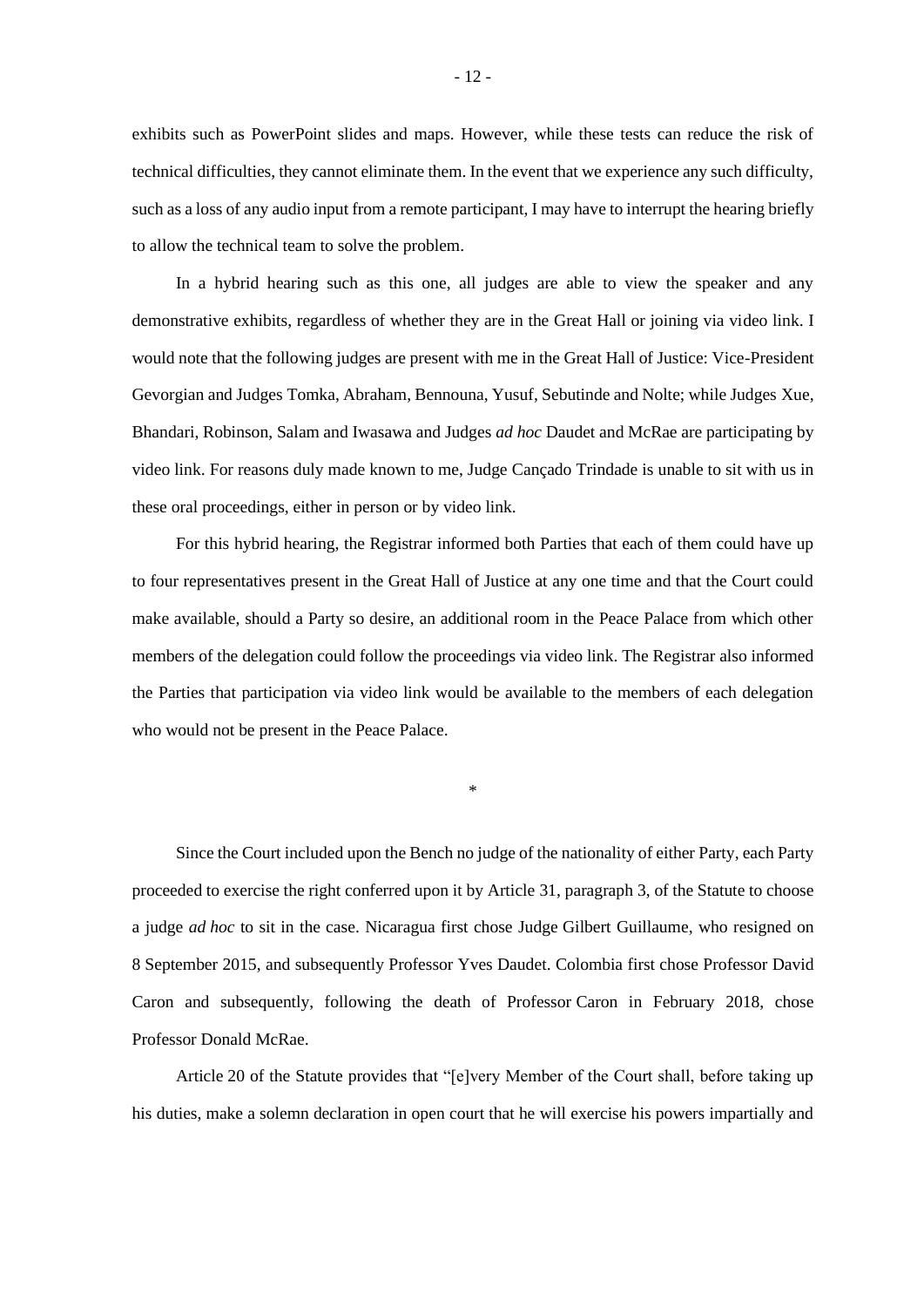conscientiously". Pursuant to Article 31, paragraph 6, of the Statute, that same provision applies to judges *ad hoc*.

Professor Daudet has already made his solemn declaration at the sitting held on 28 September 2015, on the occasion of the proceedings on the preliminary objections raised by Colombia.

Since this is the first time that Professor McRae is participating in this case, he is required, in accordance with Article 8, paragraph 3, of the Rules of Court, to make a solemn declaration in relation to the present case.

Before inviting Professor McRae to make his solemn declaration, I shall first, in accordance with custom, say a few words about his career and qualifications.

Professor McRae, of Canadian and New Zealand nationalities, is Professor Emeritus and former Dean of Common Law at the Faculty of Law, at the University of Ottawa. He has extensive experience as counsel in the context of international fisheries and boundary arbitrations, and he has also appeared before this Court as counsel in *Request for Interpretation of the Judgment of 15 June 1962 in the Case concerning the* Temple of Preah Vihear *(Cambodia* v*. Thailand)*. In the framework of the World Trade Organization, he has appeared as counsel before that organization's dispute settlement panels and Appellate Body and has also served as a member of several WTO panels. In addition, he has been a member and chair of various investment tribunals, including cases brought under the Convention on the Settlement of Investment Disputes between States and Nationals of Other States and Chapter 11 of the North American Free Trade Agreement. He currently chairs an Arbitral Tribunal convened pursuant to Annex VII of the United Nations Convention on the Law of the Sea. Professor McRae is the former Editor-in-Chief of the Canadian Yearbook of International Law and has published widely on international law, including on law of the sea and international trade law. He is a member of the Institut de droit international, a member of the Royal Society of Canada, a Companion of the Order of Canada, and an Officer of the New Zealand Order of Merit. He was a member of the International Law Commission from 2007 to 2016. Professor McRae also served as judge *ad hoc* in the case concerning the *Obligation to Negotiate Access to the Pacific Ocean (Bolivia* v. *Chile).*

I shall now invite Professor McRae to make the solemn declaration prescribed by the Statute, and I request all those present to rise. Professor McRae, please proceed.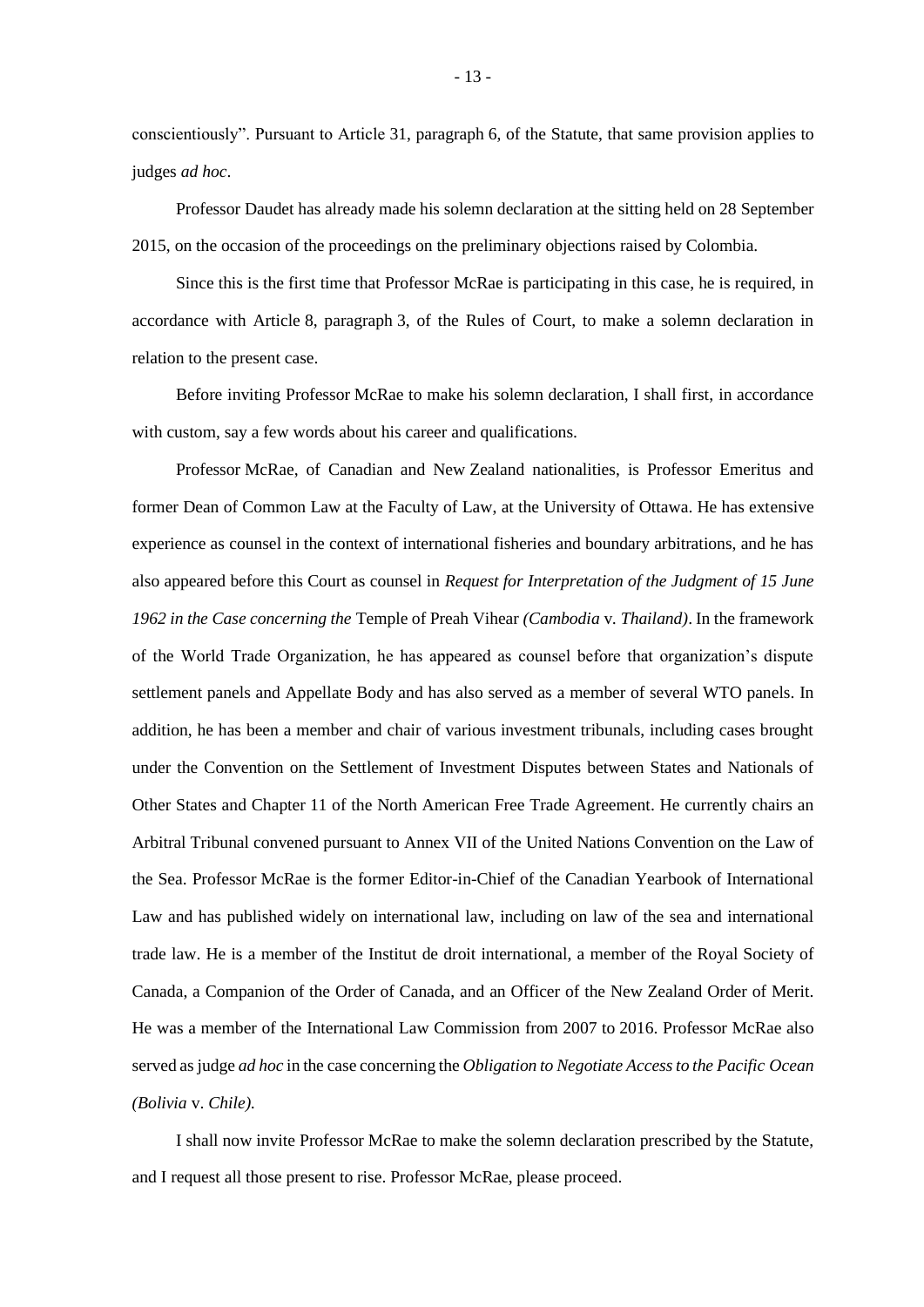Mr. McRAE:

"I solemnly declare that I will perform my duties and exercise my powers as judge honourably, faithfully, impartially and conscientiously."

The PRESIDENT: Thank you, Professor McRae. Please be seated. I take note of the solemn declaration made by Professor McRae and declare him duly installed as a judge *ad hoc* in the case concerning *Alleged Violations of Sovereign Rights and Maritime Spaces in the Caribbean Sea (Nicaragua* v. *Colombia)*.

\*

I shall now briefly recall the principal procedural steps in this case.

On 26 November 2013, the Government of the Republic of Nicaragua filed in the Registry of the Court an Application instituting proceedings against the Republic of Colombia concerning a dispute in relation to, first, alleged violations by Colombia of Nicaragua's rights in maritime zones which, according to the Applicant, the Court declared to appertain to Nicaragua in its 2012 Judgment in the case concerning *Territorial and Maritime Dispute (Nicaragua* v. *Colombia)* and, secondly, the threat of use of force by Colombia in the course of these violations*.* 

As a basis for the Court's jurisdiction, Nicaragua invoked Article XXXI of the American Treaty on Pacific Settlement signed on 30 April 1948, and officially designated, according to Article LX thereof, as the "Pact of Bogotá".

By an Order of 3 February 2014, the Court fixed 3 October 2014 and 3 June 2015 as the respective time-limits for the filing of a Memorial by Nicaragua and a Counter-Memorial by Colombia. Nicaragua filed its Memorial within the time-limit thus fixed.

On 19 December 2014, within the time-limit prescribed by Article 79, paragraph 1, of the Rules of Court of 14 April 1978 as amended on 1 February 2001, Colombia raised preliminary objections to the jurisdiction of the Court.

By a Judgment of 17 March 2016, the Court found that it had jurisdiction, on the basis of Article XXXI of the Pact of Bogotá, to entertain the dispute between Nicaragua and Colombia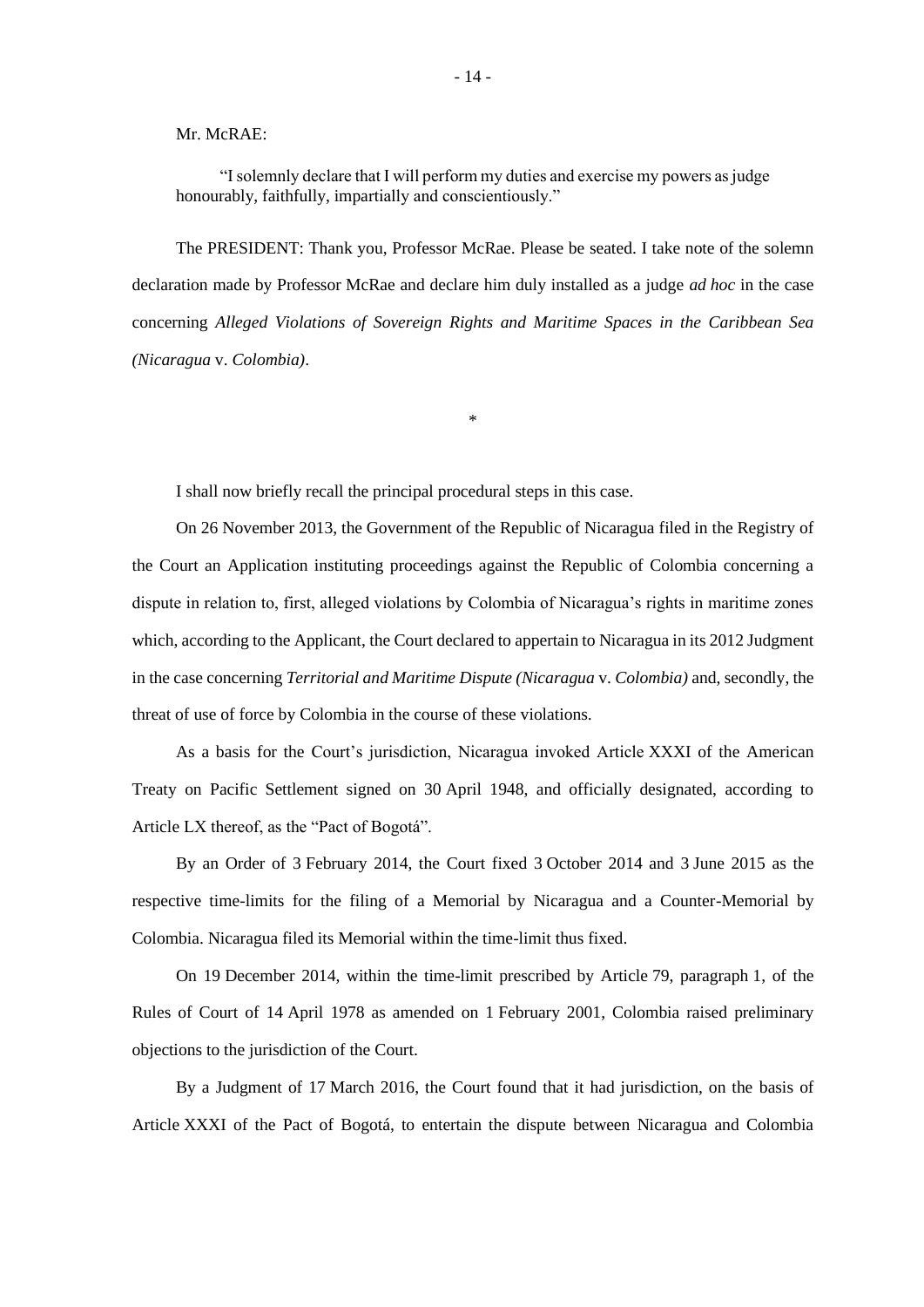regarding the alleged violations by Colombia of Nicaragua's rights in the maritime zones which, according to Nicaragua, the Court declared in its 2012 Judgment appertain to Nicaragua.

By an Order of 17 March 2016, the Court fixed 17 November 2016 as the new time-limit for the filing of the Counter-Memorial of Colombia. Colombia filed that pleading within the time-limit thus prescribed. In Part III of its Counter-Memorial, Colombia, making reference to Article 80 of the Rules of Court, submitted four counter-claims.

At a meeting held by the President of the Court with the representatives of the Parties on 19 January 2017, Nicaragua indicated that it considered the counter-claims contained in the Counter-Memorial of Colombia to be inadmissible. By letters dated 20 January 2017, the Registrar informed the Parties that the Court had decided that the Government of Nicaragua should specify in writing, by 20 April 2017 at the latest, the legal grounds on which it relied in maintaining that the Respondent's counter-claims were inadmissible, and that the Government of Colombia should present its own views on the question in writing, by 20 July 2017 at the latest. Nicaragua and Colombia submitted their written observations on the admissibility of Colombia's counter-claims within the time-limits thus fixed.

By an Order of 15 November 2017, the Court found that two of the four counter-claims were admissible — namely, the third and the fourth. The third counter-claim concerns the alleged violation by Nicaragua of the customary artisanal fishing rights of the local inhabitants of the San Andrés Archipelago to access and exploit their traditional fishing grounds; the fourth counter-claim relates to the adoption by Nicaragua of Decree No. 33-2013 of 19 August 2013, which is alleged to have established straight baselines and to have had the effect of extending Nicaragua's internal waters and maritime zones beyond what international law permits, thereby violating Colombia's sovereign rights and maritime spaces. By the same Order, the Court directed Nicaragua to submit a Reply and Colombia to submit a Rejoinder relating to the claims of both Parties in the current proceedings, and fixed 15 May and 15 November 2018 as the respective time-limits for the filing of those pleadings. The Reply of Nicaragua and the Rejoinder of Colombia were filed within the time-limits thus fixed.

By an Order dated 4 December 2018, the Court authorized the submission by Nicaragua of an additional pleading relating solely to the counter-claims submitted by Colombia and fixed 4 March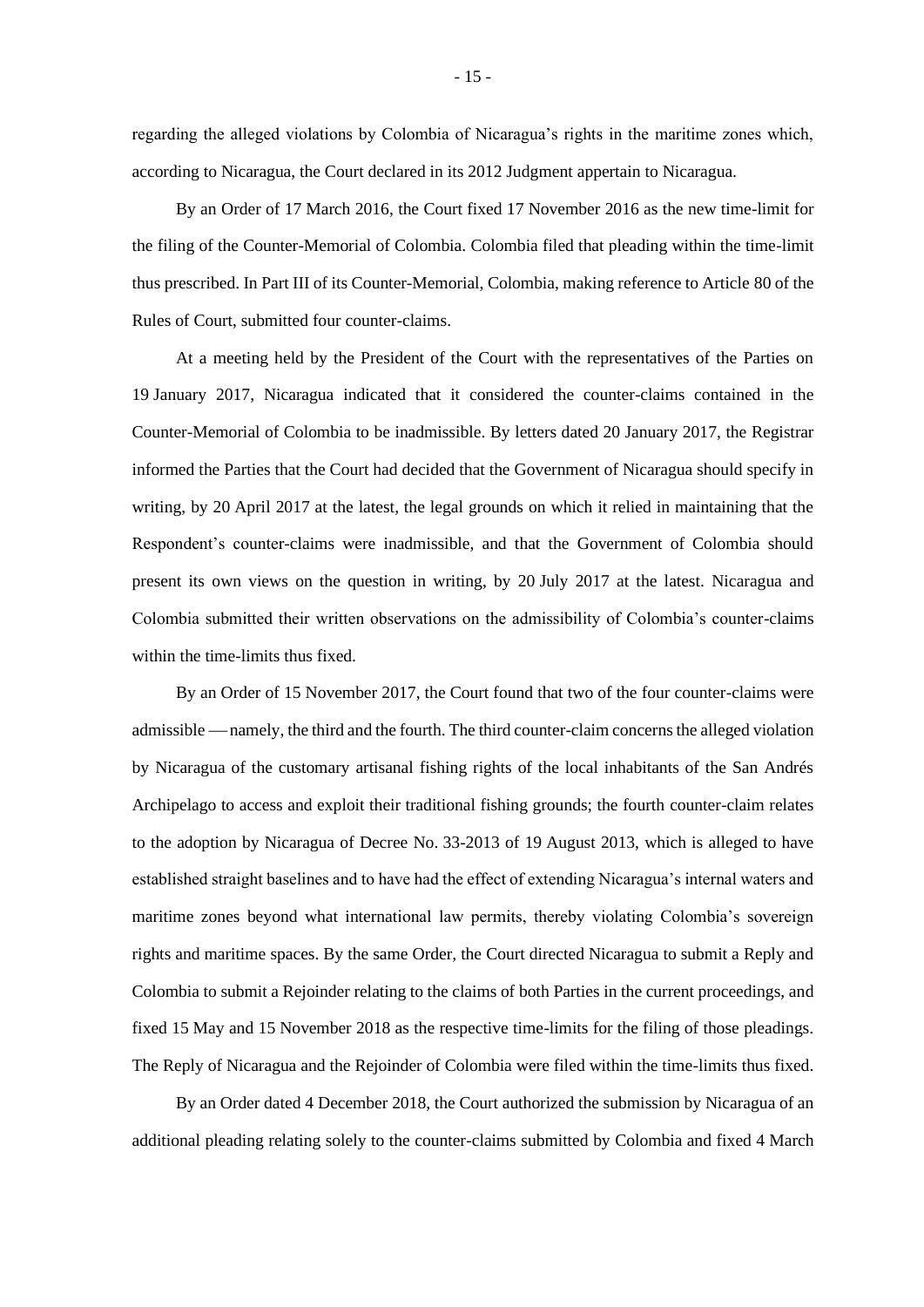2019 as the time-limit for the filing of that pleading. The additional pleading was filed by Nicaragua within the prescribed time-limit.

Following the closure of the written proceedings, by letter of 23 September 2019, the Nicaraguan Government, referring to Article 56 of the Rules of Court, requested the authorization of the Court to produce 19 new documents. By letter dated 3 October 2019, the Government of Colombia informed the Court that it was opposed to the granting of that request. By letters dated 16 October 2019, the Parties were informed that the Court had authorized the production of the above-mentioned documents by Nicaragua, and that the opportunity was available to Colombia to comment thereon and to submit documents in support of its comments. Within the time-limit of 16 December 2019, as fixed by the Court for that purpose, Colombia transmitted to the Court its comments on the new documents, as well as supporting exhibits and audio-visual material.

By letter of 30 July 2021, Nicaragua, referring to Article 56 of the Rules of Court, further requested the authorization of the Court to produce four additional new documents. By letter dated 16 August 2021, the Government of Colombia informed the Court that it objected to the production of these documents. By letters dated 1 September 2021, the Parties were informed that the Court had authorized the production of two of these new documents, and that the opportunity was available to Colombia to comment thereon and to submit documents in support of its comments. Within the time-limit of 9 September 2021, as fixed by the Court for that purpose, Colombia transmitted to the Court its comments on the two new documents, as well as supporting exhibits.

\*

Pursuant to Article 53, paragraph 2, of its Rules, the Court decided, after consulting the Parties, that copies of the written pleadings and documents annexed would be made accessible to the public, with the exception of certain annexes to and figures included in Colombia's written pleadings. In particular, the Court acceded to Colombia's request that these materials not be made accessible to the public on the basis that, under Colombian legislation, they are classified as secret or reserved for reasons of national security. While the Parties may, during this hearing, refer to the titles of these confidential documents as they appear in the list of annexes, they may not read out quotations from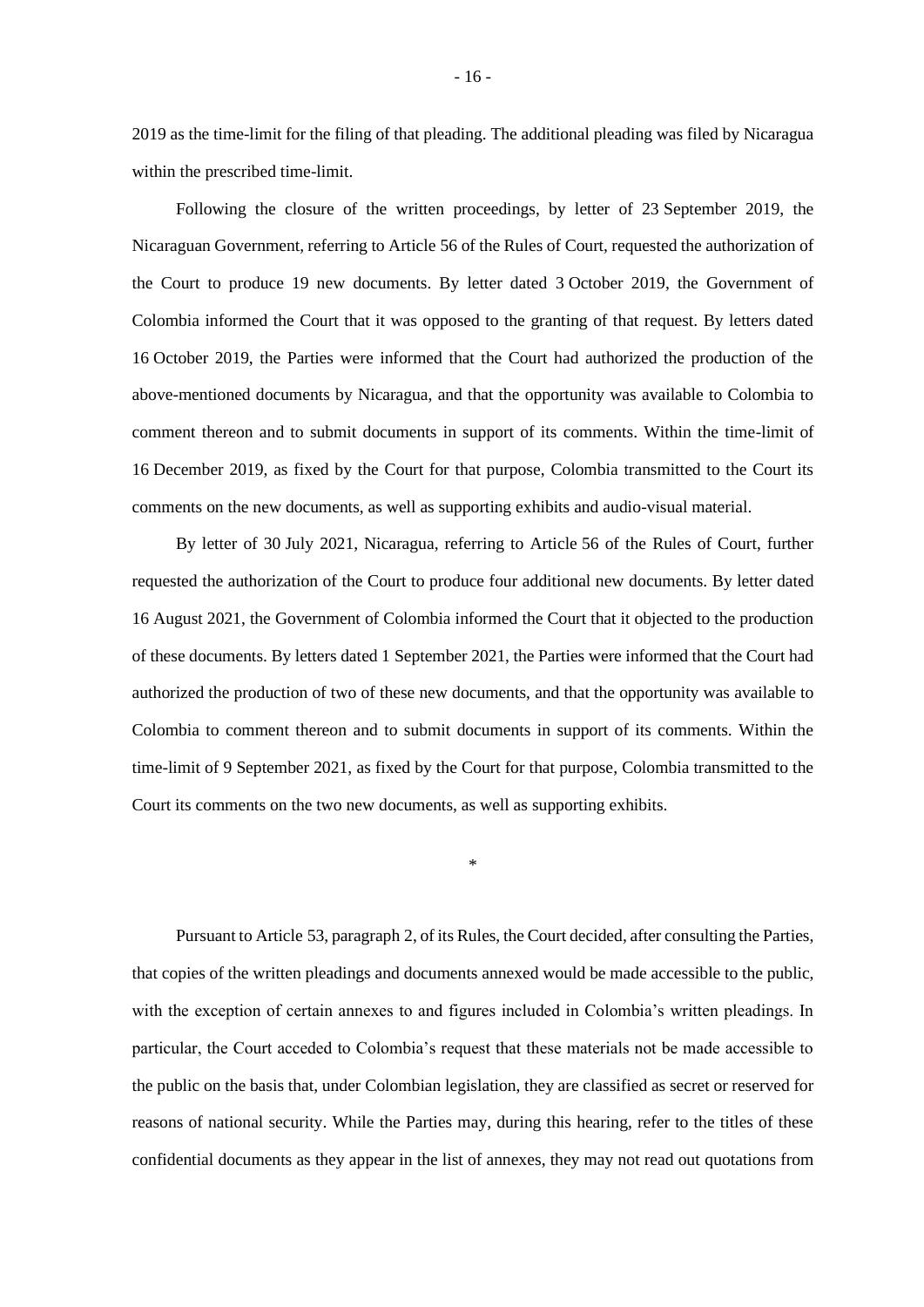them nor display slides showing all or part of them. With the exception of the above-mentioned materials, and in accordance with the Court's practice, all pleadings and documents annexed will be placed on the Court's website in due course.

\*

I would now like to welcome the delegations of the Parties. I note here the presence in the Great Hall of Justice of the Agent of Nicaragua and the Agent of Colombia, each accompanied by members of their respective State's delegation. I further note that other members of the delegations of the Applicant and the Respondent will be participating in the hearings by video link.

In accordance with the arrangements on the organization of the proceedings that have been decided by the Court, the hearings will comprise a first and second round of oral argument. The first round will begin with Nicaragua's presentation today of its arguments on its own claims, from 3 p.m. to 6 p.m. On Wednesday 22 September, Colombia will present its first round of argument, both on the claims of Nicaragua and on its own counter-claims, from 11 a.m. to 1 p.m. and then from 3 p.m. to 6 p.m. On Friday 24 September, Nicaragua will present its observations on the counter-claims of Colombia, from 3 p.m. to 5 p.m.

The second round of oral argument will open on the afternoon of Monday 27 September, with Nicaragua addressing the Court on its own claims from 3 p.m. to 5 p.m. On Wednesday 29 September, Colombia will present its second round of argument on the claims of Nicaragua and its own counter-claims, from 3 p.m. to 6 p.m. On Friday 1 October, Nicaragua will present its reply on the counter-claims of Colombia, from 3 p.m. to 4 p.m.

In this first sitting, Nicaragua may, if so required, avail itself of a short extension of time beyond 6 p.m., in view of the time taken up by these introductory remarks.

I shall now give the floor to the Agent of Nicaragua, H.E. Mr. Carlos José Argüello Gómez. You have the floor, Your Excellency.

# Mr. ARGÜELLO GÓMEZ:

1. Good afternoon. Thank you, Madam President, distinguished Members of the Court. It is always an honour to be before you, representing my country.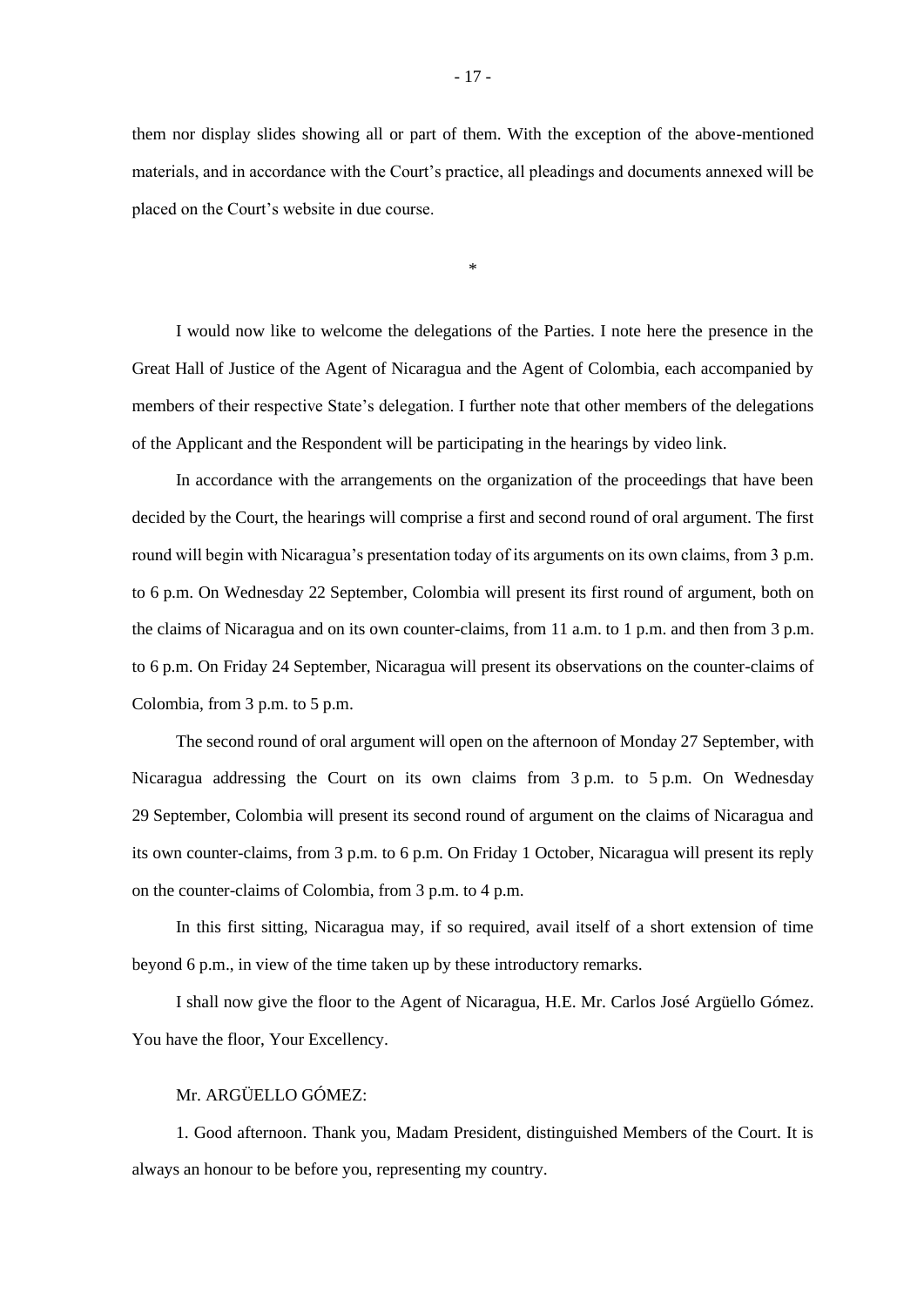2. Before beginning my presentation, I would like to add my tribute to the memory of Judge James Crawford. As a member of the Bar that has had the honour of pleading before this Court, I was able to appreciate first-hand the eloquence and high academic standards of Judge Crawford, not only as a judge but also in his role as counsel in some of the many cases in which he pleaded before the Court, several in which Nicaragua was a party, including the case of the *Territorial and Maritime Dispute (Nicaragua* v. *Colombia)* which is the background of the present case before the Court.

3. Madam President, nine years ago, in April 2012, during the oral pleadings in the *Territorial and Maritime Dispute*, after an exhausting and exhaustive procedure that began with Nicaragua filing its Application on 6 December 2001 and went through preliminary objections filed by Colombia, and later the request to intervene by two States that had a special relation with the maritime interests of Colombia, I stated in my presentation:

"So finally, more than ten years after Nicaragua filed its Application, we find ourselves in what is hopefully the final run in a case that has outrun, in length of time, the classic example of a long drawn out case: the *Barcelona traction* or the more recent case of *Cameroon* v. *Nigeria*."<sup>1</sup>

4. Unfortunately that hope turned out to be wishful thinking. Twenty years after we filed our Application in December of 2001 and nine years after the Judgment of the Court in this case on 19 November 2012, we are back to where we started.

5. When the *Territorial and Maritime Dispute* was filed, the situation was that Colombia claimed the 82nd meridian as a line of delimitation. On screen, we can appreciate a map of the area at the time the Application was filed. The position of Colombia was clear. All areas east of the meridian including the land (islands and cays), water and continental shelf were claimed by Colombia.

6. The Court decided at the preliminary objections phase of the case in its Judgment of 13 December 2007 that the 82nd meridian was *not* a line of delimitation but recognized Colombian sovereignty over the three main islands.

7. In its Judgment of 19 November 2012, the Court attributed sovereignty over all the islands and cays in dispute to Colombia as well as very substantial maritime areas to these small features.

<sup>1</sup> *Territorial and Maritime Dispute (Nicaragua* v. *Colombia)*, CR 2012/8, p. 16, para. 13 (Argüello).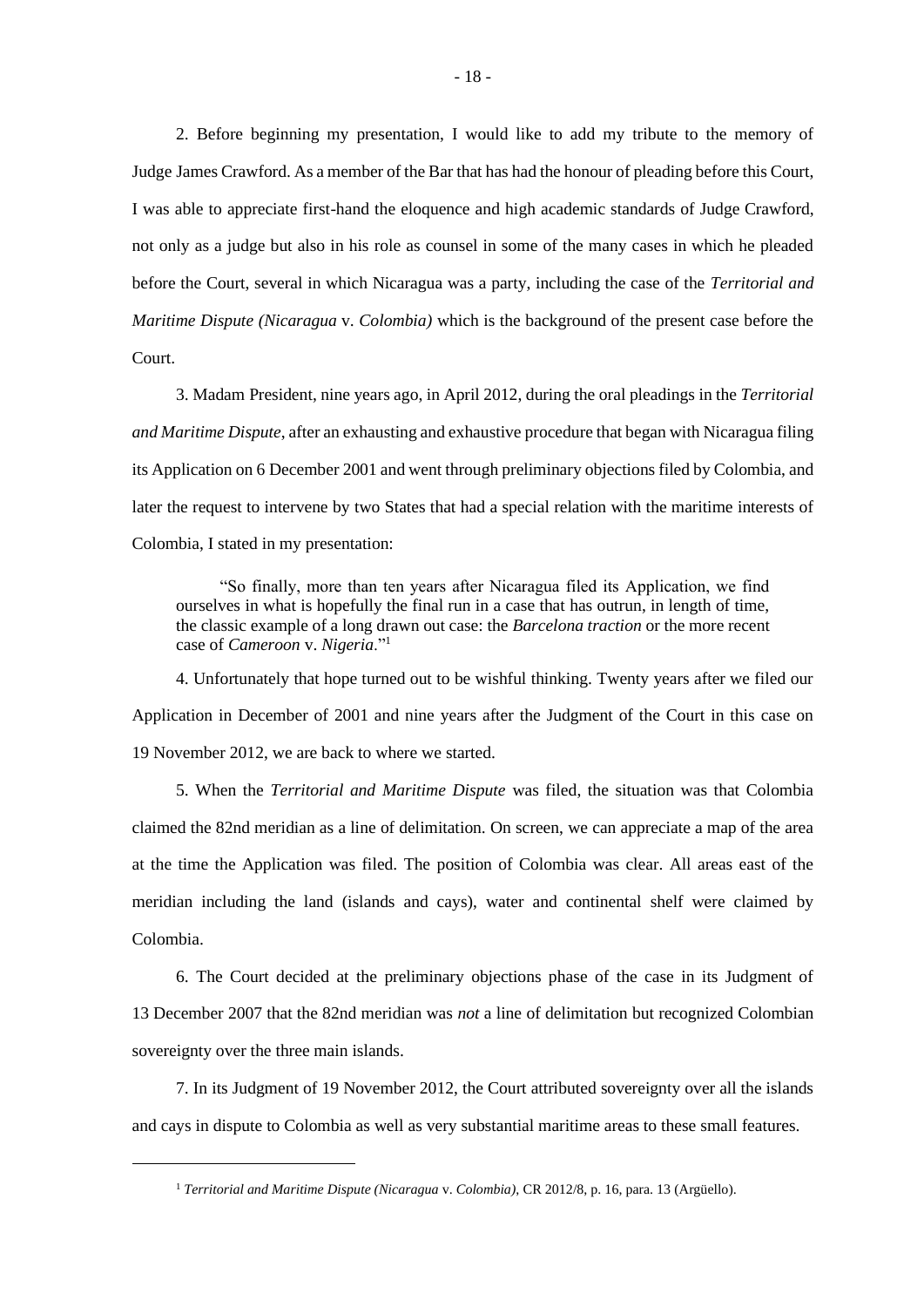8. This maritime delimitation was unanimously decided by the Court, including the judges *ad hoc* appointed by the Parties, and was considered in many quarters to be especially beneficial to Colombian interests. The UN News headline read "UN court rules Colombia has sovereignty over islands claimed by Nicaragua"<sup>2</sup>.

## **Reaction of Colombian authorities to the 2012 Judgment**

9. The day the Judgment was delivered, the President of Colombia was very happy with the attribution of sovereignty to Colombia over the islands, but he stated that the other aspects of the Judgment on maritime delimitation were unacceptable and that Colombia "emphatically rejects that aspect of the judgment rendered by the Court today"3.

10. The Foreign Minister of Colombia went even further, questioning the professional credentials of the Members of the Court. She stated that

"[t]he enemy is the Court which did not based its decision on the law, that Judgment is full of inadequacies and one reads it and cannot believe that the states parties that conform the Court elected those judges to decide such an important Judgment"<sup>4</sup> .

11. Other officials even questioned the moral capacity of Members and staff of the Court. For example, Ambassador Noemí Sanín, former Foreign Minister of Colombia, made some very offensive comments that I will not repeat here. She and a former deputy Minister of Justice wrote a book on the Judgment reiterating and amplifying these comments<sup>5</sup>. They were rewarded last year by the President of Colombia by appointing them as delegates of the presidency to the Colombian Foreign Affairs Commission. This Commission is charged, among other things, with reviewing and approving Colombia's position before this Court.

12. The object of recalling this event is not to cause embarrassment to the other Party for a diplomatic gaffe that is best forgotten. Because it was not a gaffe provoked by a passing emotion. *It is* the position that Colombia has consistently maintained since the Judgment was read. Colombia

<sup>2</sup> "UN court rules Colombia has sovereignty over islands claimed by Nicaragua", UN News, 19 Nov. 2012, available at https://news.un.org/en/story/2012/11/426062-un-court-rules-colombia-has-sovereignty-over-islands-claimednicaragua#.VgmPLXqqpBd (accessed 14 Sept. 2021).

<sup>3</sup> Memorial of Nicaragua (MN), p. 23, para. 2.4.

<sup>4</sup> MN, p. 23, para. 2.5.

<sup>&</sup>lt;sup>5</sup> "La llegada del Dragón. ¿Falló la Haya?", Noemí Sanín, Miguel Ceballos, 2013, available at <u>https://www.amazon.</u> com/llegada-del-Drag%C3%B3n-%C2%BFFall%C3%B3-Haya/dp/9583043451 (accessed 14 Sept. 2021).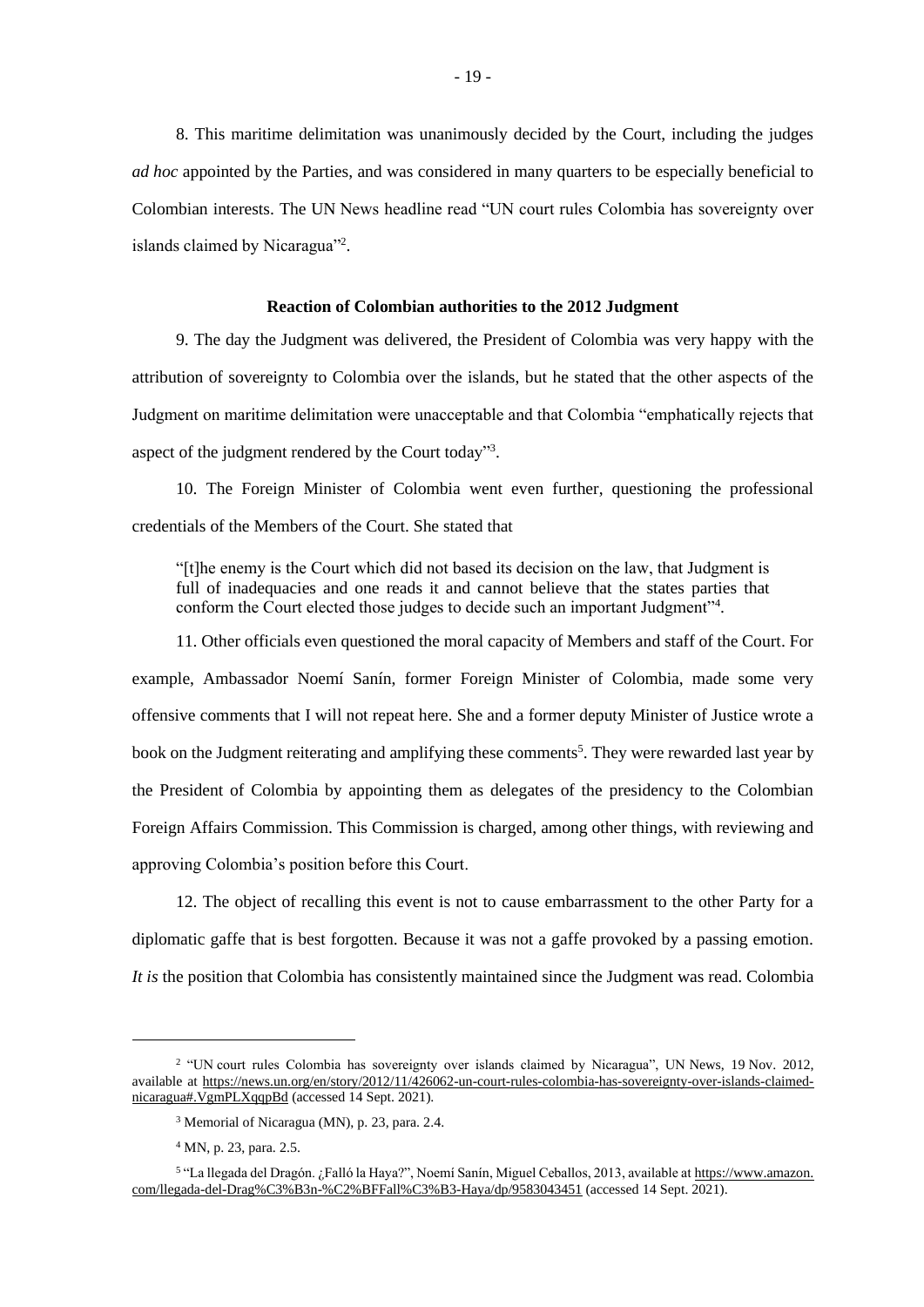today still will not accept that Nicaragua has maritime areas east of the 82nd meridian. It is the position that according to President Santos's statement they will defend with "cloak and sword"<sup>6</sup> .

13. This initial reaction when the Judgment was delivered on 19 November was followed by the denunciation of the Pact of Bogotá on 27 November 2012, on which occasion President Santos stated that "[t]he borders between nations cannot be in the hands of a court of law. They must be drawn by agreement between the countries involved."<sup>7</sup>

14. On 18 September 2013, President Santos reiterated that the Judgment of the Court was not applicable. That the only way to affect Colombian territorial rights was by means of a treaty that had to be approved in accordance with the internal laws of Colombia<sup>8</sup>.

15. On 2 May 2014, the Constitutional Court of Colombia determined that the Judgment could only be implemented by means of a treaty approved by Congress and ratified by the President<sup>9</sup>.

16. Madam President, this is a disingenuous decision of the Constitutional Court. It should have been evident to *that* court that the Judgment of *this* Court was given on the basis of at least two treaties ratified by Colombia: the Charter of the United Nations and the Pact of Bogotá. Any supposed need for another treaty to implement the Judgment is simply an excuse for not complying.

17. During the lengthy process that led to the 2012 Judgment, Colombia had many opportunities for claiming that its Constitution did not allow that territorial questions be decided by the International Court of Justice. In fact, Colombia presented preliminary objections to the jurisdiction of the Court<sup>10</sup>, but there is not one sentence in all the pleadings and arguments of Colombia in those 11 years of judicial process in which there is any hint that Colombia could not comply with the Judgment of the Court.

18. This is all the more telling if it is recalled that one of the arguments of Nicaragua for the invalidity of the 1928 Treaty — that is the treaty which was the basis for Colombia's claim of rights in that area — was precisely that it was a treaty that violated the mandates of the Nicaraguan

<sup>6</sup> MN, p. 5, para. 1.8.

<sup>7</sup> MN, p. 372, Ann. 29.

<sup>8</sup> MN, pp. 30-31, para. 2.17.

<sup>9</sup> MN, Ann. 16.

<sup>10</sup> *Territorial and Maritime Dispute (Nicaragua* v. *Colombia), Preliminary Objection*s*, Judgment, I.C.J. Reports 2007 (II)*, p. 832.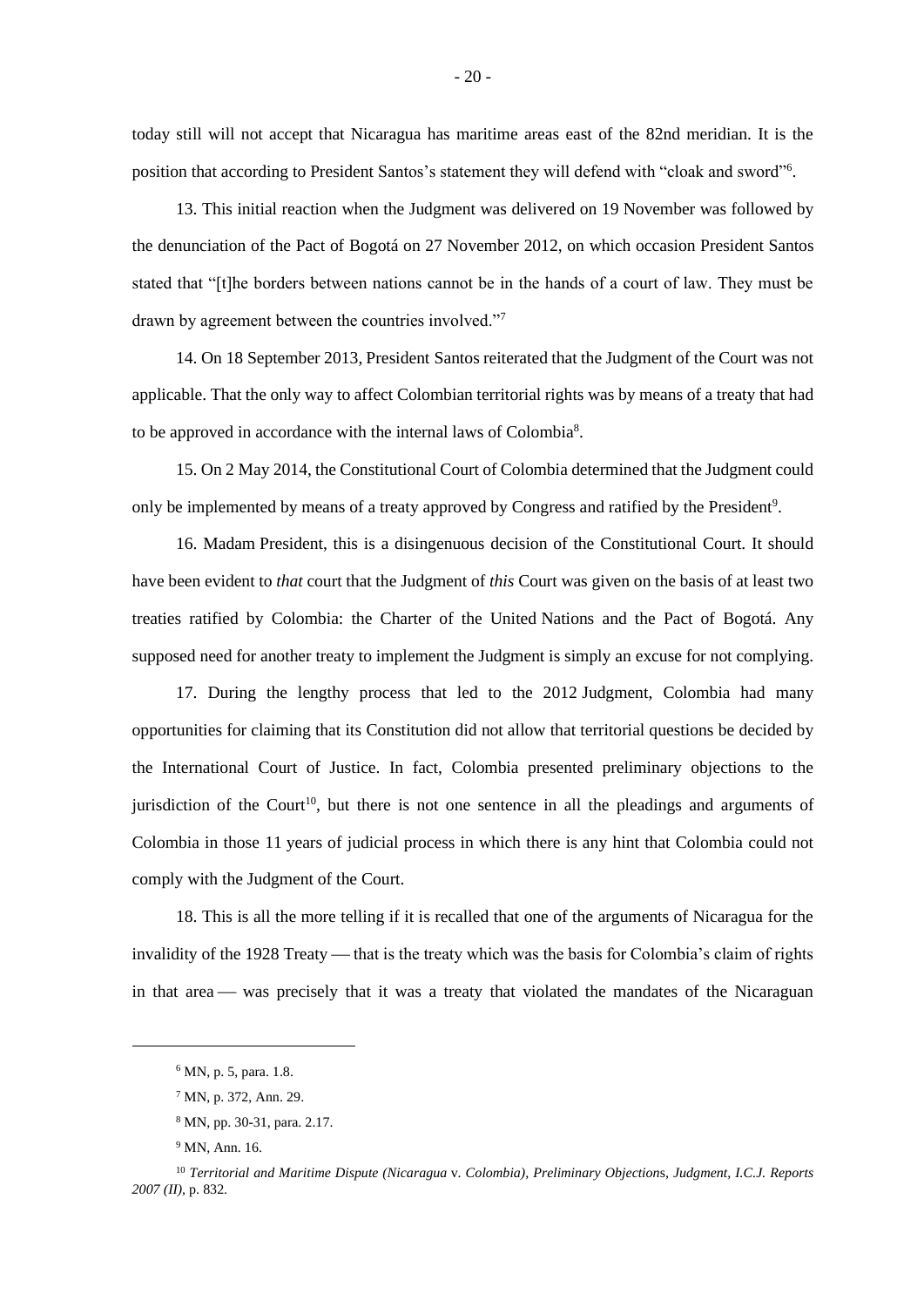Constitution<sup>11</sup>. What would be the situation if after the Court's Judgment attributing sovereignty to Colombia over the main islands of San Andrés and Providencia, Nicaragua had said that it could not accept the Judgment because it went against its Constitution? What would have been the situation of Nicaragua before world opinion and before this Court even though the constitutional question had been placed before the Court by Nicaragua?

#### **Colombia continues to violate Nicaragua's rights**

19. Madam President, the refusal of Colombia to comply with the Judgment and respect Nicaragua's rights in the Caribbean Sea has been consistently maintained to this day; it is one of open challenge to the authority of the Court. Mr. Reichler will go into more detail on all the activities by Colombian authorities that violate Nicaragua's rights. At this point, I will only briefly mention some very recent examples of Colombia's determination to continue ignoring and violating Nicaragua's rights.

20. Former President Uribe of Colombia, also a member of the Colombian Foreign Affairs Commission, recently reiterated a call for a referendum on the limits of Colombia with Nicaragua in the Caribbean Sea<sup>12</sup>; that is, on whether the Colombian people accept the Judgment of the Court. Mr. Uribe was president when the first Judgment of the Court on the preliminary objections was delivered on 13 December 2007, in which the Court determined that the 82nd meridian was not a boundary. Present-day President Duque himself had first proposed a referendum several years before being elected during his campaign for the presidency on 14 February 2018 calling for "a great popular consultation so that Colombians may reaffirm the position of the country of not being willing of ceding one millimetre beyond the 82nd meridian in the conflict of limits with Nicaragua"<sup>13</sup>.

<sup>11</sup> *Territorial and Maritime Dispute (Nicaragua* v. *Colombia)*, Memorial of Nicaragua, pp. 108-115, available at https://www.icj-cij.org/public/files/case-related/124/13870.pdf (accessed 16 Sept. 2021).

<sup>&</sup>lt;sup>12</sup> "President Duque welcomes Uribe's proposal on 'popular consultation' to confirm border with Nicaragua. The initiative seeks to recognize the 82nd meridian as the limit with the Central American country", Semana, 1 Sept. 2021, available at https://www.semana.com/nacion/articulo/presidente-duque-ve-con-buenos-ojos-propuesta-de-uribe-sobreconsulta-popular-para-confirmar-limite-con-nicaragua/202112/ (accessed 14 Sept. 2021).

<sup>&</sup>lt;sup>13</sup> "This Ivan Duque's proposal to govern Colombia", Radio Nacional de Colombia, 14 Feb. 2018, available at https://www.radionacional.co/cultura/esta-es-la-propuesta-de-ivan-duque-para-gobernar-colombia (accessed 16 Sept. 2021).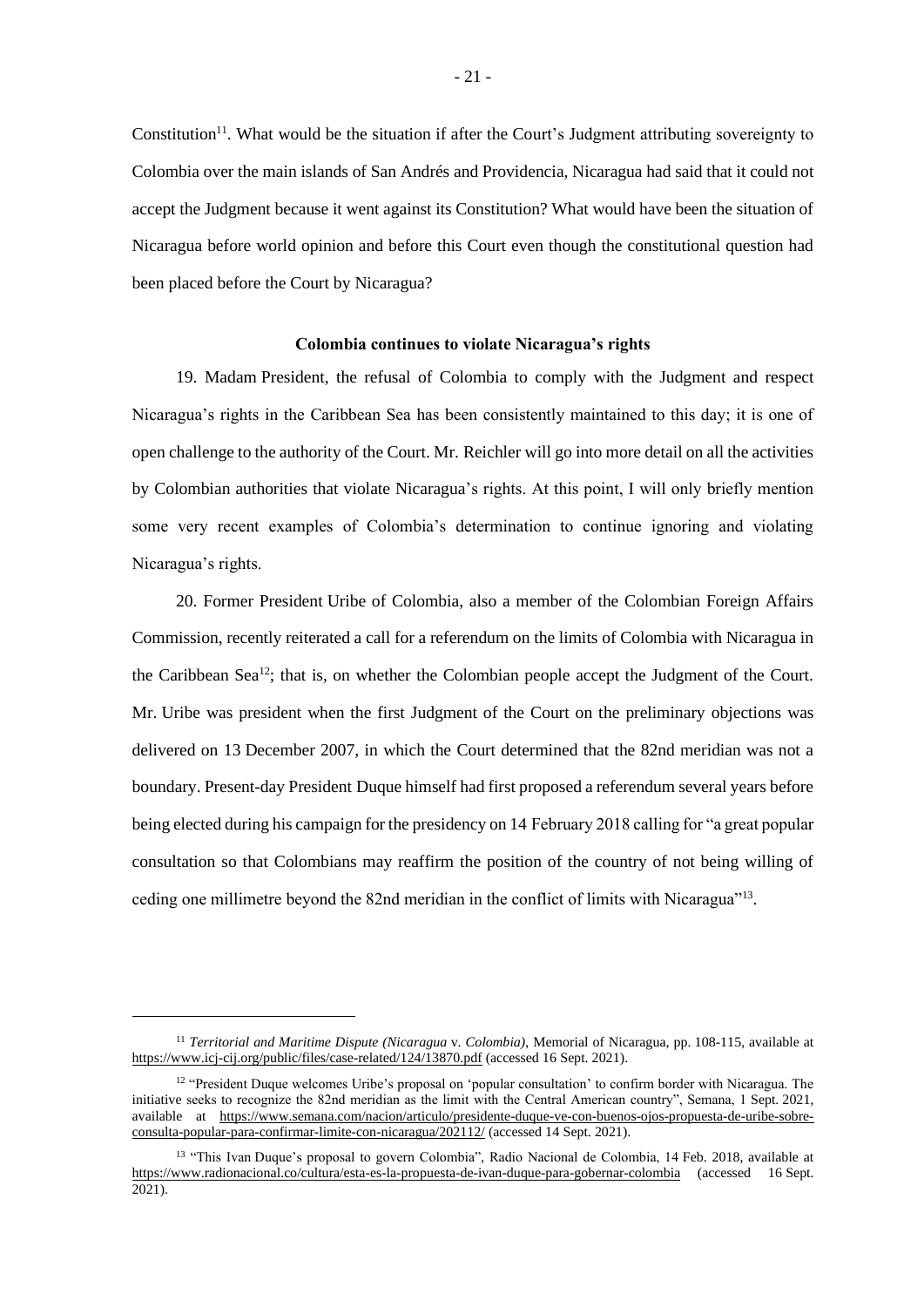21. A few weeks ago, on 1 September, President Duque reiterated his proposal for a referendum and again stated that the 82nd meridian was still the border with Nicaragua<sup>14</sup>. The fact that this proposal for a referendum and this reiteration of Colombian claims of sovereignty up to the 82nd meridian was made practically on the eve of these hearings can only be construed as a direct challenge to the authority of the Court. *What more can one say?*

22. If there were any possible misunderstanding that these proposals for a referendum made by President Duque are simply political rhetoric, the following document will dispel this notion. The Colombian Ocean Commission — presided by the Vice-President and Foreign Minister of Colombia, Mrs. Marta Ramírez de Rincón — published a document in July of this year titled "Colombian Maritime Interests". The document states:

"Colombia has a territory of approximately  $2,070,408$  km<sup>2</sup>, of which . . . 44.85% [corresponds] to maritime territory (approximately 589,560 km<sup>2</sup> in the Caribbean  $\ldots$ )"<sup>15</sup>.

23. The document contains a graphic which is before you now. Out of 100 per cent of the territory of Colombia, 55 per cent is the mainland and 28.46 per cent is the Caribbean<sup>16</sup>. You will note several points that result from this document released under the authority of the Vice-President of Colombia:

- ⎯ *First*, that the boundary with Nicaragua not only continues to be drawn down the 82nd meridian, a question that had already been decided by the Court in its Judgment of 2007 in the preliminary objections of the case.
- ⎯ *Second*, that the northern boundary of the Colombian maritime "territory" is not the boundary fixed by the Court in the Judgment in the case of *Nicaragua* v. *Honduras*, but according to Colombia still is the boundary in a Treaty between Colombia and Honduras of 1986.
- ⎯ *Third*, that the southern boundary of the Colombian maritime "territory" with Costa Rica is drawn in accordance with the Treaty of 1977 between Colombia and Costa Rica, and completely

<sup>14</sup> "President Duque welcomes Uribe's proposal on 'popular consultation' to confirm border with Nicaragua. The initiative seeks to recognize the 82nd meridian as the limit with the Central American country", Semana, 1 Sept. 2021, available at https://www.semana.com/nacion/articulo/presidente-duque-ve-con-buenos-ojos-propuesta-de-uribe-sobreconsulta-popular-para-confirmar-limite-con-nicaragua/202112/, (accessed 14 Sept. 2021).

<sup>15</sup> "Colombian Maritime Interests", Colombian Ocean Commission, July 2021, p. 11, available at https://cco.gov.co/83-publicaciones/881-intereses-maritimos-de-colombia.html (accessed 14 Sept. 2021).

<sup>&</sup>lt;sup>16</sup> "Colombian Maritime Interests", Colombian Ocean Commission, July 2021, p. 12, available at https://cco.gov.co/83-publicaciones/881-intereses-maritimos-de-colombia.html (accessed 14 Sept. 2021).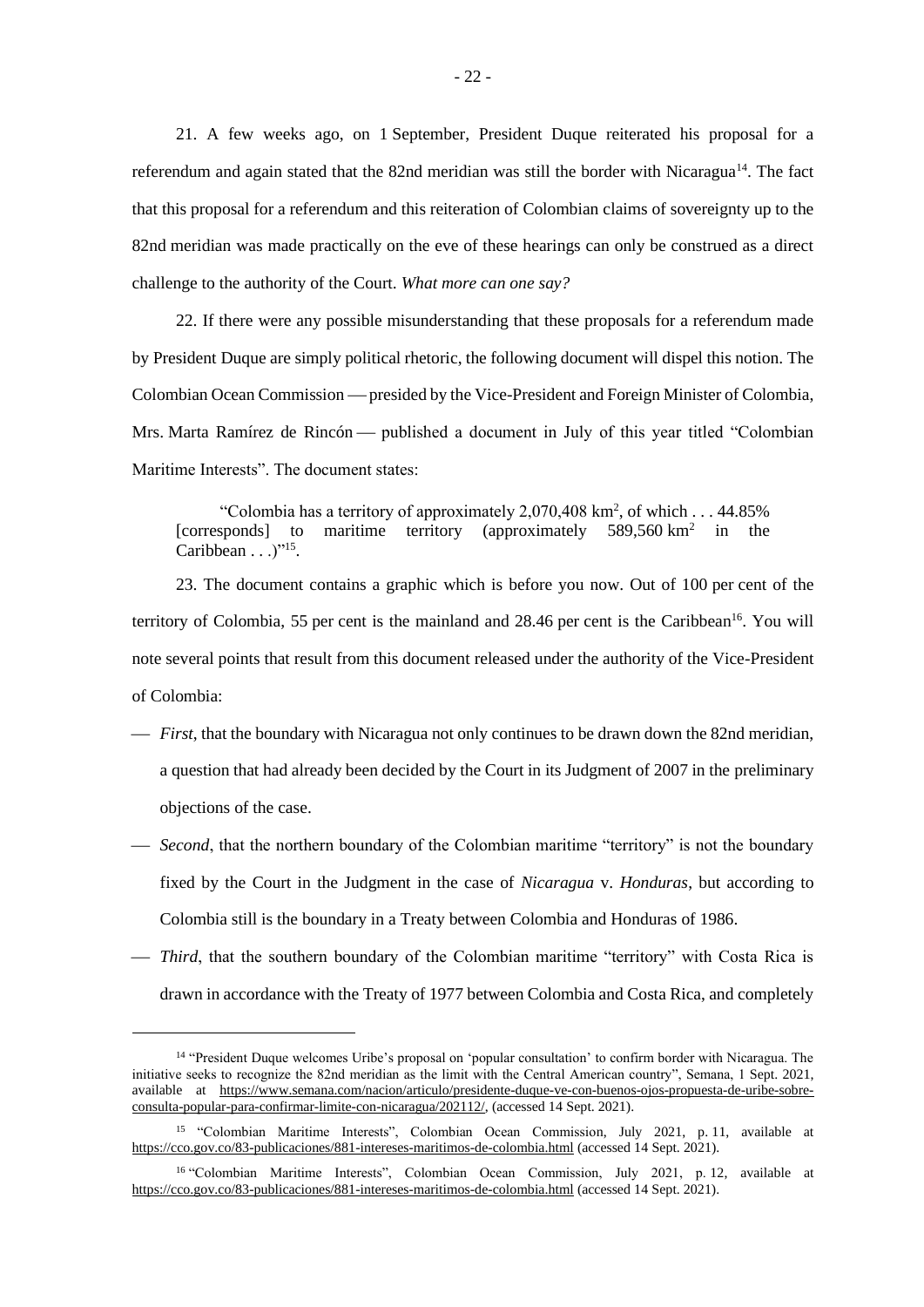ignores the Judgment of the Court in which it determined the boundary between Nicaragua and Costa Rica in the Caribbean.

24. Madam President, shortly after assuming military command of the area of San Andrés and Providencia, Rear Admiral Hernando Mattos Dager gave an interview to the local media published on 3 January of this year, in which he reaffirmed that the Navy would watch over the Seaflower Biosphere Reserve. He stated: "For us, the Biosphere Reserve continues to be indivisible no matter if there is a Judgment that fixes its limits."<sup>17</sup> He further indicated: "We maintain our presence in the area and punish those actions that threaten the protection of this natural reserve, as for example the case of the substantial seizure of parrot fish that was recently undertaken"<sup>18</sup>.

25. This Biosphere Reserve was created by Colombia in the year 2000<sup>19</sup> when Nicaragua had announced it would be bringing the case to the Court. The Biosphere Reserve encompasses all the area that was in dispute with Nicaragua and that was settled by the Judgment of the Court in 2012. The assertion by the military commander of the area, that Colombia will continue patrolling the area and controlling the environment including fisheries is simply stating that the Judgment of the Court will not be recognized, nor the maritime areas of Nicaragua be respected.

26. Just last week, *as you* Madam President recalle*d*, Colombia, in a last-minute manoeuvre, invoked the confidentiality of more than 80 documents annexed to its pleadings in order to conceal to the public the extent of the violations of Nicaragua's rights of which it was the author.

27. In conclusion, we have the President of Colombia calling for a referendum tabling the rejection of the 2012 Judgment of the Court, a publication of the Vice-President including the maritime areas of Nicaragua as Colombian, and the military commander of the area reaffirming that the Colombian Navy will ignore the Judgment. All of this just during the past few weeks and months.

28. Madam President, what can we hear from the distinguished representatives of Colombia now before the Court that will contradict what the highest civil and military authorities have said?

<sup>&</sup>lt;sup>17</sup> "We must prepare for possible similar events", El Isleño.com, 3 Jan. 2021, available at http://xn--elisleo-9za.com/index.php?option=com\_content&view=article&id=21112%3Adebemos-prepararnos-ante-posibles-eventossimilares-en-las-islas&catid=60%3Aactualidad&Itemid=96 (accessed 14 Sept. 2021).

<sup>&</sup>lt;sup>18</sup> "We must prepare for possible similar events", El Isleño.com, 3 Jan. 2021, available at http://xn--elisleo-9za.com/index.php?option=com\_content&view=article&id=21112%3Adebemos-prepararnos-ante-posibles-eventossimilares-en-las-islas&catid=60%3Aactualidad&Itemid=96 (accessed 14 Sept. 2021).

<sup>19</sup> Https://coralina.gov.co/en/areas-protegidas-m/reserva-de-biosfera-seaflower.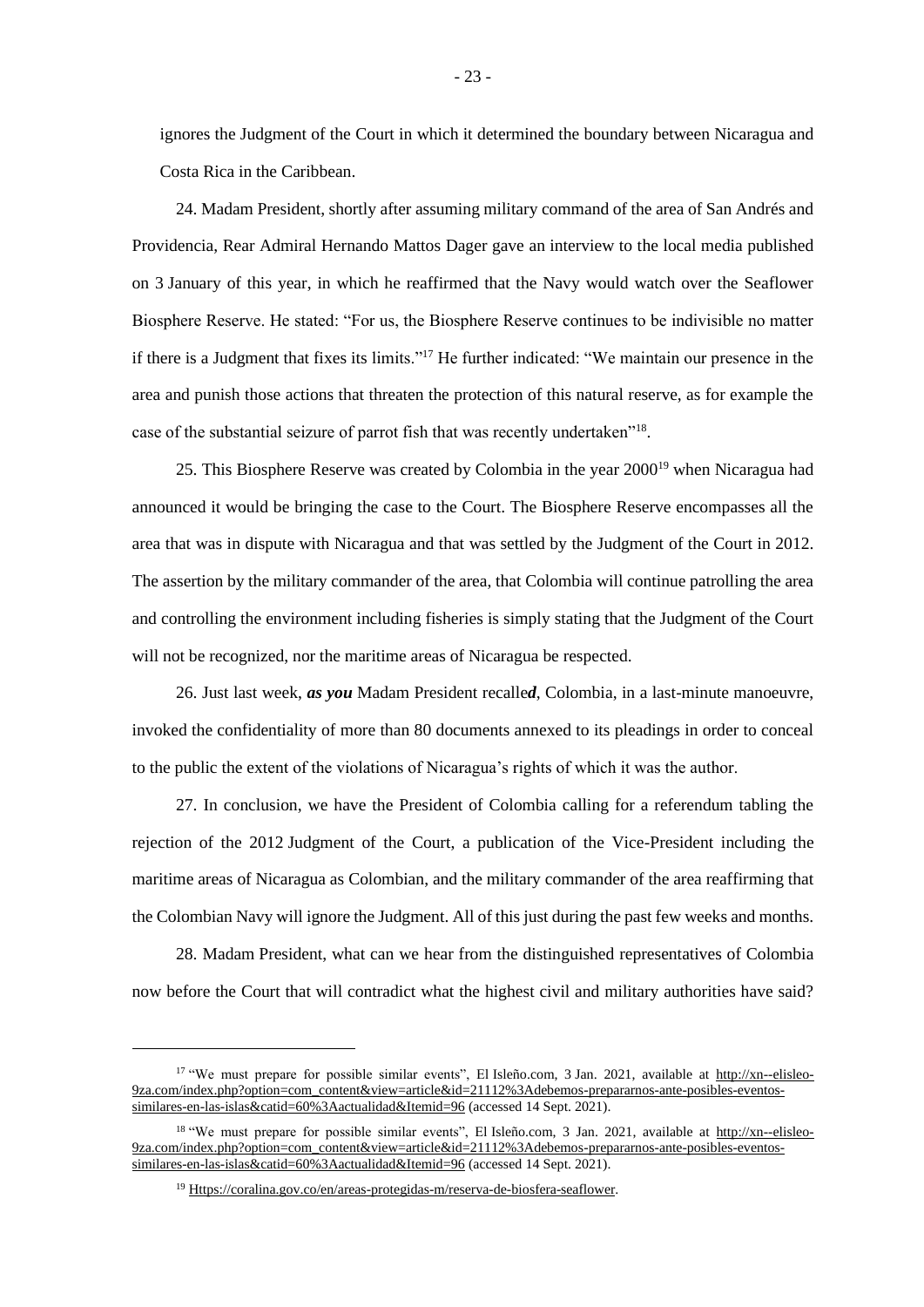Unless there is a declaration from the highest authority that Colombia will respect Nicaragua's rights resulting from the Judgment, what else can we listen to? What are we doing here?

29. The reality is that this is a singular situation. There have been several instances in which States decided not to appear before the Court, but none of those non-appearing States has made the incredibly disparaging statements that the Colombian authorities have made against the Court. Even in those situations — some very tense, like that during the *Hostages* case or the *Nicaragua* case against the United States — the non-appearing States have shown respect to the Court and somehow tried to resolve the issue *sub judice*.

30. Madam President, in the submissions of Nicaragua in its Memorial and Reply, the Court is requested to adjudge that Colombia must give "appropriate guarantees of non-repetition of its internationally wrongful acts<sup>"20</sup>. In the past the Court has noted on these types of requests that, "there is no reason to suppose that a State whose act or conduct has been declared wrongful by the Court will repeat that act or conduct in the future, since its good faith must be presumed" and therefore assurances and guarantees of non-repetition will be ordered only "in special circumstances"<sup>21</sup>.

31. Madam President, the present circumstances are certainly "special" since the highest authorities of Colombia have repeatedly stated, even on the eve of these hearings, that they will not comply with the Judgment of the Court. The question then would be to determine what an appropriate guarantee would be. We wait to hear how Colombia thinks it can be relied upon to comply with the Court's Judgment.

32. Nicaragua for its part has reached the conclusion that any guarantee must also involve the continued cognizance of the Court on the question of compliance. For this reason, Nicaragua will include in its final submissions a request that the Court should remain available until it is evident that Colombia has complied with the Judgment of the Court and is respecting the rights of Nicaragua.

33. Madam President, Members of the Court, to conclude my pleading — the list of speakers who will follow me today is in this order: Professor Pellet will give a general presentation of the case before you; Mr. Reichler will discuss the facts regarding Colombia's violations of Nicaragua's rights

 $20$  See MN, p. 108; Reply of Nicaragua (RN), p. 192.

<sup>21</sup> *Dispute regarding Navigational and Related Rights (Costa Rica* v. *Nicaragua), Judgment, I.C.J. Reports 2009*, p. 267, para. 150.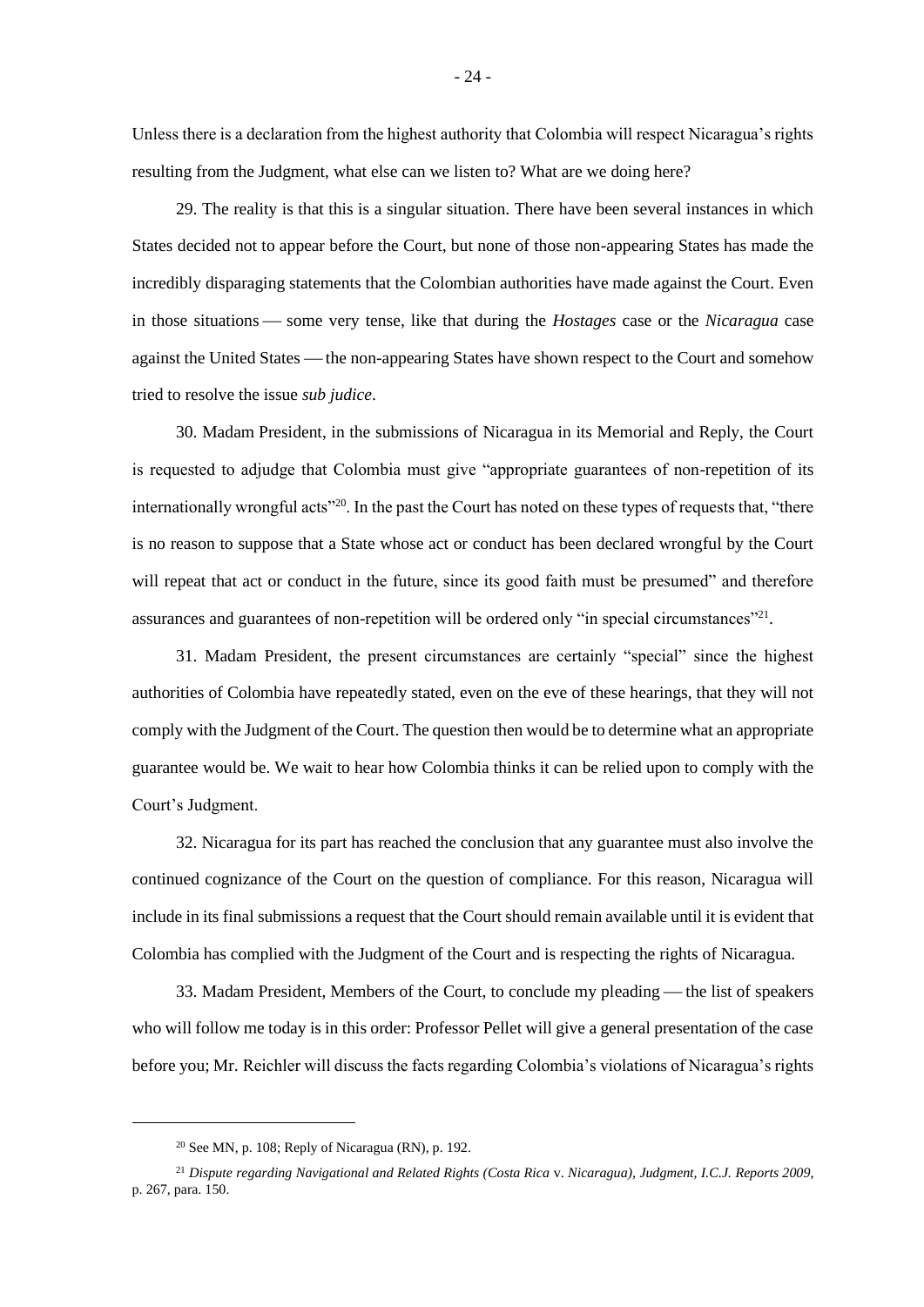and Professor Lowe will explain why Colombia's Integral Contiguous Zone is inconsistent with international law and will end his presentation with our request for remedies.

34. Thank you for your kind attention. May I please ask you to call Professor Pellet, Madam President.

The PRESIDENT: I thank the Agent of Nicaragua for his statement and I now invite Professor Alain Pellet to take the floor. You have the floor, Sir.

M. PELLET : Thank you very much, Madam President.

# **PRÉSENTATION GÉNÉRALE**

1. Madame la présidente, Mesdames et Messieurs de la Cour, permettez-moi de dédier cette plaidoirie à la mémoire de mon ami de trente ans, James Crawford. Bien que je rende hommage à la manière dont, Webex mis à part, la Cour et son Greffe ont parfaitement su pallier les problèmes posés par le mauvais virus, j'espère que, une fois celui-ci terrassé, nous pourrons nous retrouver dans la solennité du Grand Hall de Justice sans appréhension et sans limitation du nombre de plaideurs et du public.

2. Madame la présidente, il me revient de faire une présentation générale de l'affaire telle que le Nicaragua la perçoit. J'insisterai sur les principaux points qui divisent encore les Parties, ainsi que sur les déficiences flagrantes de l'argumentation de la Colombie. Dans un premier temps, je montrerai que, quoi qu'en dise l'Etat défendeur, l'affaire n'est évidemment pas dépourvue de tout lien avec son refus obstiné de mettre en œuvre l'arrêt rendu par la Cour le 19 novembre 2012. J'examinerai ensuite la manière très particulière qu'a la Colombie de se targuer de droits qu'elle n'a pas et de dénier au Nicaragua ceux qui lui appartiennent. Enfin, je dirai quelques mots de la façon, tout aussi singulière, dont la Colombie s'efforce de limiter la portée de votre examen.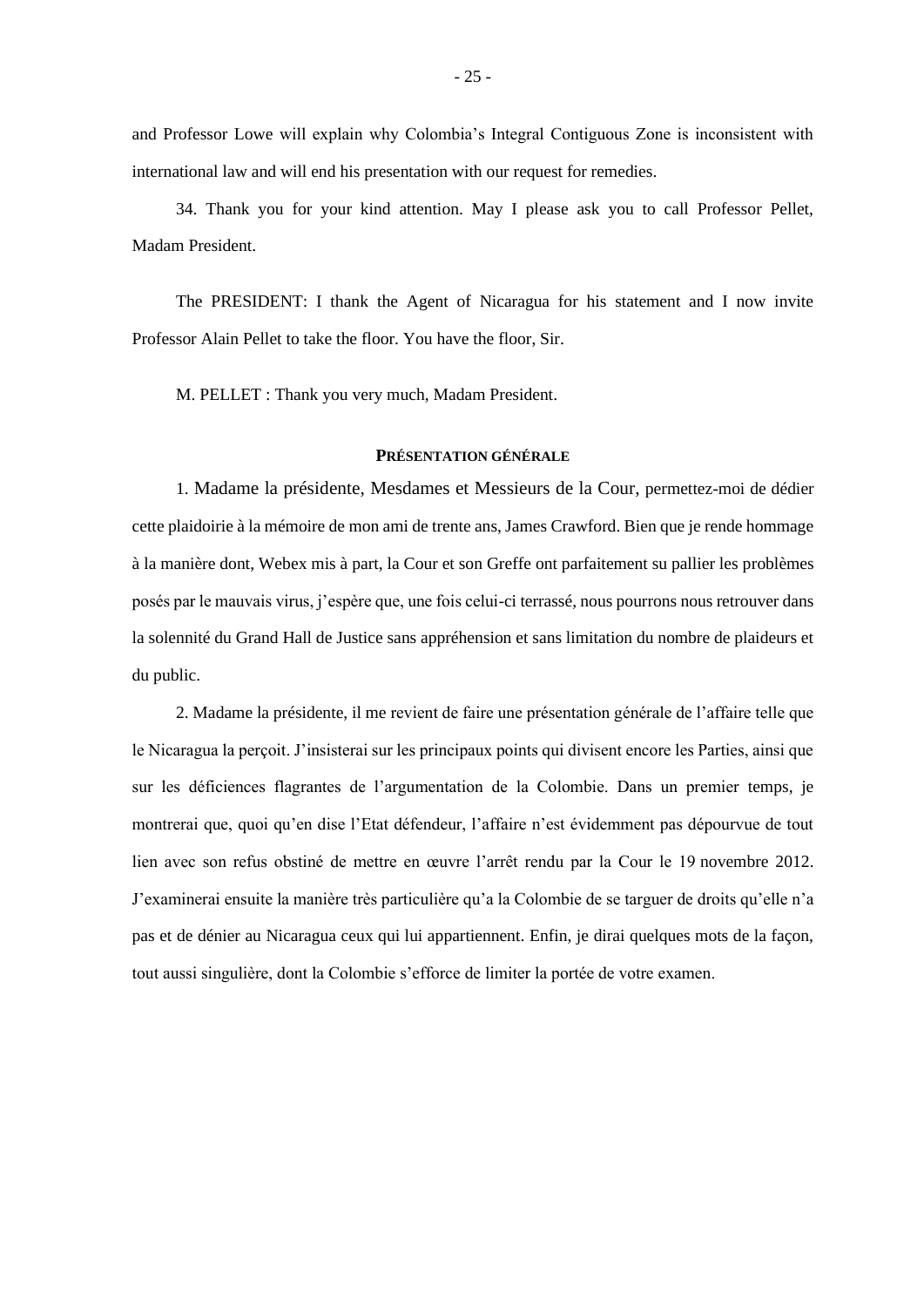## **I. La portée de la requête et le refus de la Colombie d'appliquer l'arrêt de 2012**

3. Madame la présidente, selon le fameux aphorisme de Louis Henkin et malgré l'opinion contraire de quelques universitaires chagrins<sup>22</sup>, «[a]lmost all nations observe almost all principles of international law and almost all of their obligations almost all the time $\frac{1}{2}$ . Ce qui est vrai pour le droit international en général l'est tout autant — réserves académiques incluses<sup>24</sup> — s'agissant des arrêts de la Cour<sup>25</sup>. C'est ce qui confère un aspect exceptionnel à la présente affaire, qui résulte du refus continu de la Colombie de respecter la délimitation maritime que vous avez unanimement fixée dans votre arrêt de 2012<sup>26</sup>.

### **1. Le refus persistant de la Colombie d'appliquer l'arrêt de 2012**

4. Comme l'a signalé l'ambassadeur Argüello il y a un instant, tandis que la Colombie a accueilli avec entrain la décision relative à sa souveraineté sur l'archipel de San Andrés — qu'elle considère comme «définitive et sans appel», elle a, pour l'essentiel, rejeté le reste de l'arrêt en raison, selon les mots du président Santos, «d'omissions, d'erreurs, d'excès, d'incohérences que nous ne

<sup>26</sup> *Différend territorial et maritime (Nicaragua c. Colombie), arrêt, C.I.J. Recueil 2012 (II)*, p. 624.

<sup>&</sup>lt;sup>22</sup> Voir notamment K. Davis et B. Kingsbury, «Obligation Overload: Adjusting the Obligations of Fragile or Failed States», Hauser Globalization Colloquium, 2010 (https://www.iilj.org/wp-content/uploads/2016/11/Davis-et-al-Obligation-Overload-2010.pdf).

<sup>&</sup>lt;sup>23</sup> L. Henkin, *How Nations Behave: Law and Foreign Policy*, Columbia UP, New York, 2<sup>e</sup> éd., 1979, p. 47.

<sup>24</sup> E.A. Posner, «The Decline of the International Court of Justice», *John M Olin Program in Law and Economics Working Paper* No. 233, 2004, p. 26-31 https://chicagounbound.uchicago.edu/cgi/viewcontent.cgi?article=1499& context=law\_and\_economics ; M. Reisman, «Metamorphoses: Judge Shigeru Oda and the International Court of Justice», *The Canadian Yearbook of International Law*, 1995, p. 185-222.

<sup>25</sup> Voir notamment le recensement opéré par E.A. Posner, *ibid*., p. 26-31, faisant en particulier référence à *Essais nucléaires (Nouvelle-Zélande c. France)*, *Personnel diplomatique et consulaire des Etats-Unis à Téhéran (Etats-Unis d'Amérique c. Iran)*, *Activités militaires et paramilitaires au Nicaragua et contre celui-ci (Nicaragua c. Etats-Unis d'Amérique)*, *Frontière terrestre et maritime entre le Cameroun et le Nigéria (Cameroun c. Nigéria ; Guinée équatoriale (intervenant))*, *LaGrand (Allemagne c. Etats-Unis d'Amérique)*, *Avena et autres ressortissants mexicains (Mexique c. Etats-Unis d'Amérique)*. Voir aussi : A. Azar, *L'Exécution des décisions de la Cour internationale de justice*, Bruxelles, Bruylant, 2003 ; L. Nemer Caldeira Brant, *L'autorité de la chose jugée en droit international public*, LGDJ, 2003, p. 244-245 ; A. Ben Mansour, *La mise en œuvre des arrêts et des sentences des juridictions internationales*, Larcier, 2011 ; A. Llamzon, «Jurisdiction and Compliance», *EJIL* 2008, p. 815-852 ; M. Kamto, «Considérations actuelles sur l'inexécution des décisions de la Cour internationale de Justice», *Liber Amicorum Judge Thomas Mensah*, 2007, p. 215-233 ; E. Edynak, «L'exécution des décisions de la Cour internationale de justice en matière de délimitation maritime», *Les annales de droit*, 2013, p. 61-92 ; M. Shaw, *Rosenne's Law and Practice of the International Court:*  1920-2015, Brill, 5<sup>e</sup> éd., 2016, vol. I, chap. 4, par. 39-58.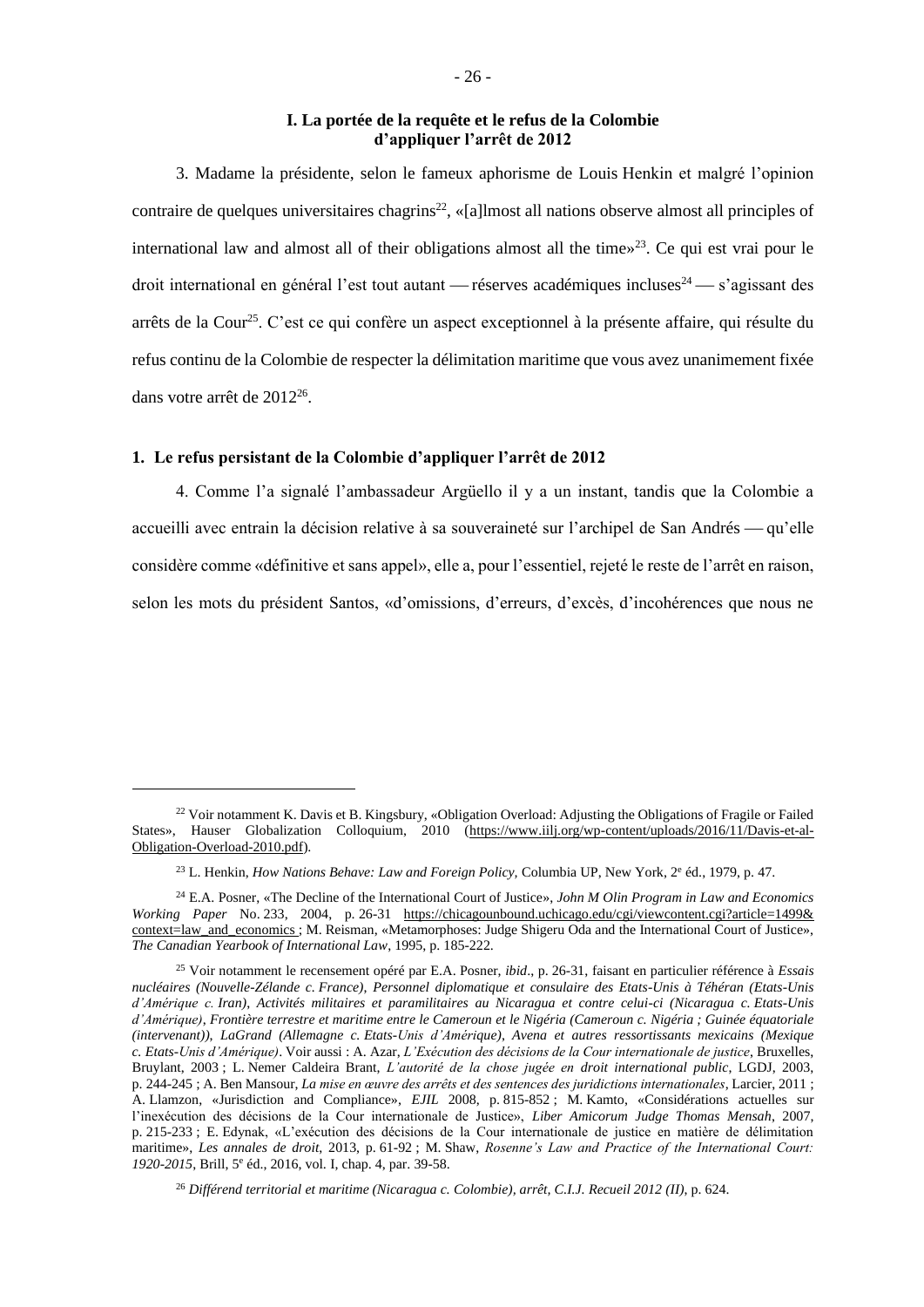pouvons accepter»<sup>27</sup>. Dans la foulée, la Colombie a dénoncé le pacte de Bogotá<sup>28</sup> en protestation contre l'arrêt de la Cour<sup>29</sup>.

5. Le refus s'est fait, en apparence, moins catégorique après que le Nicaragua vous a saisi de l'affaire qui nous occupe, le 26 novembre 2013. Peut-être aiguillonnée par ses conseils, conscients du caractère intenable de cette fin de non-recevoir, la Colombie a cherché une manière moins injurieuse de faire obstacle à l'application de votre arrêt. Une sentence, en date du 2 mai 2014, de la Cour constitutionnelle (saisie par le président de la République) lui en a donné l'occasion :

«[L]es décisions de la Cour internationale de Justice ayant trait à des différends frontaliers devront être incorporées dans l'ordre juridique interne au moyen d'un traité dûment ratifié et approuvé conformément aux dispositions de l'article 101 de la Constitution»<sup>30</sup>.

6. Cette exigence vise, de manière assez navrante, à tenter de justifier *ex post*, deux ans après l'arrêt de la Cour, le refus abrupt du président Santos. Le résultat est que la Colombie s'est trouvée encouragée à considérer, de fait, votre arrêt de 2012 comme nul et non avenu. Cette attitude ne pose pas seulement de graves problèmes de principe ; elle a aussi des répercussions négatives très concrètes sur l'exercice par le Nicaragua des droits qui lui appartiennent dans les zones maritimes dans lesquelles votre arrêt lui a reconnu des droits souverains. La Colombie *continue* de violer ceux-ci ; elle *continue* de considérer ces zones comme lui appartenant ; elle *continue* à envoyer sa marine intimider les pêcheurs nicaraguayens...

7. Tout cela est fait sous le couvert de la sentence opportunément adoptée par la Cour constitutionnelle qui a été, par la suite, largement mise en avant par les autorités colombiennes pour

<sup>27</sup> Allocution du président Juan Manuel Santos concernant l'arrêt de la Cour internationale de Justice, 19 novembre 2012 (MN, annexe 1). Voir aussi «Santos Guarantees Continuity in his Foreign Policy with Latin America», *America Economica*, 17 juin 2014 (http://www.americaeconomia.com/politica-sociedad/politica/santos-garantiza-continuidad-ensu-politica-exterior-con-latinoamerica?utm\_source=feedburner&utm\_medium=feed&utm\_campaign=Feed%3A+america -economia+(Am%C3%A9rica+Econom%C3%ADa en espagnol, et Mémoire du Nicaragua (MN), annexe 48 pour la traduction anglaise.)

<sup>&</sup>lt;sup>28</sup> Lettre de la ministre colombienne des affaires étrangères au secrétaire général de l'Organisation des Etats américains, 27 novembre 2012 (GACIJ No.79357) (MN, annexe 19).

<sup>29</sup> Voir notamment Déclaration du président Juan Manuel Santos concernant la dénonciation du pacte de Bogotá, 28 novembre 2012 (MN, annexe 2).

<sup>30</sup> Arrêt C-269/14 du 2 mai 2014, *Actio popularis* d'inconstitutionnalité contre les articles II (en partie), V (en partie), XXXI et L de la loi nº 37 de 1961 portant approbation du traité américain de règlement pacifique (pacte de Bogotá) (Exceptions préliminaires de la Colombie (EPC), vol. II, annexe 4, p. 40) — traduction du Greffe.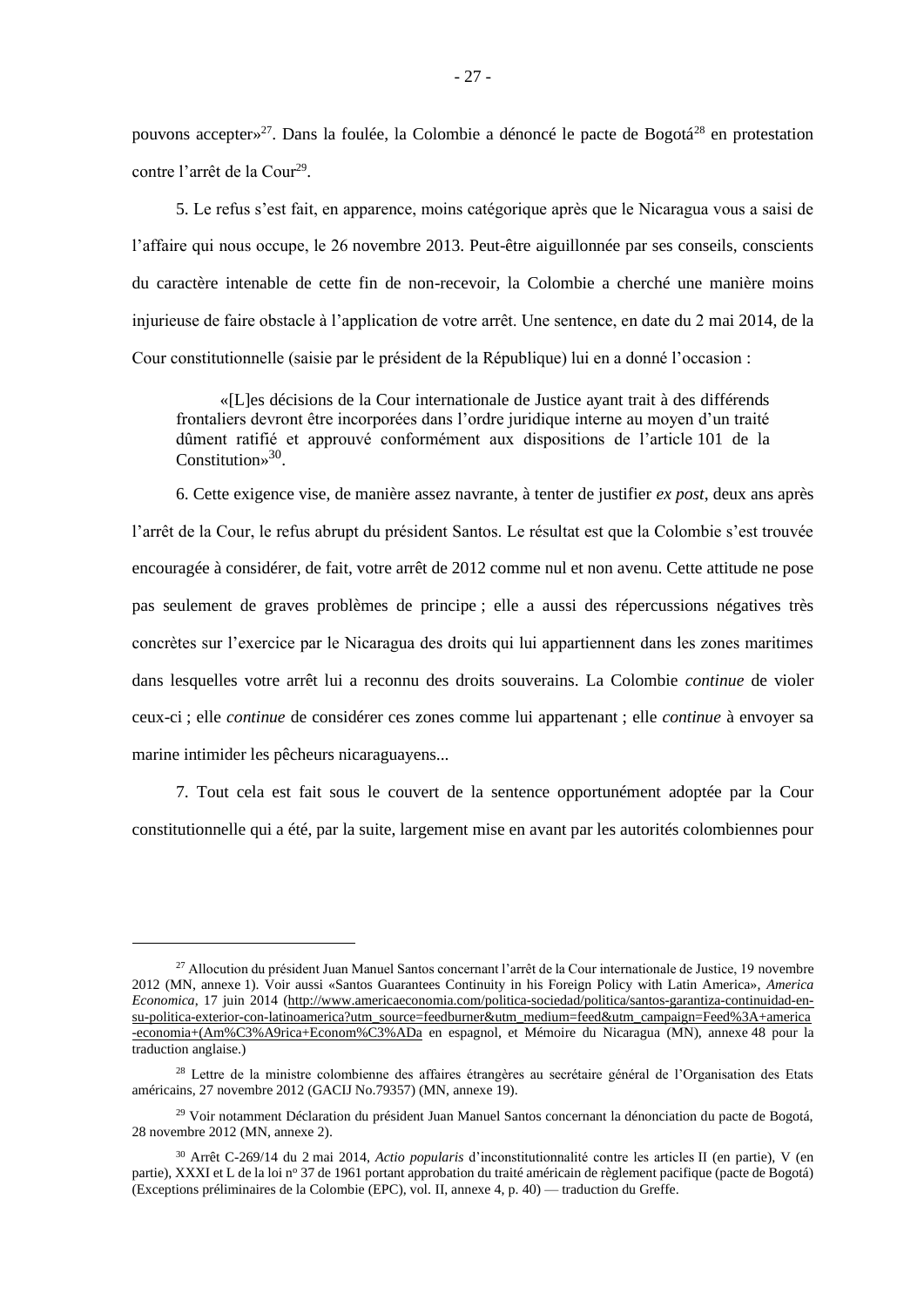ne pas s'acquitter des obligations résultant de l'arrêt de 2012<sup>31</sup> au prétexte que «tant qu'un nouveau traité n'aura pas été signé, les limites entre la Colombie et le Nicaragua demeureront celles qui ont été établies dans le traité Esguerra-Bárcenas, autrement dit, celles qui existaient avant que la Cour internationale de Justice rende son arrêt»<sup>32</sup>. Et ceci, Madame la présidente, est, en traduction, une citation extraite du discours du président Santos prononcé juste après que la sentence de la Cour constitutionnelle a été rendue ; cette citation figure sous l'onglet n° 4 du dossier des juges. Et, notre agent y a insisté, cela a continué — je saute moult épisodes...

8. Le 10 octobre 2019, la vice-présidente colombienne, Mme Marta Lucía Ramírez, critiquée après la publication d'une vidéo dans laquelle elle déclarait que «la mer de San Andrés était déjà perdue» en raison de l'arrêt de 2012, a assuré, sans même se référer à la possibilité de conclure un traité, qu'«à aucun moment je n'ai dit que le gouvernement se conformait *[*à l'arrêt,*]* ni qu'il devait s'y conformer»<sup>33</sup>.

9. Bien que le Nicaragua eût fait savoir, par la voix de son président, qu'il n'était pas opposé à la conclusion d'un traité donnant effet à l'arrêt de 2012<sup>34</sup>, aucune initiative ne semble avoir été prise pour procéder conformément aux prescriptions de la Cour constitutionnelle. Et les atteintes aux droits exclusifs du Nicaragua dans sa ZEE se poursuivent. Ainsi, il a été confirmé, récemment, que la marine nationale colombienne continue d'effectuer des patrouilles permanentes le long du  $82<sup>e</sup>$  méridien<sup>35</sup>. Et, cette année encore, plusieurs cartes marines officielles ont été publiées

<sup>31</sup> Voir notamment : ««It is possible to negotiate with Nicaragua in The Hague»: Carlos Gustavo Arrieta Colombia's agent to The Hague says there is bilateral disposition», *El Tiempo*, 22 novembre 2014 (Réplique du Nicaragua (RN), annexe 23 — non traduite) ; «Colombian Ambassador Reasoned Refusal to Abide by ICJ Ruling», *El Nuevo Diario,* 4 septembre 2015 (RN, annexe 25 — non traduite) ; «The Burden Falls on Nicaragua», *El Espectador*, 19 mars 2016 (RN, annexe 30 — non traduite).

<sup>32</sup> Discours du président Santos, 2 mai 2014 (MN, annexe 7).

<sup>33</sup> Trinchera, «¿Se rindió Colombia ante el fallo de La Haya de 2012?», 10 octobre 2019, https://www.trincheraonline.com/2019/10/10/se-rindio-colombia-ante-el-fallo-de-la-haya-de-2012/ — espagnol original : «En ningún momento he dicho ni que el Gobierno lo esté acatando (el fallo de La Haya), ni que se debe acatar, ni que hemos renunciado (al mar)».

<sup>34</sup> «Daniel : 40 ans après le martyre d'Allende, la paix doit prévaloir», *El 19 Digital*, 11 septembre 2013 (MN, annexe 39). Voir aussi «L'Assemblée nicaraguayenne favorable au dialogue avec la Colombie», *El Universal*, 12 septembre 2013 (MN, annexe 40) ; «Le Nicaragua propose à la Colombie de collaborer en vue de la mise en œuvre de l'arrêt de La Haye», *AFP*, 9 mai 2014 (MN, annexe 46) (http://www.noticiasrcn.com/internacional-america/nicaragua-proponecoordinar-fallo-haya-colombia).

<sup>35</sup> El Nuevo Siglo, «La Armada continúa patrullando el meridiano 82», 7 décembre 2019 https://www.elnuevosiglo.com.co/articulos/12-2019-la-armada-continua-patrullando-el-meridiano-82.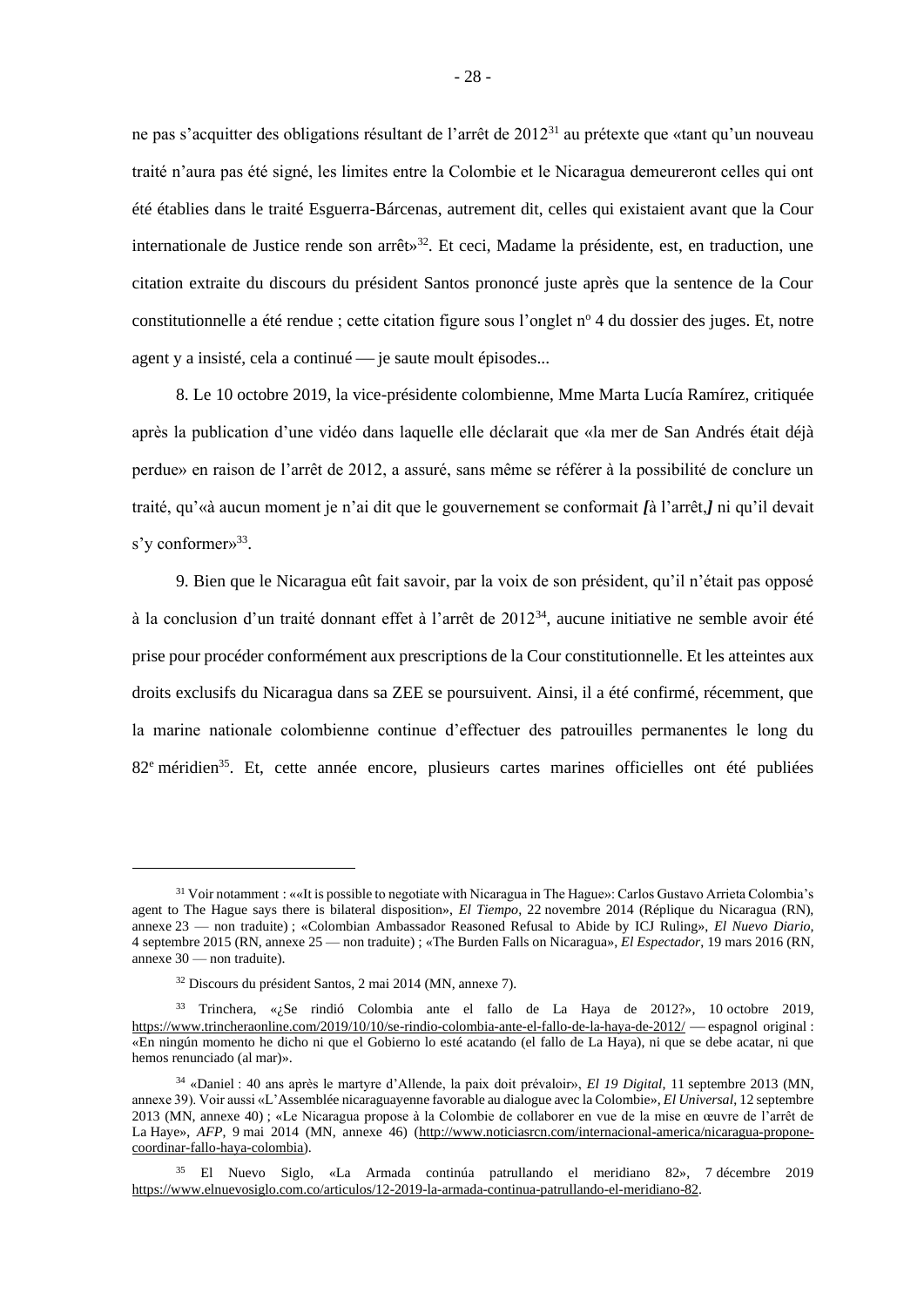reproduisant les limites revendiquées par la Colombie avant que la Cour rende son arrêt<sup>36</sup>, notamment celle projetée il y a un instant par l'agent ou une autre émanant de l'agence nationale des hydrocarbures. Plus remarquable encore : dans un discours prononcé tout dernièrement, le 1 er septembre dernier, que notre agent a aussi évoqué, le président Duque a répété que la frontière maritime entre la Colombie et le Nicaragua était constituée par le 82<sup>e</sup> méridien et qu'il n'excluait pas de la faire confirmer par référendum<sup>37</sup>.

10. Madame la présidente, il n'est peut-être pas inutile de rappeler une évidence : en vertu des articles 59 et 60 du Statut de la Cour, l'arrêt de 2012 est inconditionnellement obligatoire*, et* définitif (dans son ensemble). De même, conformément à l'article 94 de la Charte des Nations Unies, les parties doivent se conformer à la décision de la Cour et ne peuvent pas se retrancher derrière leurs règles constitutionnelles pour s'y soustraire<sup>38</sup>. Comme la Colombie l'écrit, très justement, dans sa duplique : «For international legal purposes, the way domestic law describes itself is not decisive; it is international law's characterisation which is determinative.»<sup>39</sup>

# 2. L'objet de la requête — ses liens avec l'arrêt de 2012

11. En ce qui me concerne, je persiste à considérer que la Cour est dotée d'un pouvoir inhérent pour tirer les conséquences de la non-application de ses arrêts. Cela dit, comme vous l'avez relevé à juste titre dans votre arrêt de 2016 sur la compétence, «[l]e Nicaragua ne cherche pas à faire exécuter l'arrêt de 2012 en tant que tel»<sup>40</sup>; et c'est la raison pour laquelle vous ne vous êtes pas prononcés sur cette question de principe, que le Nicaragua avait soulevée à titre subsidiaire<sup>41</sup>. L'objet de la présente affaire, tel que vous l'avez précisé, est de déterminer les conséquences des «violations par la

<sup>36</sup> Agencia Nacional de Hidrocarburos de Colombia, Mapa de Tierras, 2m\_tierras\_010621, https://www.anh.gov.co/hidrocarburos/oportunidades-disponibles/mapa-de-tierras. Voir aussi : Presentation of Ministerio de Defensa Nacional, Dirección General Marítima, Autoridad Marítima Colombiana, p. 22 (Contract No. 245 DIMAR — ANH Year 2018).

<sup>37</sup> Https://www.semana.com/nacion/articulo/presidente-duque-ve-con-buenos-ojos-propuesta-de-uribe-sobreconsulta-popular-para-confirmar-limite-con-nicaragua/202112/.

<sup>38</sup> Voir Commission du droit international (CDI), Projet d'articles sur la responsabilité de l'Etat pour fait internationalement illicite et commentaires y relatifs, 2001, art. 3 et 12 (https://legal.un.org/ilc/texts/instruments/french/ commentaries/9\_6\_2001.pdf).

<sup>39</sup> Duplique de la Colombie (DC), par. 4.102.

<sup>40</sup> *Violations alléguées de droits souverains et d'espaces maritimes dans la mer des Caraïbes (Nicaragua c. Colombie), exceptions préliminaires, arrêt, C.I.J. Recueil 2016 (I)*, p. 42, par. 109.

<sup>41</sup> *Ibid.*, p. 39, par. 104 ; voir aussi p. 41, par. 107.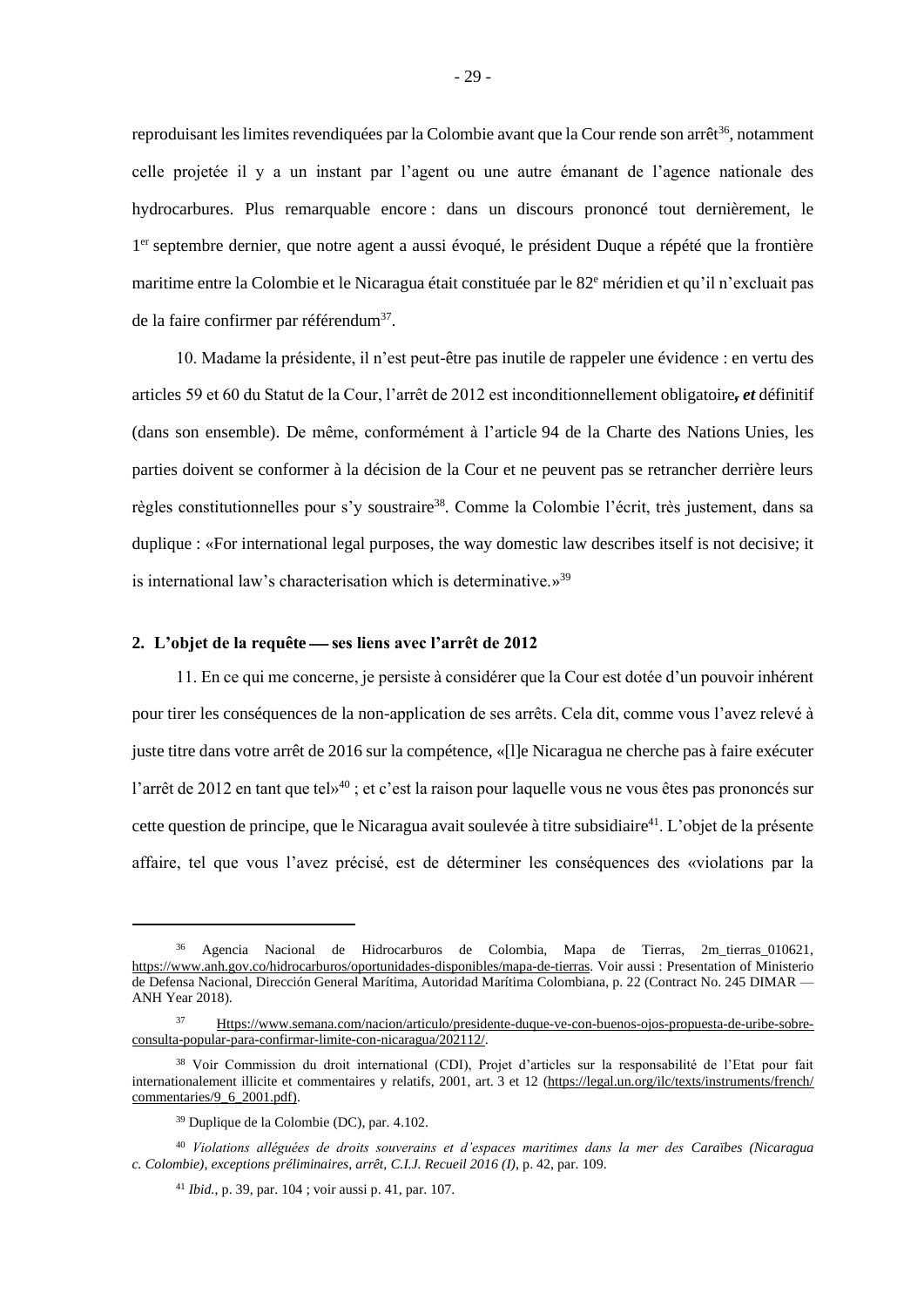Colombie des droits du Nicaragua dans les zones maritimes dont celui-ci affirme qu'elles lui ont été reconnues par l'arrêt de 2012»<sup>42</sup>.

12. Contrairement à ce qu'affirme la Colombie dans sa duplique, le Nicaragua does not «confuse what are in reality two distinct legal questions (compliance with the 2012 Judgment, and "alleged violations of Nicaragua's sovereign rights and maritime spaces") by amalgamating these separate questions into one»<sup>43</sup>. Comme la Cour l'a noté à juste titre, le Nicaragua constate que la Colombie ne respecte pas les droits souverains qui lui appartiennent dans la zone économique exclusive que l'arrêt de 2012 lui a reconnue. Or, comme vous l'avez fermement rappelé, «[p]river une partie du bénéfice d'un arrêt rendu en sa faveur doit, de manière générale, être considéré comme contraire aux principes auxquels obéit le règlement judiciaire des différends»<sup>44</sup>.

13. L'affirmation de la Colombie appelle en outre trois observations :

- ⎯ En premier lieu, elle revient à contester la position que vous avez prise dans votre arrêt sur les exceptions préliminaires : comme je l'ai rappelé, vous vous êtes abstenus de vous prononcer sur votre compétence concernant les questions relatives aux suites données (ou pas) à vos arrêts précisément *parce que* vous considérez que la requête du Nicaragua porte sur la question, distincte, du respect des droits lui appartenant — ce que vous avez constaté dans votre arrêt<sup>45</sup>.
- D'ailleurs, et c'est ma deuxième observation, ce faisant vous avez confirmé un état de droit existant et n'avez pas accordé au Nicaragua de nouveaux droits : selon la jurisprudence dominante, ces droits préexistaient à votre arrêt<sup>46</sup>.
- ⎯ Troisièmement : de toute manière, la responsabilité de la Colombie ne pourrait être recherchée pour son comportement antérieur à l'arrêt de 2012 ; le Nicaragua ne vous le demande d'ailleurs pas. Toutefois, pour paraphraser votre arrêt de 2002*,* cette fois, dans *Cameroun c. Nigéria*, celui de 2012 «précise de manière définitive et obligatoire la frontière ... maritime entre les deux Etats.

<sup>42</sup> *Violations alléguées de droits souverains et d'espaces maritimes dans la mer des Caraïbes (Nicaragua c. Colombie), exceptions préliminaires, arrêt, C.I.J. Recueil 2016 (I)*,, p. 34, par. 79.

<sup>43</sup> DC, par. 1.35

<sup>44</sup> *Application de la convention pour la prévention et la répression du crime de génocide (Bosnie-Herzégovine c. Serbie-et-Monténégro), arrêt, C.I.J. Recueil 2007 (I)*, p. 91, par. 116.

<sup>45</sup> *Violations alléguées de droits souverains et d'espaces maritimes dans la mer des Caraïbes (Nicaragua c. Colombie), exceptions préliminaires, arrêt, C.I.J. Recueil 2016 (I)*, p. 42, par. 109, cité *supra*, par. 10.

<sup>46</sup> *Plateau continental de la mer du Nord (République fédérale d'Allemagne/Danemark) (République fédérale d'Allemagne/Pays-Bas), arrêt, C.I.J. Recueil 1969*, p. 22, par. 18. Voir aussi *Délimitation maritime dans la région située entre le Groenland et Jan Mayen (Danemark c. Norvège), arrêt, C.I.J. Recueil 1993*, p. 66-67, par. 64.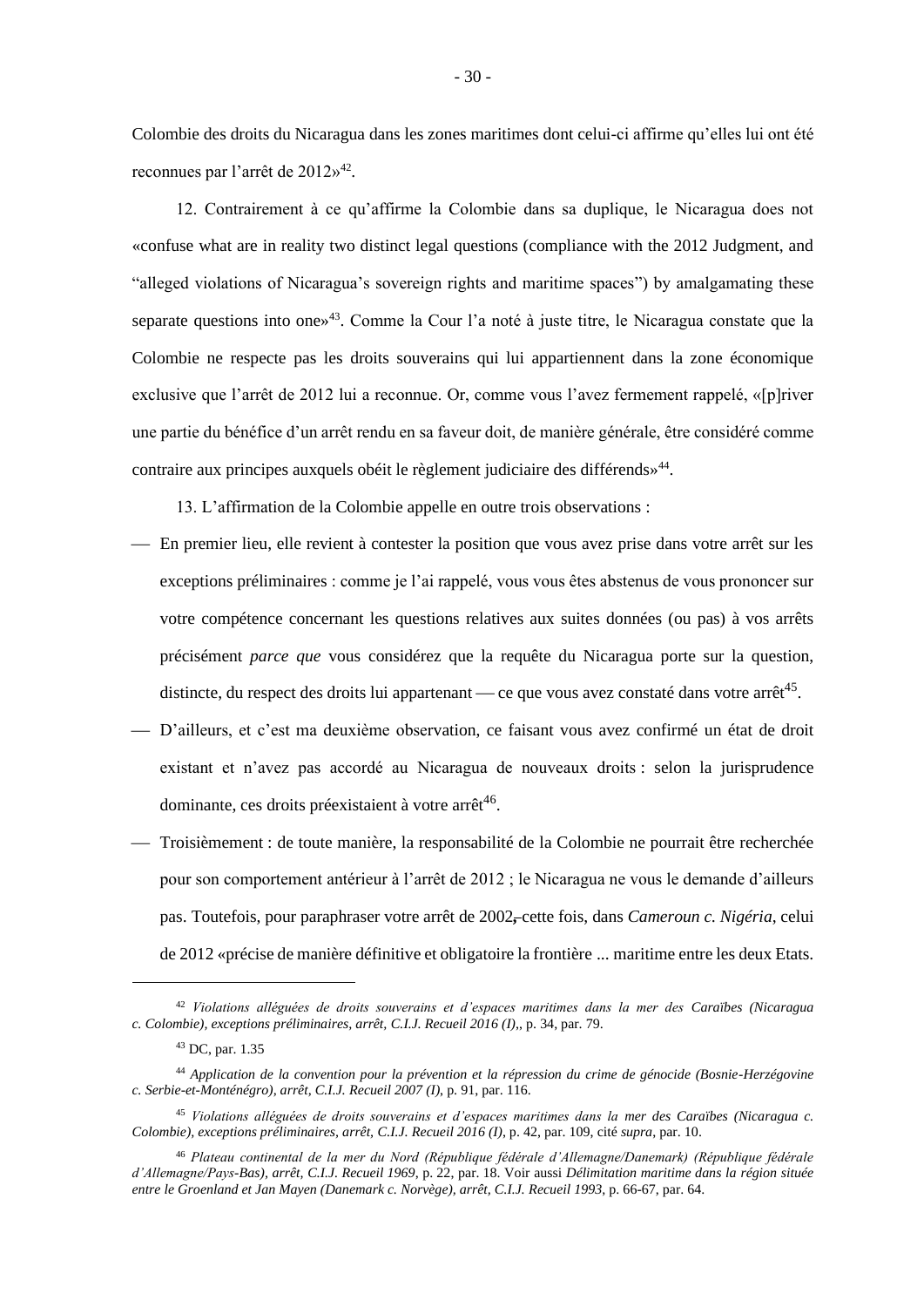Tout doute étant levé à cet égard, la Cour [n'aurait pas dû être appelée à] envisager l'hypothèse dans laquelle [la Colombie] … ne respecterait pas» les droits souverains du Nicaragua tels qu'ils sont reconnus par l'arrêt<sup>47</sup>. Et tel est pourtant le cas en l'espèce.

14. C'est dire — et je vous cite à nouveau — que :

«L'arrêt rendu en 2012 est incontestablement pertinent en la présente affaire, en ce qu'il détermine la frontière maritime entre les Parties et établit donc laquelle d'entre elles a des droits souverains en vertu du droit international coutumier dans les espaces maritimes qui font l'objet de la présente affaire.»<sup>48</sup>

# **II. Les droits respectifs des Parties en cause dans la présente affaire**

15. Mesdames et Messieurs les juges, les droits appartenant au Nicaragua, quels sont-ils ? Ce sont ceux — seulement ceux, mais tous ceux — qui sont reconnus à un Etat riverain sur la ZEE par le droit international coutumier.

16. A cet égard également une précision s'impose.

17. Contrairement au Nicaragua, la Colombie n'est pas partie à la convention des Nations Unies sur le droit de la mer. Et elle se prévaut abondamment — surabondamment même de cette situation pour écarter l'application des dispositions conventionnelles qui ne lui conviennent pas<sup>49</sup>. Mais cela ne l'empêche pas de tenter de tirer avantage de la convention lorsque celle-ci impose des obligations spécifiques aux Parties, quand bien même ces obligations ne sauraient être rattachées à une règle coutumière. Ainsi au paragraphe 4.90 de sa duplique, la Colombie rappelle avec insistance que

«[a]s a party to UNCLOS, Nicaragua has accepted, by ratification, the interpretation of UNCLOS Article 33 as put forth in UNCLOS Article 303(2). … [Therefore] Colombia considers it to be irrelevant whether Article 303(2) reflects customary international law since, by ratifying UNCLOS, Nicaragua has accepted the authentic interpretation of the generic terms in Article 33 found in Article 303(2).»<sup>50</sup>

<sup>47</sup> Voir *Frontière terrestre et maritime entre le Cameroun et le Nigéria (Cameroun c. Nigéria ; Guinée équatoriale (intervenant)), arrêt, C.I.J. Recueil 2002*, p. 452, par. 318.

<sup>48</sup> *Violations alléguées de droits souverains et d'espaces maritimes dans la mer des Caraïbes (Nicaragua c. Colombie), exceptions préliminaires, arrêt, C.I.J. Recueil 2016 (I)*, p. 41-42, par. 109.

<sup>49</sup> Voir, par exemple, DC, par. 1.8, 2.33, 4.25, 4.48, 5.3 ; voir aussi contre-mémoire de la Colombie (CMC), par. 5.39.

<sup>50</sup> DC, par. 4.90. Voir aussi DC, p. 7, note 13.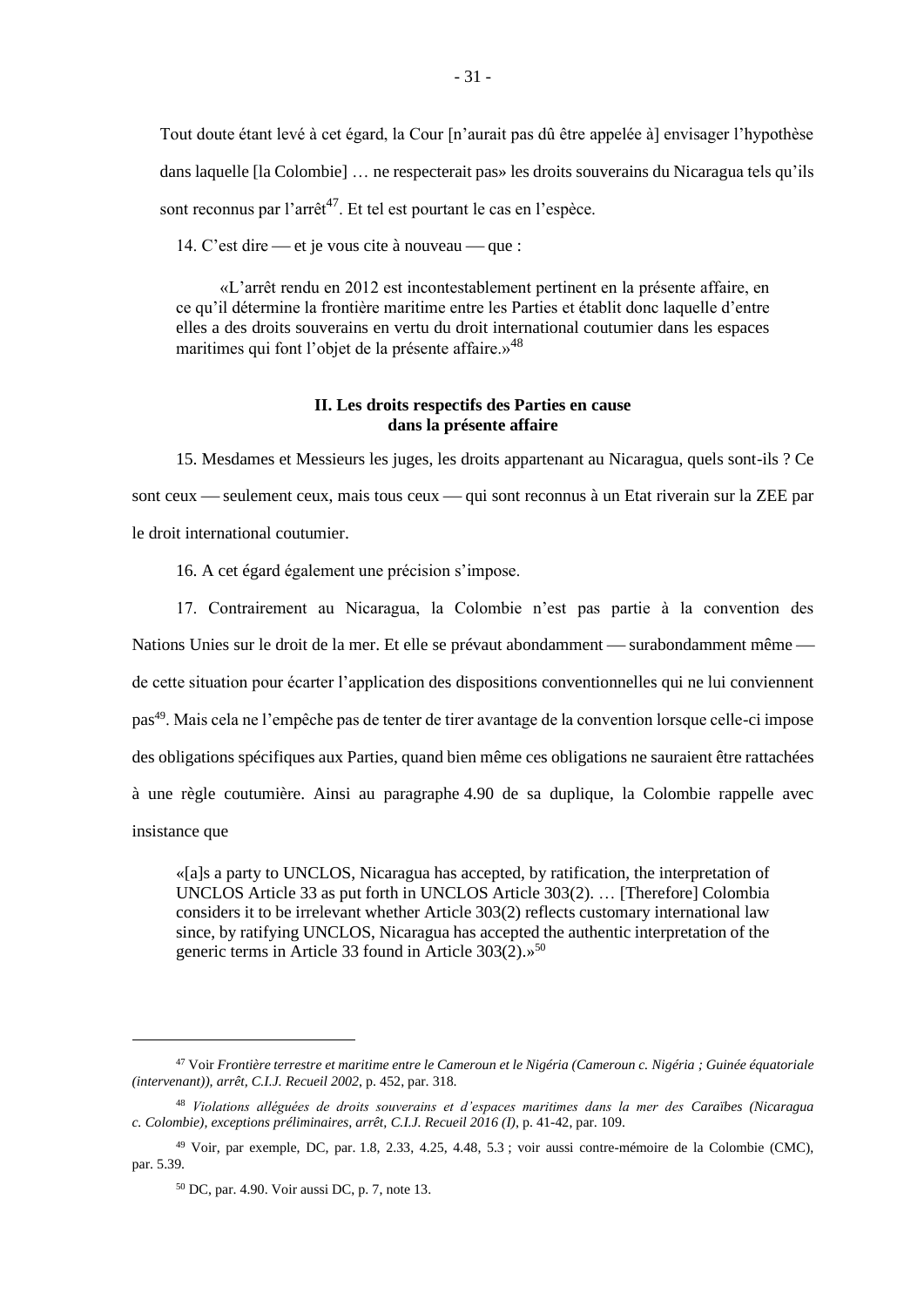Certes, Madame la présidente, *pacta tertiis non nocent* — mais *nec prosunt* ! —, les traités ne nuisent pas aux tiers mais ceux-ci ne peuvent pas non plus en profiter...

18. De notre côté, nous acceptons pleinement que seul le droit coutumier, raisonnablement interprété, fait droit entre les Parties. Nous admettons aussi que les dispositions de la convention puissent être complétées sur certains points par une pratique générale acceptée comme étant le droit ⎯ mais il en faudrait beaucoup pour qu'elle soit *modifiée* de cette manière alors qu'elle est expressément reconnue comme faisant droit entre la très grande majorité des Etats du monde ; à l'inverse, on peut légitimement considérer que cette acceptation particulièrement générale crée, après quarante ans, une présomption — non irréfragable, certes, mais solide — en faveur de la coutumiérisation de ces dispositions, sauf objections persistantes, spécifiques et publiques.

19. Mes collègues élaboreront davantage sur ce point à propos de certaines règles dont la Colombie donne une interprétation exorbitante — ou trop extensive, ou trop restrictive, selon les besoins de sa démonstration. Je m'en tiendrai pour ma part à une remarque générale sur un point récurrent dans la duplique et qui me paraît présenter une certaine importance : la question des droits des Etats non riverains («tiers», pour faire court) dans la ZEE.

20. Dans toute sa duplique, la Colombie tient un double langage qui peut être résumé en deux formules antagonistes :

⎯ pour l'Etat tiers, tout ce qui n'est pas interdit est permis ;

⎯ pour l'Etat côtier, tout ce qui est expressément permis doit être interprété restrictivement.

21. Ce diptyque est directement contraire à la position très sage du TIDM qui, dans l'affaire *Saïga II*, a déclaré — dans un passage d'ailleurs bizarrement cité par la Colombie elle-même $51$   $\cdot$ 

«si la Convention attribue certains droits aux Etats côtiers et aux autres Etats dans la zone économique exclusive, il ne s'ensuit pas automatiquement que les droits qui n'ont pas été expressément attribués à l'Etat côtier reviennent aux autres Etats ou que, à l'inverse, les droits qui n'ont pas été attribués de manière spécifique aux autres Etats reviennent à l'Etat côtier»<sup>52</sup>.

<sup>51</sup> DC, par. 3.52.

<sup>52</sup> *Navire «SAIGA» (No. 2) (Saint-Vincent-et-les Grenadines c. Guinée), arrêt, TIDM Recueil 1999*, p. 56, par. 137.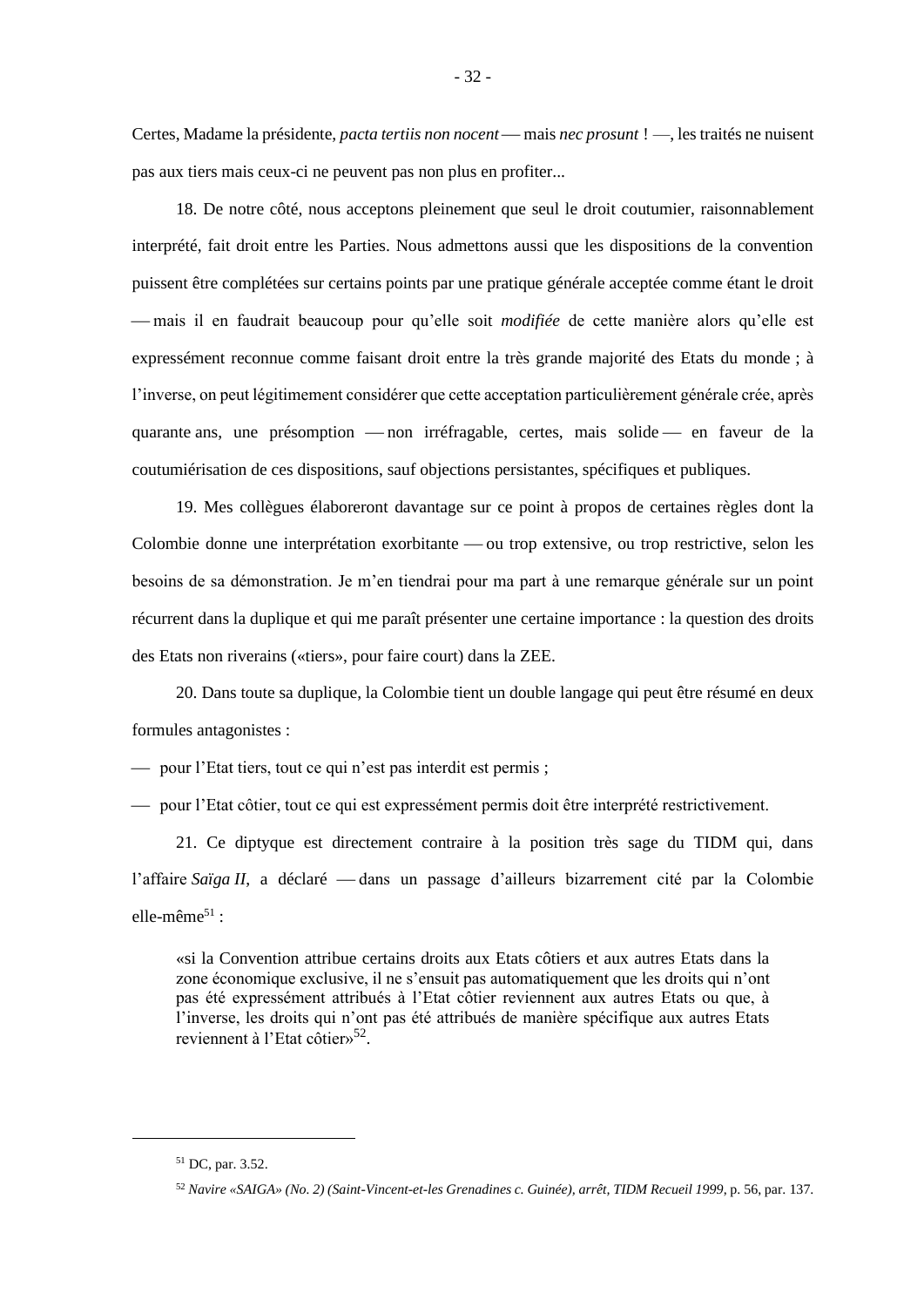#### **1. Tout ce qui n'est pas interdit n'est pas permis**

22. Pour des exemples de la première proposition (tout ce qui n'est pas interdit est permis) — que je tiens de toute manière pour inexacte dans sa généralité :

- 1) dès le paragraphe 1.12 de sa duplique, la Colombie affirme que «it does not need to prove that its conduct is expressly authorized under international law  $\rightarrow$  et, en effet, elle ne se soucie pas de le prouver ;
- 2) au paragraphe 2.33, la Colombie invoque un droit de contrôle sur un certain nombre d'activités menées dans la ZEE du Nicaragua «that are not specifically authorized in UNCLOS (to which Colombia is not a party) or under customary international law» ;
- 3) au paragraphe 5.13, la défenderesse affirme qu'il n'existe pas de «provision, under conventional or customary law, which would explicitly prohibit traditional fishing rights within the EEZ» in order to prevail itself of such rights.

23. Fort de cette conviction l'Etat défendeur prétend, plus généralement, à quantité de droits qu'il pourrait exercer dans la ZEE du Nicaragua alors que certains ne peuvent même pas l'être en haute mer.

24. D'une manière très générale, la volonté de la Colombie de tirer profit du droit international sans en respecter les obligations caractérise toute son argumentation. Pour ne prendre que trois exemples topiques :

- la Colombie fait le plus grand cas de l'obligation de tenir «dûment compte des droits et obligations des autres Etats» lorsque cette obligation incombe au Nicaragua<sup>53</sup>; mais, alors que cette directive irrigue la convention de Montego Bay aussi bien que le droit coutumier de la mer dans son ensemble, l'Etat défendeur ne se montre guère soucieux de la mettre en œuvre dans sa «zone contiguë intégrale» ; l'expression est d'ailleurs parlante : l'ajout de l'adjectif «intégrale» entend clairement signifier qu'il s'agit de balayer toute prétention contraire ;
- ⎯ autre exemple, également lié à l'instauration de cette zone d'un genre nouveau : la Colombie prétend relier, de façon assez incongrue, les îlots éloignés et inhabités de Quintasueño, Roncador, Serrana, Serranilla et Bajo Nuevo ; ceci ne correspond assurément pas à la vocation des zones

<sup>53</sup> DC, par. 4.22.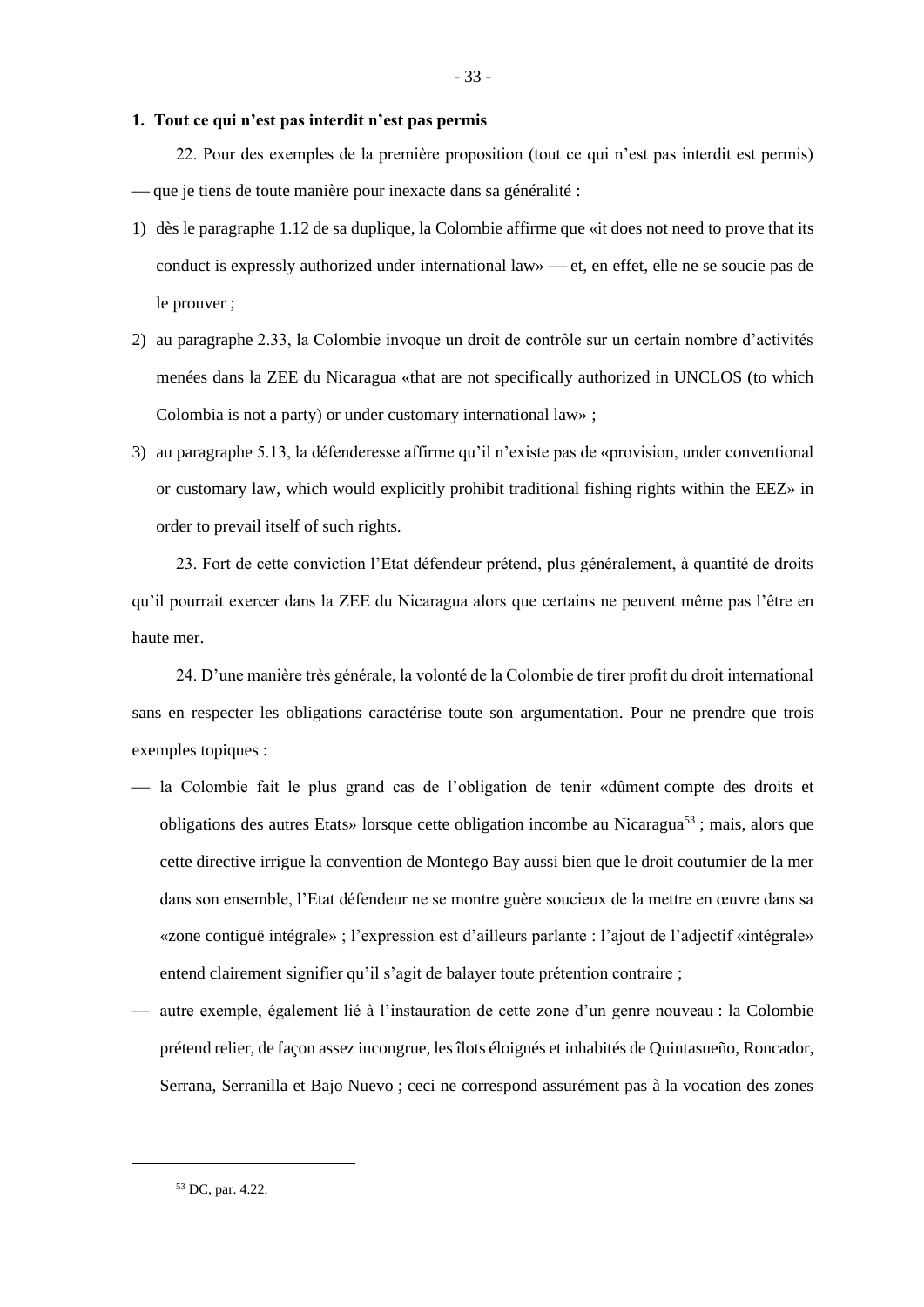contiguës «tout court», qu'elles soient définies par la convention de 1982 ou par le droit coutumier ;

- ⎯ troisième exemple, très remarquable : il concerne la manière dont la Colombie présente son argumentation à l'appui de la mesure reconventionnelle qu'elle a introduite au sujet des lignes de base droites du Nicaragua ; ces lignes seraient illicites car contraires aux dispositions de l'article 7 de la CNUDM (dont elle admet *pro causa* qu'il reflète des règles coutumières<sup>54</sup>) notamment du fait que la distance entre les points de base retenus serait excessive ; or celle qui sépare certains des points de base que la Colombie elle-même a adoptés est nettement supérieure. La Colombie s'est appliqué les critères mêmes qu'elle reproche au Nicaragua d'avoir choisis ; et,
- dans le même esprit, dans la loi n<sup>o</sup> 10 du 4 août 1978 proclamant sa ZEE, la Colombie revendique des droits souverains et une juridiction *exclusifs* dans cette zone<sup>55</sup>, tout en empêchant le Nicaragua d'exercer *ces mêmes droits* dans la ZEE que la Cour lui a reconnue.

25. La prétention de la Colombie à exercer contrôles et contrainte en vue de la protection de l'environnement dans la ZEE nicaraguayenne illustre particulièrement bien mon propos. L'article 56 de la convention sur le droit de la mer précise que «l'Etat côtier a ... juridiction, conformément aux dispositions pertinentes de la Convention, en ce qui concerne ... la protection et la préservation du milieu marin»<sup>56</sup>; la Colombie ne semble pas le contester dans son principe<sup>57</sup>. Quant à l'article 33, paragraphe 1 a), sur la zone contiguë, il énumère les domaines dans lesquels «l'Etat côtier peut exercer le contrôle nécessaire en vue de prévenir les infractions à ses lois et règlements douaniers, fiscaux, sanitaires ou d'immigration sur son territoire ou dans sa mer territoriale». «Juridiction» en matière de protection de l'environnement d'un côté (pour la ZEE), absence de toute mention de l'autre (pour la zone contiguë). La Colombie n'en affirme pas moins «that [it] has duties to protect the marine environment and that compliance with the said duties might entail "individual" actions»<sup>58</sup>

<sup>54</sup> Voir DC, par. 6.2, 6.13 ou 6.26.

 $55$  Articles 7 et 8 de la loi n° 10 du 4 août 1978 fixant les règles en matière de mer territoriale, de zone économique exclusive et de plateau continental et régissant d'autres matières.

<sup>56</sup> Art. 56, par. 1 *b)* iii).

<sup>57</sup> Voir DC, par. 3.50 ou 4.21.

<sup>58</sup> DC, par. 2.78.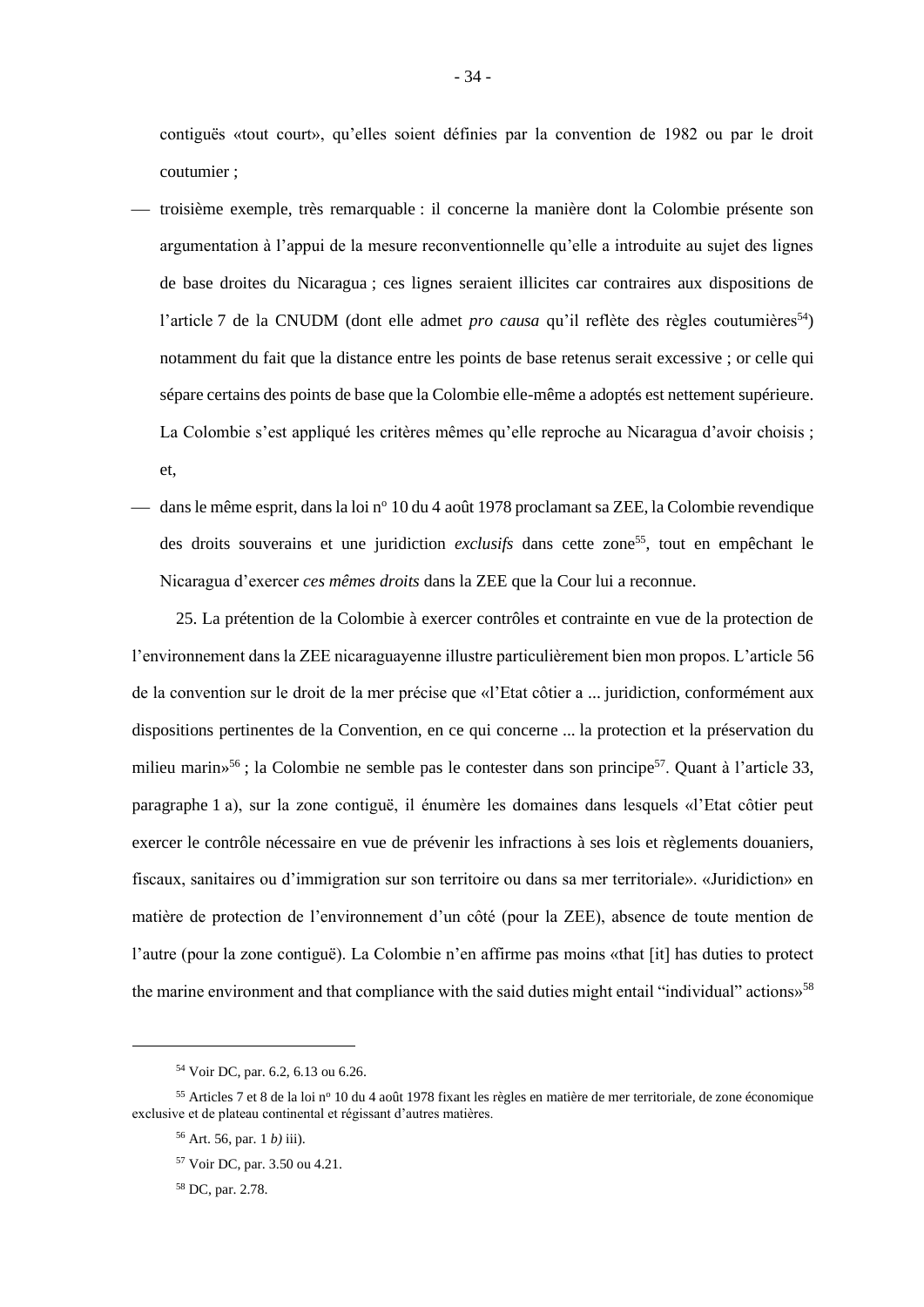⎯ actions individuelles que l'Etat défendeur, sans les nier, tente de minimiser afin d'en édulcorer le caractère illicite.

## **2. Tout ce qui est permis ne doit pas être interprété restrictivement**

26. Le ton change lorsqu'il s'agit d'interpréter les droits du Nicaragua dans sa ZEE. C'est que (selon la Colombie) — et l'on en arrive à la seconde proposition — tout ce qui est expressément permis doit être interprété de manière restrictive.

27. Faute de trouver, dans le droit conventionnel ou coutumier, le moindre argument qui lui permettrait de justifier des limites à la juridiction du Nicaragua en matière de protection de l'environnement dans sa ZEE, la Colombie invoque la convention de Carthagène de 1983 en faisant totalement fi de son texte et de sa portée. En particulier, de deux de ses traits essentiels : d'une part, il s'agit d'un traité-cadre, essentiellement *non self-executing*, qui invite les Etats parties à approfondir leur coopération, notamment par la conclusion d'accords spécifiques ; d'autre part, la mise en œuvre de ses dispositions est subordonnée au respect du droit international<sup>59</sup>. A en croire la Colombie, les dispositions expresses de la CNUDM, ou leur équivalent coutumier, conférant des droits exclusifs à l'Etat côtier dans certains domaines n'en feraient pas partie.

28. Cette désinvolture colombienne à l'égard des droits du Nicaragua dans sa zone économique exclusive ne se borne pas à la protection de l'environnement, elle s'étend aussi à la pêche. A cet égard, la Colombie sort ce qui paraît lui tenir lieu d'atout-maître à maints égards dans cette affaire : les droits des Raizals.

29. Ici encore, l'article 56 est catégorique :

«1. Dans la zone économique exclusive, l'Etat côtier a des droits souverains aux fins d'exploration et d'exploitation, de conservation et de gestion des ressources naturelles, biologiques ou non biologiques, des eaux surjacentes aux fonds marins, des fonds marins et de leur sous-sol» ;

mais cela ne dissuade pas la Colombie de se faire, avec ardeur, la championne des droits de pêche des Raizals car «the ecosystems of the Southwestern Caribbean Sea are inextricably linked to the livelihood, survival and basic human needs of vulnerable communities, such as the Raizales»<sup>60</sup>. Et d'invoquer, dans une bien-pensance admirable, «the right of the Raizales to live in a healthy and

 $59$  Voir notamment les articles 3 1), 6 1) et 4) ou 16.

 $60$  DC, par. 2.91; voir aussi, presque dans les mêmes termes, par. 2.98 ou 2.100.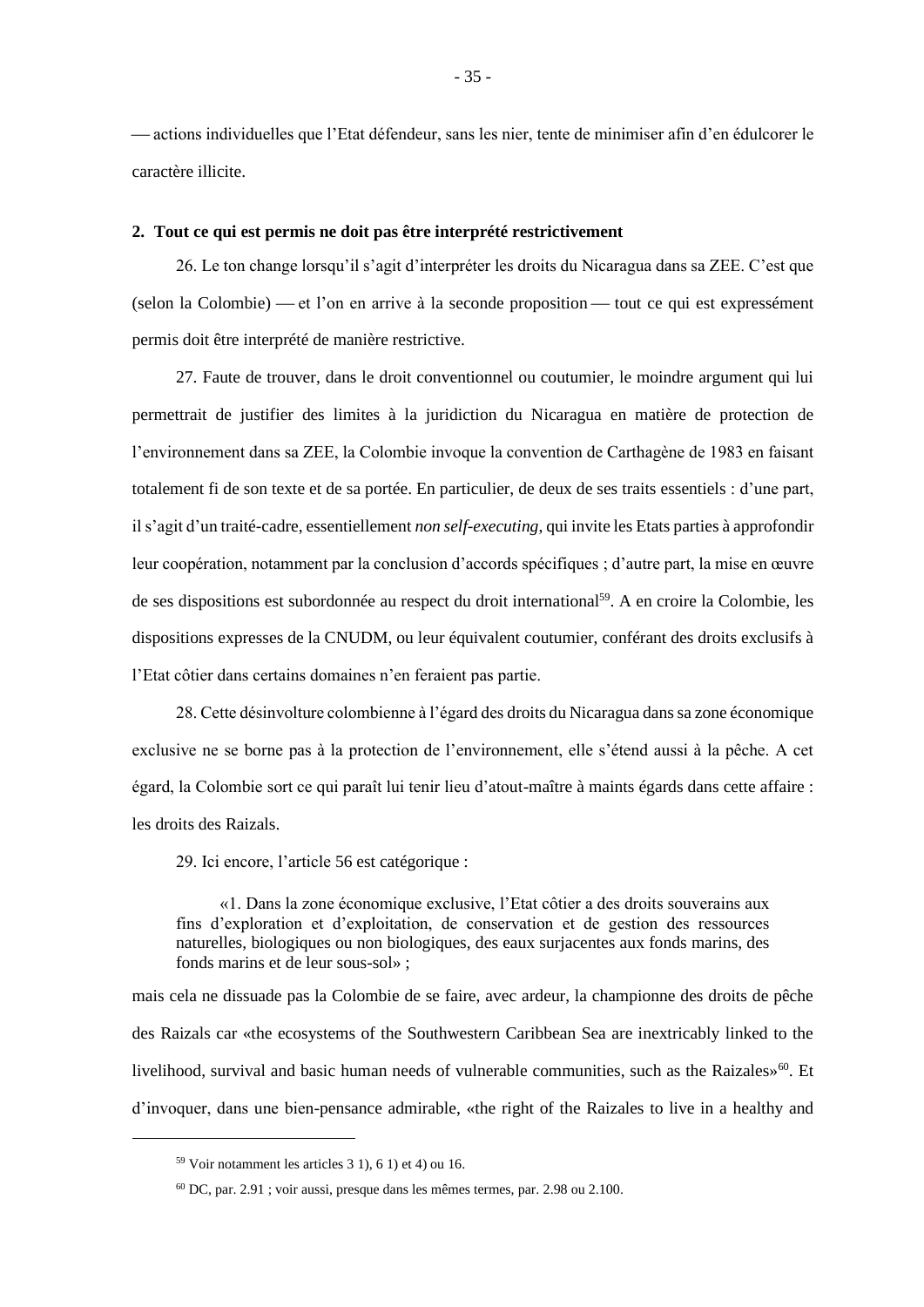sustainable environment»<sup>61</sup> together with its responsability «to ensure that the subsistence and traditional fishing activities of the Raizales are not undermined extends to the entire living space of such communities»<sup>62</sup> . A cette fin, la Colombie prétend être en droit d'exercer son contrôle sur tout dommage environnemental potentiel et s'opposer à ce qu'elle qualifie de pêches prédatrices des bateaux du Nicaragua menaçant les Raizals dans sa zone contiguë intégrale<sup>63</sup> et, plus largement encore, dans la ZEE du Nicaragua. Tout ceci alors même qu'elle semble reconnaître «la nature exclusive» des droits souverains du Nicaragua dans sa zone économique<sup>64</sup> tout aussi exclusive — et l'exclusivité est d'ailleurs la marque de ce qui est «souverain» ; et l'adjectif «exclusive» pour caractériser la zone économique ne laisse aucun doute à cet égard.

30. La question de la réalité de ces droits historiques sera abordée durant les audiences consacrées aux demandes reconventionnelles de la Colombie.

31. Je relève en outre que, si le Nicaragua a indiqué qu'il était disposé à discuter les droits de pêche éventuels des Raizals, il ne s'agissait que d'une offre de négociation, qui, elle non plus, n'est pas «self-executing» : le président Ortega «announced that it was agreed to "*open communication channels* to ensure the Raizal people their fishing rights"<sup>365</sup>. Il n'a pas *reconnu* les droits de pêche traditionnels des Raizals, il a *proposé* de négocier pour leur assurer des droits. Et c'est bien ainsi que le président Santos l'avait compris : «These communication channels are a significant complement.»<sup>66</sup> Il faut noter au surplus que la Colombie n'a jamais invoqué les prétendus droits historiques des Raizals dans ses plaidoiries dans l'affaire du *Différend territorial et maritime*.

32. Mais il y a plus : la protection des droits allégués des Raizals, dont elle se dit tellement soucieuse, sert à la Colombie non seulement de prétexte pour s'adjuger, sans aucune base juridique, des «obligations» de protection de l'environnement ou de droits en matière de pêcheries dans la ZEE nicaraguayenne, mais aussi de justification pour revendiquer une zone contiguë «intégrale» aux

<sup>61</sup> DC, par. 2.99 ; voir aussi par. 2.107, 2.109.

<sup>62</sup> DC, par. 2.107.

<sup>63</sup> *Ibid*. ; voir aussi par. 4.99.

<sup>64</sup> DC, par. 5.15.

<sup>65</sup> CMC, annexe 77, «Radio La Primerísima, Daniel ratified to Colombia his vocation for peace», 2 décembre 2012 — les italiques sont de moi (annexe non traduite). Voir aussi CMC, annexe 78, El 19 Digital, *President Daniel receives letters of credence from the ambassadors of Colombia, El Salvador, Germany and Italy*, 6 November 2015.

<sup>66</sup> *Ibid.*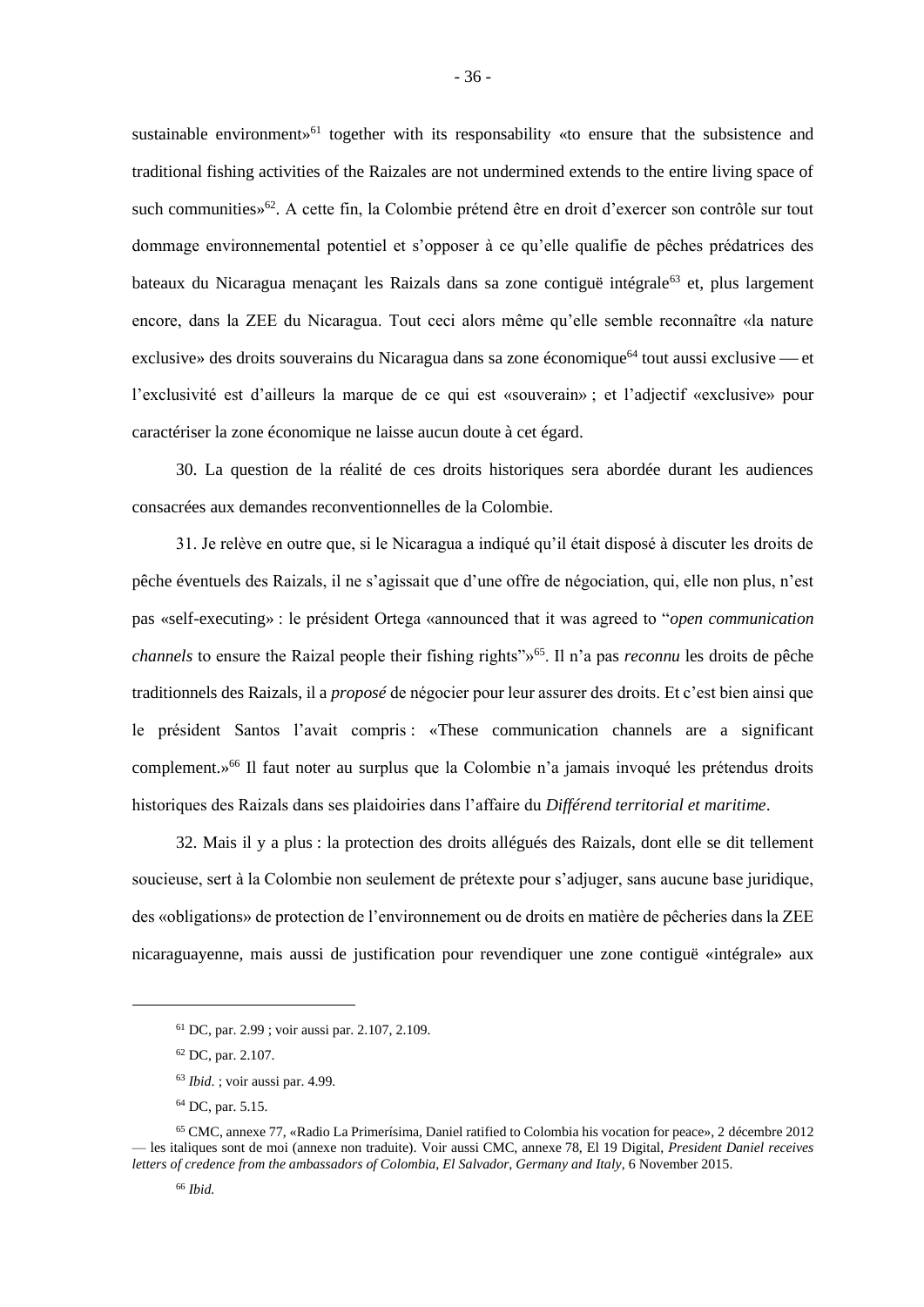contours très excessifs pour, en réalité, étendre les pêcheries industrielles colombiennes, comme le professeur Lowe le montrera tout à l'heure.

# **III. La portée des conclusions des Parties et de leur examen par la Cour**

33. Mesdames et Messieurs les juges, la Colombie utilise une autre tactique pour s'exonérer de ses responsabilités : elle s'efforce de limiter la portée de votre examen, d'une part en interprétant de manière erronée et très excessive les conséquences de sa dénonciation du pacte de Bogotá ; d'autre part en analysant de manière tout aussi fallacieuse, mais cette fois abusivement restrictive, les conditions auxquelles l'exercice de votre compétence serait soumis.

#### **1. Les conséquences de la dénonciation du pacte de Bogotá**

34. Après avoir traité la Cour d'«ennemie de la Colombie»<sup>67</sup> — rien que ça ! —, la ministre colombienne des affaires étrangères a dénoncé le pacte de Bogotá dans une lettre adressée au secrétaire général de l'OEA le 27 novembre 2012<sup>68</sup>. Les conséquences de cette dénonciation doivent bien sûr être appréciées au regard du texte du pacte.

35. Conformément aux dispositions de l'article LVI, reproduit à l'onglet nº 5 du dossier des juges, la dénonciation colombienne a pris effet le 27 novembre 2013. La Colombie entend interdire à la Cour de connaître de tout fait postérieur à cette date. Sa position repose sur une confusion.

36. Il résulte de cet article LVI que la Cour ne pourrait se prononcer sur des faits postérieurs à la terminaison du pacte, qui ferait l'objet d'un nouveau différend, distinct de celui actuellement soumis à la Cour pour lequel celle-ci a reconnu avoir compétence. Mais l'article LVI n'empêche en aucun cas la Cour de décider de la licéité — ou de l'illicéité — de faits postérieurs qui ne font que confirmer que la Colombie n'a nullement l'intention de reconnaître les droits souverains de la juridiction du Nicaragua dans la ZEE que l'arrêt de 2012 lui a reconnus.

37. Il en va d'autant plus certainement ainsi qu'il s'agit de faits illicites à la fois composites et continus<sup>69</sup>. Du fait de son refus de reconnaître les limites des conséquences résultant de sa

<sup>67</sup> «The Colombian Foreign Minister Calls The Hague an Enemy», *El Nuevo Herald*, 28 novembre 2012 (MN, annexe 30).

<sup>68</sup> Voir ci-dessus not[e 28.](#page-26-0)

 $69$  Voir les articles 14 et 15 des Articles de la CDI sur la responsabilité de l'Etat pour fait internationalement illicite.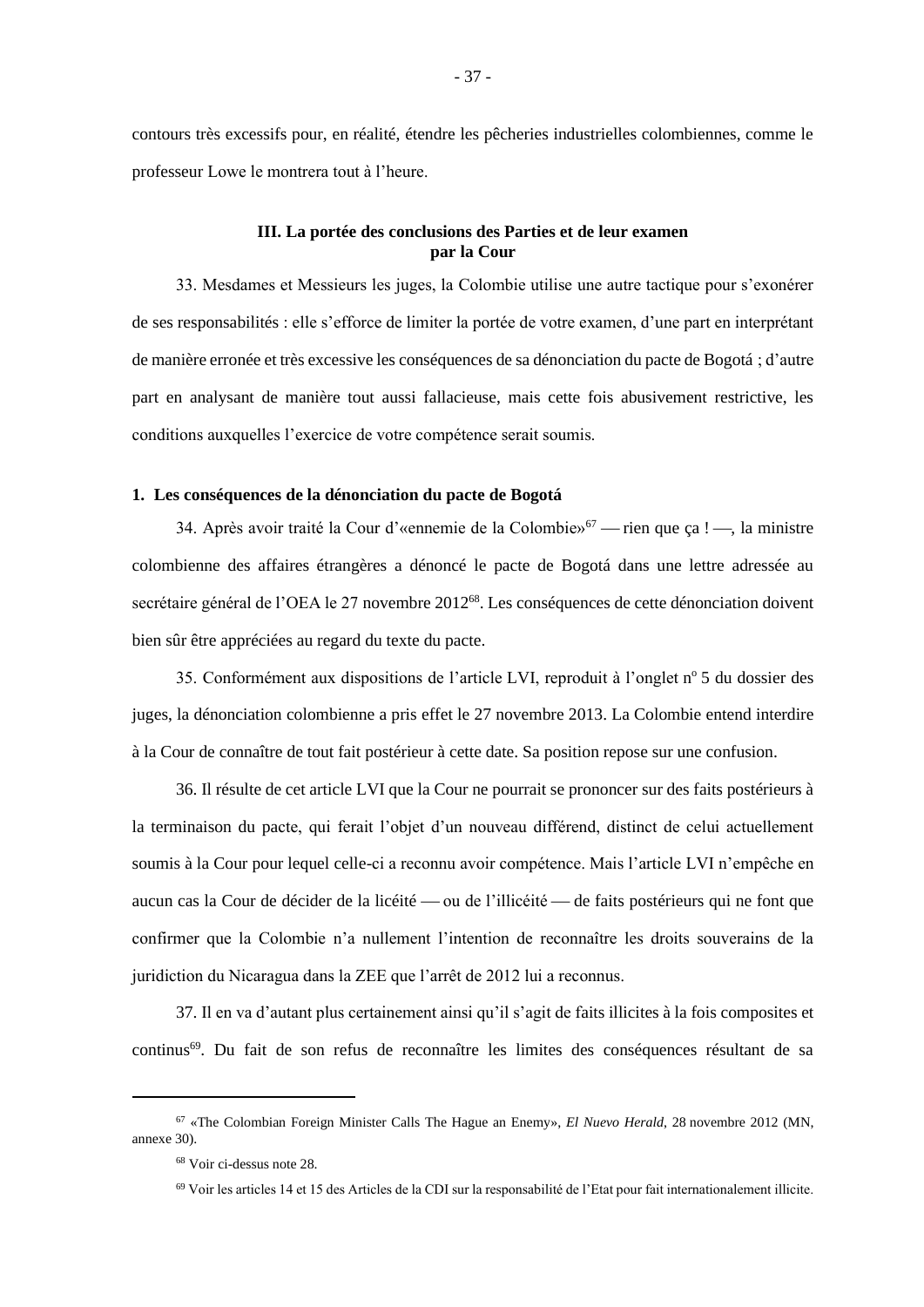dénonciation du pacte, la Colombie a passé entièrement sous silence dans son contre-mémoire les événements qui ont pris place après cette date fatidique et qu'elle a relégués dans une annexe à sa duplique.

38. Les deux affaires citées par la Colombie à l'appui de ses efforts pour écarter ces développements du débat ⎯ celle relative à *Certains biens* et celle sur les *Immunités juridictionnelles de l'Etat*<sup>70</sup> ⎯ sont sans aucun intérêt dans notre espèce : il s'agissait de savoir si des faits *antérieurs*  à l'acceptation de la compétence de la Cour pouvaient relever de sa juridiction. Dans notre affaire, la question est de savoir quelle est la pertinence de faits *postérieurs* pour apprécier la validité de comportements à l'égard desquels la Cour a, d'ores et déjà, reconnu qu'elle avait compétence.

39. D'ailleurs, la Colombie elle-même recourt abondamment à des événements postérieurs à votre saisine pour établir le bien-fondé de ses prétentions. Pour n'en donner que deux exemples parmi beaucoup d'autres :

- ⎯ tous les développements de sa duplique selon lesquels la conduite du Nicaragua minerait ses prétentions (ce sont les paragraphes 3.39 à 3.46) reposent *entièrement* sur des faits *postérieurs* à la dénonciation du pacte ; et,
- ⎯ pour se défendre contre les griefs du Nicaragua relatifs à l'octroi du permis de pêche dans sa ZEE, la Colombie invoque une série de résolutions de la direction générale maritime (la DIMAR) adoptées entre 2014 et  $2017^{71}$ .

Du reste, très couramment, la Cour n'hésite pas à se fonder sur des faits postérieurs à l'introduction de la requête (ou du compromis) pour motiver ses décisions<sup>72</sup>.

40. Dans le même esprit, la Colombie fait une mauvaise querelle au Nicaragua lorsqu'elle prétend que celui-ci a introduit dans sa réplique une nouvelle réclamation («a «new claim»») portant sur les permis pétroliers qu'elle aurait proposés en violation des droits souverains du Nicaragua<sup>73</sup>.

41. C'est confondre une conclusion et un moyen. En l'espèce, il s'agit d'un simple argument — un moyen — à l'appui de la conclusion par laquelle le Nicaragua prie la Cour de déclarer que la

<sup>70</sup> Voir DC, par. 3.13-3.16.

<sup>71</sup> Voir DC, par. 3.112.

<sup>72</sup> Voir RN, par. 4.15-4.26.

<sup>73</sup> DC, par. 3.94.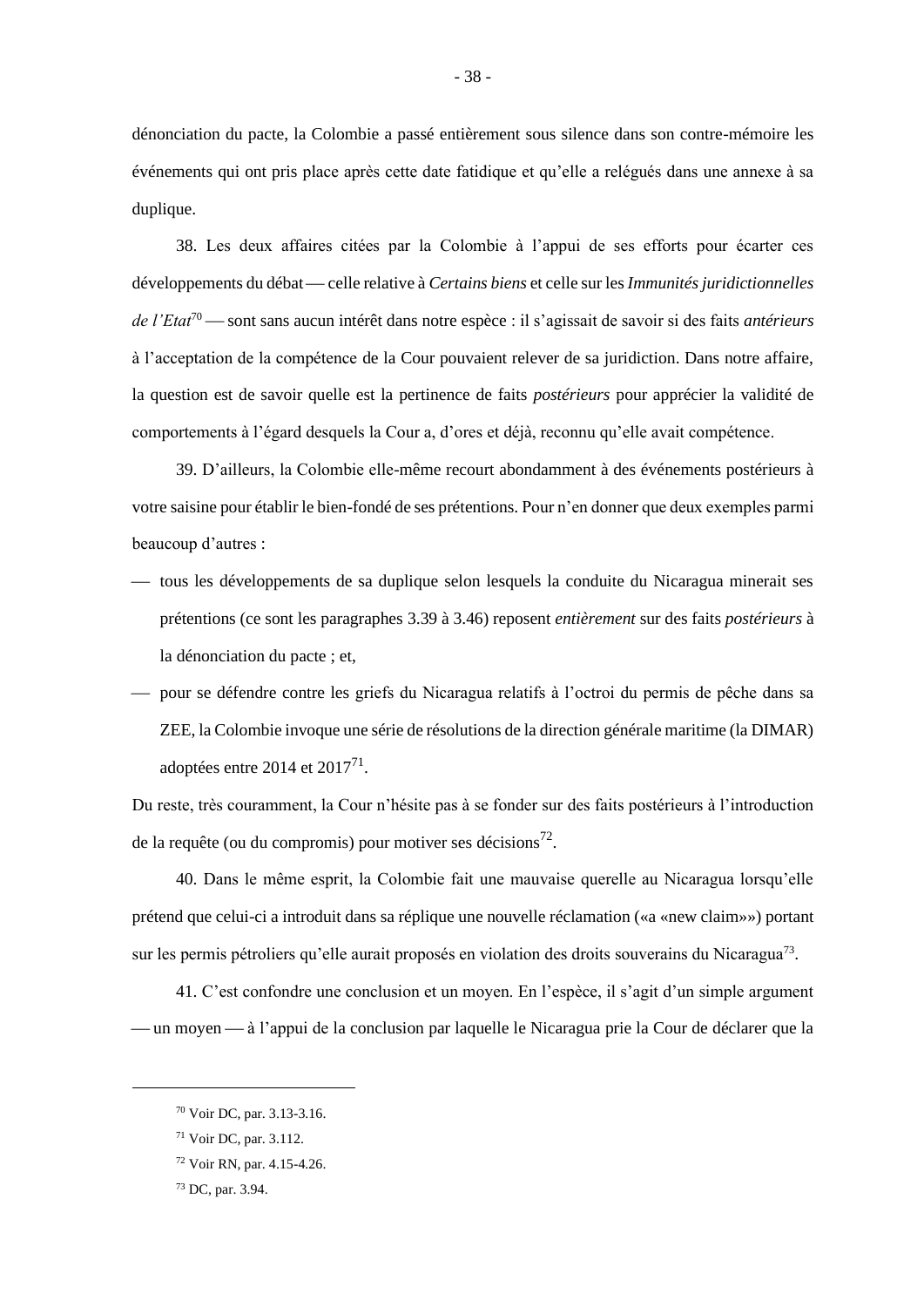Colombie agit en violation des droits souverains et de la juridiction lui appartenant dans les zones maritimes que la Cour lui a reconnues par son arrêt de 2012. Conformément à votre jurisprudence constante : «Il ne découle pas … du paragraphe 2 de l'article 38 du Règlement de la Cour que la latitude dont dispose 1'Etat demandeur pour développer ce qu'il a exposé dans sa requête soit strictement limitée.»<sup>74</sup> La Cour a souligné en particulier qu'une telle conclusion ne saurait être tirée de ses décisions selon lesquelles la date pertinente pour apprécier la recevabilité d'une requête est la date de son dépôt car «ces prononcés ne se réfèrent pas au contenu des requêtes»<sup>75</sup> ; dès lors, «des incidents supplémentaires constituent des faits supplémentaires» pouvant être invoqués durant la procédure<sup>76</sup>.

42. Autant une conclusion supplémentaire (*a submission*) modifiant substantiellement des demandes énoncées dans la requête ou s'y ajoutant — comme dans l'affaire *Diallo*, dont la Colombie fait grand cas<sup>77</sup> — ne serait pas recevable à ce stade, autant un moyen à l'appui d'une demande existante ne se heurte à aucune objection — du moment que l'autre partie est en mesure d'y répondre. C'est le cas ; la Colombie s'est en effet essayée à répliquer — à tort, comme  $M<sup>e</sup>$  Reichler le montrera dans un instant. Pour surplus de droit, j'ajoute que, en tout état de cause, si la Cour considérait qu'il s'agit d'une conclusion (au sens de *submission*), elle ne fait que préciser les demandes initiales du Nicaragua, et serait sans conteste recevable<sup>78</sup>.

<sup>74</sup> *Frontière terrestre et maritime entre le Cameroun et le Nigéria (Cameroun c. Nigéria), exceptions préliminaires, arrêt, C.I.J. Recueil 1998*, p. 318, par. 99. Voir aussi *Demande en interprétation de l'arrêt du 11 juin 1998 en l'affaire de la* Frontière terrestre et maritime entre le Cameroun et le Nigéria (Cameroun c. Nigéria), exceptions préliminaires *(Nigéria c. Cameroun), arrêt, C.I.J. Recueil 1999 (I)*, p. 38, par. 15.

<sup>75</sup> *Ibid.*, se référant à *Questions d'interprétation et d'application de la convention de Montréal de 1971 résultant de l'incident aérien de Lockerbie (Jamahiriya arabe libyenne c. Royaume-Uni), exceptions préliminaires, arrêt, C.I.J. Recueil 1998*, p. 26, par. 44, et *Questions d'interprétation et d'application de la convention de Montréal de 1971 résultant de l'incident aérien de Lockerbie (Jamahiriya arabe libyenne c. Etats-Unis d'Amérique), exceptions préliminaires, arrêt, C.I.J. Recueil 1998*, p. 130, par. 43) ; voir aussi *Demande en interprétation de l'arrêt du 11 juin 1998 en l'affaire de la* Frontière terrestre et maritime entre le Cameroun et le Nigéria (Cameroun c. Nigéria), exceptions préliminaires *(Nigéria c. Cameroun), arrêt, C.I.J. Recueil 1999 (I)*, p. 38, par. 15.

<sup>76</sup> *Demande en interprétation de l'arrêt du 11 juin 1998 en l'affaire de la* Frontière terrestre et maritime entre le Cameroun et le Nigéria (Cameroun c. Nigéria), exceptions préliminaires *(Nigéria c. Cameroun), arrêt, C.I.J. Recueil 1999 (I)*, p. 38, par. 15.

<sup>77</sup> DC, par. 3.95. Voir *Ahmadou Sadio Diallo (République de Guinée c. République démocratique du Congo), fond, arrêt, C.I.J. Recueil 2010 (II)*, p. 651, par. 21.

<sup>78</sup> Voir notamment *ibid*., p. 656-657, par. 40 ; *Différend territorial et maritime (Nicaragua c. Colombie), arrêt, C.I.J. Recueil 2012 (II)*, p. 665, par. 111-112 ; *Différend territorial et maritime entre le Nicaragua et le Honduras dans la mer des Caraïbes (Nicaragua c. Honduras), arrêt, C.I.J. Recueil 2007 (II)*, p. 695, par. 110, citant partiellement *Certaines terres à phosphates à Nauru (Nauru c. Australie), exceptions préliminaires, arrêt, C.I.J. Recueil 1992*, p. 265-266, par. 65.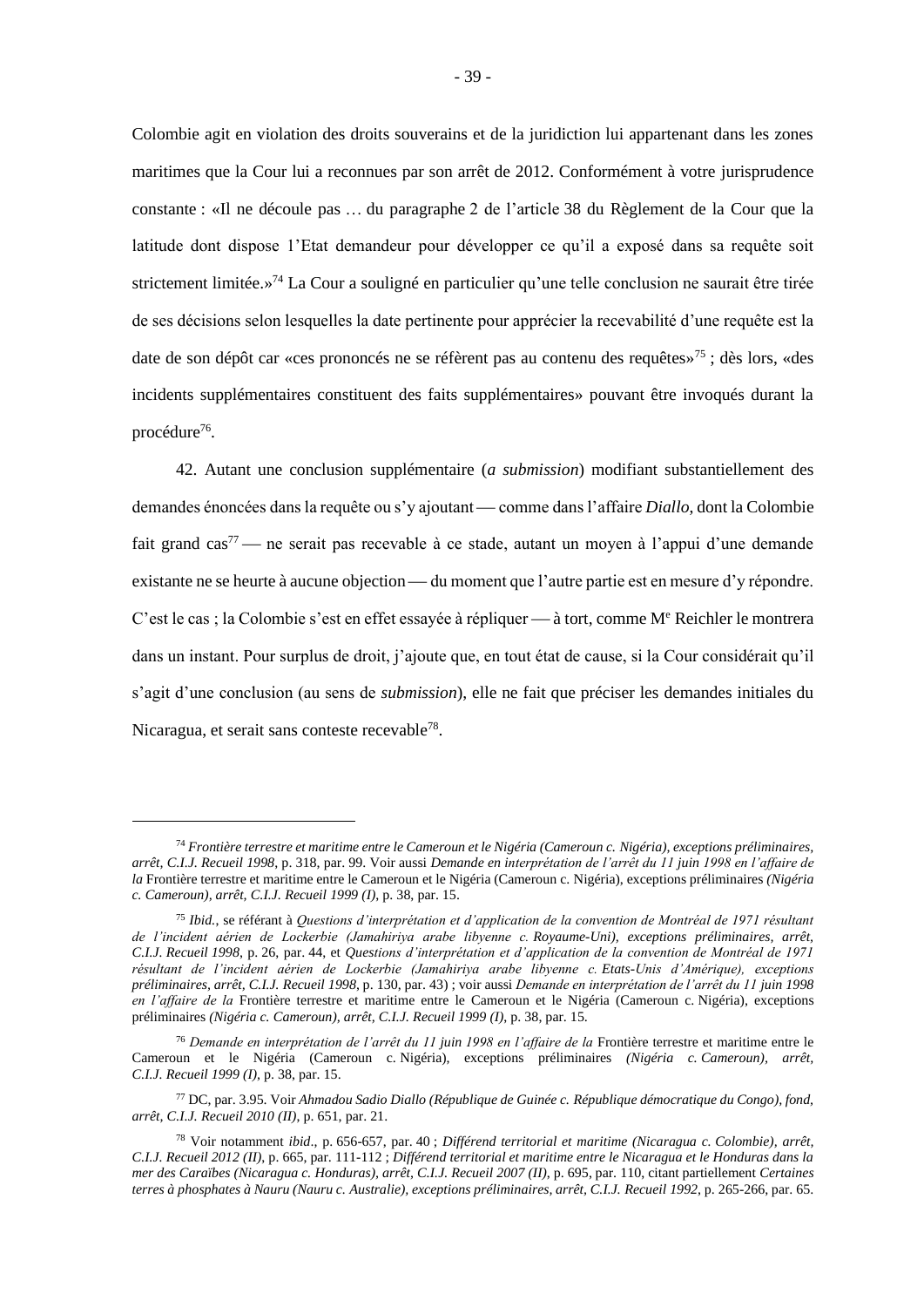#### **2. La question de l'intérêt pour agir**

43. Madame la présidente, revenant insidieusement sur des questions de recevabilité de la requête, la Colombie prétend que la Cour ne peut se prononcer sur la conformité au droit international coutumier du décret de 1946 établissant une zone contiguë «intégrale» autour de l'archipel de San Andrés et de nombreux îlots inhabités qui en sont très éloignés, ceci car le Nicaragua n'aurait pas démontré que ses droits propres dans la ZEE auraient été violés<sup>79</sup>.

44. Ils l'ont été, comme mes collègues le démontreront incessamment. Mais la question qui m'intéresse dans l'immédiat est un peu différente. Elle est de savoir si le Nicaragua serait recevable à se plaindre de l'établissement de cette zone, dans l'hypothèse où, contre toute attente, la Cour considérerait que l'extension et le régime de la «zone contiguë intégrale» que la Colombie s'est attribuée ne portent aucune atteinte aux droits du Nicaragua dans la zone maritime lui revenant conformément à l'arrêt de 2012.

45. Outre que l'on peut s'interroger sur la tardiveté de cette exception, la réponse ne peut faire aucun doute : que ce soit en vertu de la convention de Montego Bay ou du droit international coutumier, la délimitation — ou peut-être faudrait-il dire la «délinéation» puisqu'il s'agit de l'extension vers le large des espaces marins relevant d'un Etat particulier — intéresse la communauté internationale des Etats dans son ensemble et les obligations des Etats côtiers dans ces espaces sont l'exemple même d'obligations erga omnes<sup>80</sup>.

46. Madame la présidente, Mesdames et Messieurs les juges, la Colombie n'a pas respecté les droits souverains et la juridiction du Nicaragua dans la zone économique exclusive que vous lui avez reconnue par votre arrêt de 2012. Elle y effectue des contrôles et des actes de contrainte à l'égard de navires — y compris nicaraguayens — en vue de faire respecter des droits imaginaires qu'elle aurait (ou qu'auraient ses ressortissants) en matière de protection de l'environnement et de pêcheries. Ce faisant l'Etat défendeur remet en cause non seulement l'autorité de vos arrêts mais aussi les principes fondamentaux du droit de la mer et «l'ordre juridique» des océans. Il cause en outre des préjudices

<sup>79</sup> Voir, par exemple, DC, par. 4.51.

<sup>80</sup> Voir, par exemple, *Pêcheries (Royaume-Uni c. Norvège), arrêt, C.I.J. Recueil 1951*, p. 132. Voir aussi sentence du tribunal arbitral rendue au terme de la première étape de la procédure entre l'Érythrée et la République du Yémen (souveraineté territoriale et portée du différend), décision du 9 octobre 1998, Nations Unies, *Recueil des sentences arbitrales*, vol. XXII, p. 250, par. 153.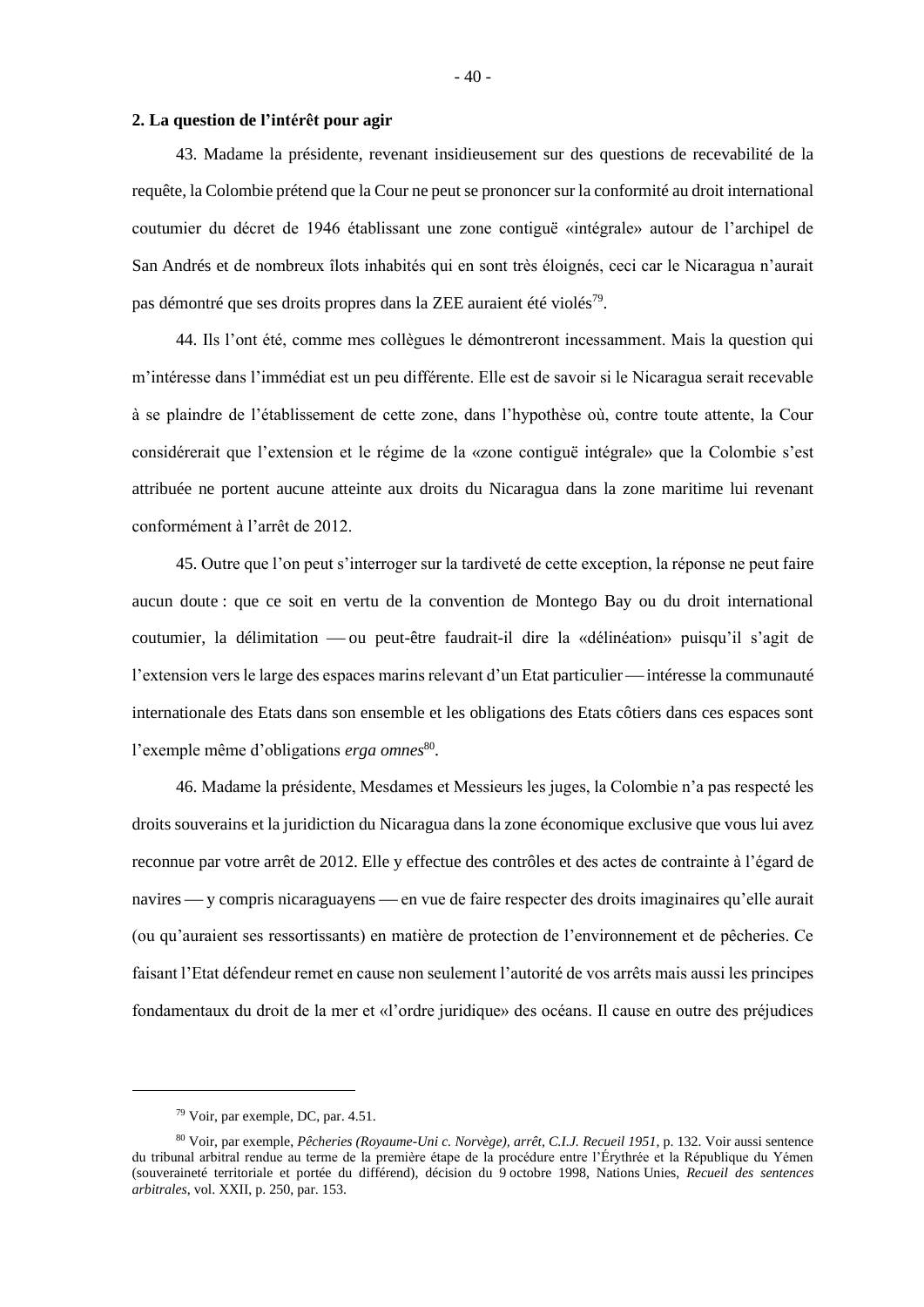matériels et moraux au Nicaragua, dont celui-ci est fondé à demander réparation, comme le montrera le professeur Lowe.

Madame la présidente, je vous remercie et je vous prie de bien vouloir donner la parole à M<sup>e</sup> Reichler.

The PRESIDENT: I thank Professor Pellet and I now give the floor to Mr. Paul Reichler. You have the floor, Sir.

#### Mr. REICHLER:

### **THE FACTS REGARDING COLOMBIA'S VIOLATIONS OF NICARAGUA'S RIGHTS**

1. Madam President, Members of the Court, it is always an honour for me to appear before you, and it is a privilege to do so on behalf of Nicaragua in these proceedings. I am deeply grateful to the Court for allowing counsel to plead virtually from their home countries, and thus avoid the risks of international travel during this period of heightened public health concern.

2. Madam President, I want to applaud you for your very moving tribute to Judge Crawford today. He was indeed one of a kind. His passing is most definitely a great loss to the Court and the world, as it is for his many friends who loved and admired him, myself included.

3. My task today is to address the facts pertaining to the present dispute, concerning Colombia's violations of Nicaragua's sovereign rights and jurisdiction in Nicaragua's exclusive economic zone and continental shelf, as delimited by the Court in the Judgment of 19 November 2012.

4. I will discuss these facts under three headings in the following order: *first*, facts concerning Colombia's rejection of the Court's 2012 Judgment, including its refusal to accept the boundary established by the Court, and its ongoing insistence  $-$  to the present day  $-$  on its own sovereign rights and jurisdiction in areas located on Nicaragua's side of the delimitation line; *second*, facts concerning Colombia's establishment of a so-called Integral Contiguous Zone, encompassing parts of Nicaragua's EEZ and continental shelf, in furtherance of Colombia's assertion of sovereign rights and jurisdiction beyond the limits of the maritime areas attributed to it by the Court, and the revival, and maintenance to this day, of its pre-Judgment claim to all of the maritime space east of the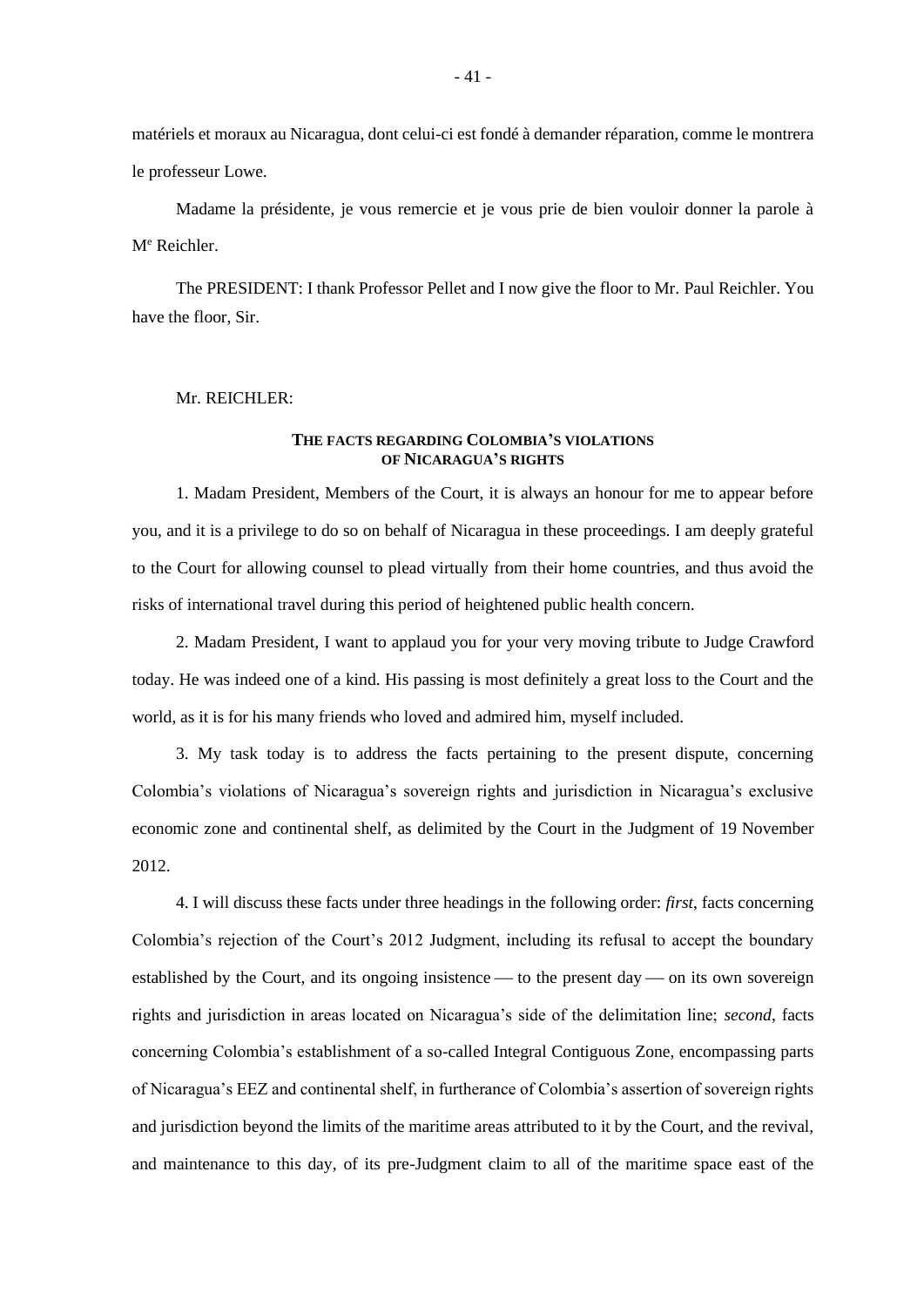82nd meridian; and *third*, facts concerning the Colombian Navy's physical interference with Nicaragua's exercise of sovereign rights and jurisdiction in its EEZ, based on the assertion that the 2012 Judgment is inapplicable, and that Colombia is therefore entitled to exercise its own sovereign rights and jurisdiction in these waters.

5. Although, for clarity, I will discuss these three sets of facts under separate headings, they are all very closely linked, and constitute inseparable parts of the same dispute. All of Colombia's wrongful actions, including those of its navy, since Nicaragua's Application was filed, relate back to Colombia's rejection of the 2012 Judgment, its refusal to accept the boundary with Nicaragua established by the Court, and its reassertion of a claim to the entire area east of the 82nd meridian, the same claim that Colombia advanced before the Court, and the Court rejected.

6. In fact, pursuant to this revived claim, the Colombian Navy, upon confronting Nicaraguan coast guard vessels in this area, warned them, in recorded audio messages, some of which you will hear today, that the Court's Judgment was inapplicable, exactly as the President of Colombia first declared in November 2012; that all of the waters east of the 82nd meridian were Colombian, and that Nicaragua had no jurisdiction in these waters.

# **I. Colombia's rejection of the 2012 Judgment and the boundary fixed by the Court**

7. The statements by Colombia's President denouncing the 2012 Judgment, disavowing it and rejecting the boundary fixed by the Court are set out in Nicaragua's Memorial. My purpose in reading some of them aloud today is not to rub salt in Colombia's self-inflicted wounds; nor is it to inflame passions by recalling remarks that are truly disturbing, not only for their impact on Nicaragua's own hard-won rights, but for their disregard of the rule of law, and for the sanctity of the judgments issued by the world's supreme judicial authority. Rather, Nicaragua invokes these statements here for the sole reason that they constitute the origin of the dispute that is presently before the Court, as well as the basis and the alleged justification for the actions subsequently carried out by Colombia, including by its navy, in flagrant violation of Nicaragua's rights, as determined by the 2012 Judgment. As such, these statements explain, and cannot be separated from, the unlawful conduct to which they gave rise, and thus, like those actions, constitute part of a single, indivisible dispute.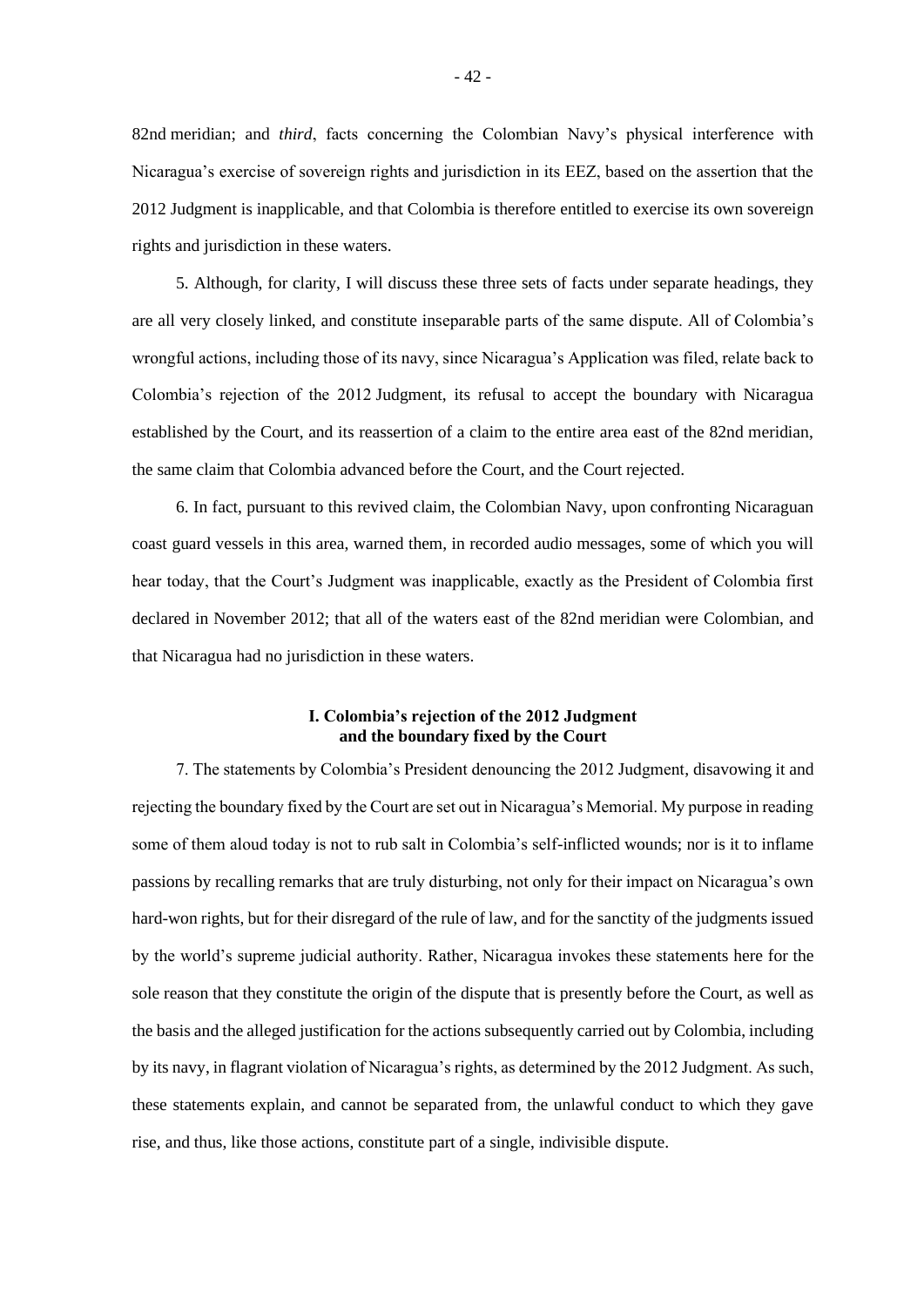8. To be precise, Colombia did not reject or disavow the entire 2012 Judgment. It was perfectly content to accept and applaud the Court's ruling on sovereignty over disputed islands, which its President, Juan Manuel Santos, described as "a final and unappealable judgment on this issue"<sup>81</sup>. Colombia's rejection of the Judgment was selectively limited to the maritime boundary in the Caribbean Sea, which President Santos described as riddled with what he called "omissions, errors, excesses and inconsistencies that we cannot accept<sup>1982</sup>. The conclusion, in the President's own words, was: "Colombia — represented by its Head of State — emphatically rejects that aspect of the judgment rendered by the Court today"<sup>83</sup>.

9. Within 10 days of the Judgment, Colombia formally denounced the Pact of Bogotá, withdrawing its acceptance of the Court's compulsory jurisdiction<sup>84</sup>. President Santos left no doubt that this was in further rejection of the Court's Judgment: "I have decided that the highest national interests demand that the territorial and maritime boundaries be fixed through treaties, as has been the legal tradition of Colombia, and not through judgments rendered by the International Court of Justice."85

10. It might have been hoped that Colombia, disappointed with this aspect of the Judgment, would eventually reconcile itself to it, and that its extreme reaction would ultimately give way to conduct more befitting a responsible State, like the one that gave the name of its capital to a historic agreement — the Pact of Bogotá — under which the States Parties agreed to submit their disputes with one another to the Court. Unfortunately, this was not the case. Ten months after the Judgment, in September 2013, President Santos again declared:

"The Judgment of the International Court of Justice is not applicable — it is not and will not be applicable — until a treaty that protects the rights of Colombians has been celebrated, a treaty that will have to be approved in accordance with our

<sup>81</sup> "Declaration of President Juan Manuel Santos on the Judgment of the International Court of Justice", 19 Nov. 2012, Spanish original available at https://www.cancilleria.gov.co/newsroom/news/alocucion-presidente-juan-manuelsantos-fallo-corte-internacional-justicia.

<sup>82</sup> *Ibid.*

<sup>83</sup> *Ibid*.

<sup>84</sup> Letter from Colombia to Secretary General of the Organization of American States dated 27 Nov. 2012 (GACIJ No. 79357).

<sup>85</sup> "Colombia denounces the Pact of Bogotá after Judgment of the ICJ", Deutsche Welle, 28 Nov. 2012, Spanish original available at https://www.dw.com/es/colombia-denuncia-pacto-de-bogot%C3%A1-tras-fallo-de-la-cij/a-16414772.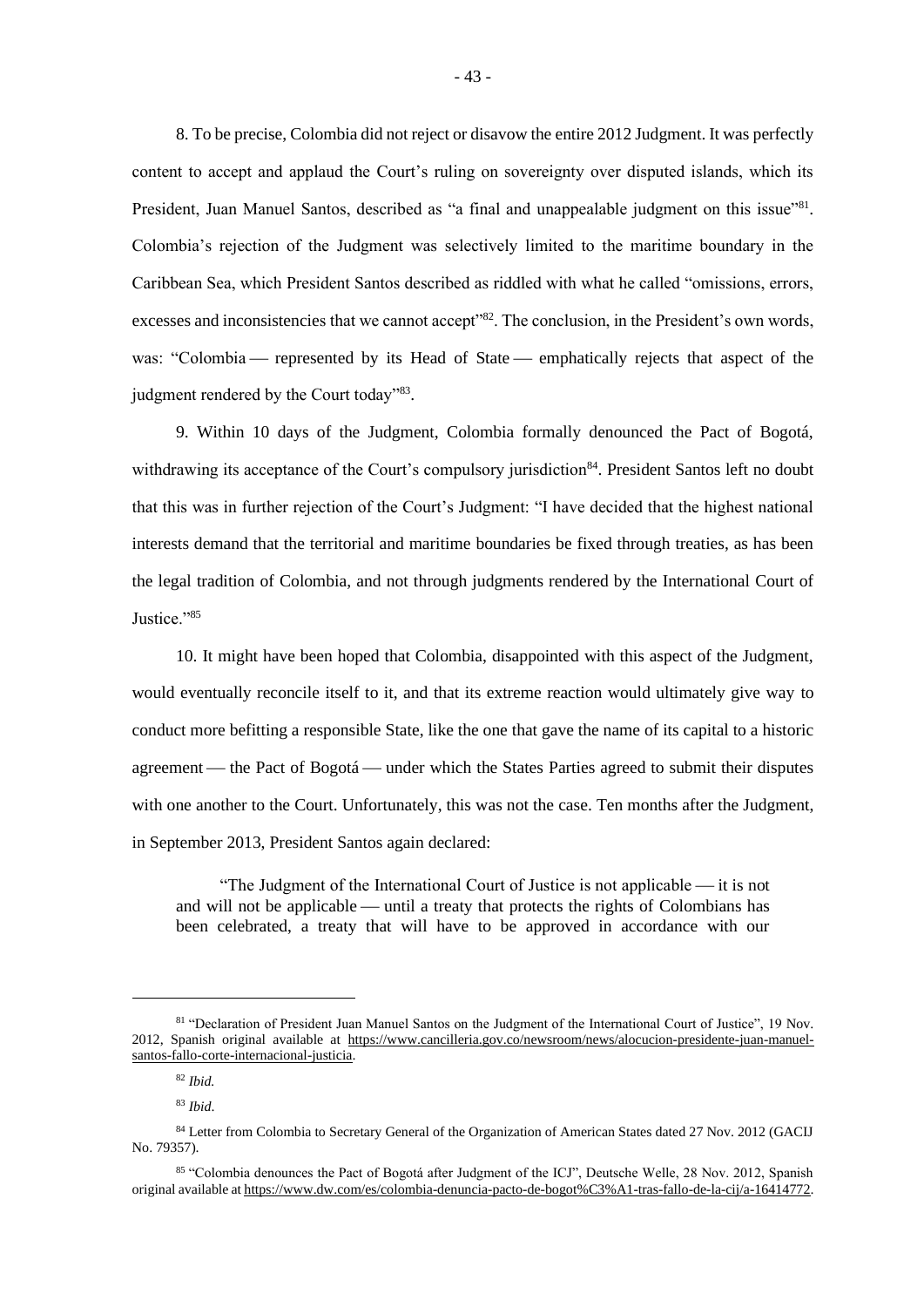Constitution. I repeat the decision I have made: the judgment of the International Court IS NOT APPLICABLE"<sup>86</sup>.

11. Of even greater concern, upon making this statement, President Santos ordered the Armed Forces High Command to "defend with 'cloak and sword' the continental shelf Colombia has in the Caribbean Sea"<sup>87</sup>. The High Command understood this as a call to defend the entire maritime area historically claimed by Colombia east of the 82nd meridian, notwithstanding the delimitation effected by the Court's 2012 Judgment. Vice Admiral Hernando Wills Velez, the Commander of the Colombian Navy, responded to the President's call by declaring that his forces would "comply with the order of the Head of State to exercise sovereignty throughout the Colombian Caribbean Sea", since "the judgment of The Hague is inapplicable" and the Colombian Navy would fulfil its duty "to defend all the Colombian maritime space"88.

12. And that is exactly what the Colombian Navy proceeded to do, including by interfering with, and preventing, Nicaragua's exercise of its sovereign rights and jurisdiction in its own EEZ, in areas that unmistakably fall on the Nicaraguan side of the boundary fixed by the Court, as I will describe in the third part of my presentation.

13. To conclude this first part, it is indisputable, and Colombia does not seriously attempt to dispute, that it denounced, rejected and refused to accept the maritime boundary fixed by the Court in its 2012 Judgment, and that, as of September 2013, by order of its President, its armed forces had pledged to disregard that Judgment and enforce Colombia's claims against Nicaragua, including its purported sovereign rights and jurisdiction, in areas east of the 82nd meridian that the Court had determined to fall within Nicaragua's EEZ. Nor can it now be disputed that this has remained Colombia's official position until today. This is what its current President, Ivan Duque, said as recently as 1 September 2021: "The 82nd Meridian is the boundary we have today with Nicaragua and that is why we are very clear that our Constitution says that Colombia's limits can only be

<sup>86 &</sup>quot;Declaration of President Juan Manuel Santos on the integral strategy of Colombia on the Judgment of the International Court of Justice", 9 Sept. 2013, Spanish original available at https://www.cancilleria.gov.co/newsroom/ news/colombia-presenta-su-estrategia-integral-frente-fallo-haya (emphasis in original).

<sup>87</sup> "Santos orders defense of the continental shelf with cloak and sword", *El Espectador*, 19 Sept. 2013, Spanish original available at https://www.elespectador.com/politica/santos-ordena-defender-plataforma-continental-a-capa-yespada-article-447445/.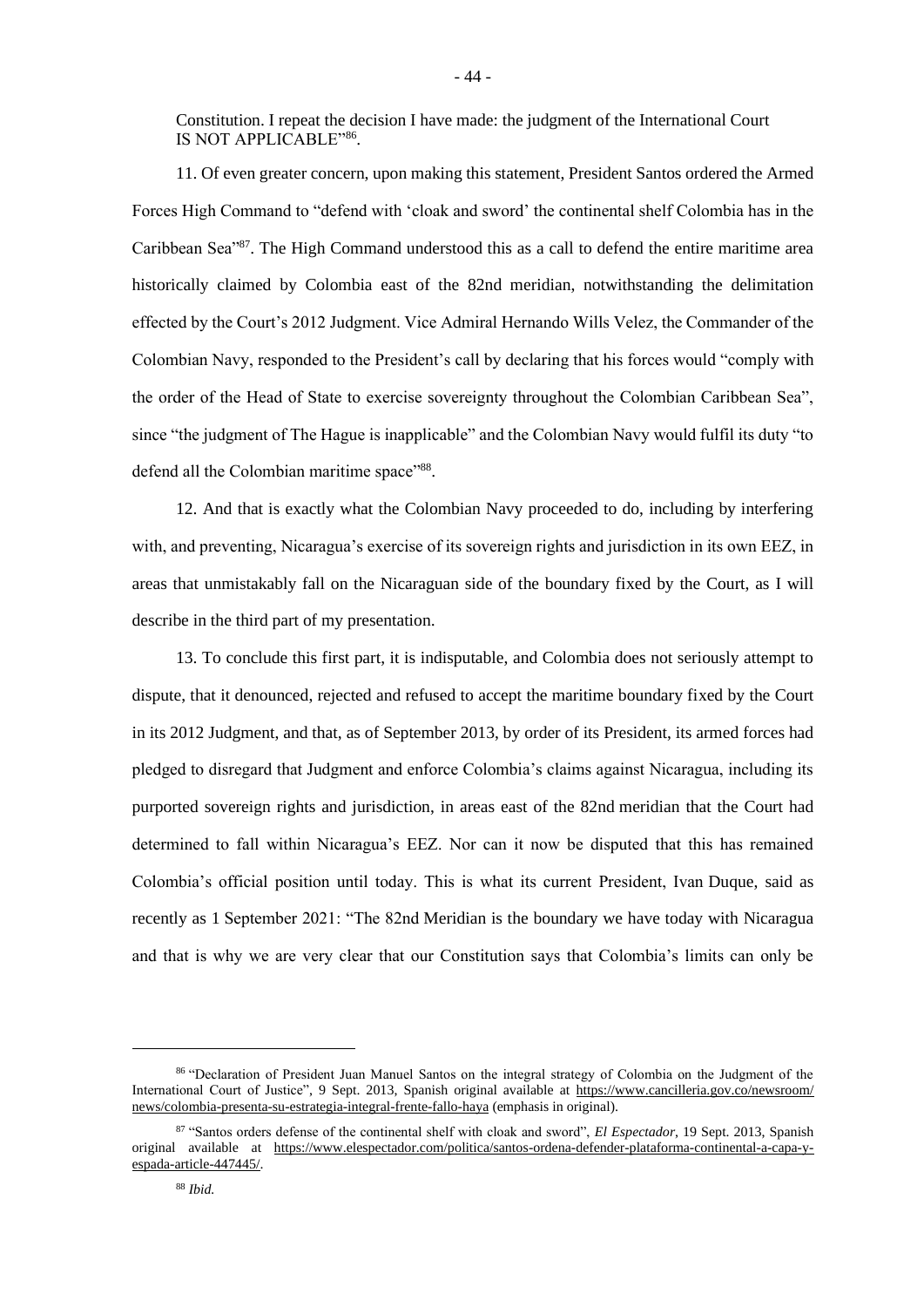modified through treaties; we are defenders of its integrality."<sup>89</sup> All of these statements by Colombia's Presidents can be found at tab 6 of your judges' folders.

## **II. Colombia's establishment of an Integral Contiguous Zone and renewed claim to all of the maritime space east of the 82nd meridian**

14. This brings me to the second part of my presentation, Colombia's establishment of an Integral Contiguous Zone, and the renewal of its claim to all maritime space east of the 82nd meridian, despite the Court's rejection of that claim. The Integral Contiguous Zone was established by Presidential Decree No. 1946, on 9 September 2013<sup>90</sup>. Article 5 describes the "Contiguous Zone of the Western Caribbean Sea Insular Territories". Paragraph 1 of that Article declares a contiguous zone of 24 miles around the Western Caribbean Insular Territories, but this is expressly without prejudice to the provisions of paragraph 2, which extend it beyond 24 miles in order to "connect" the contiguous zones of the various islands of the San Andrés Archipelago, so that they form "a continuous zone and uninterrupted zone of the whole of the San Andrés, Providencia and Catalina Department"<sup>91</sup>.

15. Upon introducing this Decree, President Santos displayed a map illustrating the extent of the newly created Integral Contiguous Zone<sup>92</sup>. This slide shows President Santos displaying his map. Next is the same Integral Contiguous Zone displayed by President Santos superimposed on the maritime boundary established by the Court, as reflected in sketch-map No. 11 from the Judgment. Here, we have highlighted in pink the areas where the Integral Contiguous Zone overlaps waters attributed by the Court to Nicaragua as its EEZ. As can easily be seen, the Integral Contiguous Zone depicted by President Santos in 2013 substantially transgresses areas subject to Nicaragua's exclusive sovereign rights and jurisdiction. All three of these maps of Colombia's Integral Contiguous Zone are at tab 7 of your judges' folders.

<sup>89</sup> "Presidente Duque ve con buenos ojos propuesta de Uribe sobre 'consulta popular' para. confirmar límite con Nicaragua", *Semana*, 1 Sept. 2021, Spanish original available at https://www.semana.com/nacion/articulo/presidenteduque-ve-con-buenos-ojos-propuesta-de-uribe-sobre-consulta-popular-para-confirmar-limite-con-nicaragua/202112.

<sup>90</sup> Presidential Decree 1946 of 9 Sept. 2013, Spanish original available at https://www.cancilleria.gov.co/sites/ default/files/Normograma/docs/decreto\_1946\_2013.htm.

<sup>91</sup> *Ibid.*

<sup>&</sup>lt;sup>92</sup> Map presented by President Juan Manuel Santos, 9 Sept. 2013, Spanish original available at https://www.cancilleria.gov.co/print/7196 (mins. 7:43-8:16).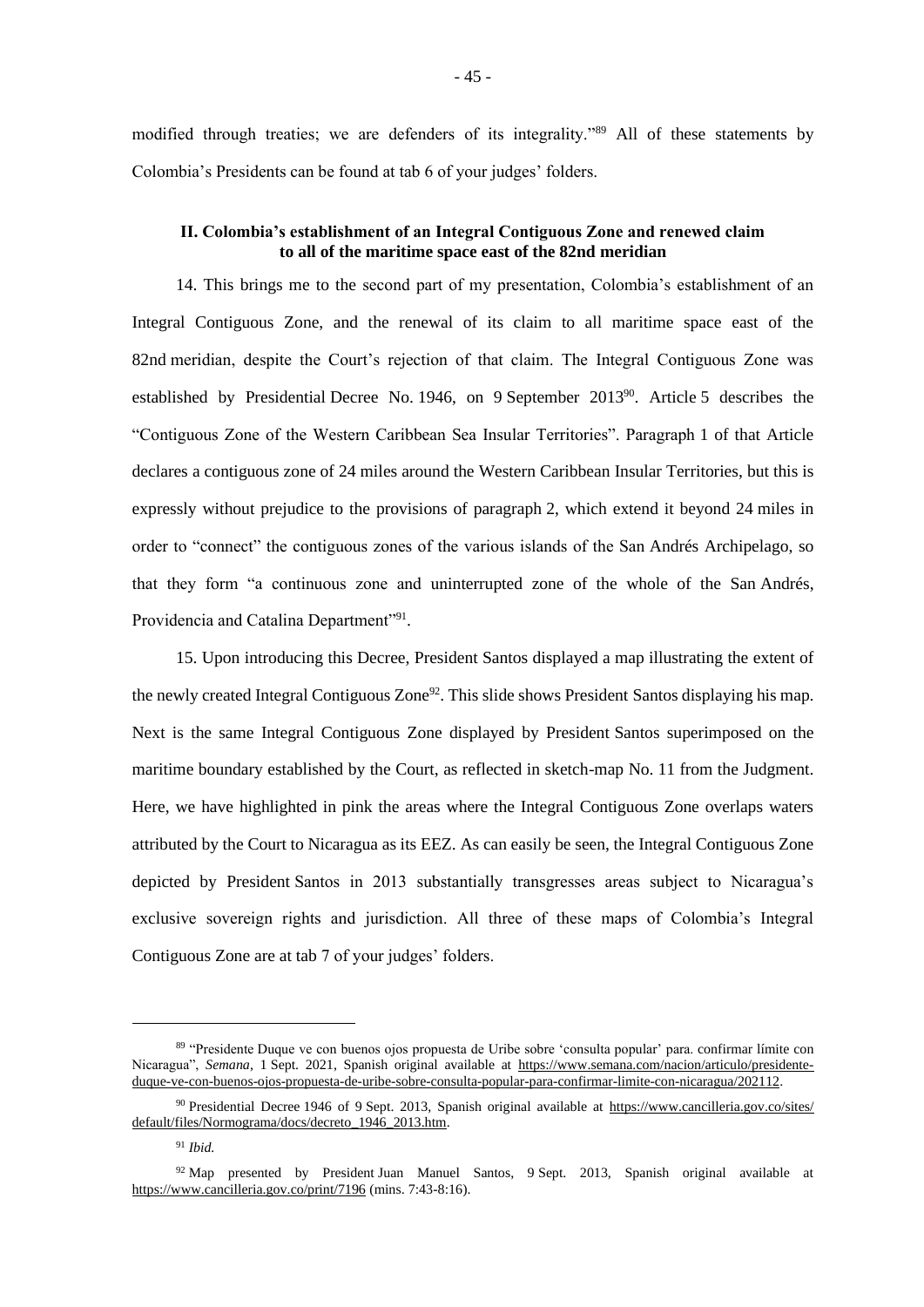16. Here is another map of the Integral Contiguous Zone, provided by Colombia in its Rejoinder. This map, which is also at tab 8 of your folders, is helpfully entitled, by Colombia itself: "Areas of Colombia's ICZ lying beyond 24 M and within Nicaragua's EEZ"<sup>93</sup>. I am tempted to say: "QED". But there is much more to say, and it gets much worse for Colombia.

17. First, Colombia's transgression of Nicaragua's EEZ was exacerbated by the powers Colombia attributed to itself in its Integral Contiguous Zone. According to President Santos: "In this Integral Contiguous Zone we will exercise jurisdiction and control over all areas related to security and the struggle against delinquency, and over fiscal, customs, environmental, immigration and health matters and other areas as well."<sup>94</sup> This Presidential Decree is at tab 9 of your folders.

18. At tab 10, you will find that Decree 1946 itself specifies that

"the Colombian State shall exercise in the established Integral Contiguous Zone *its sovereign authority* and the powers for the implementation and the necessary control regarding: *[inter alia]* environmental protection, cultural patrimony and the exercise of historic rights to fishing held by the State of Colombia"<sup>95</sup>.

Colombia later modified the Decree by deleting the reference to fishing rights<sup>96</sup>. But, in practice, Colombia has continued to assert and enforce them, as you will soon see. In its Rejoinder, Colombia acknowledges that, under international law, "[t]he contiguous zone does not bestow upon the coastal State any territorial or sovereign rights"<sup>97</sup>. But those are exactly the rights that Decree 1946 expressly attributes to Colombia in its Integral Contiguous Zone, and that Colombia itself has continuously exercised.

19. As Professor Lowe will show, the rights a coastal State may exercise in a properly established contiguous zone, that is, one that does not extend across an international boundary, do not include control of fishing or environmental protection<sup>98</sup>. And, as Mr. Martin will show on Friday,

<sup>&</sup>lt;sup>93</sup> Rejoinder of the Republic of Colombia (RC), Volume II, 15 Nov. 2018, Figure CR 4.1.

<sup>94 &</sup>quot;Declaration of President Juan Manuel Santos on the integral strategy of Colombia on the Judgment of the International Court of Justice", 9 Sept. 2013, Spanish original available at https://www.cancilleria.gov.co/newsroom/ news/colombia-presenta-su-estrategia-integral-frente-fallo-haya.

<sup>95</sup> Presidential Decree 1946 of 9 Sept. 2013, Art. 5.3. *(a)*. Spanish original available at https://www.cancilleria.gov.co/sites/default/files/Normograma/docs/decreto\_1946\_2013.htm.

<sup>96</sup> Presidential Decree 1119 of 2014 (modifying and adding to Presidential Decree of 9 Sept. 2013), Spanish original available at https://www.dimar.mil.co/sites/default/files/normatividad/dec11192014\_0.pdf.

<sup>97</sup> RC, Vol. I, para. 4.115.

<sup>98</sup> See United Nations Convention on the Law of the Sea, Articles 33 (on contiguous zone) and 55-75 (on exclusive economic zone).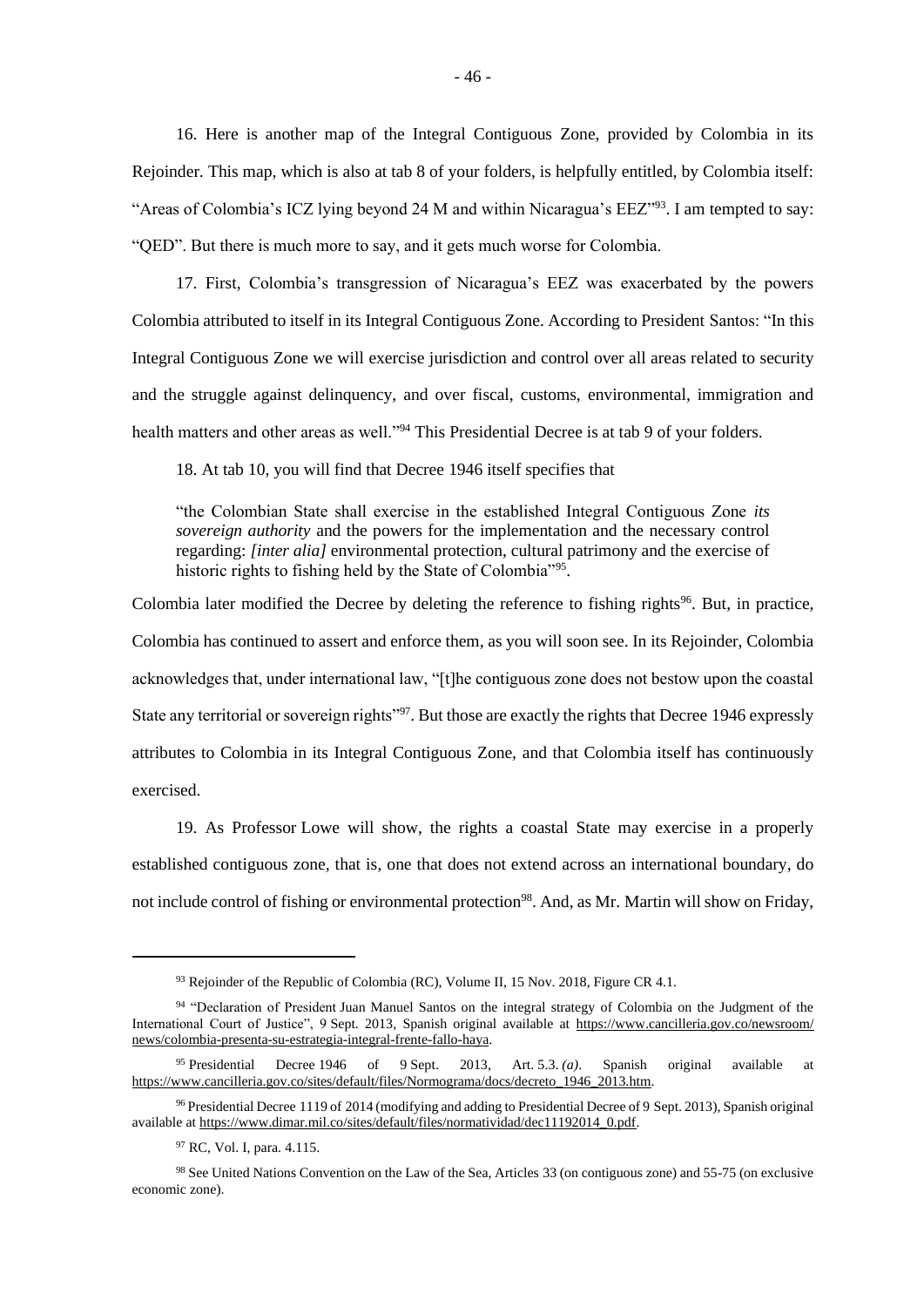Colombia has no fishing rights, historic or otherwise, in any of the areas the Court determined to be within Nicaragua's EEZ. Yet, in practice, as I will come to in the final part of my presentation, Colombia has invoked its Integral Contiguous Zone, and the powers declared thereunder, as well as its resurrected claim to all of the maritime area east of the 82nd meridian, to justify its exercise of sovereign rights and jurisdiction in Nicaragua's EEZ, including its authorization of Colombian and foreign-flagged vessels to fish in Nicaragua's waters; and its prevention of Nicaraguan-authorized vessels from fishing or conducting marine scientific research in those same waters.

20. By 2014, it became clear that Colombia's pretentions to sovereign rights and jurisdiction in the areas determined by the Court to belong to Nicaragua went well beyond the limits of the Integral Contiguous Zone. President Santos declared at that time that Colombia's exclusive rights and jurisdiction extended over the entire area that Colombia had claimed prior to the Court's Judgment, as if the Judgment were never issued, that is, all the waters east of the 82nd meridian: "In consequence, for our country as long as a new treaty is not signed — the limits of Colombia with Nicaragua continue to be those established in the [1928] Esguerra-Bárcenas Treaty. That is to say, the limits previous to the International Court of Justice's Judgment."<sup>99</sup> This statement is at tab 11 of the folders.

21. This was not a mere rhetorical exercise. It was the position and policy of the Colombian State, as pronounced by the Head of State himself. And it has remained Colombia's official position. To this day, Colombia claims that its maritime rights and jurisdiction are limited not by the boundary fixed by the Court, but by the 82nd meridian, and that everything to the east is theirs, in complete abnegation of Nicaragua's judicially determined rights in this area. This map, which is at tab 12 of the folders, is from a PowerPoint presentation given by the Commander of the Colombian Navy, Admiral Hernando Wills Vélez, on 3 March 2015. It remains available today on a navy-connected website<sup>100</sup>. It is captioned "Areas of Responsibility of the National Navy". The map depicts Colombia's maritime boundaries in the Caribbean Sea and the Pacific Ocean. In the Caribbean, boundaries are shown with all of Colombia's neighbours, including Nicaragua, where the

<sup>99</sup> "Nicaragua Fears Losing the Sea", Taringa!, 3 May 2014, Spanish original available at http://www.taringa.net/ posts/info/17784410/Nicaragua-teme-perder-el-mar.html.

<sup>100</sup> Admiral Hernando Wills Vélez, *Proyectando el Futuro, Poder Marítimo Colombiano*, pp. 5-6 (Areas of Responsibility of the National Army), Spanish original available at https://cidin.co/index.php/cidin/article/view/58/167.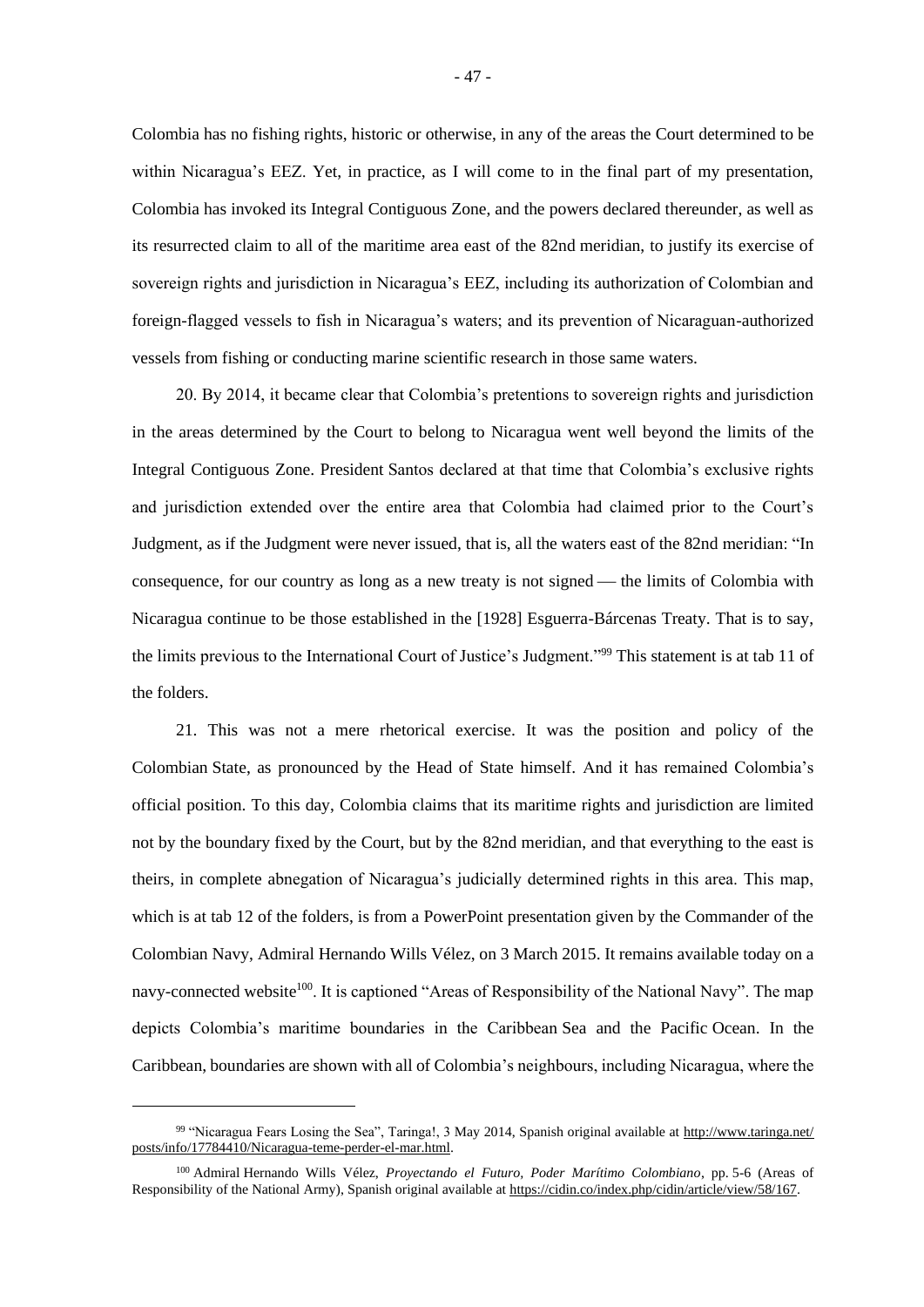boundary is depicted as the 82nd meridian. This is where, according to Colombia, Nicaragua's maritime jurisdiction ends.

22. The same PowerPoint presentation by the Commander of the Colombian Navy also includes this map, captioned "National Navy Areas of Operation"<sup>101</sup>. It, too, is at tab 13. I call your attention to the blue dot, in the upper left part of the map. As you can see, this dot is just to the east of the 82nd meridian, which depicts the outer limit of the Navy's area of operation in this zone. The map identifies the CESYP as the naval component responsible for enforcing Colombia's jurisdiction here. The initials stand for *Comando Específico de San Andrés y Providencia*, or, in English, "Specific Command for San Andrés and Providencia"<sup>102</sup>.

23. And this is from a map published by the Colombian National Hydrocarbon Agency showing oil blocks that are described as available for concession, in relation to the boundary fixed by the Court in  $2012^{103}$ . The entire map is at tab 15. What you see here is the northwesternmost portion of the map, which shows that, in 2017, Colombia held out as available for concession oil blocks bounded in the west by the 82nd meridian, as if the Court's 2012 Judgment had never been issued. This map is still accessible on the National Hydrocarbon Agency's website<sup>104</sup>. After these oral hearings were scheduled, and soon before they were to commence, Colombia cleverly updated its website with a more sanitized version of the map<sup>105</sup>, but the 2017 version has remained accessible along with it. The oil blocks along the 82nd meridian indisputably infringe on Nicaragua's EEZ and continental shelf. Colombia asserts that it has not awarded any concessions in these areas<sup>106</sup>. We have no reason to challenge that assertion. Experienced international oil companies would not be so foolish as to bid for exploration or drilling rights in a maritime area disputed by two States, especially when

<sup>101</sup> Admiral Hernando Wills Vélez, *Proyectando el Futuro, Poder Marítimo Colombiano*, pp. 5-6 (Areas of Responsibility of the National Army), Spanish original available at https://cidin.co/index.php/cidin/article/view/58/167, p. 7.

<sup>&</sup>lt;sup>102</sup> See for example "Comandante Fuerza Aérea visits the San Andrés Archipelago", Spanish original available at https://www.fac.mil.co/es/noticias/comandante-fuerza-aerea-visita-el-archipielago-de-san-andres.

<sup>103</sup> Agencia Nacional de Hidrocarburos de Colombia, Mapa de Tierras (2m\_tierras\_172017.pdf), 17 Feb. 2017, available at https://www.anh.gov.co/Asignacion-de-areas/Documents/2m\_tierras\_170217.pdf; see also RN, p. 113, para. 4.129, Figure 4.3.

<sup>104</sup> *Ibid*.

<sup>&</sup>lt;sup>105</sup> Agencia Nacional de Hidrocarburos de Colombia, Mapa de Tierras (2m tierras 010621), available at https://www.anh.gov.co/hidrocarburos/oportunidades-disponibles/mapa-de-tierras.

<sup>106</sup> RC, Vol. I, paras. 7.8; 3.92-3.99.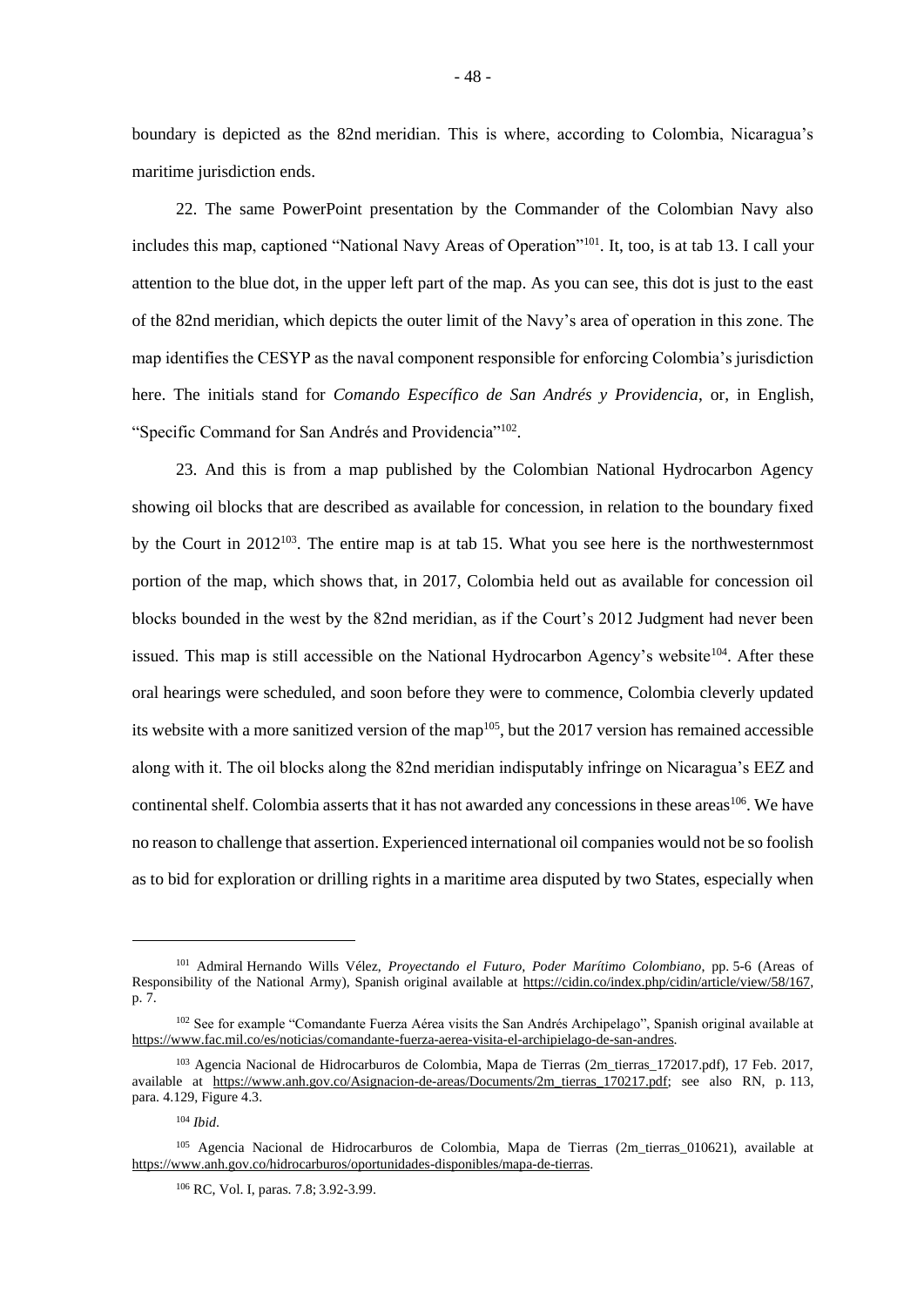the International Court of Justice has already ruled against Colombia's claim. But the fact remains: various Colombian State organs, most conspicuously the Colombian Navy, continue to depict and regard these areas, up to the 82nd meridian, as subject to Colombia's exclusive sovereign rights and jurisdiction.

24. The Commander of Colombia's Navy has expressly confirmed this. In a 2019 interview, Admiral Evelio Ramírez Gáfaro was asked: "Does the Navy patrol the 82nd Meridian and help the Colombian fishermen in that jurisdiction?" The Admiral responded, as shown on your screens and at tab 16 of the folders:

"The Navy has a permanent presence in that area. The operations carried out in the Archipelago of San Andrés, Providencia and Santa Catalina have resulted in . . . the capture of 29 persons for the crime of illegal fishing and the seizure of 15,460 kilograms of queen conch. In addition, our presence in the area of operations of the Archipelago Department creates conditions of security and tranquillity for the Colombian fishermen and artisanal fishermen of the region."<sup>107</sup>

25. In February 2021, Colombia protested the adoption of legislation by the Nicaraguan National Assembly protecting the Nicaraguan Caribbean Biosphere Reserve, which lies entirely within Nicaragua's EEZ and continental shelf, as determined by the Court<sup>108</sup>. Colombia's Note claimed that it alone may exercise jurisdiction over this area, which it still considers part of what it denominated as its own Biosphere Reserve before the 2012 Judgment. This was precisely the position expressed by Rear Admiral Hernando Mattos Dager, the Chief of Colombia's Naval Command for San Andrés and Providencia, the naval unit charged by Colombia with protection of the Reserve, just prior to the dispatch of Colombia's 2021 diplomatic Note: "For us, the Biosphere Reserve continues to be indivisible no matter if there is a court judgment that fixes its limits"<sup>109</sup>. None of these facts is, or can credibly be, disputed.

26. And these are not separate, isolated events. They are manifestations and integral parts of the same dispute, which arose from Colombia's denial of and refusal to recognize Nicaragua's rights in the maritime areas found to be Nicaraguan by the Court in its 2012 Judgment, and Colombia's

<sup>107</sup> "La Armada continúa patrullando el meridiano 82", *El Nuevo Siglo*, 7 Dec. 2019, Spanish original available at https://www.elnuevosiglo.com.co/articulos/12-2019-la-armada-continua-patrullando-el-meridiano-82.

<sup>108</sup> Letter to the Court of 30 July 2021 from Nicaragua's Agent submitting Carta del Ministerio de Relaciones de la República de Colombia a la Embajada de la República de Nicaragua, 15 Feb. 2021, S-DVRE-21-003007.

<sup>109</sup>"Debemos prepararnos ante posibles eventos similares", El Isleño.com, 3 Jan. 2021, Spanish original available at http://www.xn--elisleo-9za.com/index.php?option=com\_content&view=article&id=21112:debemos-prepararnos-anteposibles-eventos-similares-en-las-islas&catid=60:actualidad&Itemid=96.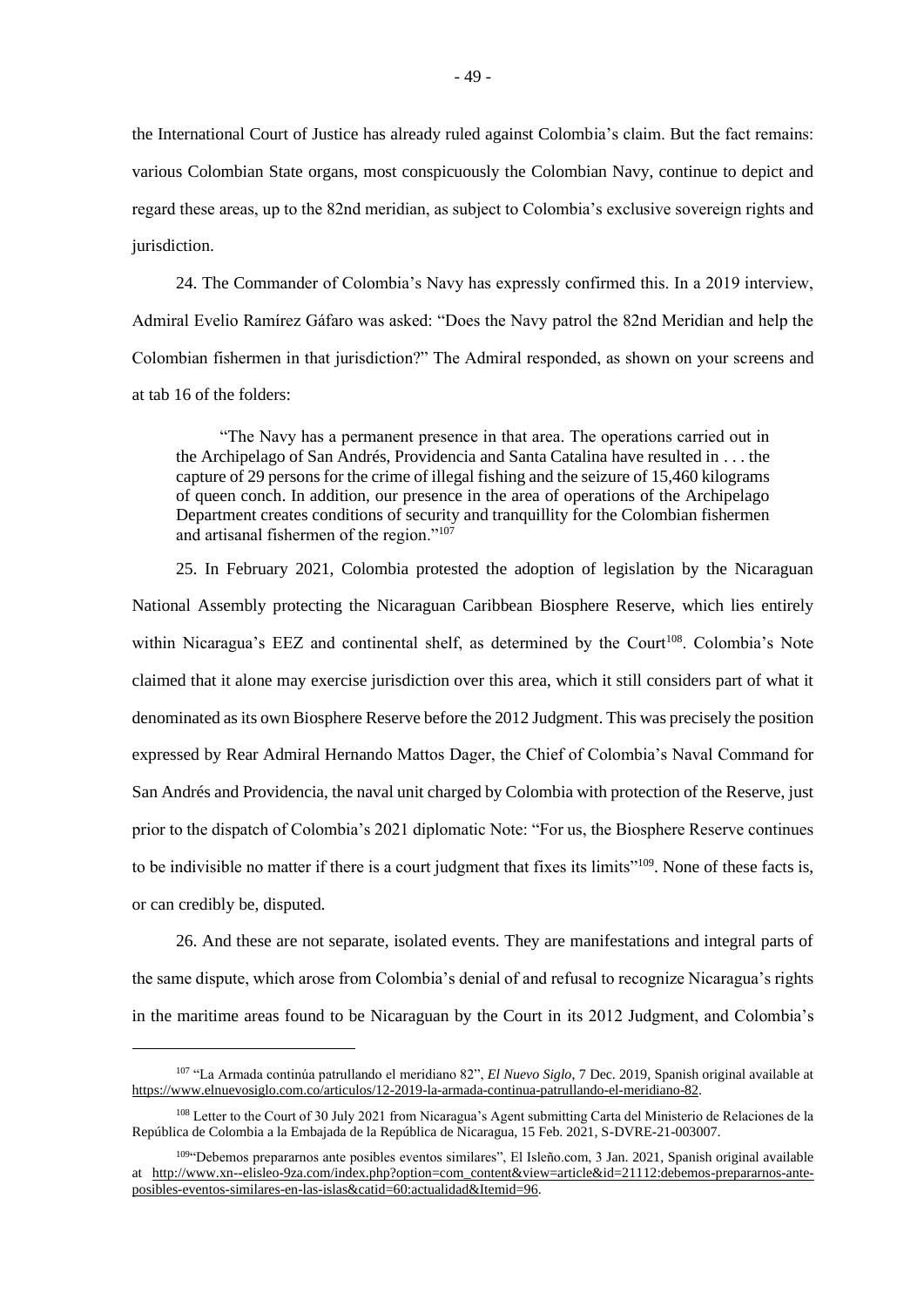insistence that it alone enjoys sovereign rights and jurisdiction in all such areas lying east of the 82nd meridian, just as if the Court's Judgment were never issued. This is the dispute that Nicaragua presented to the Court in its Application, over which the Court accepted jurisdiction when it rejected Colombia's preliminary objection in this regard in its Judgment of 17 March 2016.

27. These are the facts pertaining to the Integral Contiguous Zone, and the reassertion of Colombia's claim to the entire area east of the 82nd meridian, and they are all well established by the evidence.

# **III. Colombia's physical acts of interference with Nicaragua's exercise of its sovereign rights and jurisdiction within its EEZ**

28. Madam President, I turn now to the third and final part of my presentation, which addresses Colombia's physical acts of interference with Nicaragua's sovereign rights and jurisdiction —

The PRESIDENT: Excuse me, Mr. Reichler. May I kindly interrupt you before you begin the next section of your presentation.

Mr. REICHLER: Absolutely, Madam President.

The PRESIDENT: It seems like this would be a good time to adjourn for a coffee break of ten minutes.

Mr. REICHLER: Very well. I agree. Thank you, very much, Madam President.

*The Court adjourned from 4.45 p.m. to 5 p.m.*

The PRESIDENT: Please be seated. The sitting is resumed. I now give the floor back to Mr. Reichler to continue his presentation.

Mr. REICHLER:

28. Thank you, Madam President. I turn now to the third and final part of my presentation, which addresses Colombia's physical acts of interference with Nicaragua's sovereign rights and jurisdiction in its own EEZ, as defined by the Court in its 2012 Judgment. In its written pleadings, Nicaragua identified and offered proof of 51 such acts by Colombia's armed forces, particularly its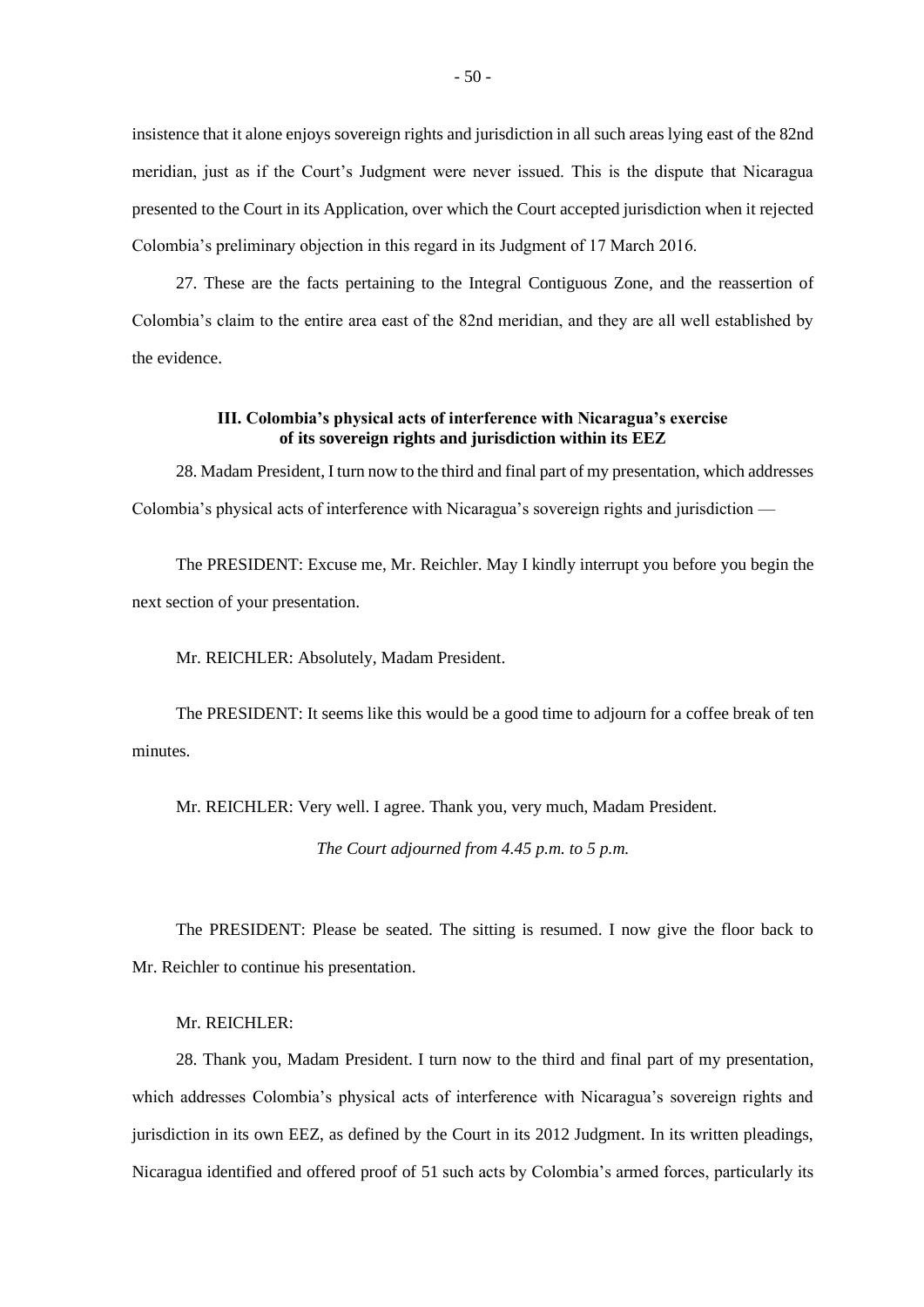navy, from the beginning of 2013 to the end of 2018. These, too, are not separate, isolated events, but manifestations of the same dispute that began with Colombia's rejection of the Court's 2012 Judgment, its denial of Nicaragua's rights thereunder, its reversion to its pre-Judgment position that the boundary is the 82nd meridian, and its attribution to itself of sovereign rights and jurisdiction that exclusively belong to Nicaragua under the 2012 Judgment.

29. I will focus today on some of the more egregious of these actions by the Colombian Navy, which are sufficient in themselves to prove that Colombia has repeatedly, and deliberately, violated Nicaragua's rights in areas the Court adjudged to belong to Nicaragua, but which Colombia, in defiance of the Court's Judgment, continues to claim as its own.

30. As set out in Nicaragua's written pleadings, the Colombian Navy began to interfere with Nicaragua's sovereign rights and jurisdiction in its EEZ as early as February 2013, less than three months after the Court's Judgment and Colombia's rejection of it<sup>110</sup>. These violations continued and grew bolder thereafter. In the face of Colombia's denials of wrongdoing in its Counter-Memorial, Nicaragua's coast guard vessels began to record their radio communications with the offending Colombian naval ships. All of these recordings, including the ones I will play for you today, have been submitted as evidence annexed to Nicaragua's Reply.

31. On 18 March 2015, Nicaraguan coast guard vessel *CG-401* encountered the Colombian naval frigate *ARC Independiente* in the location now shown on your screens, and at tab 17 of your folders, well within Nicaragua's EEZ<sup>111</sup> . *CG-401* asked the *ARC Independiente* to state its objective in navigating in Nicaragua's waters<sup>112</sup>. The Colombian frigate responded, as you will now hear in the original Spanish, and see on your screens in English translation: "I inform you that you are in Colombian jurisdictional waters. The Colombian State has established that the ruling of The Hague is not applicable; therefore, the units of the navy of the Republic of Colombia will continue to exercise sovereignty of these waters."<sup>113</sup> A transcription of the original Spanish, and a translation

<sup>110</sup> See MN, 3 Oct. 2014, paras. 2.39 *et seq*.

<sup>111</sup> RN, Ann. 2, Daily Navy Reports 2015-2017, p. 210 (map); para. 4.92; see also RN, Ann. 32, Audio Transcription of 18 Mar. 2015.

<sup>112</sup> RN, Ann. 32, Audio Transcription of 18 Mar. 2015.

<sup>113</sup> *Ibid*.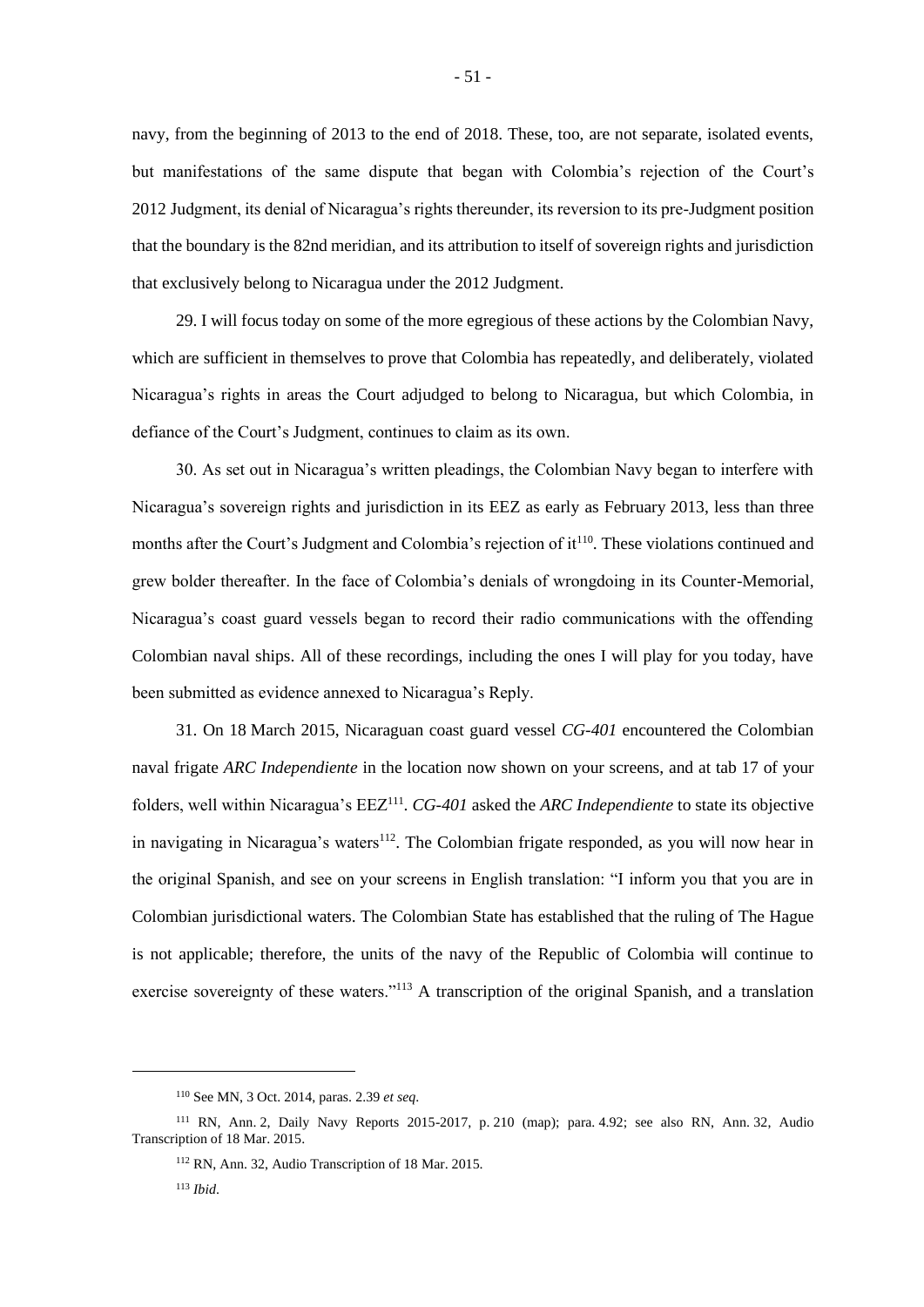into French as well as English, are provided in your judges' folders. The same is true for the other incidents I will describe today.

32. The next one occurred five days later. On 23 March 2015, Nicaragua's *CG-401* again encountered Colombia's *ARC Independiente* within Nicaragua's EEZ, as shown here, and at tab  $18^{114}$ . This time, the Colombian ship was positioned approximately 300 metres from a Honduran-flagged industrial fishing vessel, the *Lucky Lady*, which had not been licensed by Nicaragua to conduct fishing activities. As *CG-401* approached the *Lucky Lady*, the *ARC Independiente* intervened, and issued the following warning to the Nicaraguan coast guard vessel, which I will not play aloud to save time, but you can see in transcription:

"I inform you that the Colombian government has not abided by the ruling in The Hague; until that happens, the boats that are in the area, are under the protection of the government of Colombia. I invite you to maintain caution in these cases, keep the caution, captain, to avoid situations that you might regret later. Please refrain yourself from any intentions you have on that motorboat."<sup>115</sup>

33. These were not isolated incidents. Far from it. On 26 March 2015, three days later, Nicaragua's *CG-401* encountered the Colombian naval frigate *ARC 11 de Noviembre* in Nicaragua's EEZ, as depicted on the chart now on display, which is at tab 19 of your folders<sup>116</sup>. You can hear, and see in transcription, the message delivered by the Colombian ship: "I inform you that I am in the Colombian Archipelago of San Andrés and Providencia, protecting the historic fishing rights of the Colombian State, guaranteeing the security of all vessels present in the area and implementing operations against transnational crimes." After the captain of the Nicaraguan vessel protested that they were in Nicaraguan waters as determined by the International Court of Justice, the Colombian frigate responded:

"Coast Guard of Nicaragua, this is the *ARC 11 de Noviembre*. According to the Colombian government, the ruling of The Hague is inapplicable, which is why I am in the Colombian Archipelago of San Andrés and Providencia, carrying out the work that I already informed you, and I invite you to maintain the caution required in these cases."<sup>117</sup>

<sup>114</sup> RN, Ann. 2, Daily Navy Reports 2015-2017, p. 211 (map); see also RN, para. 4.108.

<sup>115</sup> RN, Ann. 32, Audio Transcription of 23 Mar. 2015.

<sup>116</sup> RN, Ann. 2, Daily Navy Reports 2015-2017, p. 212; RN, Ann. 32, Audio Transcription of 26 Mar. 2015; RN, para. 4.122.

<sup>117</sup> RN, Ann. 32, Audio Transcription of 26 Mar. 2015.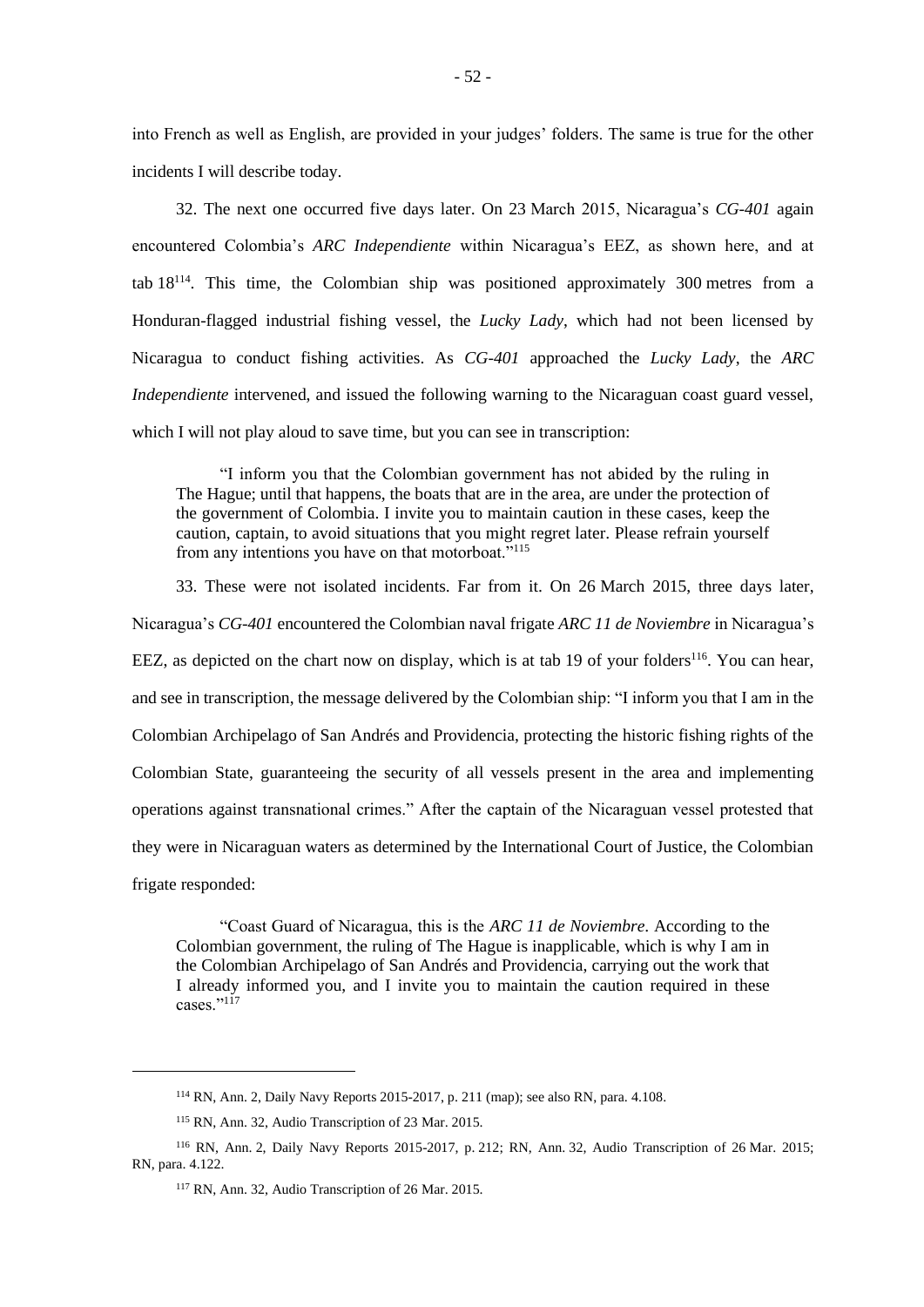34. On the same date, while it was still in Nicaragua's EEZ, the *ARC 11 de Noviembre* ordered a Nicaraguan-flagged and Nicaraguan-licensed fishing vessel, the *Doña Emilia*, to stop fishing in what it called Colombian waters<sup>118</sup>. The incident occurred here, as depicted on the screen now and at tab 20 of your folders. The Colombian naval vessel's message was also recorded, and it was submitted as part of Annex 32 to Nicaragua's Reply<sup>119</sup>.

35. On 5 April 2015, Nicaraguan coast guard vessel *BL-405* encountered another Colombian naval frigate, the *ARC San Andrés*, in the location depicted in the chart now on display, and at tab 21, and initiated communication with  $it^{120}$ . Again, you can hear Colombia's response, and see the now-familiar words on your screens: "I inform you that I am in the Colombian Archipelago of San Andrés and Providencia, protecting the historic fishing rights of the Colombian State and guaranteeing the security of all vessels present and implementing operations against transnational crime."<sup>121</sup>

36. The same two vessels had another encounter two days later, on 7 April 2015<sup>122</sup>, as now depicted on your screens and at tab 22 of your folders<sup>123</sup>. This time the *ARC San Andrés* broadcast this message to the Nicaraguan coast guard vessel, shown on your screens now:

"I inform you that at this time your unit is 1.2 away from the *ARC San Andrés*, [Coast Guard] unit of the Republic of Colombia, it is located in [the] jurisdictional waters of the Archipelago of San Andrés and Providencia, enforcing the historic [fishing] rights of fishermen from the Republic of Colombia."<sup>124</sup>

37 On 12 September 2015, Nicaragua's *BL-405* encountered the industrial fishing vessel *Miss Dolores*, flying the Tanzanian flag, in this location, also shown at tab 23 of your folders<sup>125</sup>. It attempted to hail this unlicensed vessel, but received instead the following response from a nearby Colombian frigate:

<sup>118</sup> RN, Ann. 2, Daily Navy Reports 2015-2017, p. 213 (map); RN, para. 4.93; see also RN, Ann. 32, Audio Transcription of 28 Mar. 2015; see also RN.

<sup>119</sup> RN, Ann. 32, Audio Transcription of 28 Mar. 2015.

<sup>120</sup> RN, Ann. 2, Daily Navy Reports 2015-2017, p. 215 (map); see also RN, para. 4.95.

<sup>121</sup> RN, Ann. 32, Audio Transcription of 5 Apr. 2015.

<sup>122</sup> RN, Ann. 32, Audio Transcription of 7 Apr. 2015; see also RN, para. 4.97.

<sup>123</sup> RN, Ann. 2, Daily Navy Reports 2015-2017, p. 216 (map).

<sup>124</sup> RN, Ann. 32, Audio Transcription of 7 Apr. 2015.

<sup>125</sup> RN, Ann. 2, Daily Navy Reports 2015-2017, p. 220 (map); see also RN, para. 4.109.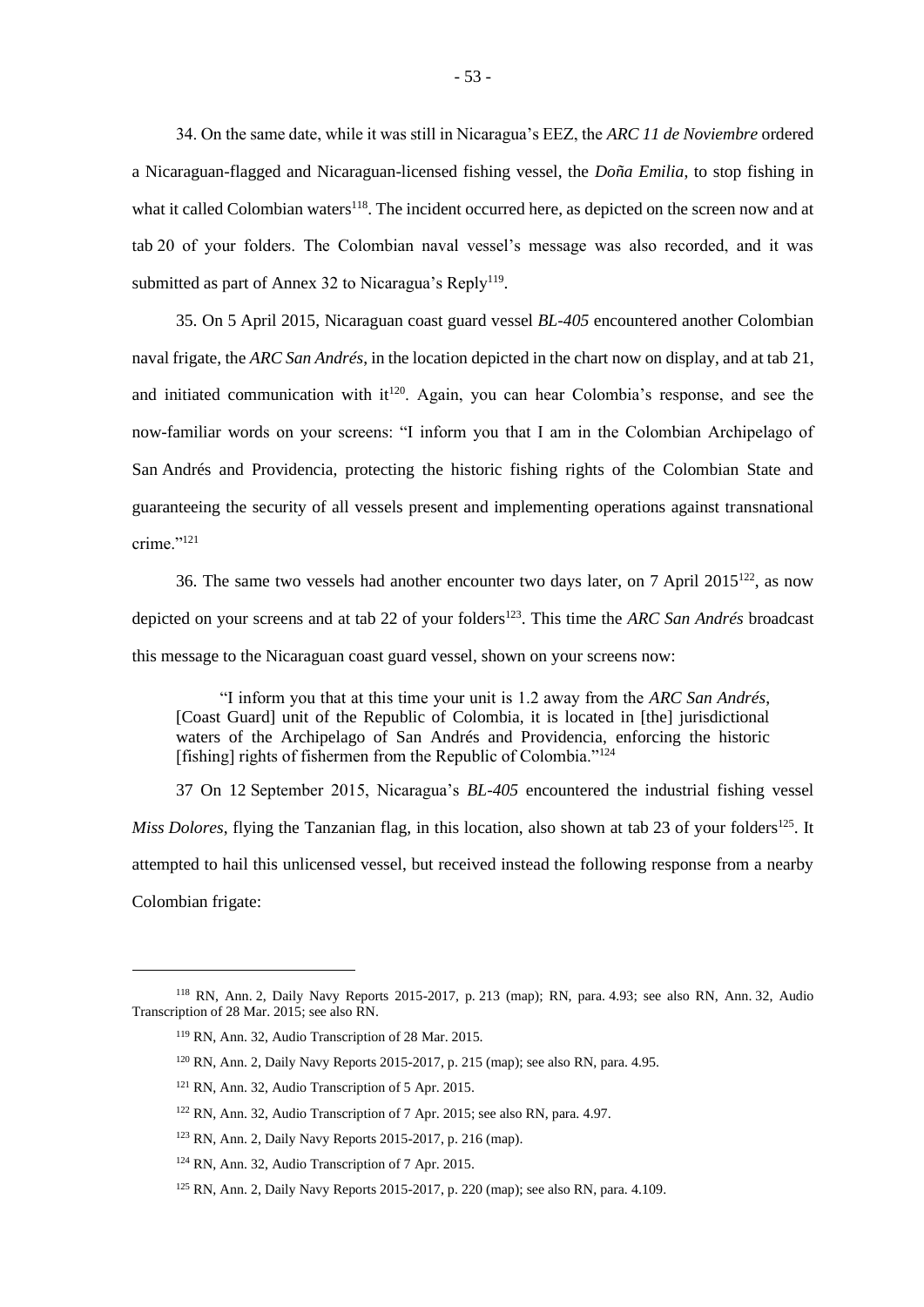"[T]his is the Coast Guard of the Navy of the Republic of Colombia, good afternoon. I inform you that I am in the Colombian Archipelago of San Andrés and Providencia, protecting the historical fishing rights of the Colombian State, guaranteeing the security of all vessels present in the area. You have not been authorized by the Colombian government to exercise visitation rights on the *Miss Dolores* flagship of Tanzania, which is fishing for the Colombian government. I ask you to stay away from the boat. We will remain in the area to guarantee its protection. I invite you to maintain the caution required in these cases."<sup>126</sup>

Here again, the audio recording is part of the record, and you are invited to verify the accuracy of our transcriptions, in English, French and Spanish. I am not playing the tape today in order to stay within my allotted time.

38. The frequency of Colombia's interventions, to assert and exercise its purported sovereign rights within Nicaragua's EEZ, to deny Nicaragua the exercise of its lawful rights, to protect Colombian-licensed industrial fishing vessels in Nicaragua's waters, and repeatedly deliver the same message that the Court's Judgment was not applicable, make clear that these incidents were part of a larger, government policy to assert Colombian jurisdiction over all of Nicaragua's waters east of the 82nd meridian. As declared by the Commander of Colombia's naval forces in San Andrés and Providencia, Rear Admiral Andrés Vásquez Villegas, on 3 December 2015: "There are no vetoed areas for our fishermen. We will continue to exercise national sovereignty and defend our sovereignty in the jurisdictional waters of Colombia."<sup>127</sup> This is at tab 24 of the folders.

39. Shortly after this statement, on 12 January 2016, the Honduran-flagged *Observer* was seen fishing in Nicaragua's EEZ by coast guard vessel *CG-403*, at this location, and as depicted at tab 25 of your folders<sup>128</sup>. The *Observer* was informed that it was in Nicaragua's waters and required a licence from Nicaragua to fish there<sup>129</sup>. The *Observer* responded, as recorded by the *CG-403*: "I did not know because the Colombian authorities allowed us to come and fish. They ordered us to come and work here."<sup>130</sup> A few hours later, the *CG-403* spotted the *Observer* fishing in the same area and attempted to hail it again<sup>131</sup>. This time, the recorded response came from a nearby Colombian naval

<sup>126</sup> RN, Ann. 32, Audio Transcription of 12 Sept. 2015.

<sup>127</sup> "There are no vetoed zones for the fishermen in San Andrés: National Navy", *El País*, 3 Dec. 2015 (RN, Ann. 26).

<sup>128</sup> RN, Ann. 2, Daily Navy Reports 2015-2017, p. 223 (map); RN, para. 4.113.

<sup>129</sup> RN, Ann. 32, Audio Transcription of 12 Jan. 2016.

<sup>130</sup> RN, Ann. 32, Audio Transcription of 12 Jan. 2016.

<sup>131</sup> RN, Ann. 2, Daily Navy Reports 2015-2017, p. 224 (map); RN, para. 4.114.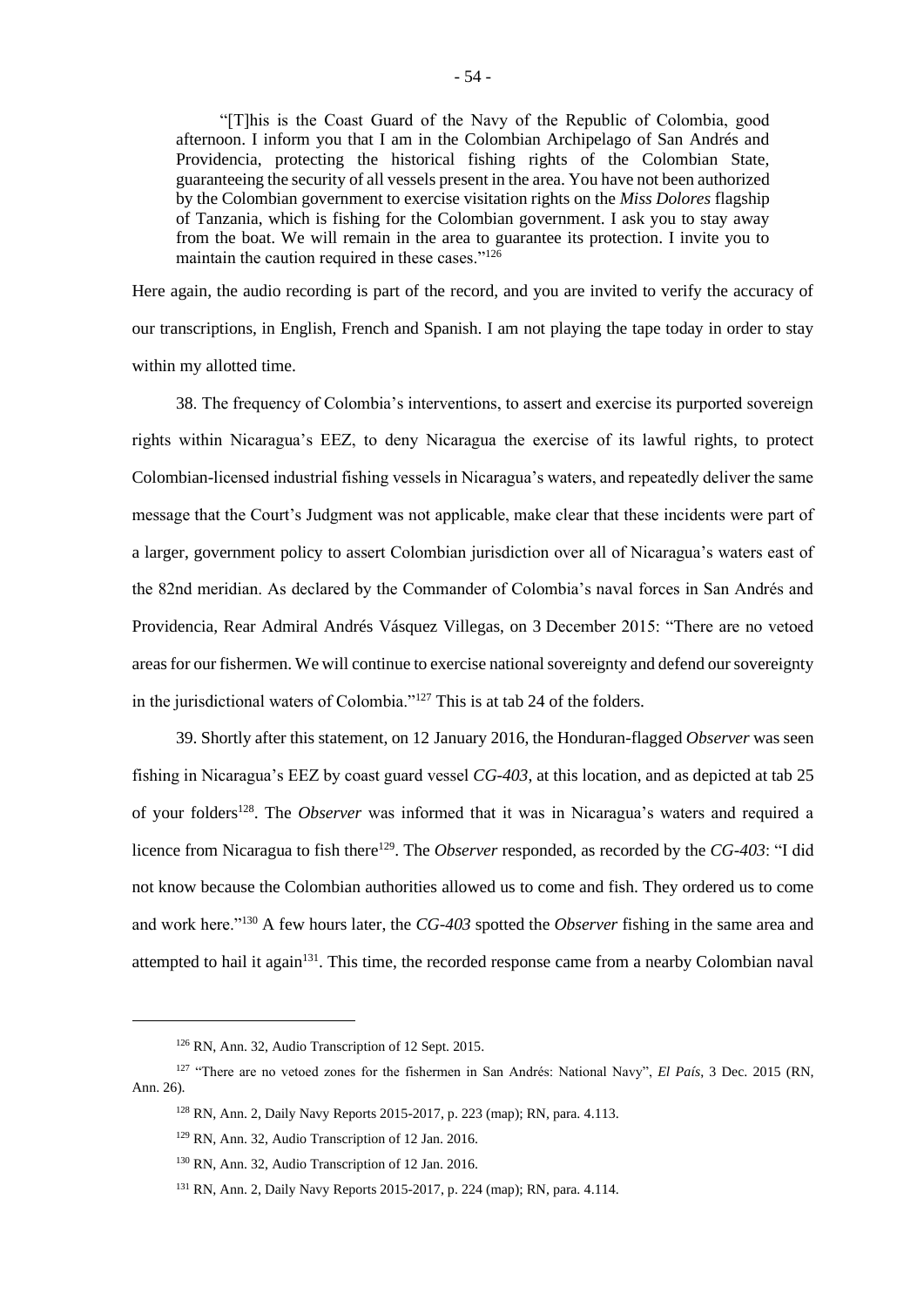frigate: "This is the vessel of the Navy of the Republic of Colombia. I inform you that the motorboat *Observer* is authorized to fish in this area by the Colombian maritime authority, according to the historic fishing rights of the State of Colombia."<sup>132</sup> When the *CG-403* objected, the Colombian naval vessel responded: "I inform you that the *Observer* and all Colombian vessels that are in the area are authorized by the Colombian General Maritime Directorate to carry out fishing activities in the area."<sup>133</sup>

40. A similar incident occurred on 6 January 2017. On that date, the Nicaraguan coast guard vessel *CG-405* encountered the Honduran-flagged *Capitán Geovanie* fishing without a licence in Nicaragua's EEZ, as depicted here, and at tab 26 of the folders<sup>134</sup>. CG-405 ordered the *Capitán Geovanie* to leave the area, but a Colombian frigate soon arrived and instructed the *Capitán Geovanie*: *[original recording in Spanish]* "This the Coast Guard of Colombia. Upon receipt, proceed and continue your fishing task. You are in historically Colombian waters and our duty is to protect your task."<sup>135</sup> The Colombian frigate then turned its attention to Nicaragua's *CG-405*: *[original recording in Spanish]* "This is the Coast Guard of Colombia. Upon receipt, proceed to abort any attempt to board and any attempt to abort the fishing of the *Capitán Geovanie* motorboat." In response to the Nicaraguan coast guard vessel's protest, the Colombian vessel insisted: *[original recording in Spanish]* "The *Capitán Geovanie* is authorized by the Colombian maritime authority, fishing in historically Colombian waters."<sup>136</sup>

41. On 10 December 2018, Nicaragua's coast guard vessel *BL-405* encountered once again, the Honduran fishing vessel *Observer* conducting illegal fishing in Nicaragua's EEZ, as depicted here, and at tab 27 of your folders<sup>137</sup>. This time, the Nicaraguan authorities were able to board the *Observer*, where they discovered over 5,000 pounds of lobster and 150 lobster traps, as well as a

<sup>132</sup> RN, Ann. 32, Audio Transcription of 12 Jan. 2016.

<sup>133</sup> *Ibid.*

<sup>134</sup> RN, Ann. 2, Daily Navy Reports 2015-2017, p. 229 (map); RN, para. 4.118.

<sup>135</sup> RN, Ann. 32, Audio Transcription of 6 Jan. 2017.

<sup>136</sup> *Ibid.*

<sup>137</sup> Letter of the Agent of Nicaragua to the International Court of Justice, Ref.: HOL-EMB-098-2019, 23 Sept. 2019,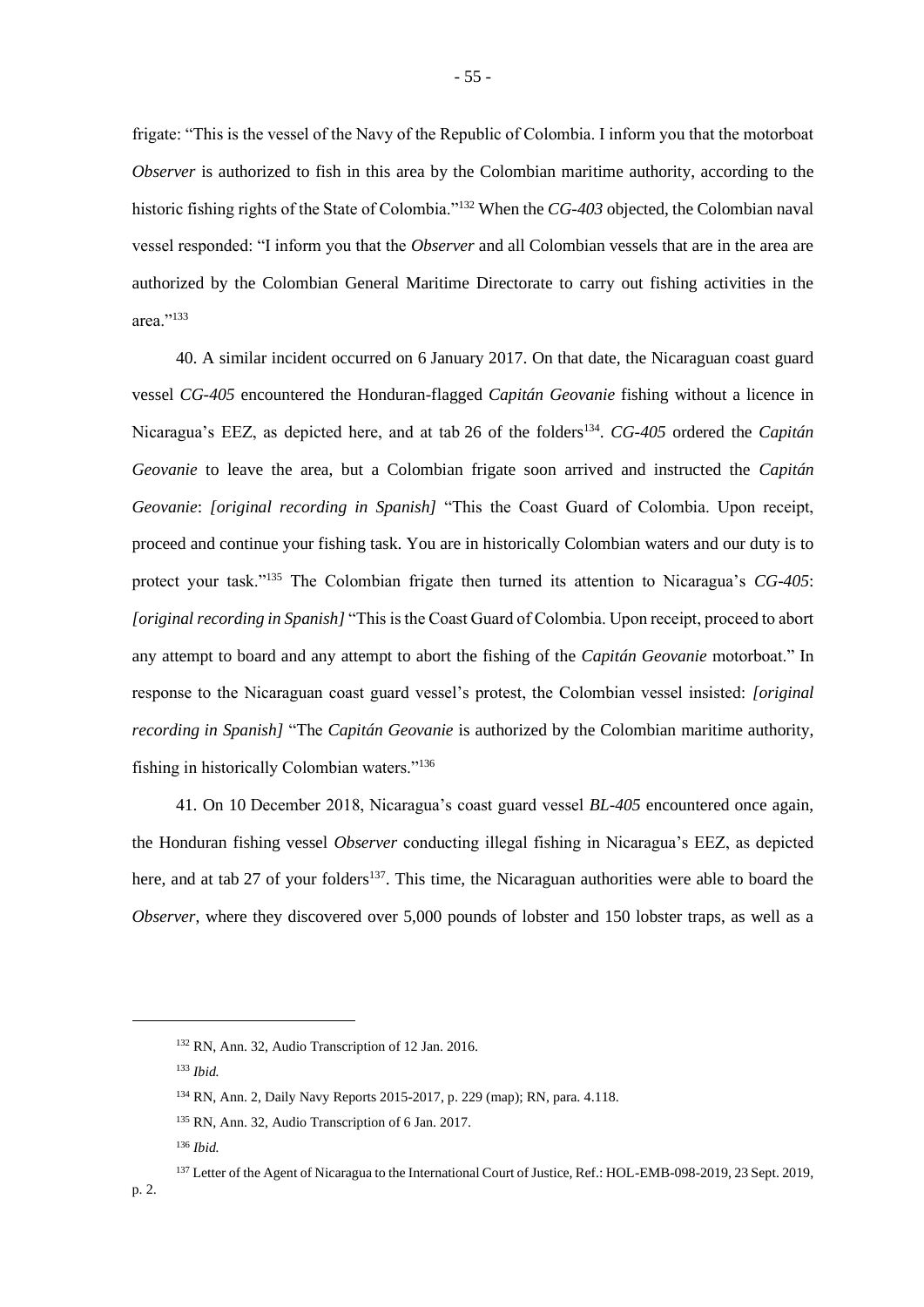Colombian fishing licence<sup>138</sup> and a departure certificate issued in San Andrés in November 2018<sup>139</sup>. Nicaragua has submitted both of these official documents to the Court. The *BL-405* took the *Observer* into custody and began to escort it to a port in Nicaragua. Due to mechanical problems, the *Observer* stalled, and had to be towed by *BL-405*<sup>140</sup> *.*

42. The following day, 11 December 2018, the Colombian Navy intervened. The frigate *ARC-53 Antioquía* ordered the *BL-405* to release the *Observer*<sup>141</sup>. The *BL-405* refused<sup>142</sup>. The Colombian frigate followed closely the *BL-405*, with the *Observer* in tow, and then, as the vessels manoeuvred for position, the tow line connecting *BL-405* with the *Observer* severed<sup>143</sup>. Notwithstanding Colombia's interference with Nicaragua's law enforcement efforts in its own EEZ, the *BL-405* managed to retake control of the *Observer* and to bring it to the Nicaraguan mainland at Bluefields<sup>144</sup>.

43. In its written response, Colombia makes two assertions. First, it claims the *Observer* was merely transiting Nicaragua's waters, with lobster caught elsewhere. But the captain of the *Observer* has admitted that the boat was caught fishing in Nicaragua's waters without a Nicaraguan licence<sup>145</sup>. Second, Colombia claims that its naval frigate was threatened by the manoeuvres made by the much smaller Nicaraguan coast guard vessel. That is like an elephant claiming to be threatened by a mouse. But, even if Nicaragua's mouse were somehow endowed with supernatural powers, the real question  $\rho$  for which Colombia has no answer  $\rho$  is: why was a Colombian naval frigate challenging and interfering with Nicaragua's enforcement of its sovereign right to prevent illegal fishing activities in its own EEZ by a Honduran-flagged fishing boat?

p. 2.

<sup>143</sup> *Ibid.* and Anns. 17 *(b)*, 17 *(f)*, 17 *(g)*, 17 *(h)* and 17 *(i)*.

<sup>144</sup> See Letter of Vice-Minister of the Interior of Nicaragua, Luis Cañas Novoa, to Minister for Foreign Affairs of Nicaragua, Denis Moncada Colindres, Mar. 2019 (*ibid.*, Ann. 11).

<sup>138</sup> Colombian Certificate of Fishing Patent (*ibid.*, Ann. 18 *(i)*).

<sup>139</sup> Colombian Set Sail (*ibid.*, Ann. 18 *(g)*).

<sup>140</sup> Letter of the Agent of Nicaragua to the International Court of Justice, Ref.: HOL-EMB-098-2019, 23 Sept. 2019, p. 3; Affidavit by Officer Bismarck Isidro Valle Castro (Ann. 17 *(b)*).

<sup>141</sup> Letter of the Agent of Nicaragua to the International Court of Justice, Ref.: HOL-EMB-098-2019, 23 Sept. 2019,

<sup>142</sup> *Ibid.*

<sup>&</sup>lt;sup>145</sup> Judgment of Nicaragua's Supreme Court of Justice No. 086, 26 Oct. 2020, p. 14. Spanish original available at https://www.poderjudicial.gob.ni/pjupload/sconten2012/pdf/certificacion\_caso\_observer.pdf; see also diplomatic Note MRE/DM-DM/DGAJST/00585/12/18 dated 22 Dec. 2018 (Ann. 6 to Letter of the Agent of Nicaragua to the International Court of Justice, Ref.: HOL-EMB-098-2019, 23 Sept. 2019, p. 2)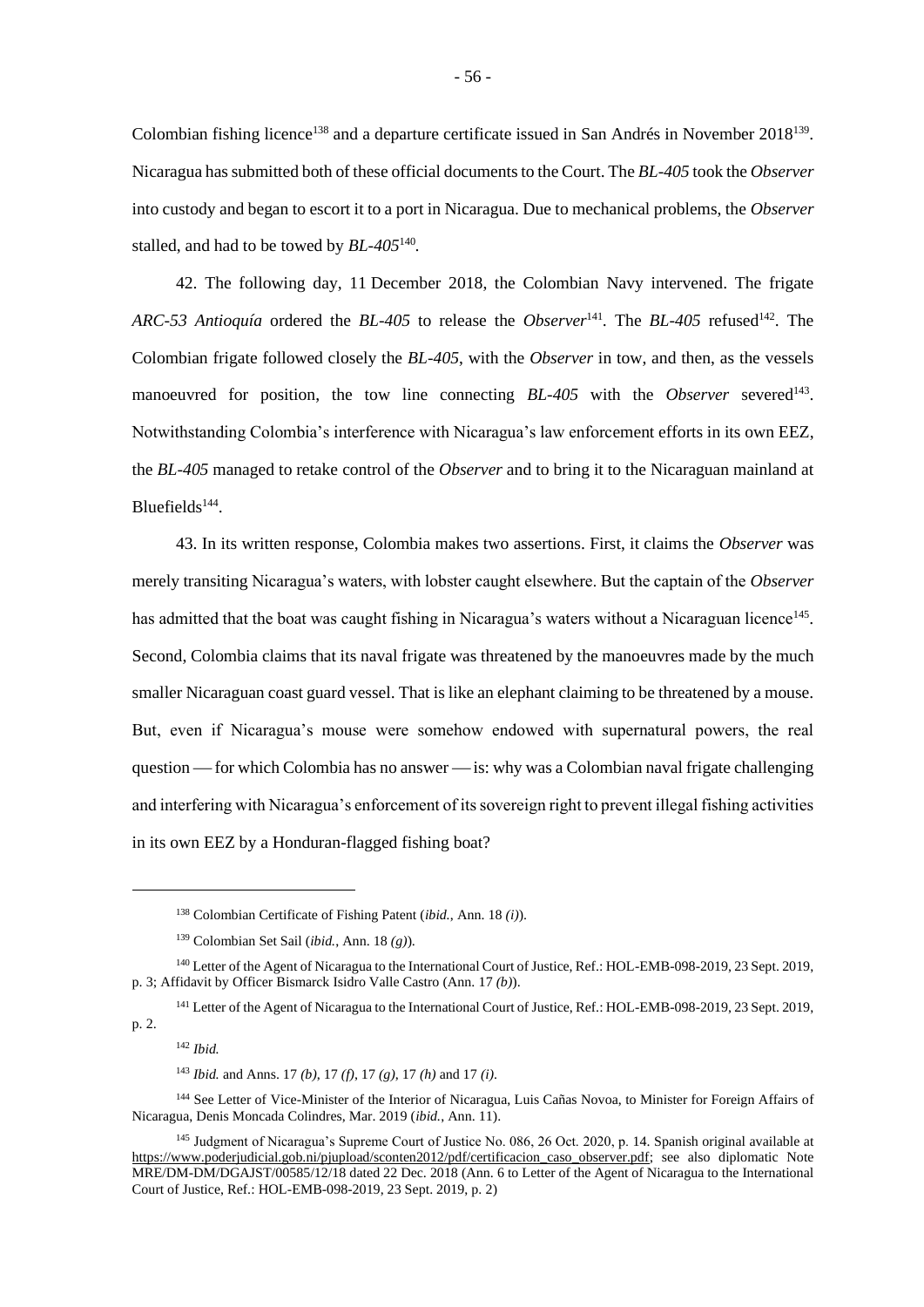44. These incidents, all of them except for the last one, have occurred in or near the rich fishing area known as Luna Verde, depicted here in green, and at tab 28 of your folders. As you can see, it is plainly within Nicaragua's EEZ. Nevertheless, Colombia has made no secret of its encouragement of Colombian and foreign-flagged vessels to fish at Luna Verde. For example, resolution No. 4780, issued by the General Maritime Directorate of the Department of the Archipelago of San Andrés and Providencia on 24 September 2015, grants an "Industrial Commercial Fishing Permit" to the owner of the company Pesquera Serranilla to fish in "the area known as 'la esquina' or 'luna verde', which includes our insular territory and fishing zones"<sup>146</sup>. As this permit makes clear, it licenses "Industrial Commercial" fishing. That is what Colombia has regularly licensed at Luna Verde, in Nicaragua's EEZ. The evidence thus belies Colombia's claim that it only licenses small-scale, artisanal fishing by local island inhabitants in these waters. As Mr. Martin will show on Friday, even if Colombia's issuance of fishing licences were limited to artisanal fishing, which is not the case, this would still violate Nicaragua's exclusive fishing rights in its EEZ under well-established principles of customary international law.

45. These Colombian resolutions expressly authorize fishing by industrial commercial vessels "within the maritime jurisdiction of the Department of the Archipelago of San Andrés and Providencia", the contours of which are depicted on this official map<sup>147</sup>. The Court will observe that this purported maritime jurisdiction includes all the waters east of the 82nd meridian, as well as the notation, at the bottom left of the map: "Cortesía Armada República de Colombia", which means, "Courtesy of the Navy of the Republic of Colombia". These official Colombian documents are at tab 29 of your folders.

46. Colombia has also usurped Nicaragua's exclusive authority to license marine scientific research in its EEZ. On 8 October 2018, the Colombian naval frigate *ARC-51 Almirante Padilla* stopped the Mexican-flagged research ship, the *Dr. Jorge Carranza Fraser*, which had been licensed by Nicaragua under a research project funded by the United Nations Food and Agricultural

<sup>146</sup> General Maritime Directorate, Resolution No. 4780 of 2015 (24 Sept. 2015), Preamble, Recital 1 (RN, Ann. 14); see also RN, para. 4.106.

<sup>147</sup> General Maritime Directorate, Resolution No. 2465 of 2016 (30 June 2016), Art. 4; see also *ibid*., Art. 8. (RN, Ann. 15); see Government of the Department of the Archipelago of San Andrés, Providencia and Santa Catalina, *Territorio*, https://www.sanandres.gov.co/index.php/archipielago/mapas/territorio, *y mapa geográfico* https://www.sanandres.gov.co/ index.php/archipielago/mapas/mapa-geografico.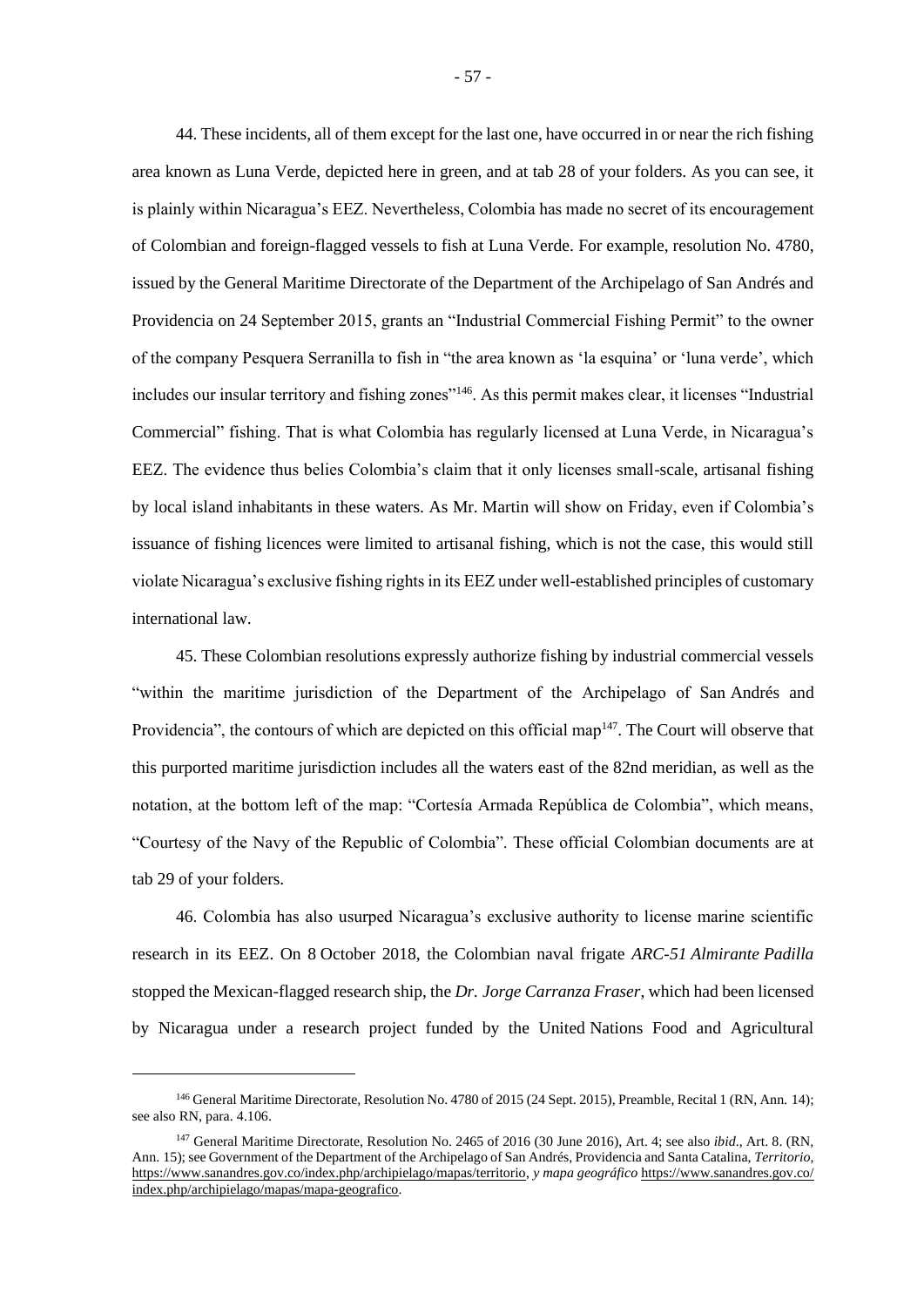Organization<sup>148</sup>. The incident occurred along this route, depicted in red on this map, which was submitted to the Court by Colombia, and is included in the judges' folders at tab 30. Although the entire route followed by the Mexican research vessel, as shown by Colombia, was within Nicaragua's EEZ, the Colombian frigate forced it to leave the area, and prevented it from completing its mission. These facts are confirmed by correspondence from the Director General of Mexico's National Institute of Fishing and Aquaculture, which is part of the Mexican Department of Agriculture, to his Nicaraguan counterpart<sup>149</sup>. The Mexican Director General's letter, dated 16 April 2019, which is at tab 31 of your folders, and shown here in relevant part, explained that his institute's research vessel had been unable to complete its mission due to:

"an interception by a marine military patrol from the government of a third country to the Jorge Carranza Fraser vessel during the cruise in the areas near the missing transects, indicating that it was sailing without permits in the waters of its marine jurisdiction, escorting the vessel Jorge Carranza Fraser until it departed the area".

47. There is no doubt about the identity of the "third country" referred to here by the Mexican official. Colombia itself acknowledges this. Nor is there any doubt that the Mexican vessel was navigating within Nicaragua's waters when it was "intercepted" by a "marine military patrol" from a third country. Colombia's own map, which I just showed you, demonstrates this.

48. All of this evidence — as well as the evidence of the dozens of other, similar incidents described in Nicaragua's pleadings — demonstrates the hypocrisy of Colombia's insistence, in its Rejoinder, that its actions in these waters have allowed Nicaragua to "continue to . . enjoy [its] sovereign rights . . [in its EEZ]"<sup>150</sup>. The evidence also belies Colombia's assertion that its actions reflect nothing more than its exercise of the right of freedom of navigation<sup>151</sup>. Earlier this month, Colombia's own President let the cat out of the bag, again, and dispensed entirely with these pretexts, as I displayed on your screens earlier: "The 82nd Meridian is the boundary we have today with Nicaragua". Freedom of navigation? That is not what the President of Colombia said. Nor is it what the Colombian Navy itself repeatedly told Nicaragua it was protecting. Rather, in the recorded words

<sup>148</sup> Scientific Fishing Permit extended to Mexican vessel *Dr. Jorge Carranza Fraser*. Letter of the Agent of Nicaragua to the International Court of Justice, Ref.: HOL-EMB-098-2019, 23 Sept. 2019, p. 2, and Ann. 16.

<sup>&</sup>lt;sup>149</sup> Letter from the National Institute of Fisheries and Aquaculture of Mexico to the Nicaraguan Institute of Fisheries and Aquaculture, 16 Apr. 2019, OFICIO-RJL-INAPESCA-DG-058-2019; Letter of the Agent of Nicaragua to the International Court of Justice, Ref.: HOL-EMB-098-2019, 23 Sept. 2019, Ann. 12.

<sup>150</sup> RC, Vol. I, para. 4.115.

<sup>151</sup> See RC, Vol. I, pp. 33-78.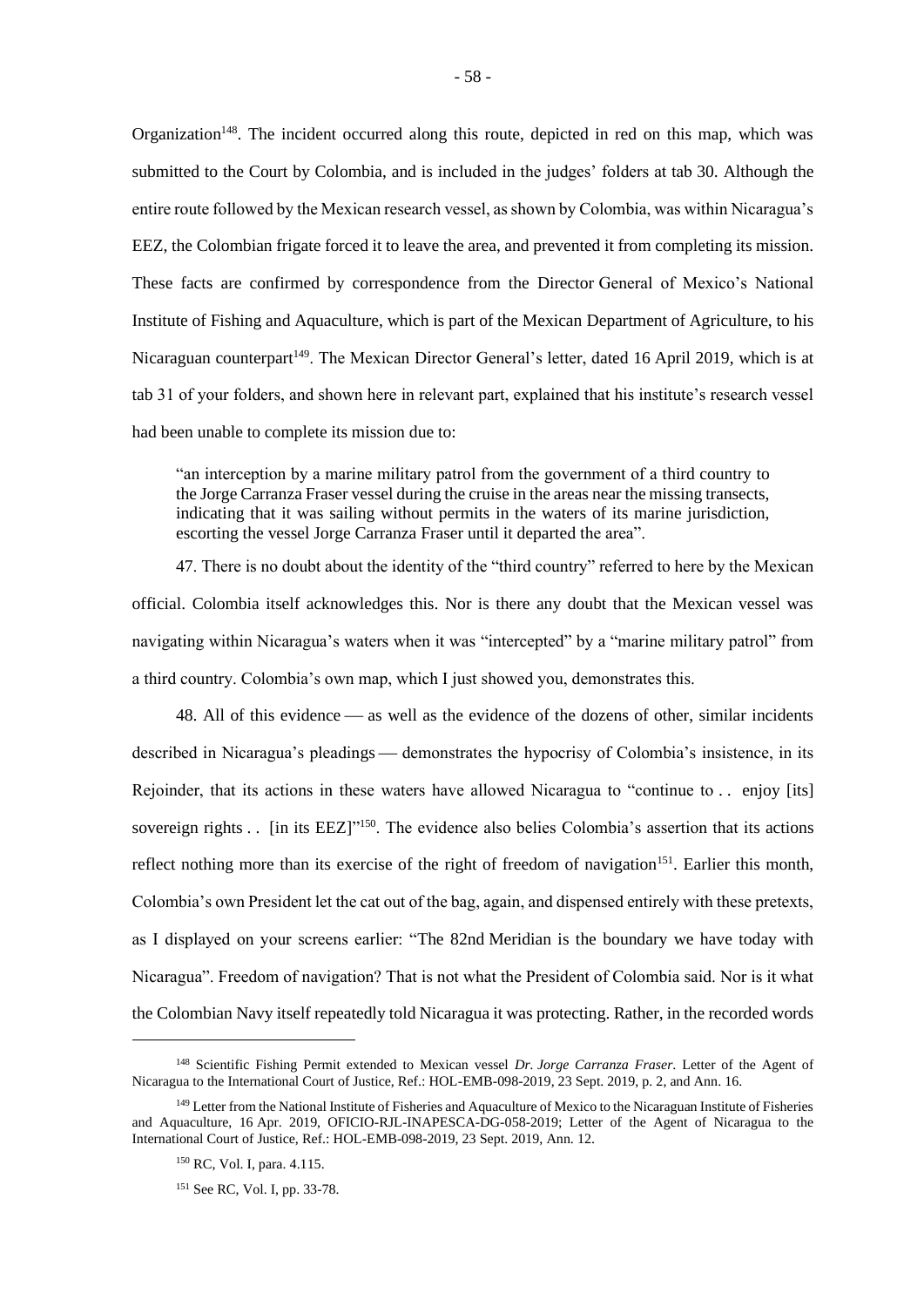of its naval commanders, it was engaging, repeatedly, in the exercise of Colombia's sovereign authority over these waters, and especially to protect Colombia's "historic fishing rights" in areas the Court declared to constitute Nicaragua's EEZ<sup>152</sup>.

49. Colombia seeks to minimize the incidents by arguing that Nicaragua itself played them down in its public statements, avoiding mention of conflicts with Colombia at sea up to early 2014<sup>153</sup>. Nicaragua has already explained that its statements were intended to minimize tensions with a vastly more powerful neighbour, and to give Colombia time and space to accommodate itself to the Court's Judgment and an eventual settlement with Nicaragua on terms consistent with that Judgment<sup>154</sup>. However, as Colombia's violations of Nicaragua's rights continued, and grew more intrusive and threatening, Nicaragua began to protest them more vigorously, and to make recordings of them to provide irrefutable proof of those violations. Colombia has yet to offer a credible explanation of its actions.

50. Faced with its inability to defend the indefensible, Colombia seeks refuge in a casuistic jurisdictional argument that would erase all these incidents from the case, as if they never took place, on grounds that they are beyond the scope of the present dispute, hence outside the Court's jurisdiction. In its Counter-Memorial, Colombia simply refused to address any of the incidents that post-dated 27 November 2013, the date of its withdrawal from the Pact of Bogotá, arguing that these incidents were each separate disputes, each of which arose after the jurisdictional title for Nicaragua's Application had lapsed<sup>155</sup>. In its Rejoinder, Colombia likewise refused to discuss any of these incidents in the main body of its text, relegating its response to an appendix<sup>156</sup>.

51. Madam President, Colombia can run from these incidents, but it cannot hide from them. Certainly not behind a half-baked jurisdictional argument. In its Judgment of 17 March 2016, the Court rejected Colombia's second preliminary objection, and affirmed its jurisdiction over: the

<sup>156</sup> RC, Vol. I.

<sup>152</sup> See, *inter alia*, Audio Transcription of 18 Mar. 2015, Audio Transcription of 23 Mar. 2015, Audio Transcription of 5 Apr. 2015, Audio Transcription of 7 Apr. 2015, Audio Transcription of 12 Sept. 2015 and Audio Transcription of 12 Sept. 2015 (RN, Ann. 32).

<sup>153</sup> RC, Vol. I, paras. 1.18; 3.41-3.45 *et* s*eq*, citing *Alleged Violations of Sovereign Rights and Maritime Spaces in the Caribbean Sea (Nicaragua* v. *Colombia)*, Preliminary Objections of Colombia, Ann. 46, p. 367.

<sup>154</sup> RN, para. 4.33, paras. 4.27-4.42; RC, Vol. I, Appendix, p. 14, para. 4.

<sup>155</sup> Counter-Memorial of the Republic of Colombia (CMC), Vol. I, 17 Nov. 2016, pp. 165-168.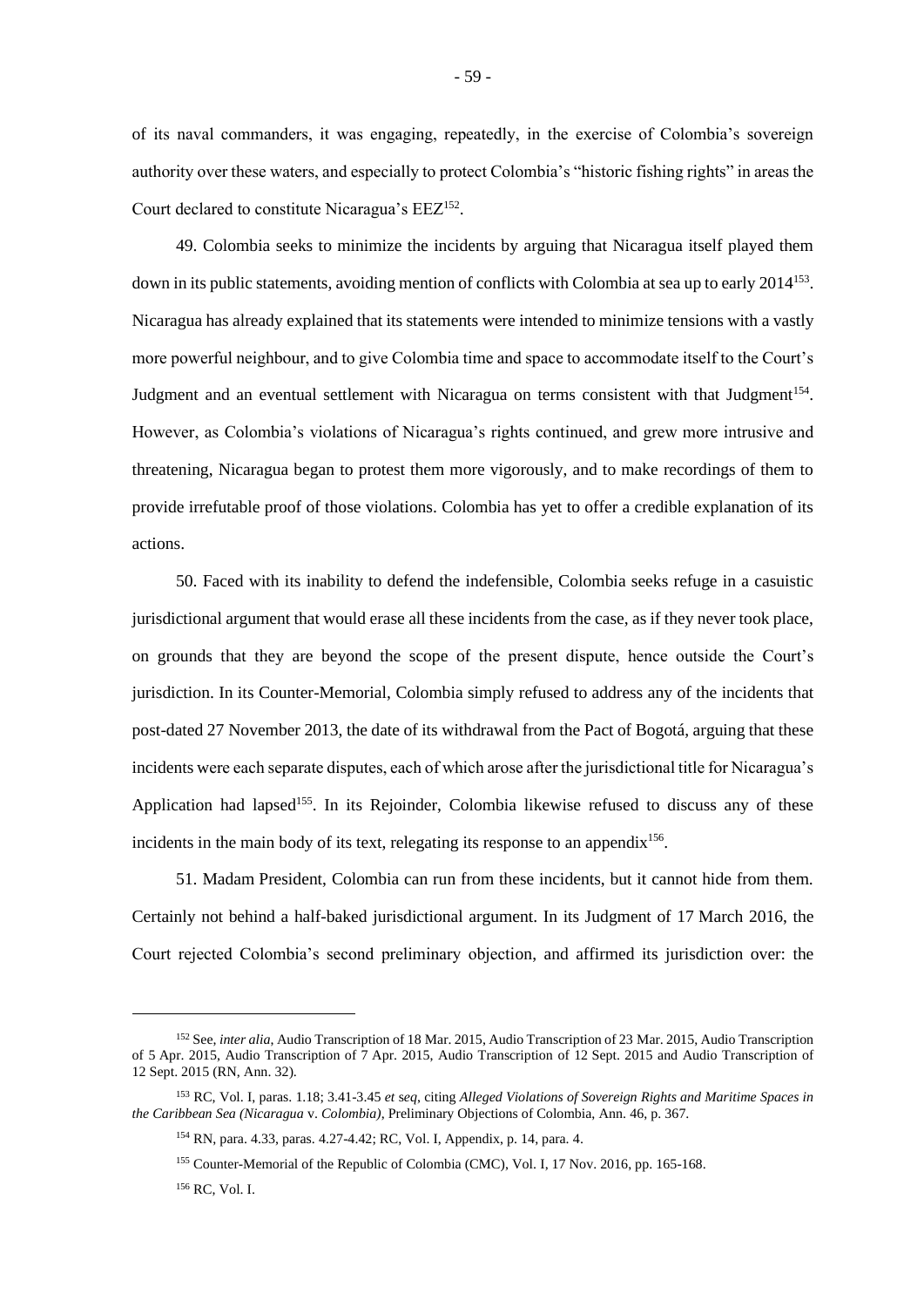"dispute concerning the alleged violations by Colombia of Nicaragua's rights in the maritime zones which, according to Nicaragua, the Court declared in its 2012 Judgment appertain to Nicaragua"<sup>157</sup>. The Court found that this dispute existed as of the time that Nicaragua filed its Application on 26 November 2013, which it regarded as the critical date for jurisdictional purposes<sup>158</sup>.

52. Colombia would interpret the Court's Judgment as limiting its jurisdiction only to acts by Colombia which occurred before that date. But the Judgment of 17 March 2016 does not say that. It does not limit the Court's jurisdiction to acts occurring before 26 November 2013; it affirms jurisdiction over the dispute that arose prior to that date. Thus, as Professor Pellet has explained, acts by Colombia afterwards that are part of the same dispute inevitably fall within the jurisdictional scope of this case.

53. The Court was called upon to decide what was fundamentally the same question, that is, whether subsequent and ongoing violations of the applicant State's rights relate back to the date the dispute arose, or whether they constitute new and separate disputes, in the case concerning *Legality of Use of Force (Yugoslavia* v. *Belgium).* In that case, NATO's bombing of targets in Yugoslavia, which was the subject of the dispute between the parties, began on 24 March 1999. This was before Yugoslavia made its Article 36 (2) declaration on 25 April 1999 and filed its Application four days later. Yugoslavia, like Colombia here, attempted to slice the dispute into discrete pieces. It argued that each bombing incident gave rise to a new and separate dispute distinct from the original one, such that bombings after 25 April 1999 fell within the jurisdiction of the Court even though the NATO bombing campaign began before that date.

54. The Court upheld Belgium's preliminary objection on the ground that the individual bombing incidents after Yugoslavia's Article 36 (2) declaration were part of the same dispute that arose prior to it, and thus, like the dispute itself, fell outside the scope of its jurisdiction. The Court explained that "each individual air attack could not have given rise to a separate subsequent dispute", because "Yugoslavia has not established that new disputes, distinct from the initial one, have arisen

<sup>157</sup> *Alleged Violations of Sovereign Rights and Maritime Spaces in the Caribbean Sea (Nicaragua* v. *Colombia), Preliminary Objections, Judgment, I.C.J. Reports 2016*, p. 35, para. 79.

<sup>158</sup> *Ibid.*, p. 9, para. 1, p. 39, para 101.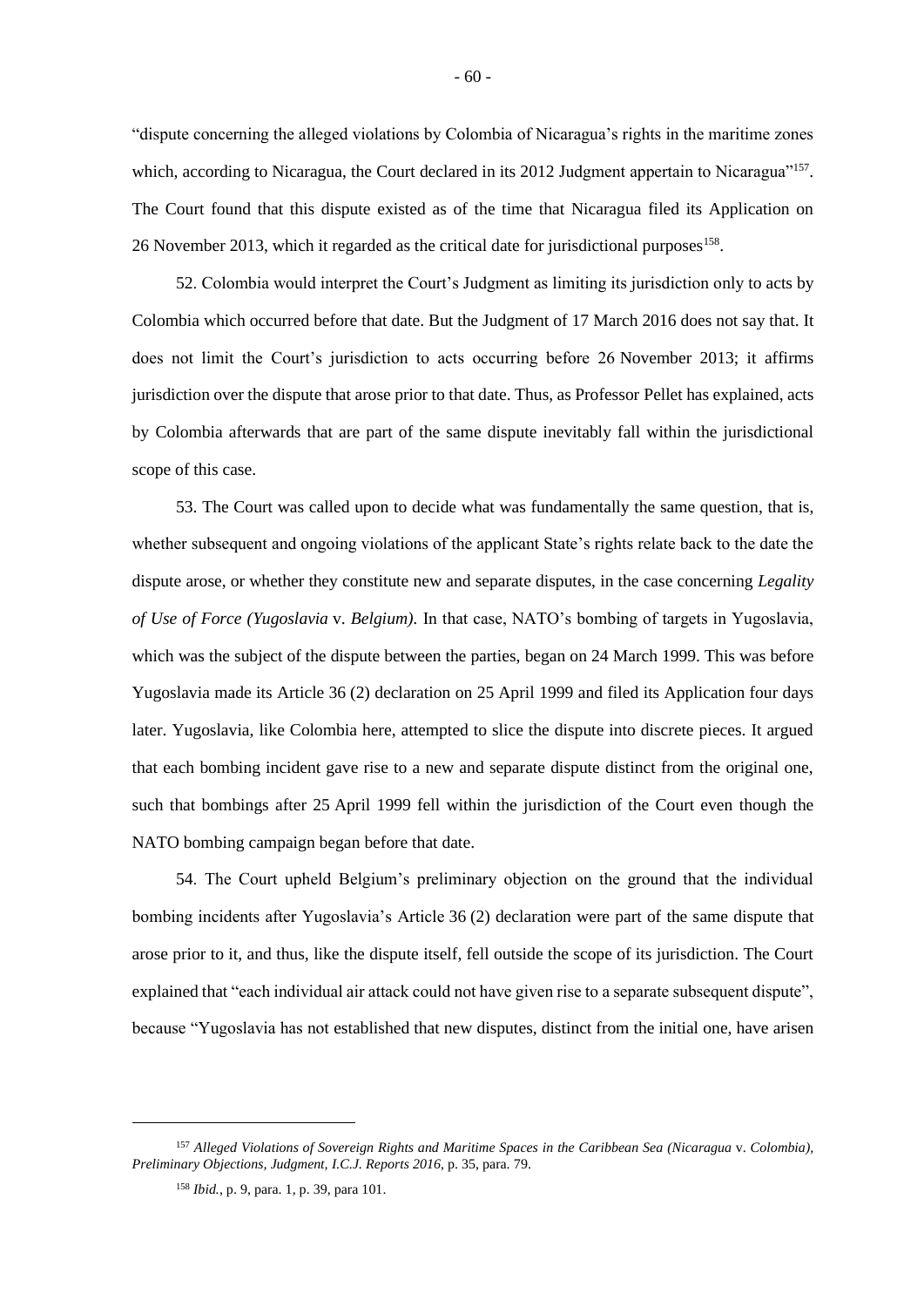between the Parties since 25 April 1999 in respect of subsequent situations or facts attributable to Belgium"<sup>159</sup>.

55. This was not the first time the Court ruled as such. In the *Fisheries Jurisdiction* case (*Germany* v. *Iceland*), Germany alleged violations of its rights by Iceland that post-dated its Application. The Court had no difficulty holding that it had jurisdiction over these actions, on the ground that they constituted part of the same dispute that was submitted in the Application:

"The Court cannot accept the view that it would lack jurisdiction to deal with this submission. The matter raised therein is part of the controversy between the Parties, and constitutes a dispute relating to Iceland's extension of its fisheries jurisdiction. The submission is one based on facts subsequent to the filing of the Application, but arising directly out of the question which is the subject-matter of that Application [over which the Court had jurisdiction]."<sup>160</sup>

56. The same is true here. Colombia's violations of Nicaragua's EEZ rights after November 2013 were unquestionably part of the same dispute raised by Nicaragua in its Application over which the Court affirmed its jurisdiction. In the Court's language, the "dispute concerning the alleged violations by Colombia of Nicaragua's rights in the maritime zones which, according to Nicaragua, the Court declared in its 2012 Judgment appertain to Nicaragua"<sup>161</sup>. Because the Court ruled that it has jurisdiction over *this* dispute, all of the individual incidents that form part of it, or relate back to it, necessarily fall within the same jurisdictional competence. Just as each post-Application bombing of Yugoslavia did not give rise to a new dispute, separate from the one that arose when the bombings first commenced, neither did the Colombian Navy's recurring and repeated violations of Nicaragua's sovereign rights and jurisdiction in Nicaragua's EEZ constitute new disputes separate from the one raised by Nicaragua in its Application. And, just as Iceland's post-Application actions arose directly out of the subject-matter of Germany's Application, Colombia's actions after 2013 arose directly out of the subject-matter of Nicaragua's Application.

<sup>159</sup> *Legality of Use of Force (Yugoslavia* v. *Belgium), Provisional Measures, Order of 2 June 1999, I.C.J. Reports 1999 (I)*, pp. 134-135, paras. 29-30.

<sup>160</sup> *Fisheries Jurisdiction (Federal Republic of Germany* v. *Iceland), Merits, Judgment, I.C.J. Reports 1974*, p. 203, para. 72.

<sup>161</sup> *Alleged Violations of Sovereign Rights and Maritime Spaces in the Caribbean Sea (Nicaragua* v. *Colombia), Preliminary Objections, Judgment, I.C.J. Reports 2016*, p. 34, para. 79.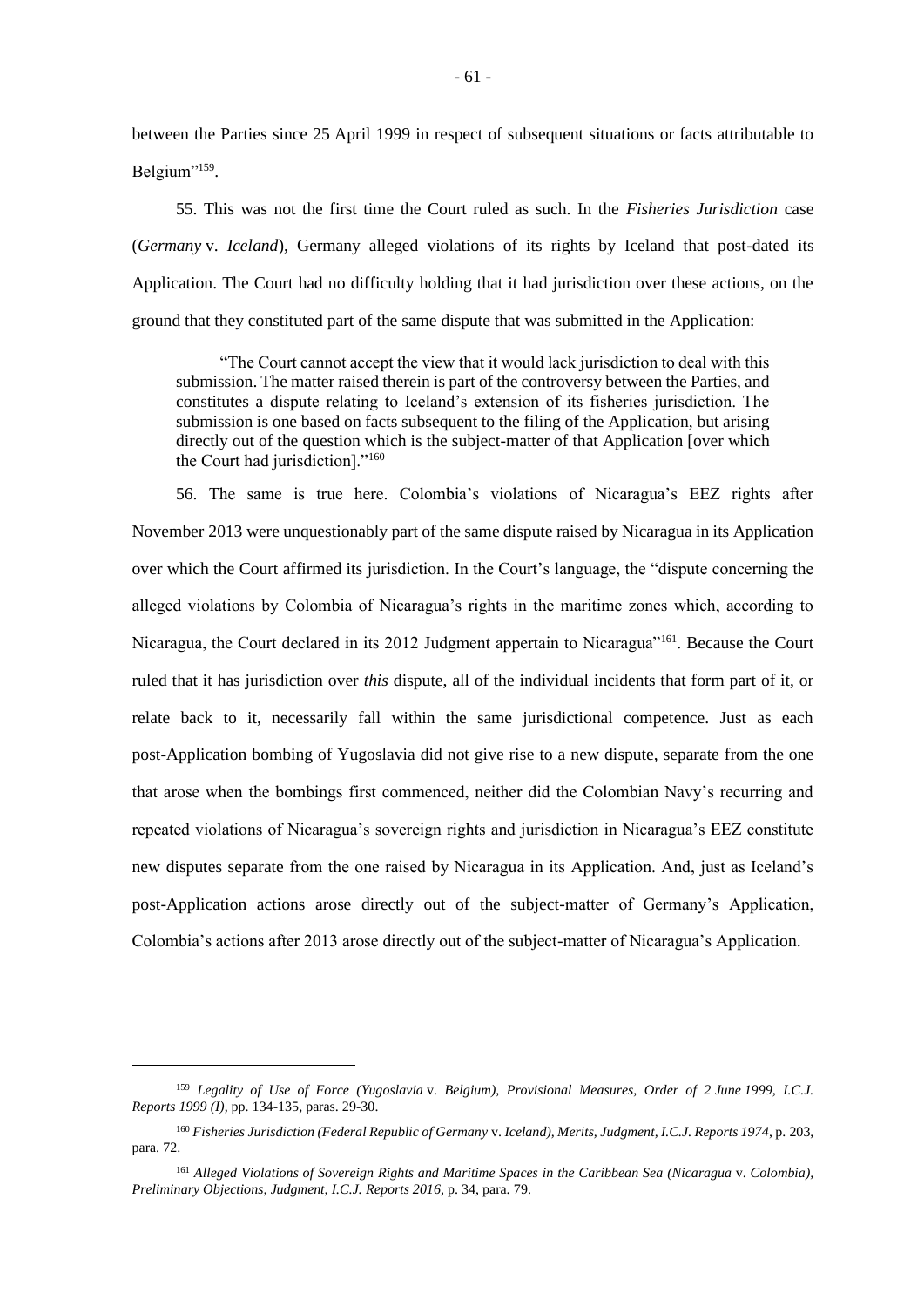57. As a consequence, Colombia cannot escape its international responsibility for violating Nicaragua's rights on jurisdictional grounds, any more than it can avoid its responsibility on the merits.

58. Madam President, Mr. Vice-President, Members of the Court, this concludes my presentation today. I thank you for your kind courtesy and patient attention, and I ask that you give the floor to my esteemed colleague, Professor Lowe.

The PRESIDENT: I thank Mr. Reichler and I now give the floor to Professor Vaughan Lowe.

Mr. LOWE: Thank you, Madam President. It is a privilege to appear before you and an honour to have been entrusted with this part of Nicaragua's submissions. May I begin by joining in the tribute to the late Judge Crawford. A colleague, a friend and an inspiration.

### **COLOMBIA'S INTEGRAL CONTIGUOUS ZONE IS INCONSISTENT WITH INTERNATIONAL LAW AND REMEDIES**

1. Madam President, Members of the Court, nine years after your 2012 Judgment, Colombia is persisting in its attempts to establish Colombian maritime zones in areas that the Court has ruled are part of Nicaragua's EEZ. Colombia has no right to create special zones or an integral contiguous zone in Nicaragua's EEZ, period.

2. I shall focus on Colombia's Integral Contiguous Zone  $\frac{1}{10}$  its ICZ  $\frac{1}{10}$  which violates international law in various ways that I shall address shortly. But the main point is that Colombia must not continue to deny Nicaragua's rights under international law.

3. In 2012 the Court said that "the maritime boundary between Nicaragua and Colombia throughout the relevant area has now been delimited as between the Parties $\frac{1}{162}$ . That maritime boundary is shown on Sketch-map No. 11 in the Judgment, which is tab 32 in your folder<sup>163</sup>.

<sup>162</sup> *Territorial and Maritime Dispute (Nicaragua* v. *Colombia), Judgment, I.C.J. Reports 2012 (II)*, p. 718, para. 250.

<sup>163</sup> *Territorial and Maritime Dispute (Nicaragua* v. *Colombia)*, *Judgment, I.C.J. Reports 2012 (II)*, p. 714, para. 238.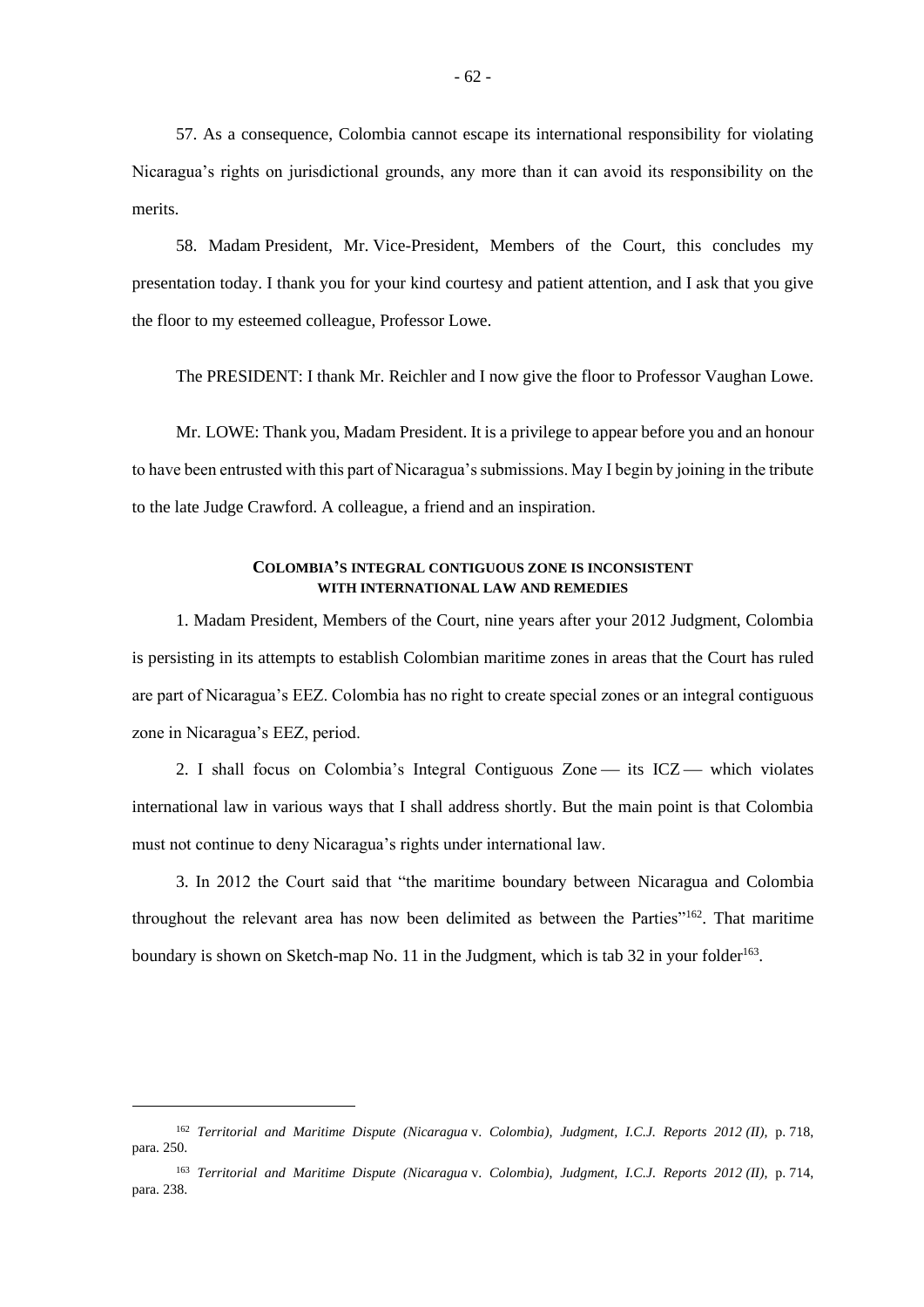4. Colombia did not accept the Court's Judgment. In 2013 it declared what it called "an Integral Contiguous Zone through which we have unified the contiguous zones of all our islands and keys in the Western Caribbean Sea. We will continue to exercise full jurisdiction and control in this zone."<sup>164</sup>

5. The area of the ICZ is depicted in Figure 2.2 in Nicaragua's Memorial as an overlay on the Court's Sketch-map No. 11. It is on the screen, shaded in green, and it is tab 33 in your folder. As you can see, it extends, in the words of the Colombian President, "from the south, where the Albuquerque and East-Southeast keys are situated, and to the north, where Serranilla Key is located. Of course, it includes San Andrés, Providencia and Santa Catalina, Quitasueño, Serrana and Roncador islands, and the other formations in the area<sup>"165</sup>. Around half of the green ICZ lies in areas that the Court has determined are Nicaragua's maritime zones, as defined by the 2012 maritime boundary, which is drawn in red.

6. The details of the ICZ are set out in Colombia's Presidential Decree 1946 of 9 September 2013, which is tab 10 in your folder<sup>166</sup>.

7. Nicaragua objected to the ICZ for three reasons: (i) it infringed the EEZ that the Court had decided in 2012 belonged to Nicaragua<sup>167</sup>; (ii) it asserted jurisdiction over matters not properly encompassed within a contiguous zone under customary international law (Colombia not being a party to UNCLOS)<sup>168</sup>; and (iii) it exceeded the maximum breadth of the contiguous zone  $-$ 24 nautical miles from the territorial sea baseline — as permitted under international law<sup>169</sup>.

8. Nicaragua and Colombia have exchanged substantial written pleadings on this question; and Nicaragua maintains in full the arguments that it has set out there. Here, I shall address the key points that remain in dispute after Colombia's Rejoinder.

9. Colombia's essential argument is that "[u]nder customary international law, the jurisdictional powers that States can exercise in the contiguous zone, including those enumerated in

<sup>164</sup> "Declaration of President Juan Manuel Santos on the integral strategy of Colombia on the Judgment of the International Court of Justice, 9 September 2013", MN, Ann. 4, p. 135.

<sup>165</sup> MN, Ann. 4, p. 135.

<sup>166</sup> MN, Ann. 9.

<sup>167</sup> MN, paras. 3.18, 3.20, 3.27.

<sup>168</sup> MN, paras. 3.21-3.26.

<sup>169</sup> MN, paras. 3.18-3.20.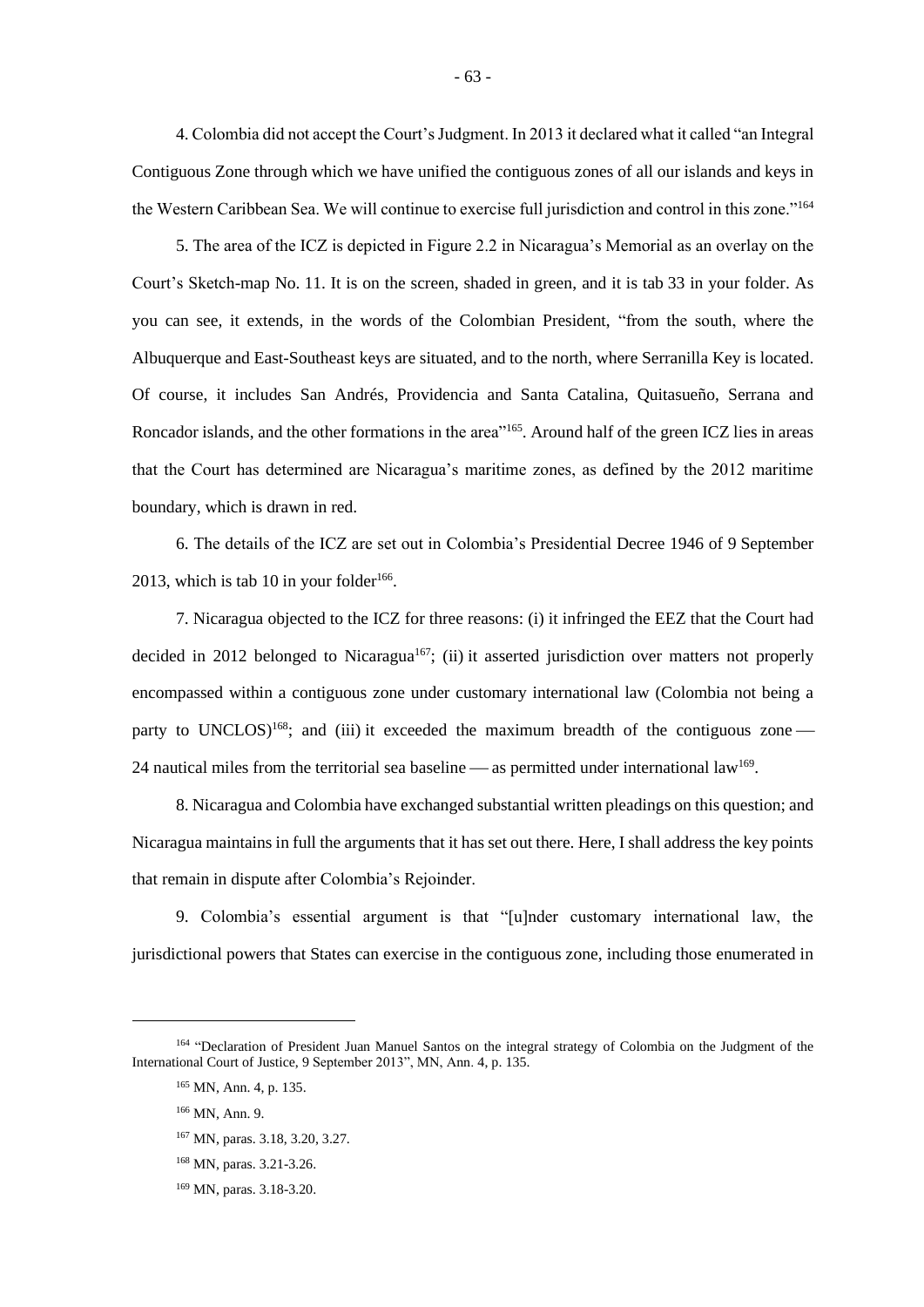Decree No. 1946 . . . are not incompatible with the sovereign rights a coastal State such as Nicaragua has within its EEZ"<sup>170</sup>.

10. The main elements of Colombia's argument are:

- *(a)* first, that the contiguous zone is not a maritime zone that needs to be delimited, but rather a "functional area" within which a coastal State has certain rights to protect its vital interests<sup>171</sup>;
- $(b)$  second, the interests that it can protect are not confined to the four  $\frac{1}{1}$  customs, fiscal, immigration and sanitary regulations — set out in UNCLOS, Article 33, which Nicaragua says reflects customary international law;
- *(c)* third, the provision in Article 33 (2) that "[t]he contiguous zone may not extend beyond 24 nautical miles from the baselines from which the breadth of the territorial sea is measured" does not apply as a matter of customary international law to Colombia's western islands within the ICZ;
- *(d)* fourth, there is no incompatibility or conflict between Colombia's contiguous zone rights and Nicaragua's EEZ rights, which can coexist and overlap; and
- *(e)* fifth, in any event, it is not the *declaration* of the ICZ but only its actual *implementation* that could amount to a violation of international law.

#### **(a)** *The contiguous zone is a maritime zone to be delimited*

11. I begin with the argument that the contiguous zone is not a maritime zone that needs to be delimited but a vague "functional area" of legal competence. International law has acknowledged what are in effect such areas. Under the doctrine of "constructive presence"<sup>172</sup> a coastal State could act against a foreign ship that stayed on the high seas while it used small boats to communicate with the shore, for example in order to smuggle narcotics into or out of the State.

12. There was no fixed distance from shore within which the ship on the high seas had to be located; nor was there a fixed list of coastal laws or interests whose violation justified reliance on the

<sup>170</sup> RC, para. 1.23.

<sup>171</sup> CMC, para. 5.34.

<sup>172</sup> See e.g. UNCLOS, Art. 111 (4); *The Arctic Sunrise Arbitration (Netherlands* v. *Russia)*, PCA Case No. 2014-02, Award on the Merits, 14 August 2015, para. 253; US Navy, *The Commander's Handbook on the Law of Naval Operations*, (Aug. 2017 ed.), para. 3.11.2.2.5, available at https://www.hsdl.org/?view&did=806860; C. J. Colombos, *International Law of the Sea* (6th ed., 1967), pp. 173-175; (former ITLOS Judge) H. Caminos, "Contiguous Zone", in *Max Planck Encyclopedia of Public International Law* (2012), para. 4.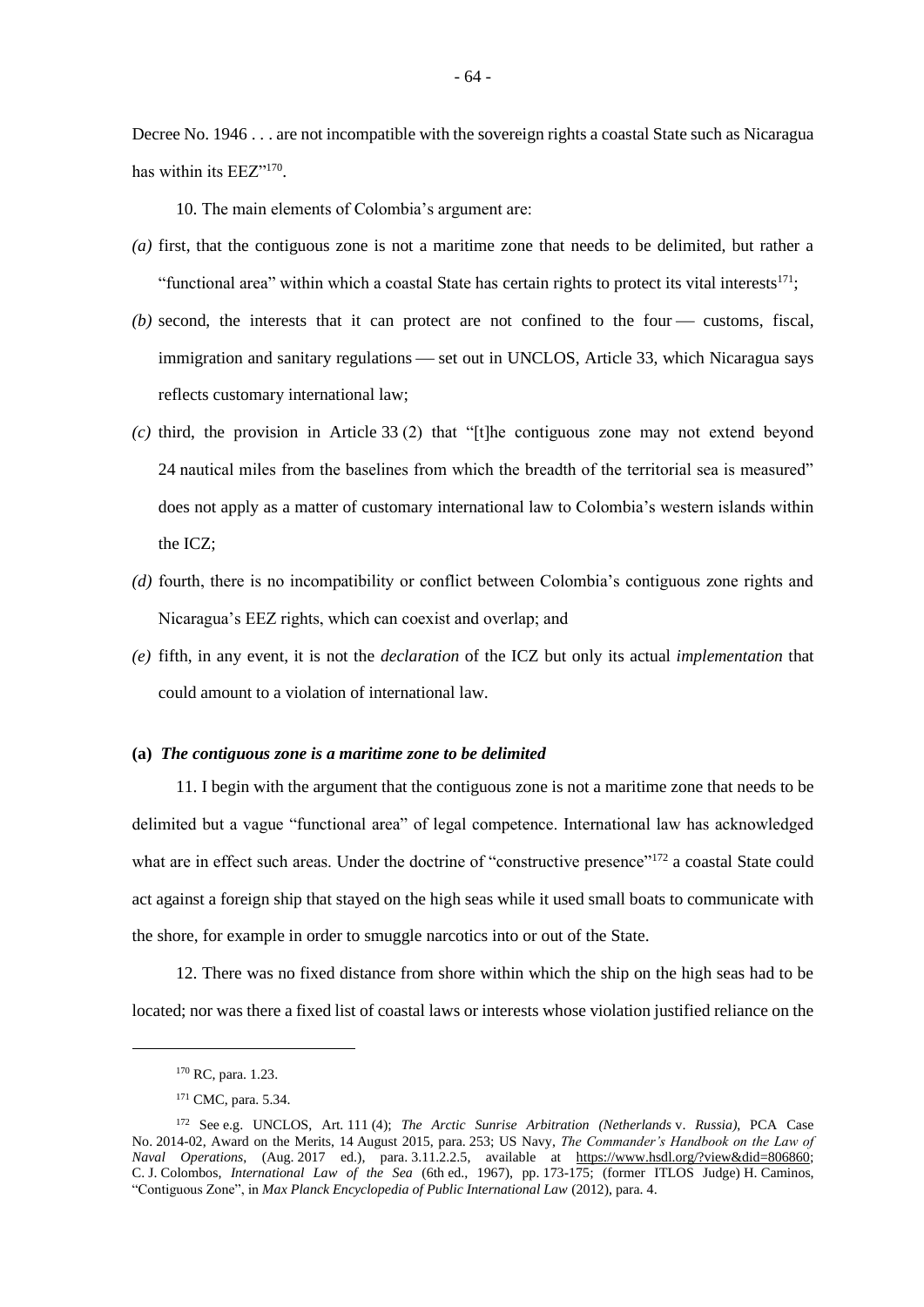constructive presence doctrine. One could say that, within a reasonable distance beyond its territorial sea, a coastal State could enforce its laws protecting its important interests. But this was a matter of its rights on what remained the high seas. It was not the assertion of control over a defined area of the sea.

13. Similarly, in the case of hot pursuit, a coastal State may pursue a foreign ship that has violated its laws out of its territorial sea (or, in the case of violations of customs, fiscal, sanitary and immigration laws, out of its contiguous zone) and arrest it on the high seas or in the EEZ of third States<sup>173</sup>. There is no fixed geographical limit, as long as the ship pursued has not entered the territorial sea of its own or a third State<sup>174</sup>.

14. Constructive presence and hot pursuit are examples of limited functional rights of a coastal State beyond its territorial sea for the protection of its vital interests. Within reason, and subject to the duty to have due regard to the interests of other users of the sea and to respect the sovereignty of other States in their territorial seas and their rights in other maritime zones, States could exercise these rights anywhere. There is no defined zone in which they exercise those rights. But that is *not* what we are dealing with here.

15. Colombia's ICZ is quite different. It is a defined zone in which Colombia says, these are *our* waters, subject to *our* control, within which you must look to *our* laws, because as long as you are in this defined zone, we have the right to prevent and punish infringements of our laws. Whatever Colombia may say here, according to the Constitution<sup>175</sup> and the laws<sup>176</sup> of Colombia, the ICZ is fully a part of Colombia.

16. Colombia says that the fact that its domestic law describes the ICZ as a Colombian "zone" is not decisive $177$ . A State might indeed claim a contiguous zone that is consistent with UNCLOS Article 33 but call it, say, a "security zone". Using a name that is inappropriate is, in itself, no offence. But that is not the point.

<sup>173</sup> See e.g. UNCLOS, Art. 111.

<sup>174</sup> UNCLOS, Art. 111 (3).

<sup>&</sup>lt;sup>175</sup> Art. 101, available at https://www.constituteproject.org/constitution/Colombia\_2015.pdf?lang=en.

<sup>176</sup> See MN, paras. 3.23-3.25; Presidential Decree No. 1119 of 17 June 2013, MN, Ann. 13; Presidential Decree No. 1946 of 9 September 2013, (Art. 2), MN, Ann. 9.

<sup>177</sup> RC, para. 4.102.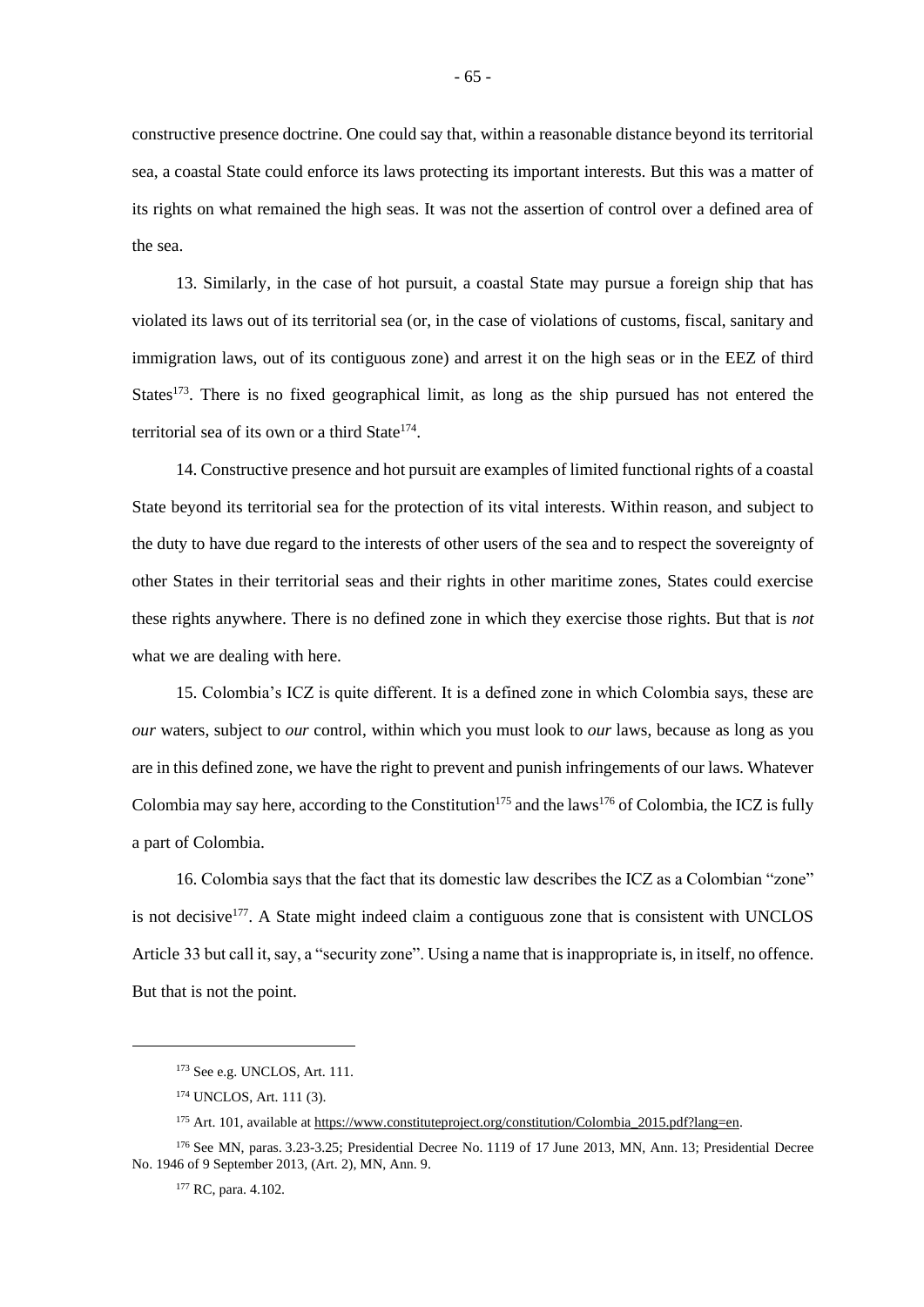17. Colombia has indicated that it intends to delimit the zone — to define its boundary when technical work on the relevant baselines is complete<sup>178</sup>. It asserts that the boundary "enables the Colombian Navy to efficiently protect vital interests" and will "enable the other users of the Southwestern Caribbean Sea to foresee when they enter the contiguous zone"<sup>179</sup>. Like the old signs at the checkpoints in occupied Berlin, the ICZ boundary will in effect announce "[y]ou are now entering the Colombian sector".

18. The designation of the area as the Colombian Integral Contiguous *Zone* matters precisely because Colombia says that foreign ships need to know when they are entering the Colombian ICZ. It is a defined Colombian maritime zone, in which Colombia asserts its "full jurisdiction and control"<sup>180</sup>.

19. Article 24 of the 1958 Territorial Sea Convention provided for the delimitation of the contiguous zone, with the median line as the default rule. The suggestion that the absence of any such provision in UNCLOS Article 33 shows that there is no need to delimit contiguous zones and that they may overlap<sup>181</sup> is misconceived and, as one of the authorities cited by Colombia puts it, "a very academic approach"<sup>182</sup>.

20. One obvious explanation for the omission of a delimitation provision from Article 33, as those authorities note<sup>183</sup>, is that such a provision is superfluous because the contiguous zone is part of the EEZ, for whose delimitation provision *is* made, in UNCLOS Article 74.

21. And the very nature of the contiguous zone points to its status as a distinct, defined maritime zone. UNCLOS Article 303 makes provision in relation to archaeological and historical objects in the contiguous zone. It says that a coastal State may "presume that their removal from the sea-bed in the [contiguous] zone . . . without its approval" is an offence under its laws.

<sup>178</sup> RC, para. 4.14.

<sup>179</sup> RC, para. 4.114.

<sup>&</sup>lt;sup>180</sup> "Declaration of President Juan Manuel Santos on the integral strategy of Colombia on the Judgment of the International Court of Justice", 9 September 2013, MN, Ann. 4, p. 135.

<sup>181</sup> RC, paras. 4.37 and 4.34.

<sup>182</sup> *The United Nations Convention on the Law of the Sea: A Commentary*, Alexander Proelβ, editor (hereinafter *"Proelss Commentary"*), p. 263.

<sup>183</sup> See H. Caminos, "Contiguous Zone", in *Max Planck Encyclopedia of Public International Law* (2012), para. 16; *Proelss Commentary*, pp. 262–263; D. R. Rothwell and T. Stephens, *The International Law of the Sea* (2nd ed., 2016), pp. 81-82.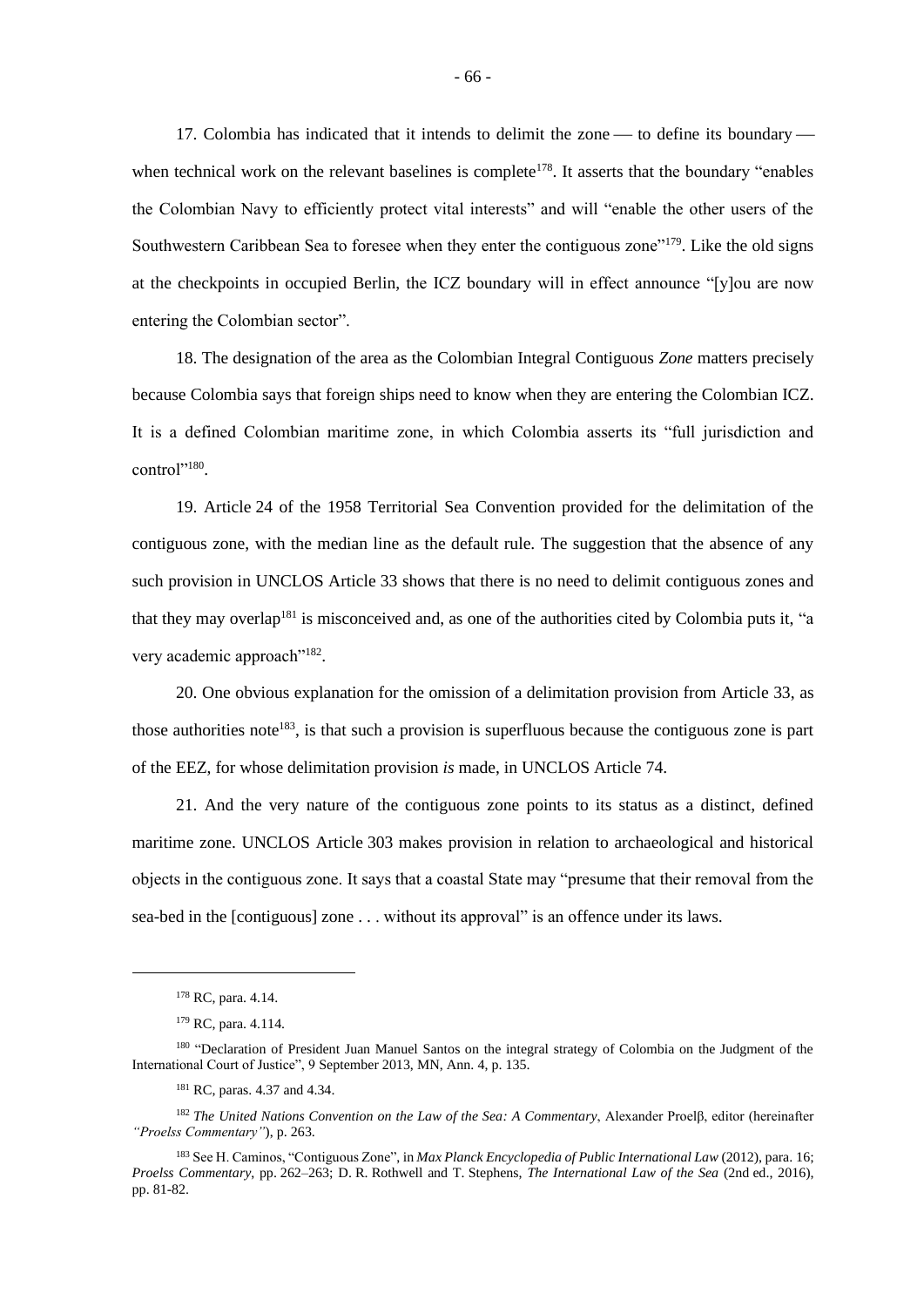22. That provision makes no practical sense if the area of sea-bed in question falls within the overlapping contiguous zones of two States. Which of them is to give approval? As the *Virginia Commentary* recognized<sup>184</sup>, delimitation is necessary in order to define the area within which each State is competent. That is why Article 8 of the 2001 Convention for the Protection of the Underwater Cultural Heritage asserts that "States Parties may regulate and authorize activities directed at underwater cultural heritage *within their contiguous zone*" 185 .

23. Colombia, of course, itself asserts the right to safeguard its cultural heritage laws in its Integral Contiguous Zone; and that would plainly interfere with the rights of Nicaragua<sup>186</sup>.

24. My final point on this first issue is that Colombia cannot point to a single State that has asserted contiguous zone rights without declaring a contiguous zone within defined limits. When States claim a contiguous zone, they claim a defined *zone*. Colombia, of course, has defined its Integral Contiguous Zone precisely, in Decree 1946.

25. Similarly, there is no evidence of States carving out or reserving their position in relation to contiguous zone rights when they delimit maritime boundaries — for example by establishing a contiguous zone straddling the delimited boundary. There is, for example, no such provision in Colombia's 1977 maritime boundary treaty with Costa Rica<sup>187</sup>.

# **(b)** *A contiguous zone is confined to the protection of customs, fiscal, immigration and sanitary laws*

26. On the second issue, concerning the list of laws and regulations that may be protected in the contiguous zone, it is again what Colombia cannot show you that is more pertinent than what it can.

27. In its Rejoinder, Colombia argued that the terms "'customs', 'fiscal', 'immigration' and 'sanitary'" laws are "generic terms providing for the protection of the vital interests of the coastal

<sup>184</sup> *Virginia Commentary*, Vol. V (1989), para. 303.6

<sup>185</sup> Http://www.unesco.org/new/en/culture/themes/underwater-cultural-heritage/2001-convention/official-text/; emphasis added.

<sup>186</sup> Decree 1946 of 2013, Art. 5 (3) *(a)*.

<sup>187</sup> Https://www.un.org/depts/los/LEGISLATIONANDTREATIES/PDFFILES/TREATIES/COL-CRI1977MC.PDF, Arts. 1 and 2.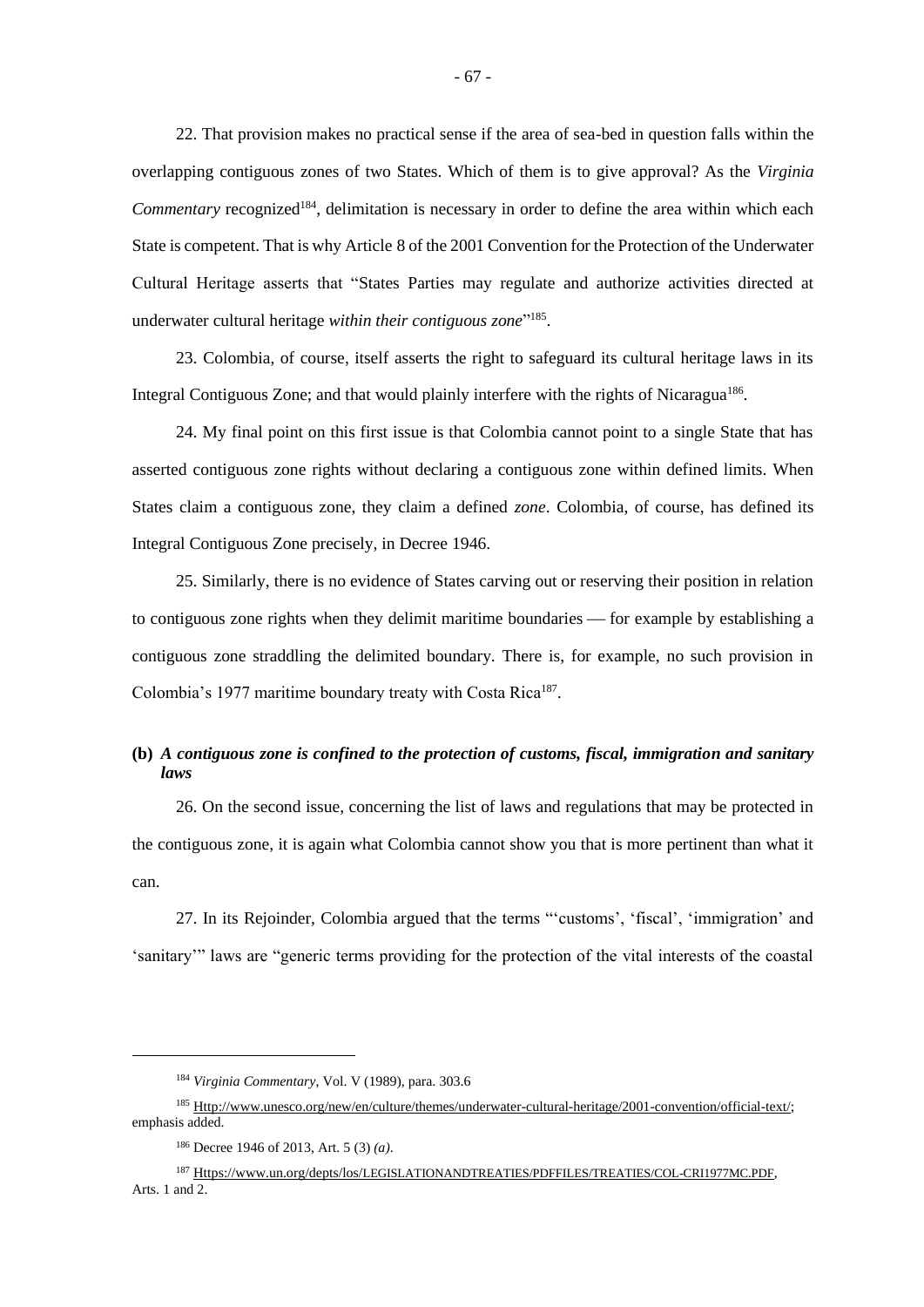State" in general in the contiguous zone<sup>188</sup>, and that "all States retain within the EEZ high seas rights and freedoms not specifically assigned to the EEZ coastal State"<sup>189</sup>.

28. To take the latter point, the EEZ does *not* have the "residual high seas character" that Colombia claims<sup>190</sup>: as UNCLOS, Article 55, makes clear, it is a zone "subject to the specific legal régime established in this Part" of the Convention.

29. The same is true in customary international law: the basic UNCLOS EEZ principles are a prime example of treaty provisions "reflecting, or . . . crystallizing, received or at least emergent rules of customary international law"<sup>191</sup>, to borrow the Court's words from the *North Sea Continental Shelf* cases.

30. The United States' State Department geographer showed in his 1986 study of the exclusive economic zone that State practice developed alongside the successive drafts of UNCLOS, with national legislation based on those drafts. The graphic  $\rightarrow$  your tab 34  $\rightarrow$  shows the number of claims made each year during the United Nations Conference, and the great leap in claims in the late 1970s. It was the concept of the EEZ *as developed by the United Nations Conference on the Law of the Sea* that was adopted in State practice<sup>192</sup>.

31. As for the interests protected by the contiguous zone, exactly the same formula  $\frac{1}{\sqrt{2}}$ "customs, fiscal, immigration or sanitary laws and regulations" — was adopted in Article 24 of the 1958 Territorial Sea Convention and then in Article 33 of UNCLOS.

32. There was no suggestion during the drafting that the contiguous zone should allow open-ended controls in relation to any matter that the coastal State considered to engage its "vital interests"<sup>193</sup>.

33. That remains the case. As Captain Roach's 2020 study shows, "there are relatively few instances of claims to a contiguous zone that exceed the rights permitted coastal States under

<sup>193</sup> RC, para. 4.82.

<sup>188</sup> RC, para. 4.82 and cf. paras. 4.19 and 4.72.

<sup>189</sup> RC, para. 4.103.

<sup>190</sup> CMC, para. 5.23.

<sup>191</sup> *North Sea Continental Shelf (Federal Republic of Germany/Denmark), Judgment, I.C.J. Reports 1969*, p. 34. para. 50.

<sup>192</sup> See Table 7 in R. W. Smith, *Exclusive Economic Zone Claims: An Analysis and Primary Documents* (1986), pp. 35–37, and cf. pp. 29–40.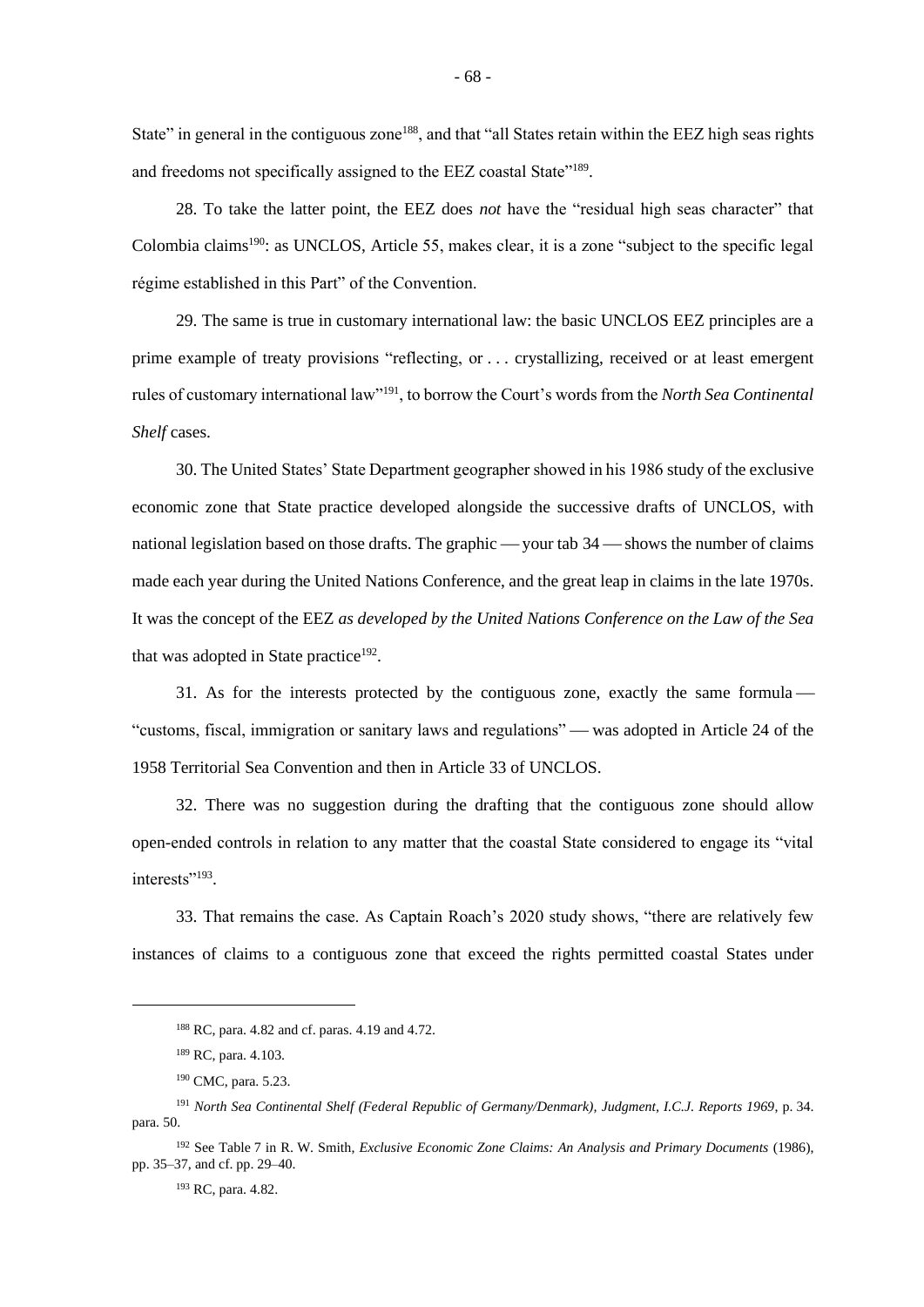international law. Excessive contiguous zone claims relate to security and to underwater cultural heritage."<sup>194</sup>

34. Roach identifies 103 States claiming contiguous zones as of 2019<sup>195</sup>, and only 16 of them as claimants to control security as a contiguous zone interest<sup>196</sup>. That is hardly a "general practice". He also lists the equally numerous protests made against those claims<sup>197</sup>, which undermines any suggestion that the practice of these 16 States is "a general practice *accepted as law*".

35. All 168 Parties to UNCLOS may, of course, assert jurisdiction over archaeological and historical objects found at sea, in accordance with the terms of UNCLOS Article 303, paragraph 2 of which treats them as falling within Article 33.

36. But there is no evidence whatsoever to support Colombia's argument that "UNCLOS Article 303 confirms that 'customs', 'fiscal', 'immigration' and 'sanitary' are generic terms providing for the protection of the vital interests of the coastal State, and that such generic terms are to be interpreted accordingly"<sup>198</sup>. How does that work? States may exercise controls for purposes x, y, and z; x, y and z are important interests; therefore, States may protect all important interests? I do not think so.

37. Customs, fiscal, immigration and sanitary laws and regulations: State practice provides no basis for the assertion of any wider rights of control, let alone for a general, "generic" right to protect whatever Colombia may consider to be its "vital interests".

### **(c)** *The contiguous zone may not extend beyond 24 nautical miles from the baseline*

38. On the third issue, the breadth of the contiguous zone, UNCLOS Article 33 (2) says "[t]he contiguous zone may not extend beyond 24 nautical miles from the baselines from which the breadth of the territorial sea is measured".

39. As can be seen from the chart now on your screen (your tab 35), Colombia's ICZ extends beyond 24 nautical miles. Its south-eastern margin is, at its furthest, over 50 nautical miles from the

<sup>194</sup> J. A. Roach, *Excessive Maritime Claims* (4th ed., 2020), p. 146.

<sup>195</sup> J. A. Roach, *Excessive Maritime Claims* (4th ed., 2020), p. 145, Table 6.

<sup>196</sup> J. A. Roach, *Excessive Maritime Claims* (4th ed., 2020), p. 149, Table 8.

<sup>197</sup> J. A. Roach, *Excessive Maritime Claims* (4th ed., 2020), pp. 146–149.

<sup>198</sup> RC, para. 482.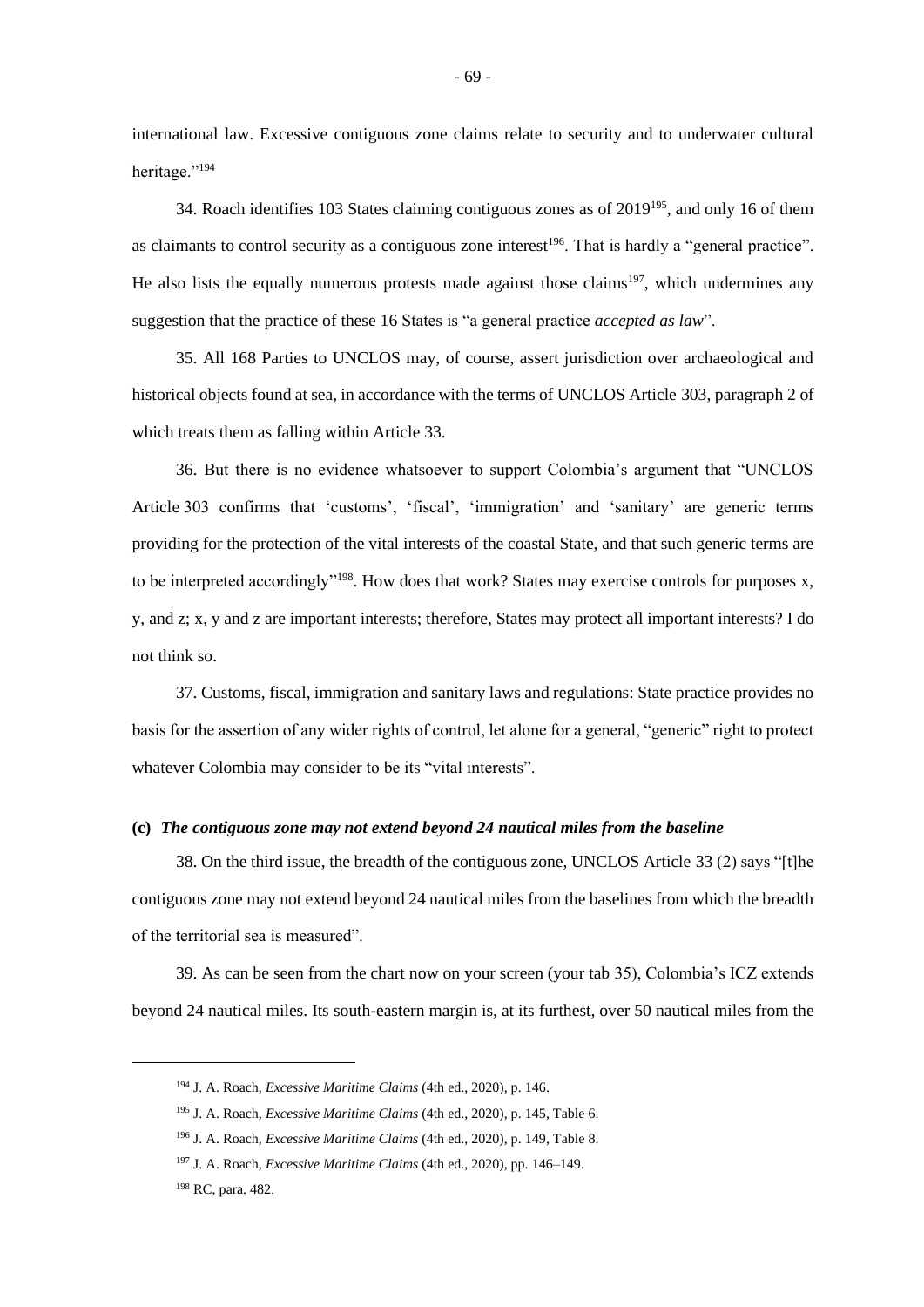nearest baselines, on Roncador and East Southeast Cays. In the north, the "pan-handle" corridor inserted to connect the ICZ around Serranilla with that around Quitasueño and Serrana is in places 45 nautical miles from the nearest baselines.

40. This chart  $-$  your tab 36  $-$  shows the ICZ, and all the parts of it that are shaded red lie more than 24 nautical miles from the nearest Colombian baselines. That is about one third of the ICZ. But Colombia has no right to establish a contiguous zone extending so far. It interferes not only with Nicaragua's rights, but with the rights of *all* foreign vessels in those waters.

41. The position is the same under customary international law. As of July 2021, the United Nations Division for Ocean Affairs and the Law of the Sea ("DOALOS") identifies only one State, the Democratic People's Republic of Korea, that claims a greater breadth for its contiguous zone  $\sim$  a 50-nautical mile zone established by an army command in 1977<sup>199</sup>. Another State in the DOALOS table, Lithuania, specifies co-ordinates containing its contiguous zone<sup>200</sup>: but the line so drawn lies entirely within 24 nautical miles of the baselines and conforms to Article 33<sup>201</sup>.

42. There is no basis in State practice for a right to extend a contiguous zone beyond 24 nautical miles from the baseline. On the rare occasions when wider claims have been made, they have been actively opposed by States and subsequently withdrawn, as Roach's 2020 study shows<sup>202</sup>.

43. Colombia has no right to establish a maritime zone — whether the ICZ or a special zone such as the Seaflower Marine Biosphere Reserve<sup>203</sup>, in what the Court has determined to be Nicaragua's EEZ, including the waters around the enclaves around Quitasueño and Serrana<sup>204</sup>. And Colombia has no right to establish a contiguous zone of more than 24 nautical miles in any waters.

44. Columbia's suggestion that the ICZ is no more than a "simplification" of the complicated zone that would result from using the territorial sea baseline, analogous to the straight baseline in the *Anglo-Norwegian Fisheries* case, is not credible.

<sup>&</sup>lt;sup>199</sup> Available at https://www.un.org/Depts/los/LEGISLATIONANDTREATIES/PDFFILES/table summary of claims.pdf (accessed 15 July 2021).

<sup>200</sup> Available at https://www.un.org/Depts/los/LEGISLATIONANDTREATIES/STATEFILES/LTU.htm

<sup>201</sup> Cf. J. A. Roach, *Excessive Maritime Claims* (4th ed., 2020), p. 145, table 6.

<sup>202</sup> J. A. Roach, *Excessive Maritime Claims* (4th ed., 2020), pp. 151–153.

<sup>203</sup> See MN, paras. 2.16, 2.57; Anns 5, 11, 12, 23B, 33 and 46.

<sup>204</sup> *Territorial and Maritime Dispute (Nicaragua* v. *Colombia)*, *Judgment, I.C.J. Reports 2012 (II)*, p. 713, para. 238.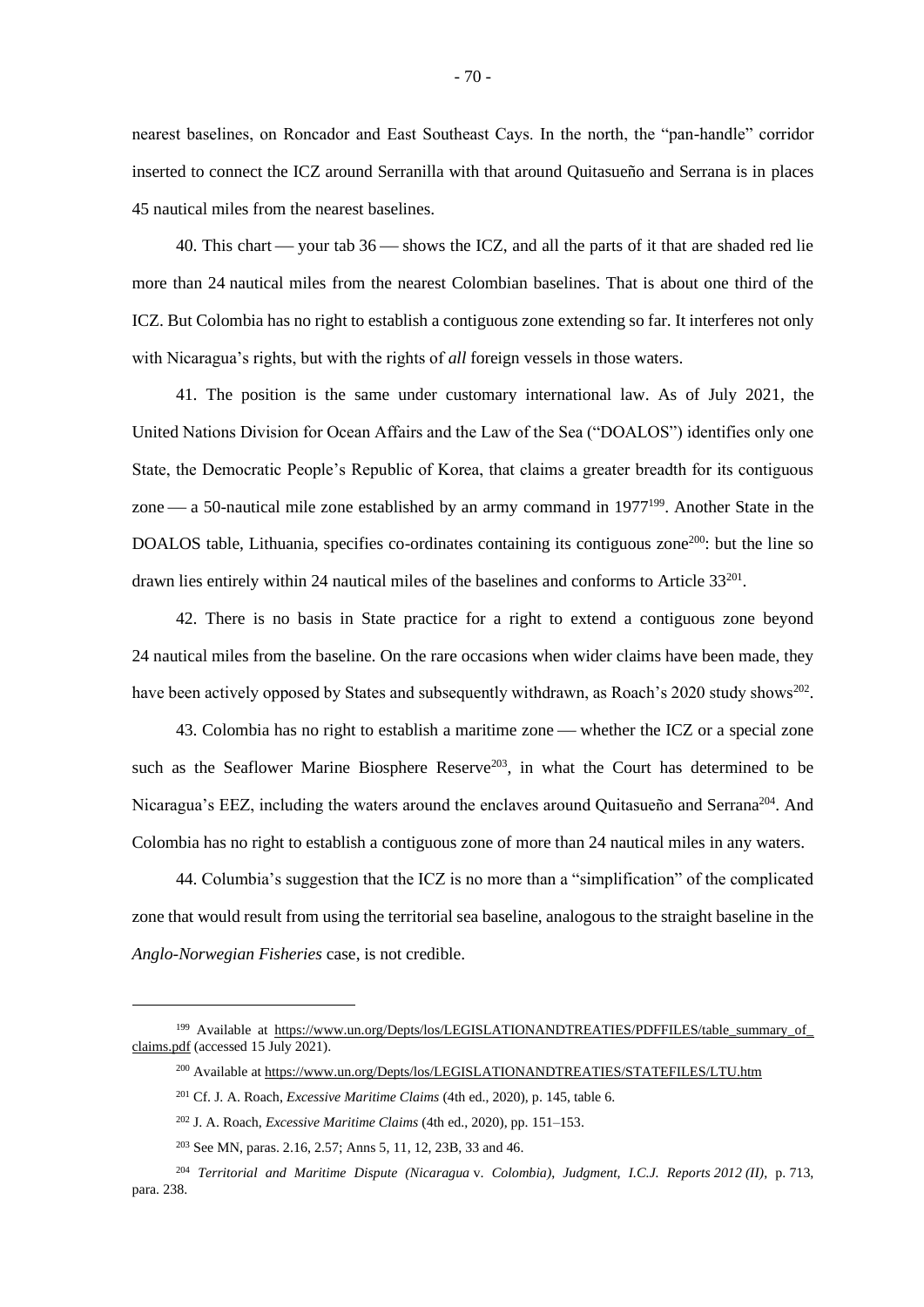45. There is no legal basis for claiming that such circumstances are ever relevant to the outer limit of the contiguous zone. The contiguous zone is always drawn from the territorial sea baseline. But in any event, the configuration of Colombia's islands is *not* an "exceptional geographical or socio-economic circumstance"<sup>205</sup>. The 24-nautical-mile contiguous zone contours are depicted in this figure  $\rightarrow$  your tabs 37 and 38  $\rightarrow$  by purple shading  $\rightarrow$  the inner blue shading represents the 12-nautical-mile territorial sea. Colombia calls this "a tangle of interconnected arcs, imposing significant difficulties in implementation"<sup>206</sup>.

46. There are roughly half a dozen roughly circular areas, five of which overlap with one another. That is nothing like the complexities resulting from the 120,000 or so islands in the "skærgaard" that justified the use of simplifying straight baselines in the *Anglo-Norwegian Fisheries* case<sup>207</sup>, which Colombia cites in support of its position<sup>208</sup>. Nor is it remotely comparable with the many States that do have complex coastlines and offshore islands.

### **(d)** *Colombia's contiguous zone rights and Nicaragua's EEZ rights conflict and cannot overlap*

47. I turn to Colombia's fourth point: the argument that its contiguous zone rights and Nicaragua's EEZ rights can coexist, overlapping in the same space.

48. The first response to this is that the premise underlying it is incorrect. To take one example, Decree 1946 asserts Colombia's "*sovereign authority* and the powers for the implementation and the necessary control regarding . . . violations of laws and by-laws regarding environmental protection . . . and the exercise of historic rights to fishing held by the State of Colombia"209.

49. Colombia asserts that authority and those powers in areas in which, under UNCLOS and customary international law, *Nicaragua* has "sovereign rights for the purpose of exploring and exploiting, conserving and managing the natural resources, whether living or non-living, of the waters", and in addition "jurisdiction . . . with regard to . . . the protection and preservation of the marine environment"<sup>210</sup>. Colombia asserts those very same rights in its own EEZ under its 1978 EEZ

<sup>205</sup> CMC, para. 5.29

<sup>206</sup> RC, para. 4.109.

<sup>207</sup> *Fisheries (United Kingdom* v. *Norway), Judgment, I.C.J. Reports 1951*, p. 127.

<sup>208</sup> CMC, para. 5.29.

<sup>209</sup> Decree 1946 of 2013, Art. 5 (3) *(a)*.

<sup>210</sup> UNCLOS, Art. 56 (1) *(a)* and *(b)*.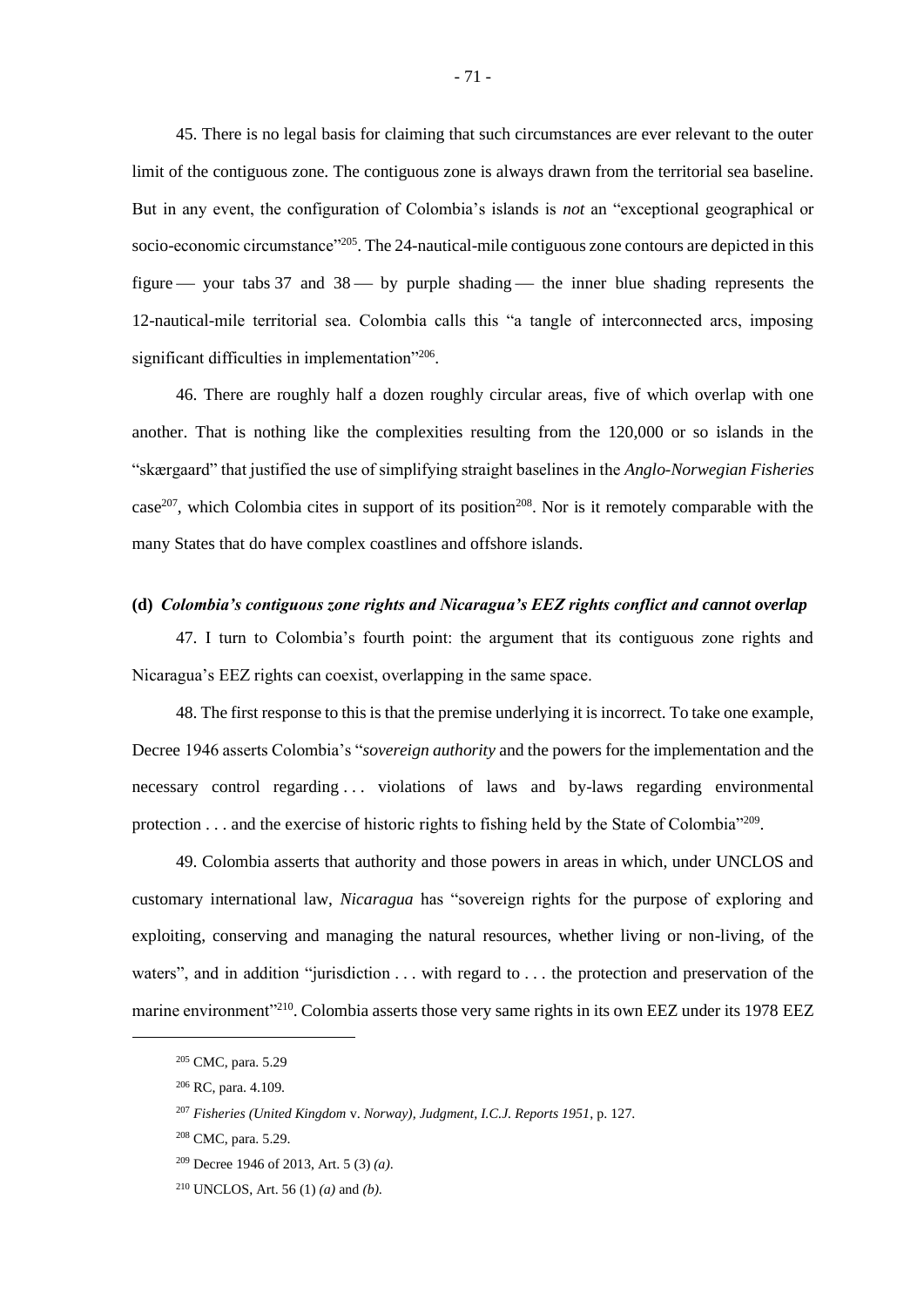law, including what it calls "*exclusive* jurisdiction for . . . the preservation of the marine environment"<sup>211</sup>. The jurisdictional clash is obvious. As was apparent to the ITLOS in the *Saiga* and the *Virginia G* cases<sup>212</sup>.

50. Whose law does a vessel look to? If, for example, a United States vessel in the Nicaraguan EEZ is authorized by Nicaragua to fish there, and is approached by a Colombian law enforcement vessel and told that those waters are part of Colombia's ICZ, must it submit to Colombia's control? EEZ rights and Colombia's ICZ rights do not address entirely different matters as Colombia claims, especially given the breadth of the rights asserted by Colombia.

51. The second response is that regardless of the jurisdictional conflict, Colombia has no right to arrogate to itself such rights in such locations. It has the right to establish a contiguous zone around its islands, out to a maximum distance of 24 miles but in no case beyond the maritime boundary delimited by the Court, and to do so for the purposes listed in Articles 33 and 303 of UNCLOS. And that is all.

52. Colombia says that the inability to establish the ICZ would be "devastating to the coastal State's ability to protect its vital interests"<sup>213</sup>. But why? Despite establishing an EEZ in 1978<sup>214</sup>, Colombia managed without establishing a contiguous zone until 2013, when it says that "as a result of the 2012 Judgment" it found itself in a position where it was accorded only a territorial sea<sup>215</sup>.

53. That, of course, is inaccurate. As can be seen from Figure 3.2 of Nicaragua's Reply, tab 39 in your folder, only the uninhabited banks of Quitasueño, which has only one minute feature above water at high tide<sup>216</sup>, and Serrana, which is so small that neither the Court nor Colombia placed a

<sup>211</sup> Act No. 10 of 1978, Art. 8, available at https://www.un.org/Depts/los/LEGISLATIONANDTREATIES/ PDFFILES/COL\_1978\_Act.pdf.

<sup>212</sup> *The M/V "SAIGA" Case (Saint Vincent and the Grenadines* v. *Guinea), Prompt Release, Judgment*, *ITLOS Reports 1997*, paras. 63–65; *The M/V "SAIGA" Case (Saint Vincent and the Grenadines* v. *Guinea), Prompt Release*, *ITLOS Reports 1997*, paras. 70–72; *The M/V "SAIGA" (No. 2) Case (Saint Vincent and the Grenadines* v. *Guinea), ITLOS Reports 1999*, paras. 131, 136; *The M/V "Virginia G" Case (Panama/Guinea-Bissau), Judgment, ITLOS Reports 2014*, paras. 208–217.

<sup>213</sup> RC, para. 4.39.

<sup>&</sup>lt;sup>214</sup> Act No. 10 of 4 August 1978 establishing rules concerning the territorial sea, the exclusive economic zone and the continental shelf and regulating other matters, available at https://www.un.org/depts/los/LEGISLATIONAND TREATIES/PDFFILES/COL\_1978\_Act.pdf.

<sup>215</sup> RC, para. 4.39.

<sup>216</sup> *Territorial and Maritime Dispute (Nicaragua* v. *Colombia)*, *Judgment, I.C.J. Reports 2012 (II)*, p. 644, para. 36, and cf. p. 692, para. 181.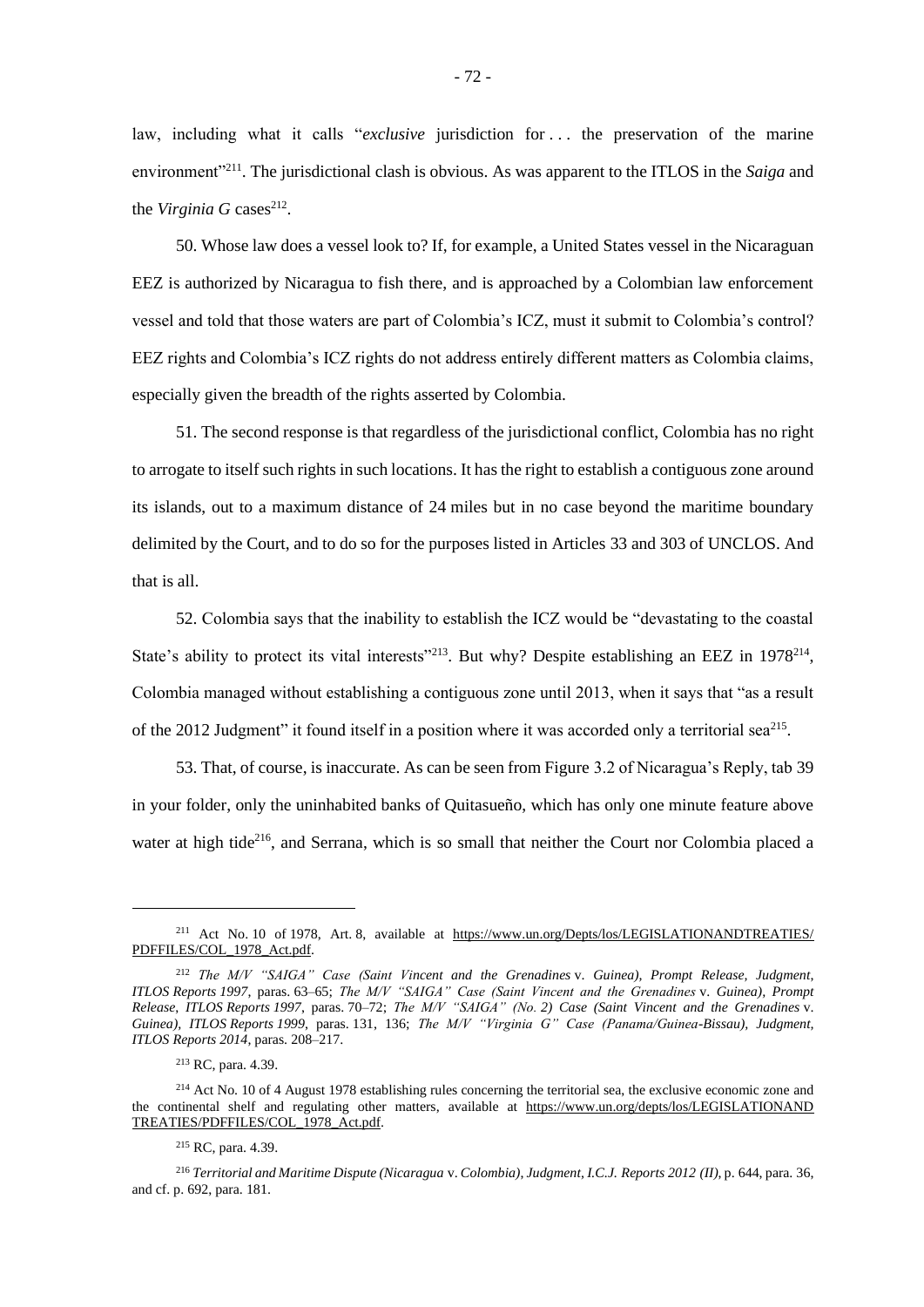base point on  $it^{217}$ , were accorded no maritime zone beyond 12 nautical miles in 2012. What "vital" interests" of Colombia are jeopardized by having only a 12-mile territorial sea around each of them?

54. It is true that the 24-mile contiguous zone around Providencia, Roncador, San Andrés and the Albuquerque Cays is curtailed — but it has to be. That is the direct result of the Court's 2012 delimitation. And Colombia has no right to establish a Colombian maritime zone within Nicaragua's EEZ.

55. Despite all that it says in its written pleadings in this case, the website of the *Cancilleria* of Colombia sets out a definition of the contiguous zone that is much more faithful to the UNCLOS definition:

"The contiguous zone is a maritime area recognized by international law, immediately following the territorial sea and extending 12 nautical miles for a total of 24 miles. It applies to both the mainland and the islands and cays. In the Contiguous Zone, monitoring is mainly carried out to prevent violations of customs, fiscal, immigration or health regulations; States may also punish in this space those infractions on these matters committed in the territory or in the Territorial Sea."<sup>218</sup>

Colombia knows full well what the law is; and it should comply with it.

## **(e)** *Nicaragua's claim does not require material harm; but Nicaragua is suffering material harm*

56. Finally, I turn to the suggestion that no breach of international law arises from the establishment of the ICZ unless and until it causes Nicaragua material injury.

57. To be clear, Nicaragua maintains that there *has* been material injury, and has asked the Court to declare Colombia liable to compensate Nicaragua for such injury. The amount of compensation due for that material injury is a question reserved for a subsequent phase of this case. Here, the Court is asked to address the basic principles of Colombia's legal rights and duties.

58. Nicaragua explained in its Reply that the mere enactment of legislation may constitute an internationally wrongful act<sup>219</sup>. Colombia says that its ICZ Decree "can and will be implemented in accordance with international law"<sup>220</sup> — presumably, those parts of international law that Colombia

<sup>217</sup> *Territorial and Maritime Dispute (Nicaragua* v. *Colombia), Judgment, I.C.J. Reports (II)*, p. 699, para. 202.

 $^{218}$  ¿Qué es la zona contigua?, available at https://www.cancilleria.gov.co/que-la-zona-contigua (accessed 31 Aug. 2021).

<sup>219</sup> RN, para. 3.57.

<sup>220</sup> RC, para. 4.148.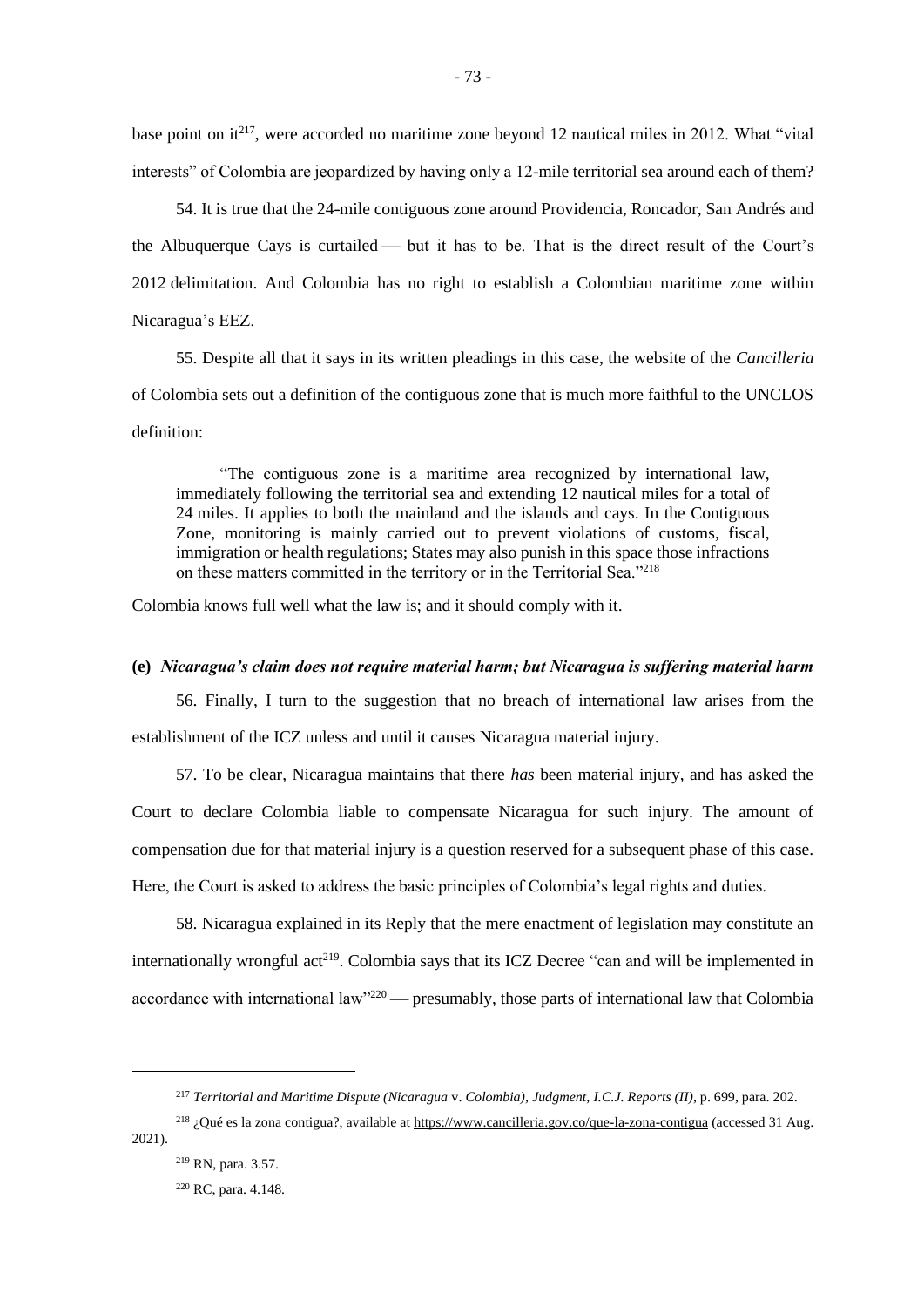chooses to accept. It says that the ICZ Decree "should only be evaluated based on whether or not its implementation violates Nicaragua's EEZ rights"<sup>221</sup>.

59. That is not so. Your 2012 Judgment was not concerned with instances of the implementation of States' powers: it was concerned with the delimitation of maritime zones. The ICZ is a plain and direct repudiation of that Judgment, and of Nicaragua's rights. Colombia cannot say to the world: "Foresee when you enter our ICZ that we control shipping there", and then say to the Court: "Don't worry, despite what we have declared and enacted, we will only act within our rights under international law."

60. The ICZ is a declaration by Colombia of what it considers to be its rights to control foreign shipping. The rights it claims are plainly in excess of those to which it is entitled under customary international law and under the Court's 2012 Judgment; and Nicaragua asks the Court to say so.

61. But again I emphasize that, as Nicaragua has demonstrated in its written pleadings  $-$  and as Mr. Reichler has shown you today — Colombia has gone far beyond making declarations that violate Nicaragua's rights under customary international law. It has repeatedly sent its Navy to prevent Nicaragua from exercising its exclusive sovereign rights and jurisdiction in its own EEZ, as delimited by the Court in 2012. And Colombia has attempted to exercise for itself those same rights — over fishing, marine scientific research and environmental protection — in waters that the Court has determined fall within Nicaragua's EEZ.

## **Relief requested**

62. The remedies that Nicaragua requests from the Court are set out in the submissions on page 191 of its Reply. In summary, Nicaragua seeks an order, first, that Colombia must respect the maritime boundary delimited by the Court in 2012, and Nicaragua's sovereign rights and jurisdiction therein, and must revoke Colombian laws and instruments to the contrary; second, that Colombia must compensate Nicaragua for all damages caused by its violations of its international legal obligations, in an amount to be determined subsequently; and third, that Colombia must give appropriate guarantees of non-repetition. Our Agent will read out the request for relief in full at the end of these proceedings.

<sup>221</sup> RC, para. 4.149.